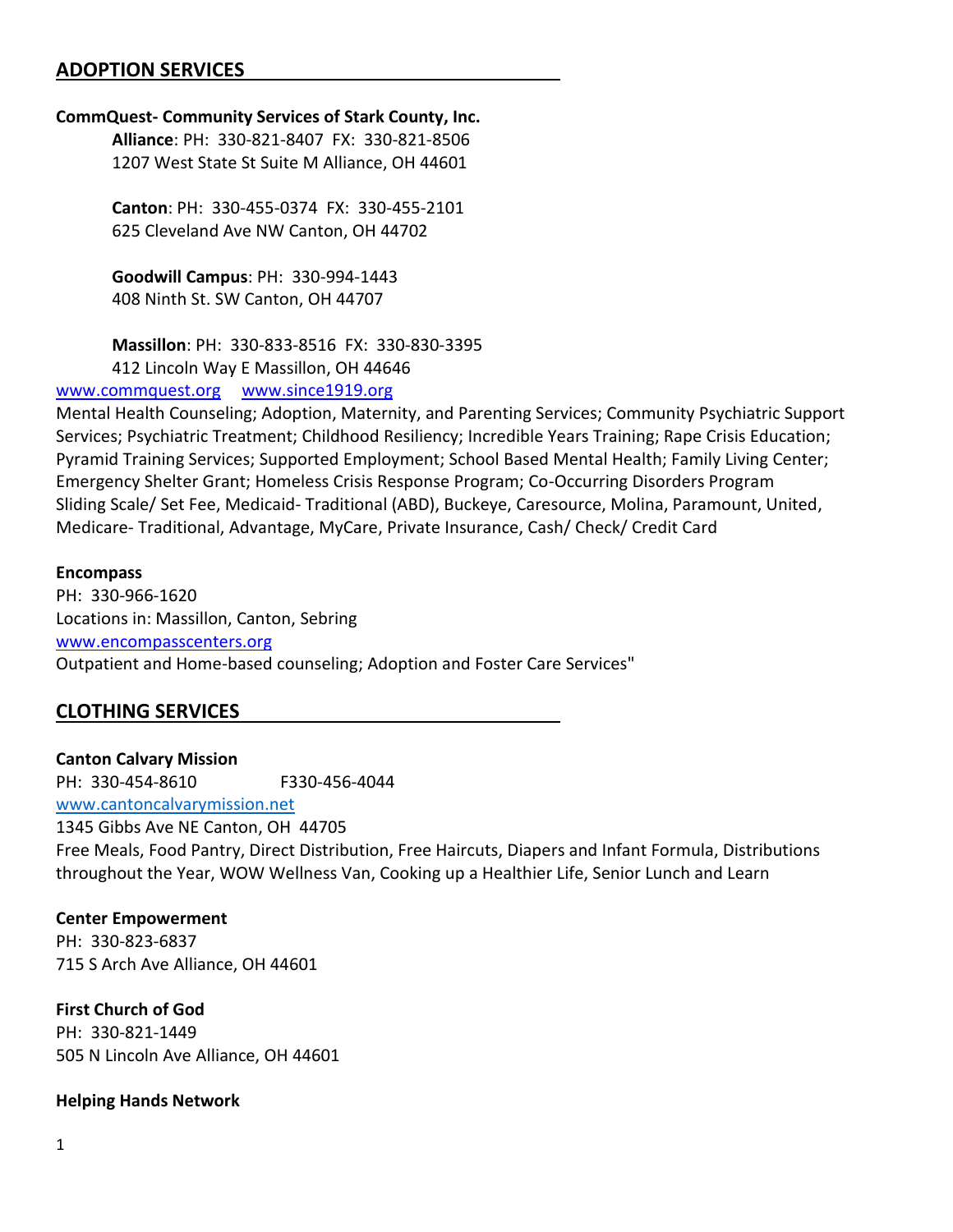#### **PH:** 330-866-2005

[www.thehelpinghandsnetwork.org](http://www.thehelpinghandsnetwork.org/) 126 S Main St Waynesburg, OH 44688 Provide clothing services Hours Tuesday-Thursday 9AM-11:30AM; 1PM-2:30

#### **Hope House 4 Women**

PH: 330-956-5594

[www.hopehouse4women](http://www.hopehouse4women/)

2410 12th St SW Canton, OH 44710

Strive to be the venue in leading women living on the margins of society into a relationship with God as well as providing temporary sober housing, clothing, and support.

### **Salvation Army**

**Canton**: PH: 330-453-0159 FX: 330-453-8774 420 Market Ave S Canton, OH 44702 Social Services: PH: 330-453-0158 <http://neo.salvationarmy.org/northeastohio/cantoncitadelhome> **Alliance**: PH: 330-823-5188 57 W Main St Alliance, OH 44601 [www.salvationarmyOHio.org/Alliance](http://www.salvationarmyohio.org/Alliance) **Massillon**: PH: 330-833-6473 FX: 330-833-2685 315 Sixth St NE Massillon, OH 44646 [www.salvationarmyOHio.org/Massillon](http://www.salvationarmyohio.org/Massillon) Social Services: Services vary by location. Soup Kitchen, Homeless Services, Food Pantry and Homeless Bags, Emergency Assistance (rent/ mortgage and utility assistance), clothing/ shoe assistance; Worship Services; Social Programs: Seniors

program, Women/ Men's Clubs, teen programs; Education Programs: Adult Literacy, After-school tutoring/ homework help, music Resource center, internet tools, workshops, training Financial coaching for Veterans Hours: vary by service

#### **Total Living Center**

PH: 330-455-3663 [www.totallivingcenter.org/](http://www.totallivingcenter.org/) 221 Ninth St SW Canton, OH 44706 Clothing, Hair Salon, Chiropractor, Groceries, Bible Studies

#### **TurnAround Community Outreach**

PH: 330-456-1476 321 Cherry Ave NE Canton, OH 44702 Free Lunch, Food and Clothing, Church Services, Baby Program, Professional Clothing, Identity Program

### **United Way**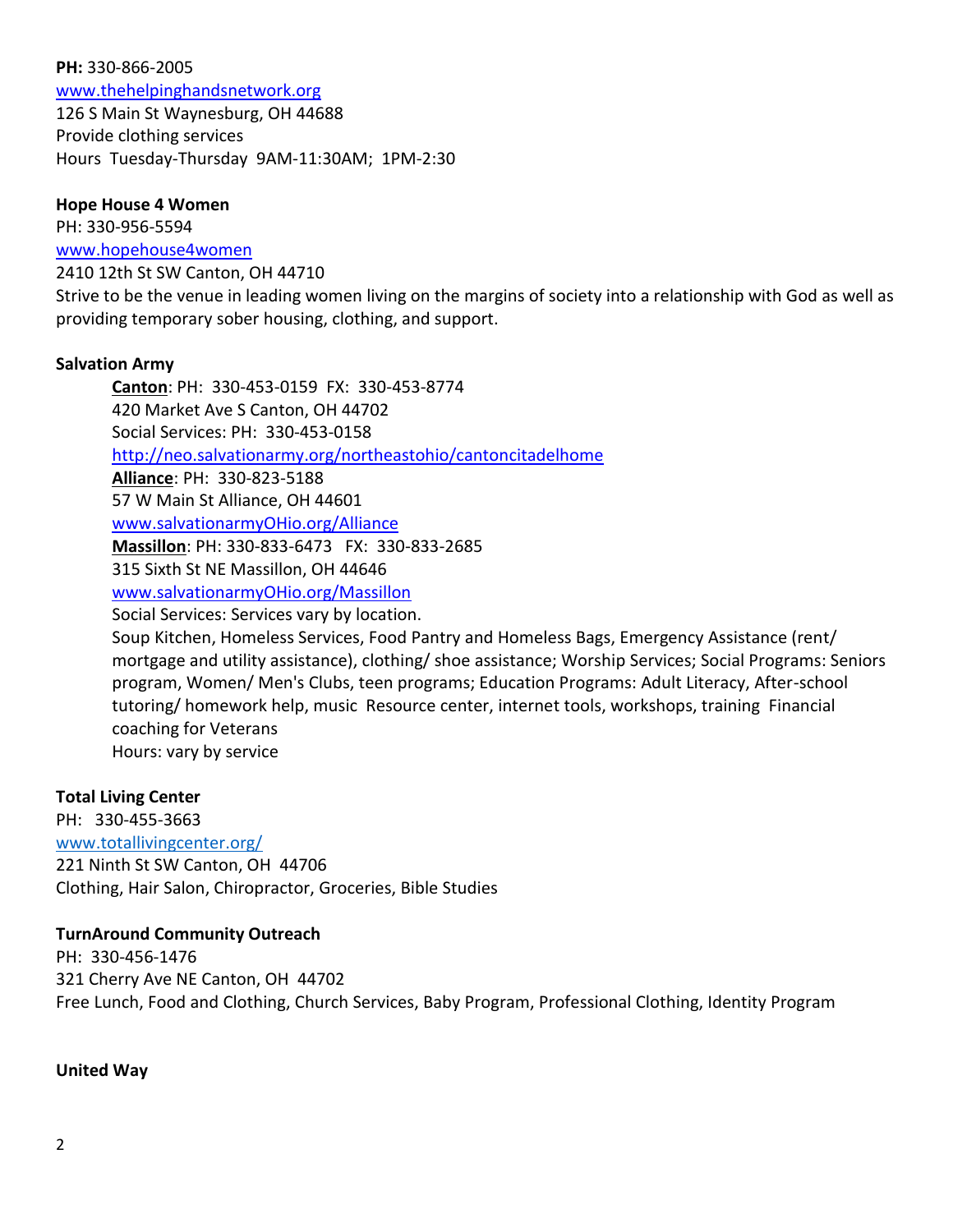### PH: 211 or 330-491-9997

211 is your first call for: rent, utilities, food, clothing, taxes, prescriptions, low cost medical, mortgage, foreclosure help, support groups

### **YWCA Alliance**

PH: 330-823-1840 330-823-1841 [www.ywca.org](http://www.ywca.org/) [ywcaofalliance@neohio.twcbc.com](mailto:ywcaofalliance@neohio.twcbc.com) 239 E Market St Alliance, OH 44601 Women's Career Clothes Closet

# **DENTAL SERVICES**

### **Good Samaritan Community Health Center**

PH: 330-821-3961 FX: 330-844-6120

[www.onehealthohio.org](http://www.onehealthohio.org/) 1390 S Arch Ave Alliance, OH 44601

Dental Clinic: by appt. only Monday- Wednesday, Friday 8:30AM-5PM; Thursday 9:30AM-6PM Sliding Scale/ Set Fee, Medicaid- Traditional (ABD), Buckeye, Caresource, Molina, Paramount, United, Medicare- Traditional, Advantage, MyCare, Private Insurance Cash/ Check/Credit Card

### **Lifecare Family Health and Dental Center**

PH: 330-454-2000 FX: 330-454-6184 [www.lifecarefhdc.org](http://www.lifecarefhdc.org/)

2725 Lincoln St E Canton, OH 44707

408 Ninth St SW Canton, OH 44707 820 Amherst Rd NE Massillon, OH 44646

Dental Clinic: Appt Only Monday, Wednesday, Thursday, Friday 7:30AM-4:30PM; Tuesday 9AM- 5PM Sliding Scale/ Set Fee, Medicaid- Traditional (ABD), Buckeye, Caresource, Molina, Paramount, United, Medicare- Traditional, Advantage, MyCare, Private Insurance (out of network), Cash/ Check/Credit Card

### **Mercy at St. Paul's Square**

PH: 330-588-4892 [www.cantonmercy.org/stpaulsquare](http://www.cantonmercy.org/stpaulsquare) 1459 Superior Ave NE Canton, OH 44705 By Appt Only Adult/Pediatric Hours: Monday-Thursday 8:30AM-4PM, Friday, 8:30AM – Noon Sliding Scale, Medicaid- Traditional (ABD), Buckeye, Caresource, Paramount, United, Medicare Traditional, Advantage, Private Insurance, Cash/Check

### **Mercy Dental Services**

PH: 330-471-5950 [www.Cantonmercy.org/dental](http://www.cantonmercy.org/dental) 1320 Mercy Dr NW Canton, OH 44708 Dental Clinic: Adult/Pediatric. Translation services available at all clinics Monday-Thursday 8:30AM-4PM; Friday 8:30AM- Noon Sliding Scale, Medicaid- Traditional, Caresource, Cash/Check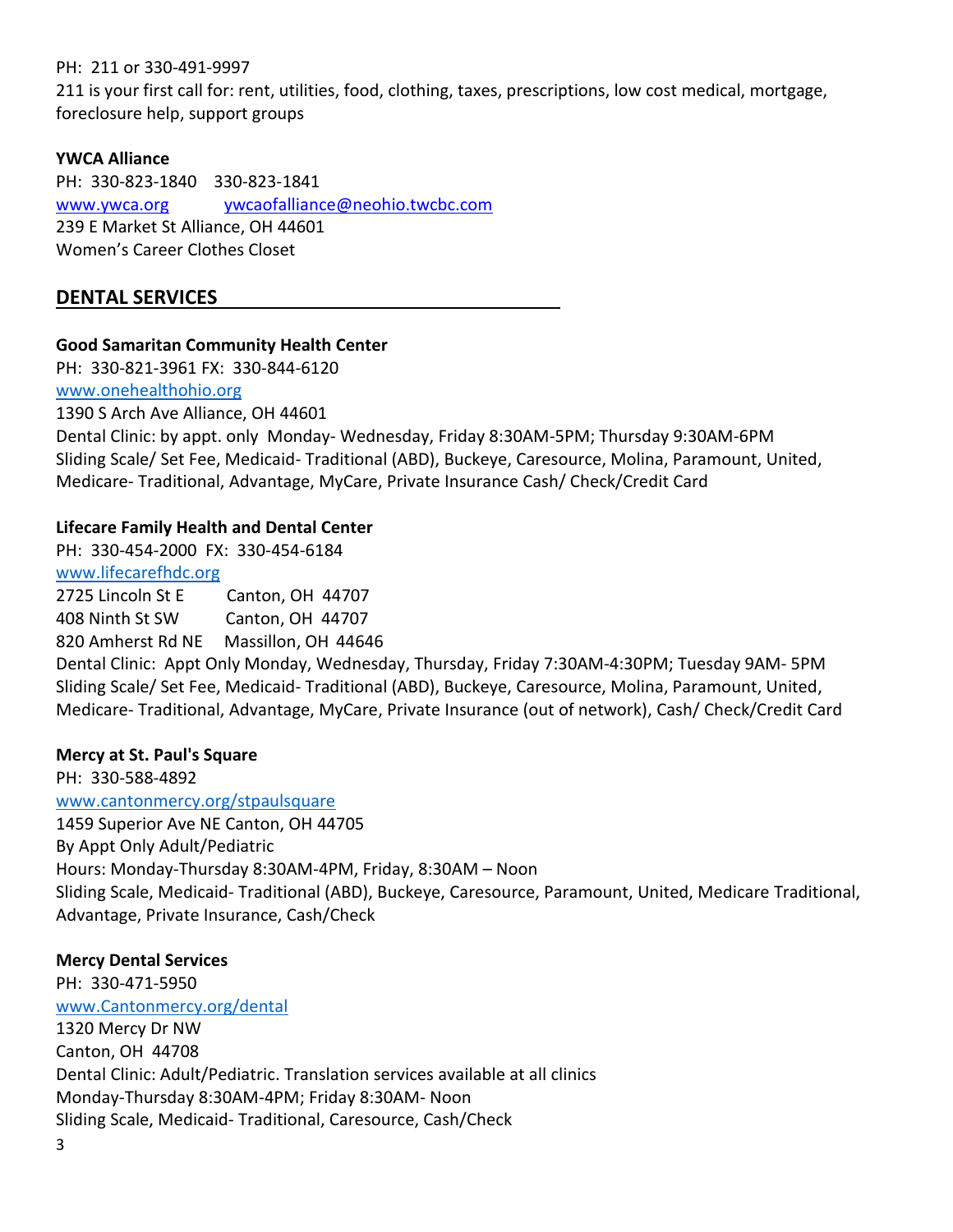### **Stark State College Dental Hygiene Clinic**

PH: 330-305-6610 330-305-6639

[www.Starkstate.edu/dentalhygieneclinic](http://www.starkstate.edu/dentalhygieneclinic)

6200 Frank Ave NW North Canton, OH 44720

Dental Clinic: by appt. only, Adult/Pediatric (ages 5 and up) care

Exam, cleaning, polishing, oral health instruction, home care kit, and if needed dental X-rays, fluoride treatment, and removable appliance care.

Screening visit (45 minutes) and then, if you meet the program's educational needs, you will be matched with a student who will provide your dental care. Dental cleaning will be scheduled for three hour appointments and you may need to return two, three or more times to have everything completed depending on the complexity of your dental health needs. Children typically do not need a screening visit. Set Fee, Cash/ Check

# **DISEASE SERVICES**

**ALS Care Project for Lou Gehrig's Disease**

PH: 330-497-1792

[www.alscareproject.org](http://www.alscareproject.org/) [care4als@alscareproject.org](mailto:care4als@alscareproject.org) 4450 Belden Village St NW, Suite 704A Canton, OH 44718 Comfort care, breathing support and managing disability.

### **American Parkinson Disease Association**

PH: 1-800-223-2732 [www.apdaparkinson.org](http://www.apdaparkinson.org/)

### **Arthritis- Arthritis Foundation**

PH: 1-800-283-7800 [www.arthritis.org](http://www.arthritis.org/)

### **Cancer- American Cancer Society**

PH: 1-800-227-2345 [www.cancer.org](http://www.cancer.org/)

### **Cancer- Aunt Susie's Cancer Wellness Center for Women**

PH: 330-400-1215 [www.auntsusies.org](http://www.auntsusies.org/) [mmason.auntsusies@gmail.com](mailto:mmason.auntsusies@gmail.com) PO Box 2167 North Canton, OH 44720 Coordinate social support services to family; provide transportation, resource manual, dignity tops

### **Cancer- CAST (Cancer Assistance Support Team)**

Leslie Wells: PH: 330-833-4214 Amy Burkett: PH: 330-316-0017 [www.cancerassistancesupportteam.com/about.html](http://www.cancerassistancesupportteam.com/about.html) 1333 Burd Ave NE Massillon, OH 44646 Provides financial assistance for those with cancer through prescription drug coverage, gas cards, utilities, payments for cancer-related medical bills, insurance deductibles. Application online.

### **Cancer- Pink Ribbon Breast and Cervical Cancer Project**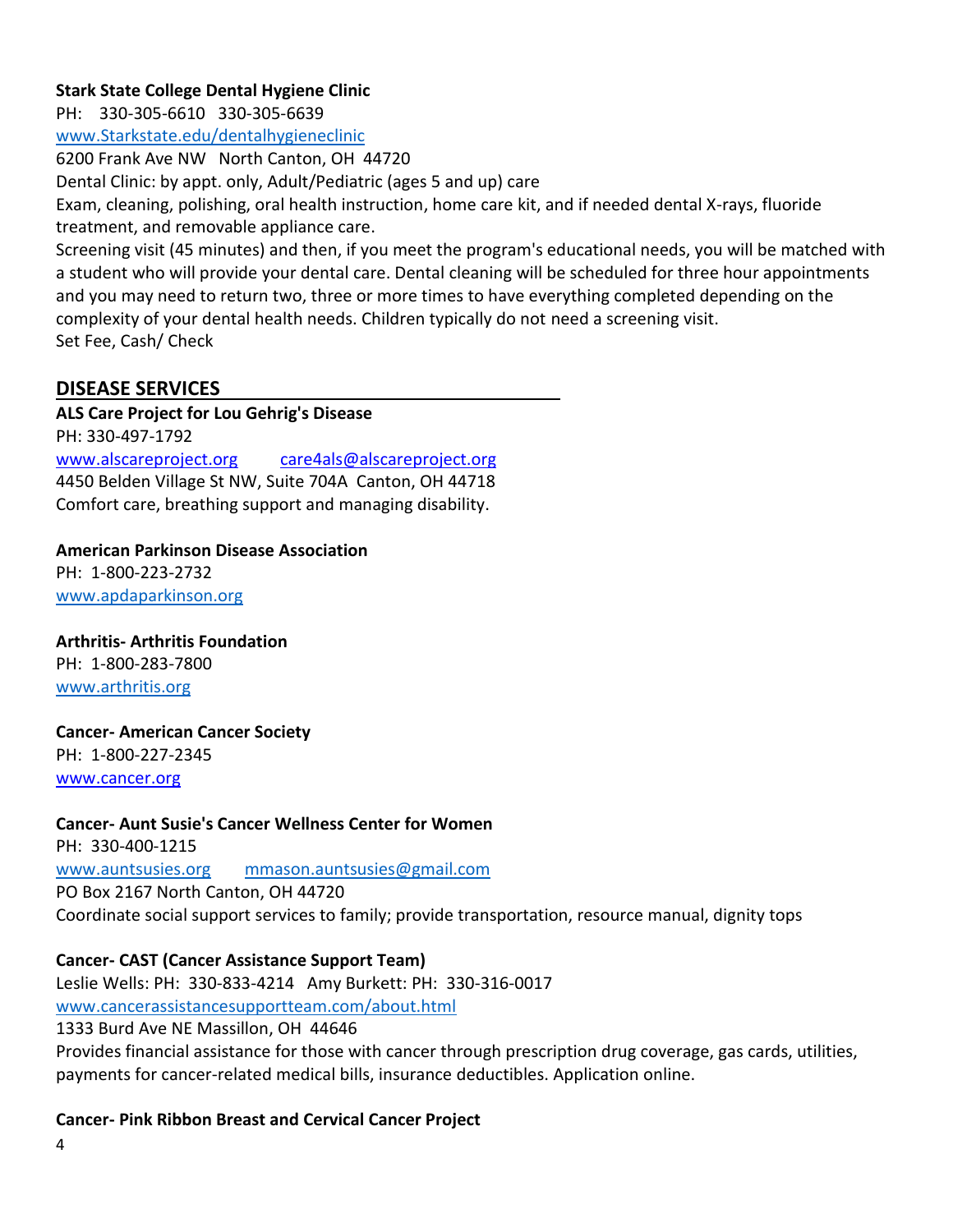Janice: PH: 330-922-4891 1100 Graham Rd Cir Stow, OH 44224 Screening Program

**Diabetes- American Diabetes Association** PH: 1-800-342-2383 [www.diabetes.org](http://www.diabetes.org/)

**Heart- American Heart Association** PH: 800-242-8721 [www.heart.org](http://www.heart.org/)

**Hemophilia- Northern Ohio Hemophilia Foundation PH:** 800-554-4366 FX: 216-834-0055 [www.nohf.org](http://www.nohf.org/)

**Kidney- American Kidney Association** PH: 1-800-638-8299 [www.kidneyfund.org](http://www.kidneyfund.org/)

**Kidney- Kidney Foundation of Ohio, Inc.** PH: 1-216-771-2700

**Lung- American Lung Association** PH: 1-800-586-8252 [www.lungusa.org](http://www.lungusa.org/)

**MS- National Multiple Sclerosis Society** PH: 1-800-344-4867 [www.nationalmssociety.org](http://www.nationalmssociety.org/)

**Myasthenia Gravis Foundation** PH: 330-628-2148 (contact: Ruth Albertellil) [www.mgfohio.org](http://www.mgfohio.org/) [ralberte@neo.rr.com](mailto:ralberte@neo.rr.com) Help individuals understand and cope with myasthenia gravis.

# **DIVERSITY AND INCLUSION TRAINING**

**Coming Together Stark County**

PH: 330-454-5880

<http://www.comingtogetherstarkcounty.org/> [abarwick@comingtogetherstarkcounty.org](mailto:abarwick@comingtogetherstarkcounty.org)

Goodwill Campus: 408 Ninth St. SW Canton, OH 44707

Diversion and Inclusion Education and Training CTSC's diversity and inclusion trainers, experienced educators and community development professionals are certified by the Institute for Diversity Certification. CTSC's trainers offer specialized education and training to meet the specifics of any organization, large or small, for profit or nonprofit.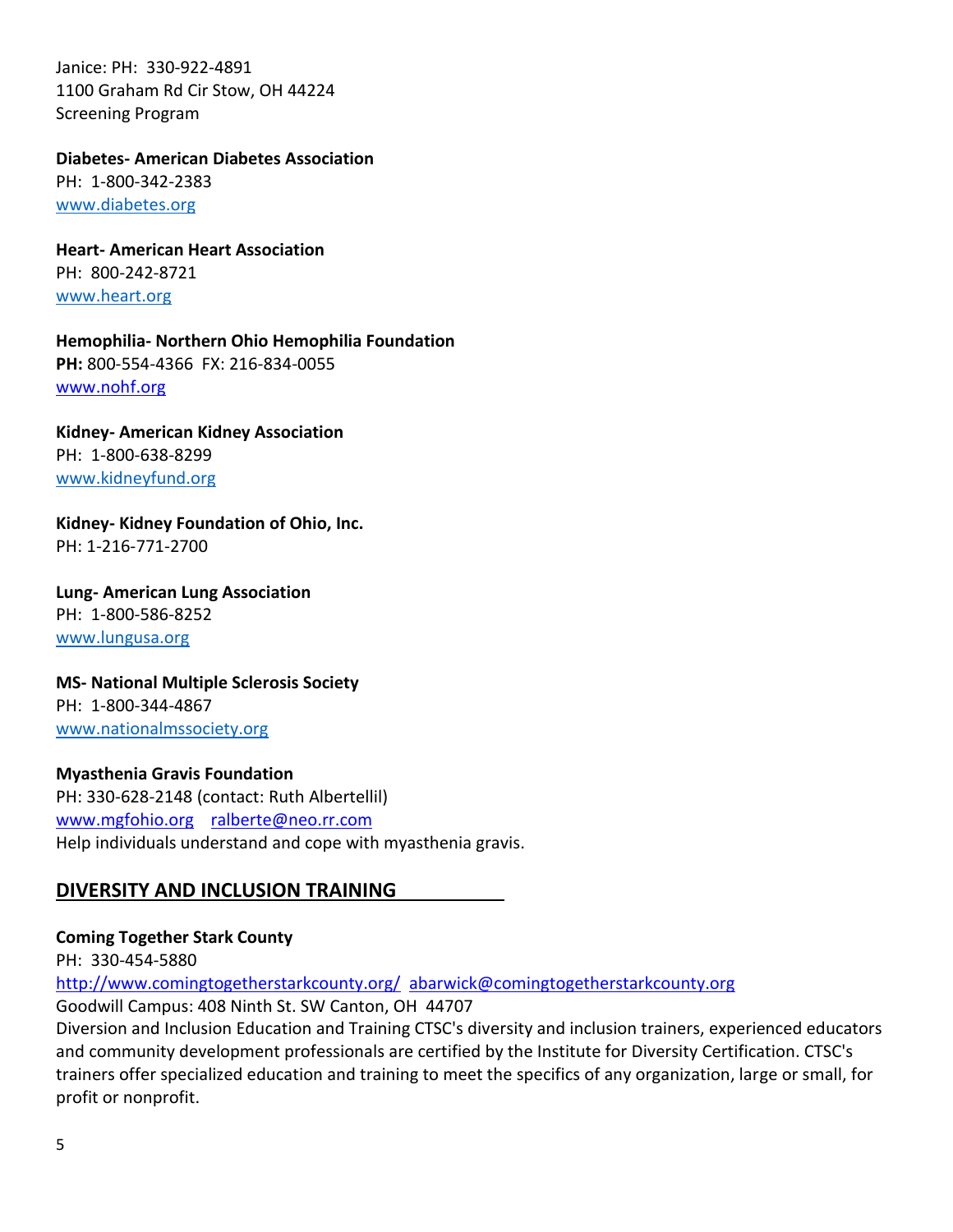# **EMPLOYMENT AND EDUCATIONAL SERVICES**

**ABLE (Adult Basic Literacy Education)**

PH: 330-438-2559

https://www.ohiohighered.org/ABL[Emeyer j@ccsdistrict.org](mailto:meyer%20%20%20%20%20%20j@ccsdistrict.org)

619 W Tuscarawas St Canton, OH 44707

Basic math, reading, writing skills; Adult Secondary Education/GED prep; English for speakers of another language; transition services; life skills, employability skills, and computer literacy; family literacy; workplace literacy; corrections education; distance education

### **Alliance Career Centre**

PH: 330-829-2267 [www.accrtw.org](http://www.accrtw.org/) 500 Glamorgan St. Alliance, OH 44601

**Aultman College Community Education Programs** PH: 330-363-6181 [www.aultmancollege.com/community-ed](http://www.aultmancollege.com/community-ed) [acce@aultman.com](mailto:acce@aultman.com) 2600 Sixth St SW Canton, OH 44710 CPR & First Aid; Kids and Teen Classes; Professional Development; Wellness Classes; Computer Classes; Customized Training Hours: Monday- Friday 8AM- 4PM

### **Aultman Health Education**

PH: 330-452-9911 <http://www.aultman.org/Aultman-Website/calendar.aspx> Classes to improve physical, mental well-being

### **Bureau of Vocational Rehab (BVR)**

PH: 330-438-0500 TTY: 330-438-0555 FX: 330-438-0566 [www.ood.ohio.gov/Core-Services/BVR](http://www.ood.ohio.gov/Core-Services/BVR) Provides individuals with disabilities services and supports necessary to help them attain and maintain

employment

### **Canton City Schools Adult Career and Technical Education**

PH: 330-438-2556 ext. 101 [www.ccsdistrict.org/pages/CantonCitySD/CCS\\_District/DepartmentsPrograms/Adult\\_Community\\_Education/Adult\\_Career\\_and\\_Education](http://www.ccsdistrict.org/pages/CantonCitySD/CCS_District/DepartmentsPrograms/Adult_Community_Education/Adult_Career_and_Education) 2701 Coventry Blvd NE Canton, OH 44705 Provide personal and professional development skills

### **Coleman Professional Services**

Canton: PH: 330-438-2400 400 Tuscarawas St W Suite 200 Canton, OH 44702 Alliance: PH: 330-823-6932 1410 W State St Alliance, OH 44601 24/7 Crisis Support: PH: 1-877-796-3555

<http://www.colemanservices.org/>

Provides behavioral health, employment, residential, social services to Stark County. Behavioral Health: psychiatric, case management, outpatient psychotherapy/ counseling services, substance use disorders treatment, alcohol/other drug treatment, evaluation, prescreening services.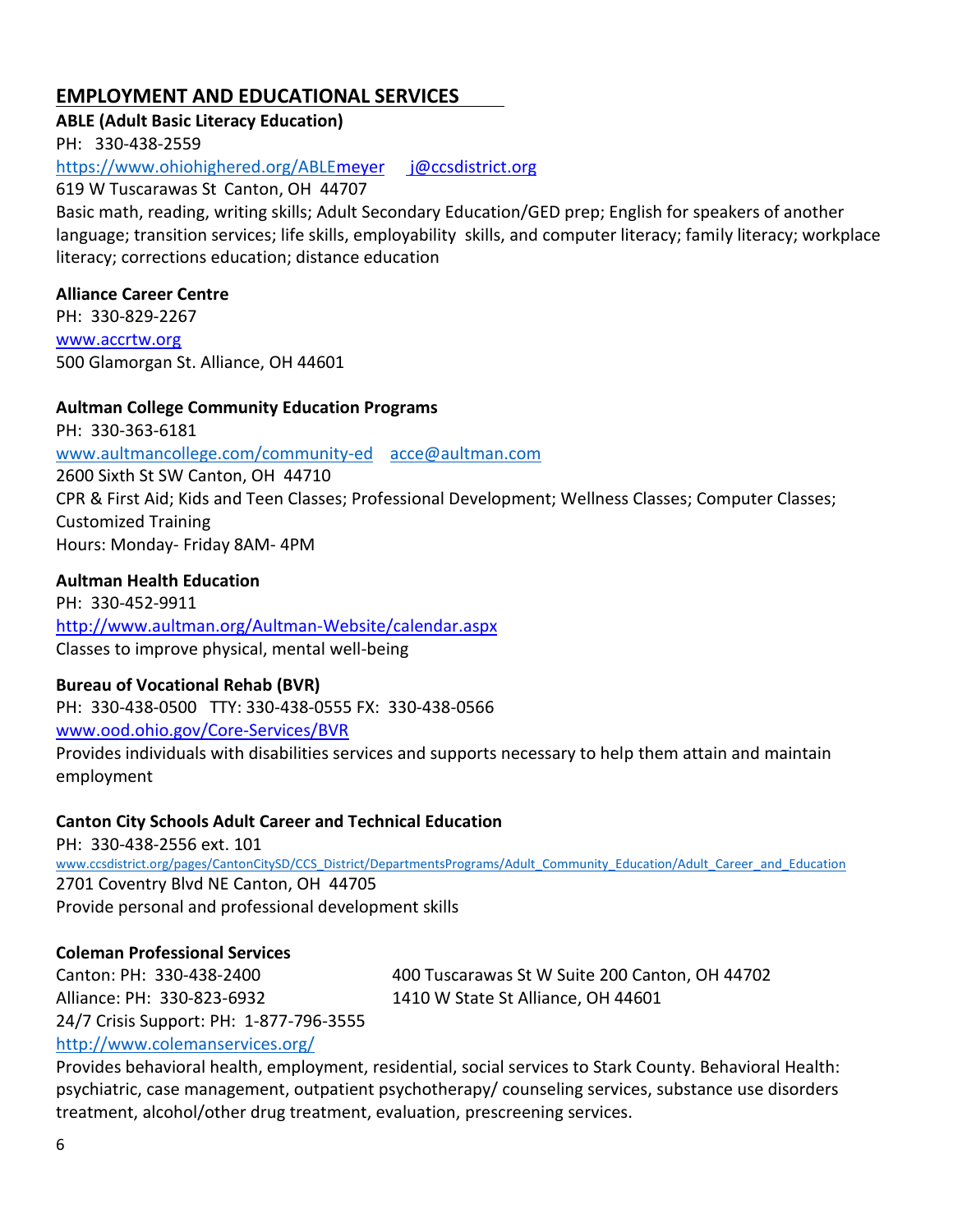# **CommQuest- Community Services of Stark County, Inc.**

**Alliance**: PH: 330-821-8407 FX: 330-821-8506 1207 West State St Suite M Alliance, OH 44601 **Canton**: PH: 330-455-0374 FX: 330-455-2101 625 Cleveland Ave NW Canton, OH 44702 **Goodwill Campus**: PH: 330-994-1443 408 Ninth St SW Canton, OH 44707 **Massillon**: PH: 330-833-8516 FX: 330-830-3395 412 Lincoln Way E Massillon, OH 44646

### [www.commquest.org](http://www.commquest.org/) [www.since1919.org](http://www.since1919.org/)

Mental Health Counseling; Adoption, Maternity, and Parenting Services; Community Psychiatric Support Services; Psychiatric Treatment; Childhood Resiliency; Incredible Years Training; Rape Crisis Education; Pyramid Training Services; Supported Employment; School Based Mental Health; Family Living Center; Emergency Shelter Grant; Homeless Crisis Response Program; Co-Occurring Disorders Program Hours: vary

Sliding Scale/ Set Fee, Medicaid- Traditional (ABD), Buckeye, Caresource, Molina, Paramount, United, Medicare- Traditional, Advantage, MyCare, Private Insurance, Cash/ Check/ Credit Card

### **CommQuest- Quest**

PH: 330-453-8252 FX: 330-453-6716 [www.commquest.org](http://www.commquest.org/) [www.questrs.org](http://www.questrs.org/)

1341 Market Ave N Canton 44714

Alcohol and Drug Counseling; Residential Treatment; Regional Center for Opiate Recovery; Recovery Housing; Medication Assisted Treatment; Prevention; Drug Testing; Background Checks; Drug Free Workplace Training; Driver's Intervention Program; Lake Erie Correctional; Veteran Support Group

Monday-Friday 6AM-8PM, Saturday 6AM- Noon

Free (Friendship Center)/ Sliding Scale; Medicaid- Traditional (ABD), Buckeye, Caresource, Paramount, United, Medicare- Traditional, Advantage, MyCare, Private Insurance. Cash/ Check/ Credit Card

### **Goodwill Community Campus**

PH: 800-942-3577 330-454-9461 FX: 330-454-9465

[www.goodwill.org/goodwill-for-you/jobs-and-careers](http://www.goodwill.org/goodwill-for-you/jobs-and-careers)

#### 408 Ninth St SW Canton OH 44707

Vocational evaluation; career counseling; situational assessment; work adjustment; transitional work services; job seeking skills training; job development; job try; job coaching services; one stop services; community service/ job program; school program; computer skills; the center for entrepreneurial success; community employment opportunities; social services; literacy services; developmental disabilities services; speech, language, and audiology; parenting skills; home-based parenting; preventative parenting; parents anonymous; Parents Program; Voucher Program; Right Path for Fathers Job Readiness

### **Herttna Counseling Center- Walsh University**

PH: 330-490-7248 FX: 330-244-4950 [www.walsh.edu/father-matthew-herttna-counseling-center](http://www.walsh.edu/father-matthew-herttna-counseling-center) [fmhcc@walsh.edu](mailto:fmhcc@walsh.edu) 2020 E Maple St North Canton, OH 44729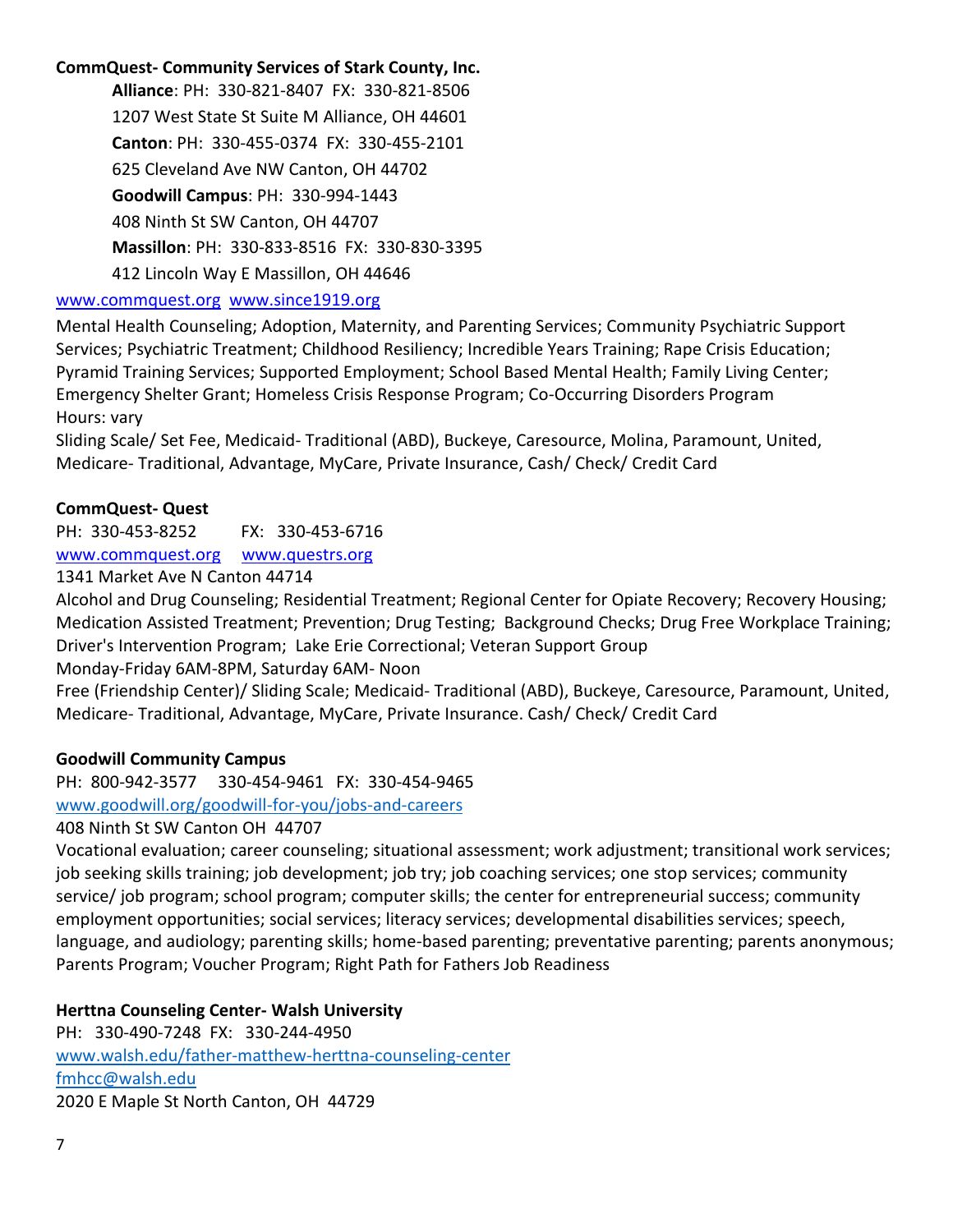Individual counseling for children, adolescents, and adults Family, Group, Career counseling, Sliding scale

#### **Jewish Community Center**

PH: 330-452-6444 FX: 330-445-5268

[www.jewishcanton.org](http://www.jewishcanton.org/)

#### 432 30th St NW Canton, OH 44709

Services include: Counseling; Case Management; Kosher Mobile Meals; Vocational Services; Food Bank; The J Shuttle Transportation; Nursing Home Outreach; Emergency Assistance; Guardianship; Elder Care; Information and Referral; etc.

#### **Mature Services**

PH: 330-479-0874 1-866-534-6312 FX: 330-479-9329 [www.matureservices.org](http://www.matureservices.org/) 408 Ninth St SW Canton, OH 44707

Senior Community Service Employment Program- providing job training, placement for older worker, Homecare Services for older adults/individuals with disabilities; RSVP volunteer programs and Nutrition program for older adults, Avenues to recovery Hours: Monday-Friday 8:30AM-5PM

#### **Ohio Department of Health**

PH: 330-489-3322 [www.adolescent.health@odh.ohio.gov](http://www.adolescent.health@odh.ohio.gov)

420 Market Ave N Canton, OH 44702

Personal Responsibility Education Program (PREP) for Foster Care/ Adjudicated Youth Topics: healthy relationships; pregnancy risk; HIV/STD Risk; Abstinence; Refusal Skills; Delay Tactics; Avoid High Risk Situations; Getting and Using Protection; Financial Literacy; Career Building Skills; Skills Integration

#### **Ohio Means Jobs**

PH: 330-433-9675 FX: 330-491-2623 [www.OhioMeansJobs.com/Stark](http://www.ohiomeansjobs.com/Stark) 822 30th St NW Canton, OH 44709

**Rodman Public Library** PH: 330-821-2665 (Main Branch) 330-821-1313

#### **Salvation Army**

**Canton**: PH: 330-453-0159 FX: 330-453-8774 420 Market Ave S Canton, OH 44702 Social Services: PH: 330-453-0158 <http://neo.salvationarmy.org/northeastohio/cantoncitadelhome> **Alliance**: PH: 330-823-5188 57 W Main St Alliance, OH 44601 [www.salvationarmyOHio.org/Alliance](http://www.salvationarmyohio.org/Alliance) **Massillon**: PH: 330-833-6473 FX: 330-833-2685 315 Sixth St NE Massillon, OH 44646 [www.salvationarmyOHio.org/Massillon](http://www.salvationarmyohio.org/Massillon)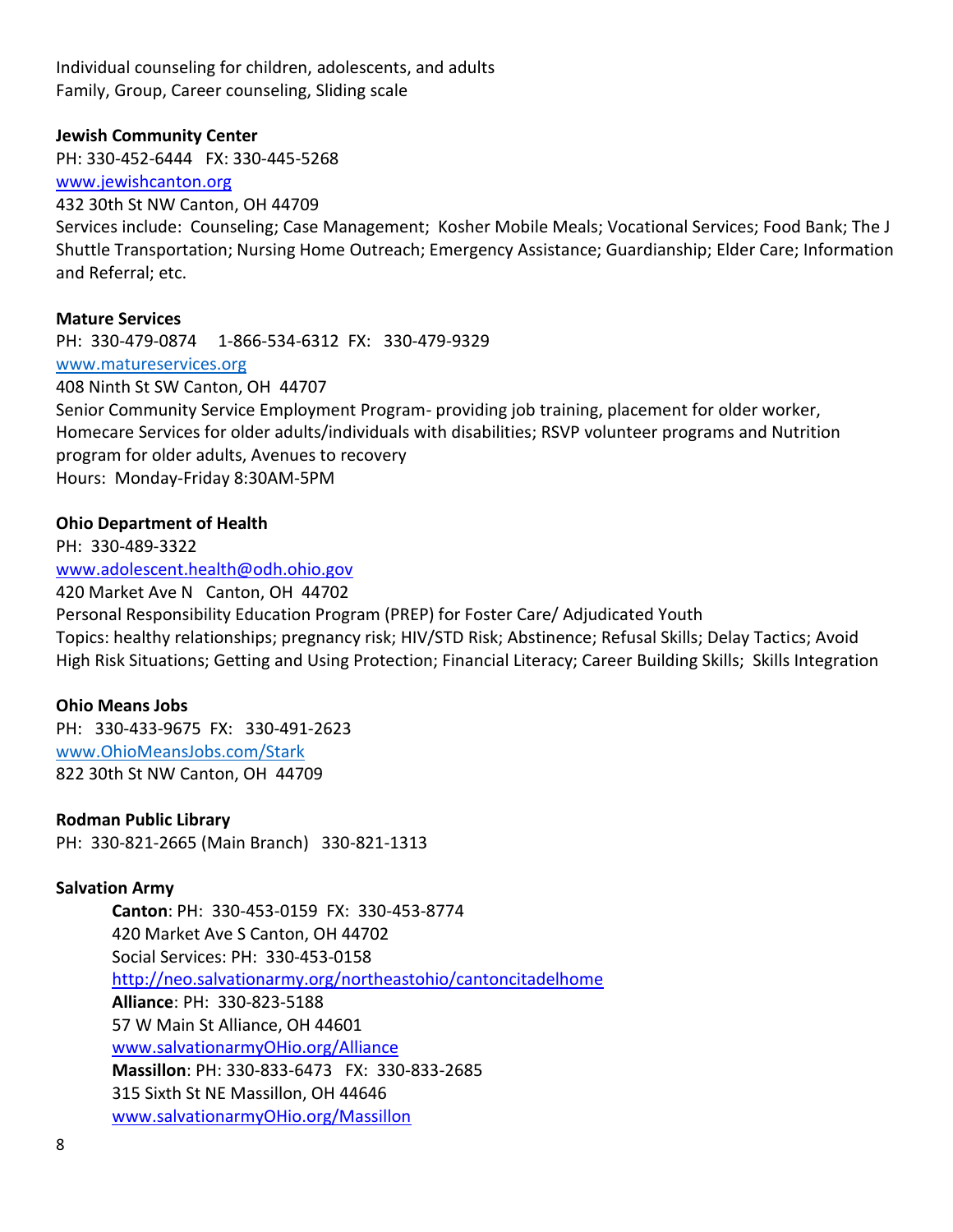### Social Services: Vary by location

Soup Kitchen, Homeless Services, Food Pantry and Homeless Bags, Emergency Assistance (rent/ mortgage and utility assistance), clothing/ shoe assistance; Worship Services; Social Programs: Seniors program, Women/ Men's Clubs, teen programs; Education Programs: Adult Literacy, After-school tutoring/ homework help, music Resource center, internet tools, workshops, training Financial coaching for Veterans Hours: vary by service

# **Stark County Community Action Agency**

Canton: PH: 330-454-1676 FX: 330-454-6850 Appt Line: 866-223-1242 [www.sccaa.org/](http://www.sccaa.org/) 1366 Market Ave N Canton, OH 44714 Center for Education Employment Opportunities (330-580-9347); Head Start Program (330-456-6218); Home Energy Assistance Program (HEAP) (330-454-1850); Home Weatherization Assistance Program (HWAP) (452-9823); Youth Services (330-580-9347) Hours: Monday- Friday 8AM- 4:30PM

# **Stark County Department of Job and Family Services**

PH: 330-452-4661 330-451-8861 FX: 330-451-8925 [www.starkjfs.org](http://www.starkjfs.org/) stark csc@odif.state.oh.us 221 Third St SE Canton, OH 44702 Hours: Monday-Friday 8AM-4PM Free

### **Stark County Urban League**

PH: 330-754-1576 [www.starkcountyul.org](http://www.starkcountyul.org/) [clouis@starkcountyul.org](mailto:clouis@starkcountyul.org) 1400 Sherrick Road SE Canton, OH 44707 Providing tools for education and vocation and healthy living

### **Stark State**

PH: 330-305-6626 [www.starkstate.edu/adultdiplomaprogram](http://www.starkstate.edu/adultdiplomaprogram) [adultdiplomaprogram@starkstate.edu](mailto:adultdiplomaprogram@starkstate.edu) 6200 Frank Ave NW North Canton, OH 44720 Earn a high school diploma while receiving job training Hours: Monday-Thursday 8AM-6:30PM; Friday 8AM-4:30PM Free

### **United Way**

PH: 211 or 330-491-9997 211 is your first call for: rent, utilities, food, clothing, taxes, prescriptions, low cost medical, mortgage, foreclosure help, support groups

# **FOOD PANTRY/HOT MEALS**

**Call Stark County Hunger Task Force 330-455-6667 or Access Health 330-437-3715 for a more comprehensive listing of pantries.**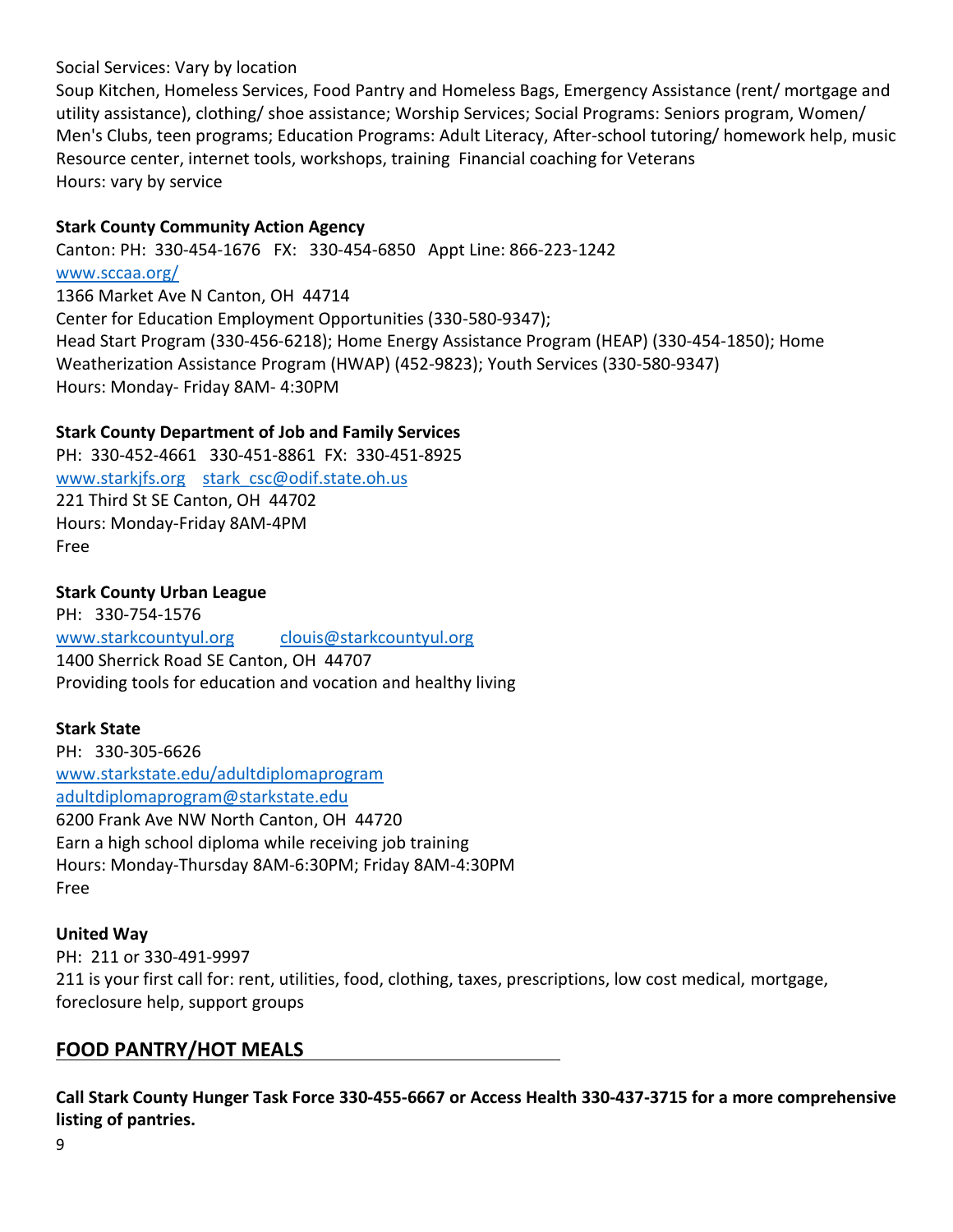### **Canton Calvary Mission**

PH: 330-454-8610 FX: 330-456-4044 [www.cantoncalvarymission.net](http://www.cantoncalvarymission.net/) 1345 Gibbs Ave NE Canton, OH 44705 Free Meals, Food Pantry, Direct Distribution, Free Haircuts, Diapers and Infant Formula, Distributions throughout the Year, WOW Wellness Van, Cooking up a Healthier Life, Senior Lunch and Learn

### **Canton Friendship Center**

PH: 330-453-8776 [http://www.cantonfriendshipcenter.org/index.php?option=com\\_content&view=article&id=46&Itemid=33](http://www.cantonfriendshipcenter.org/index.php?option=com_content&view=article&id=46&Itemid=33) 2200 Cleveland Ave NW Canton, OH 44709 Hot meals and pantry. Restricted to program members

### **Catholic Charities**

PH: 330-491-0896

### [www.ccdoy.org](http://www.ccdoy.org/)

800 Market Ave N, Suite 1150 Canton, OH 44702 Services: food pantry; provide necessities for children under 3 years (e.g. diapers, formula, etc.); emergency assistance for rental, eviction, and utility disconnect

### **Community Drop In Center**

PH: 330-456-7692 1492 Cherry Ave SE Canton, OH 44707 Food disbursement

### **Community Harvest**

PH: 330-493-0800 <http://communityharveststark.org/index.php> 4915 Fulton Dr NW Canton, OH 44718 Hot Meal Program

### **Goodwill Community Emergency Pantry**

PH: 330-455-6667 408 Ninth St SW Canton, OH 44707 Pantry- Obtain a ticket from Goodwill reception, wait in the 9th St lobby, come to pantry 10 mins before ticket time, present valid photo ID, get 3-5 day supply of groceries; First come first serve; May attend once a calendar month

### **Grace United Church of Christ**

PH: 330-454-9748 (contact person- Maureen Tate) 2300 Cleveland Ave NW Canton, OH 44709 Food pantry.

### **Jewish Community Center** PH: 330-452-6444 FX: 330-445-5268

[www.jewishcanton.org](http://www.jewishcanton.org/)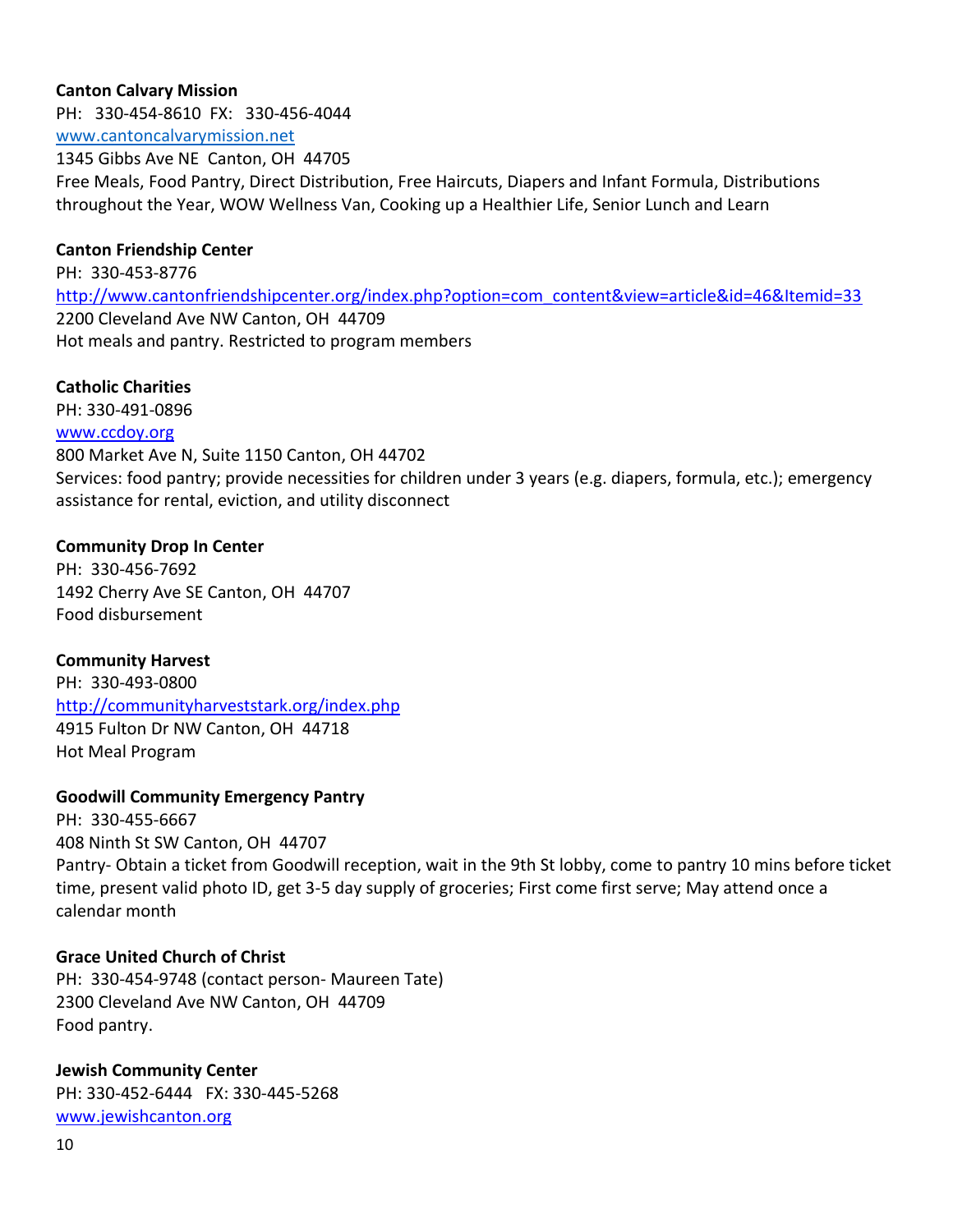### 432 30th St NW Canton, OH 44709

Services include: Counseling; Case Management; Kosher Meals; Vocational Services; Food Bank; Shuttle Transportation; Nursing Home Outreach; Emergency Assistance; Guardianship; Elder Care; Info/Referral

### **Refuge of Hope**

PH: 330-453-1785 405 Third St. NE Canton, OH 44702 [www.refugeofhope.org](http://www.refugeofhope.org/) Provides Men's shelter and hot meals

### **Salvation Army**

**Canton**: PH: 330-453-0159 FX: 330-453-8774 420 Market Ave S Canton, OH 44702 Social Services: PH: 330-453-0158 <http://neo.salvationarmy.org/northeastohio/cantoncitadelhome> **Alliance**: PH: 330-823-5188 57 W Main St Alliance, OH 44601 [www.salvationarmyOHio.org/Alliance](http://www.salvationarmyohio.org/Alliance) **Massillon**: PH: 330-833-6473 FX: 330-833-2685 315 Sixth St NE Massillon, OH 44646 [www.salvationarmyOHio.org/Massillon](http://www.salvationarmyohio.org/Massillon)

Social Services: Vary by location

Soup Kitchen, Homeless Services, Food Pantry and Homeless Bags, Emergency Assistance (rent/ mortgage and utility assistance), clothing/ shoe assistance; Worship Services; Social Programs: Seniors program, Women/ Men's Clubs, teen programs; Education Programs: Adult Literacy, After-school tutoring/ homework help, music Resource center, internet tools, workshops, training Financial coaching for Veterans Hours: vary by service

### **Stark County Hunger Task Force**

PH: 330-455-6667 [www.starkhunger.org](http://www.starkhunger.org/) [info@starkhunger.org](mailto:info@starkhunger.org) 408 Ninth St SW Suite 1637 Canton, OH 44707 Provide free, nutritious groceries to those in need

### **United Way**

PH: 211 or 330-491-9997 211 is your first call for: rent, utilities, food, clothing, taxes, prescriptions, low cost medical, mortgage, foreclosure help; support groups

### **GOVERNMENT**

**Massillon Municipal Government** PH: 330-830-1700 FX: [www.massillonohio.com](http://www.massillonohio.com/) 151 Lincoln Way E Massillon, OH 44646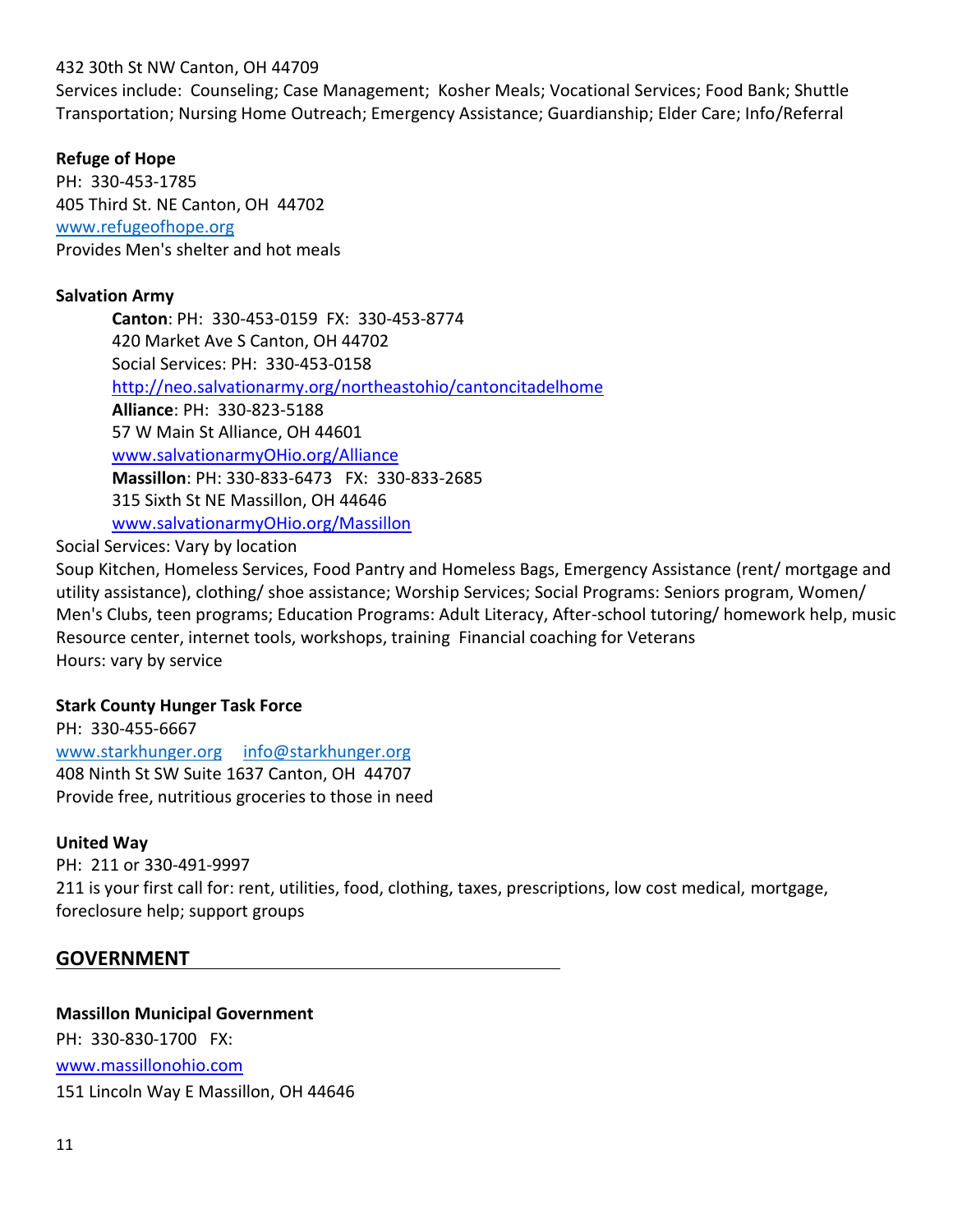## **Stark County Board of Elections**

PH: 330-451-8683 FX: 330-451-7000 [www.starkcountyohio.gov/board-of-elections](http://www.starkcountyohio.gov/board-of-elections) [boe@starkcountyohio.gov](mailto:boe@starkcountyohio.gov) 3525 Regent Ave NE Canton, OH 44705 Hours Monday- Friday 8:30AM-4:30PM

### **Stark County Job and Family Services**

PH: 330-452-4661 330-451-8861 FX: 330-451-8925 [www.starkjfs.org](http://www.starkjfs.org/) stark csc@odif.state.oh.us 221 Third St SE Canton, OH 44702 Hours Monday-Friday 8AM-4PM Free

### **Stark County Domestic Violence Collaborative**

[www.starkcountyohio.gov/domestic-violence](http://www.starkcountyohio.gov/domestic-violence) Provides important phone numbers and resources for victims of domestic violence

### **Stark County Family Council**

PH: 330-492-8136 FX: 330-491-9731 [www.starkfamilycouncil.org](http://www.starkfamilycouncil.org/) [Janice.Houchins@email.sparcc.org](mailto:Janice.Houchins@email.sparcc.org) 2100 38th St NW Canton, OH 44709 Trauma and Resiliency; WrapAround- a service planning and coordination process that brings multiple agencies together ; Service Review Collaborative; Help Me Grow (330-492-6900); Ohio Children's Trust Fund

### **Stark County Mental Health and Addiction Recovery**

PH: 330-455-6644 FX: 330-455-7424 [www.starkmhar.org](http://www.starkmhar.org/) [Info@StarkMHAR.org](mailto:Info@StarkMHAR.org) 121 Cleveland Ave SW Canton, OH 44702 Provides many resources to help those with mental health illnesses and addiction recovery

### **Stark County Public Defender**

PH: 330-451-7200 FX: 330-451-7227 [www.starkcountyohio.gov/public-defender](http://www.starkcountyohio.gov/public-defender) 201 Cleveland Ave SW Suite 104 Canton, OH 44702 Hours Monday- Friday 8:30AM-4:30PM (closed noon- 1pm)

### **Stark County Veteran Service Commission**

PH: 330-451-7457 FX: 330-451-7469 [www.starkcountyohiogov/veterans](http://www.starkcountyohiogov/veterans)

2955 Wise Ave NW Canton, OH 44708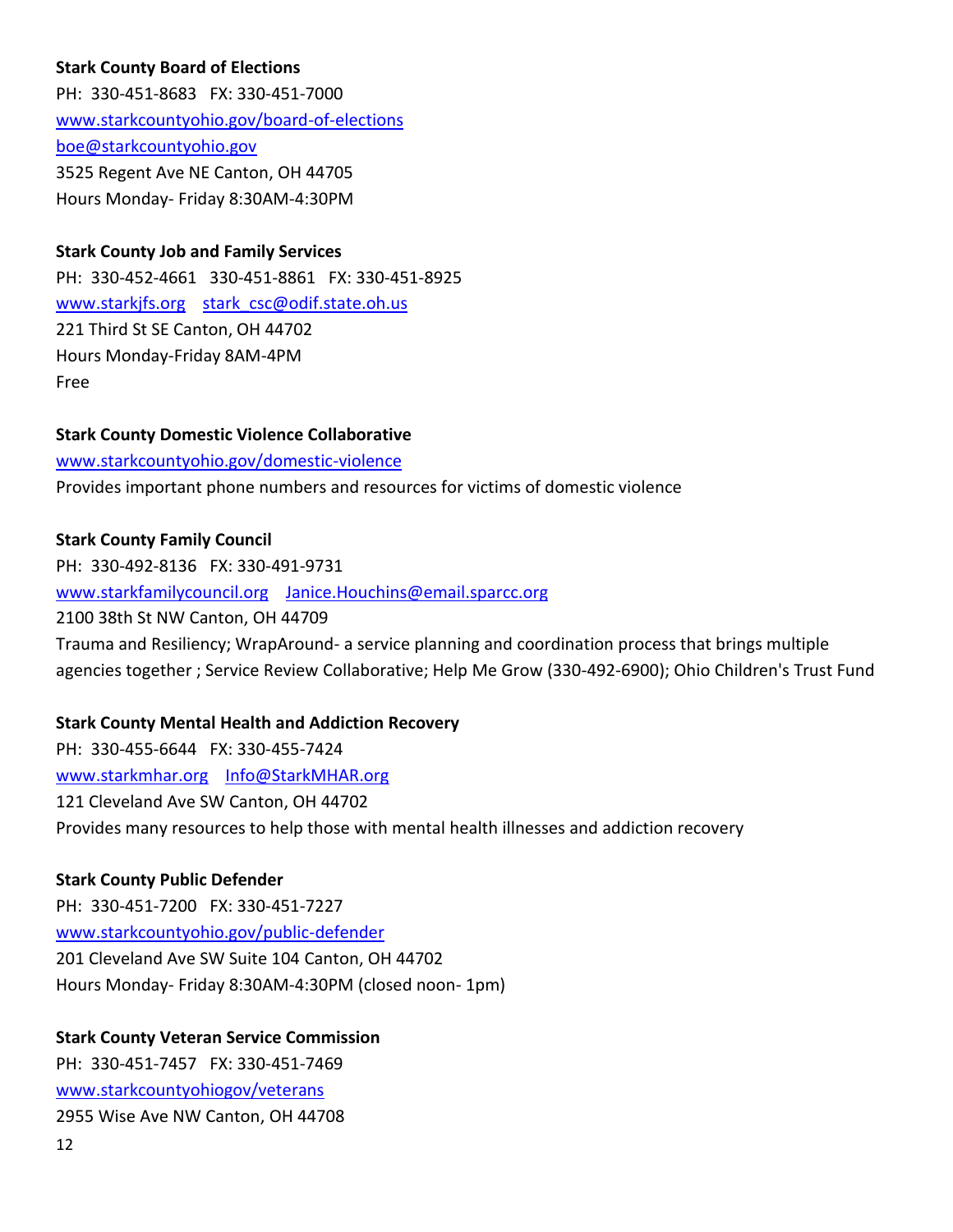# **HEARING SERVICES**

### **Alliance City Schools**

PH: 330-821-2100 (Ask to speak to Speech or Hearing Personnel) 200 Glamorgan St. Alliance, OH 44601

### **Quota International of Alliance**

PH: 330-821-2605 [www.alliancequota.org](http://www.alliancequota.org/) 10648 Freshley Ave NE Alliance, OH 44601 Aid to hearing and speech impaired

### **TRIAD Deaf Services**

Office: 330-768-7272 Emergency: 330-437-6255 Video Phone: 234-300-3181

### [www.triadds.org](http://www.triadds.org/)

408 Ninth St. SW Canton, OH 44707

Interpreting service, advocacy, education and leadership development for the deaf; Support services in Stark, Carroll, and Tuscarawas Counties. Summer youth program, classes for American Sign Language (ASL), and support for the Deaf and Hard-of-Hearing community through advocacy of the ADA requirements. TRIAD is a recognized Community Center for the Deaf, operated by an entirely Deaf Board to serve the Deaf Community, in collaboration with Opportunities for Ohioans with Disabilities (OOD). Call or email for more details.

# **HOUSING/UTILITY ASSISTANCE**

**ABCD Inc.** PH: 330-455-6385 1225 Gross Ave NE Canton, OH 44705 Housing Development, Transportation, Energy Conservation, Community Economic Development

### **Alliance Area Domestic Violence Shelter**

PH: 330-823-7223 FX: 330-823-6033 [www.alliancedomesticviolenceshelter.org](http://www.alliancedomesticviolenceshelter.org/) [aadvs@neo.rr.com](mailto:aadvs@neo.rr.com) PO Box 3622 Alliance, OH 44601 Providing education, resources, emergency shelter and transitional support services to survivors of any kind of abuse

### **Alliance Emergency Residence** PH: 330-829-9104 Temporary housing to individuals and families in Alliance and surrounding areas who are homeless.

### **Alliance for Children and Families**

PH: 330-821-6332 FX: 330-821-8748 Emergency: PH: 330-823-0222 [www.allianceforchildrenandfamilies.org](http://www.allianceforchildrenandfamilies.org/)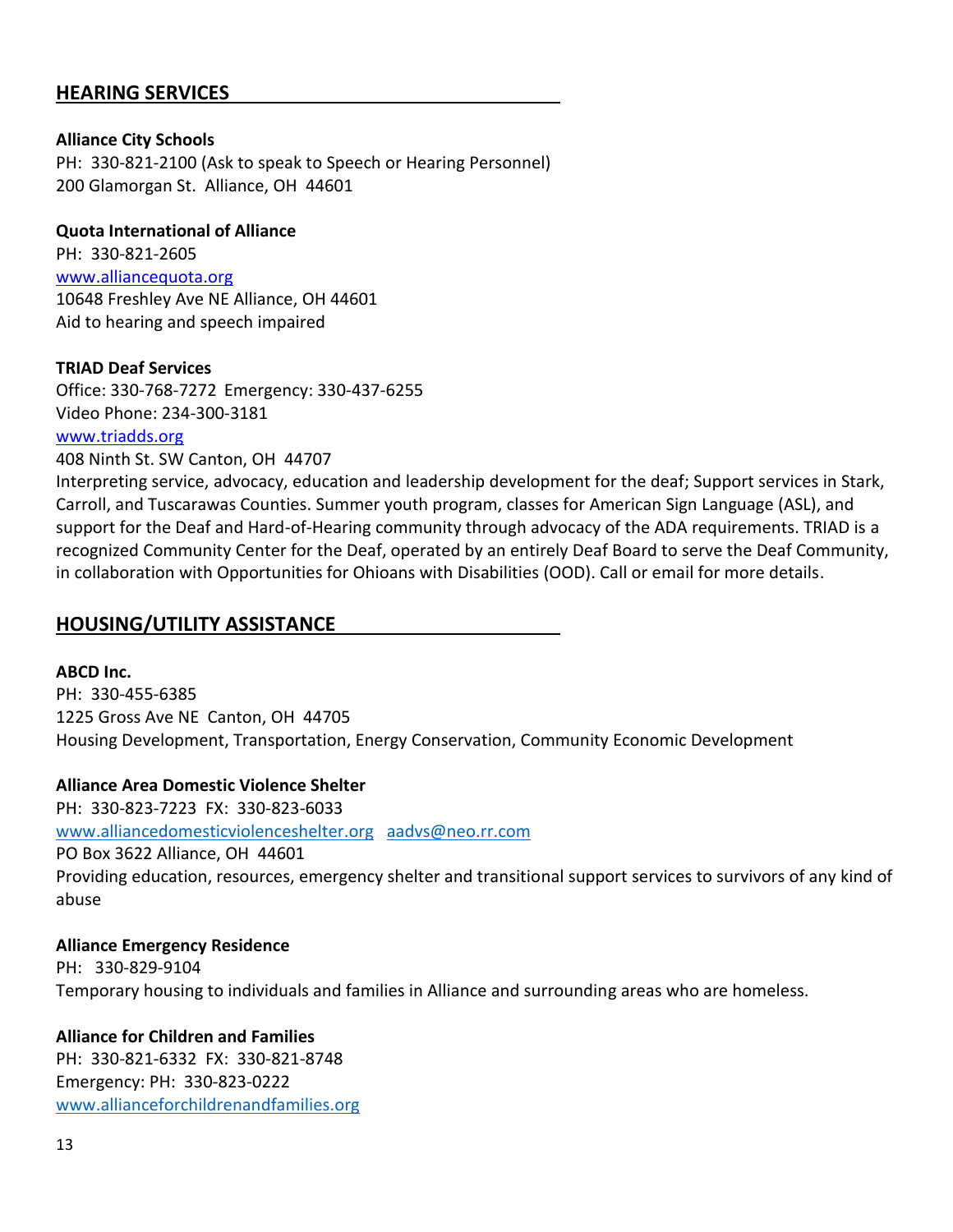624 Scranton Ave Alliance, OH 44601

Permanent Supportive Housing, Transitional Housing, Emergency Shelter, Affordable Housing Hours: Monday- Friday 7:30AM- 3PM

### **Alliance Housing for the Elderly**

PH: 330-376-8787 [www.section-8-housing.credio.com/l/6895/Alliance-Housing-For-The-Elderly](http://www.section-8-housing.credio.com/l/6895/Alliance-Housing-For-The-Elderly) 449 E Main St Alliance, OH 44601

**Alliance Neighborhood Center**

PH: 330-829-0673 405 S Linden Ave Suite 200 Alliance, OH 44601

**Alliance of Churches** PH: 330-829-9294 470 E Broadway St Alliance, OH 44601

**Alliance Towers** PH: 330-823-1063 350 S Arch Ave Alliance, OH 44601

### **American Electric Power (AEP)**

PH: 800-672-2231 <https://www.aepohio.com/info/community/paymentAssistancePrograms/NeighborToNeighbor.aspx> Neighbor to neighbor program- help those who are experiencing financial hardships and need help to get back on their feet

### **AT&T Ohio Lifeline**

PH: 1-800-335-8721 Assists low-income residents with the connection and maintenance of local telephone service

### **Catholic Charities**

PH: 330-491-0896

### [www.ccdoy.org](http://www.ccdoy.org/)

800 Market Ave N, Suite 1150 Canton, OH 44702 Services: food pantry; provide necessities for children under 3 years (e.g. diapers, formula, etc.); emergency assistance for rental, eviction, and utility disconnect

### **City of Canton**

PH: 330-438-4133 [www.cantonohio.gov/fairhousing](http://www.cantonohio.gov/fairhousing) 218 Cleveland Ave SW Canton, OH 44702

Fair Housing- Assistance with discrimination in housing because of race, color, national origin, religion, sex, familial status, or disability.

### **Coleman Professional Services**

Canton: PH: 330-438-2400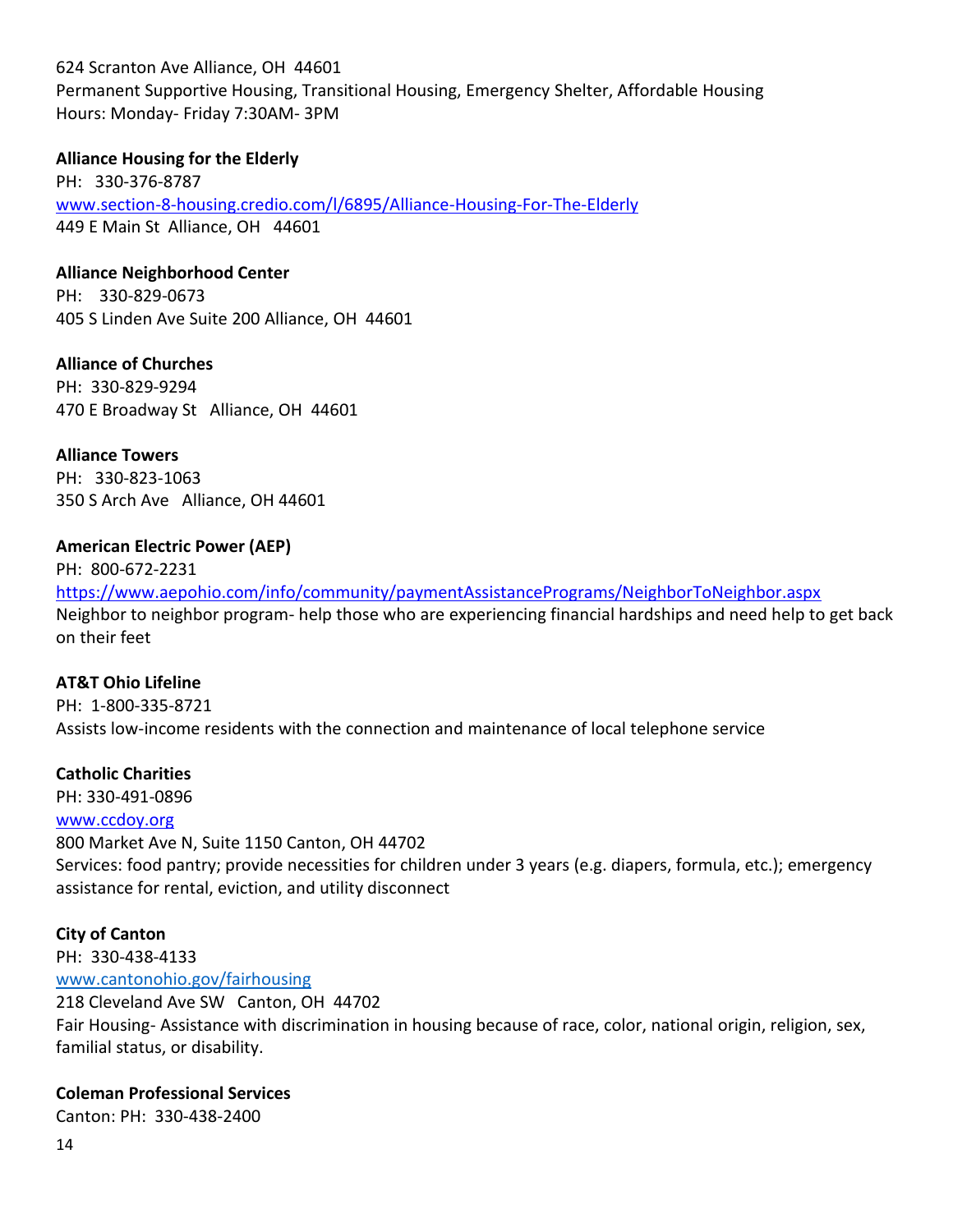400 Tuscarawas St W Suite 200 Canton, OH 44702 Alliance: PH: 330-823-6932 1410 W State St Alliance, OH 44601 24/7 Crisis Support: 1-877-796-3555

### <http://www.colemanservices.org/>

Provides behavioral health, employment, residential, and social services to Stark County. Behavioral Health: psychiatric, case management, outpatient psychotherapy/ counseling services, and substance use disorders treatment, and alcohol and other drug treatment, and evaluation and prescreening services.

### **CommQuest- Community Services of Stark County, Inc.**

**Alliance**: PH: 330-821-8407 FX: 330-821-8506 1207 West State St Suite M Alliance, OH 44601 **Canton**: PH: 330-455-0374 FX: 330-455-2101 625 Cleveland Ave NW Canton, OH 44702 **Goodwill Campus**: PH: 330-994-1443 408 Ninth St. SW Canton, OH 44707 **Massillon**: PH: 330-833-8516 FX: 330-830-3395 412 Lincoln Way E Massillon, OH 44646

### [www.commquest.org](http://www.commquest.org/) [www.since1919.org](http://www.since1919.org/)

Mental Health Counseling; Adoption, Maternity, Parenting Services; Community Psychiatric Support Services; Psychiatric Treatment; Childhood Resiliency; Incredible Years Training; Rape Crisis Education; Pyramid Training Services; Supported Employment; School Based Mental Health; Family Living Center; Emergency Shelter Grant; Homeless Crisis Response Program; Co-Occurring Disorders Program.

Sliding Scale/ Set Fee, Medicaid- Traditional (ABD), Buckeye, Caresource, Molina, Paramount, United, Medicare- Traditional, Advantage, MyCare, Private Insurance, Cash/ Check/ Credit Card

### **Dollar Energy Fund**

### <http://www.dollarenergyfund.org/need-help/Ohio/>

AEP Ohio Assistance Programs- assistance with utility bill (contact individual utility company); AEP Ohio Neighbor to Neighbor Program

Home Energy Assistance Program (HEAP)- help with heating costs, and crisis payments; Percentage of Income Payment Plan

(PIPP)- extended payment arrangement program that is offered to customers of regulated gas and electric utilities

### **EANDC (East Akron Neighborhood Development Corporation)**

PH: 330-773-6838

[www.eandc.org](http://www.eandc.org/) [info@eandc.org](mailto:info@eandc.org) 550 S Arlington St Akron, OH 44306 Plug into PIPP- free electric partnership program; Center for Homeownership; Community Development; Property Management and Rentals; Energy Services Hours: Monday-Friday 8AM-4:30PM

### **Family Living Center**

PH: 330-833-8516 [www.since1919.org](http://www.since1919.org/)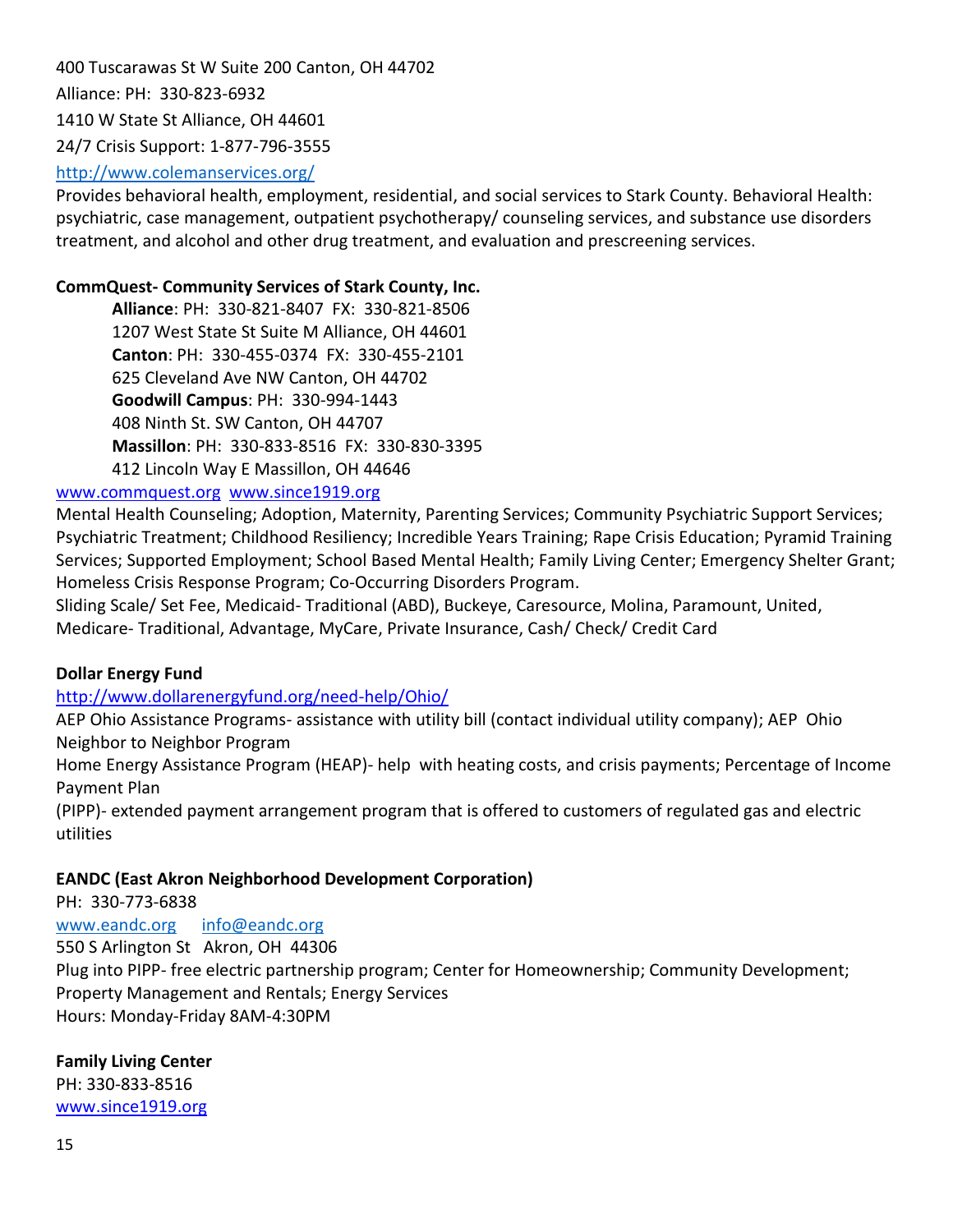### Location in Massillon

Provides temporary shelter and self-sufficiency programs for homeless families and single women.

### **Hammer & Nails, Inc.**

PH: 330-453-6277 FX: 330-453-6289 [www.hammerandnails.org](http://www.hammerandnails.org/) 906 12th St NW Canton, OH 44703 Assists disadvantaged Stark County homeowners with home and property repairs

### **Homeless Hotline**

PH: 330-452-4363

[www.starkmhrsb.org/site/PageServer?pagename=HC\\_HS\\_HomelessServices](http://www.starkmhrsb.org/site/PageServer?pagename=HC_HS_HomelessServices)

Provides resources for: homeless shelters, transitional housing, permanent supportive housing, rapid rehousing program, affordable housing, homeless prevention \*\*Need to call Homeless Hotline to get any shelter/ housing

### **ICAN Housing**

PH: 330-455-9100 FX: 330-455-4702 [www.ican-inc.org/](http://www.ican-inc.org/) 1214 Market Ave N Canton, OH 44714 Helps people with psychiatric disabilities live independently in the community and advance in their personal recovery. Outreach, Property Management, Housing Supports Hours: Monday- Friday 8AM- 5PM

### **Joy Helping Neighbors**

PH: 330-936-0933 (contact: Gary) Works with Cleveland Furniture Bank and sores mattresses, couches, chairs, washing machines, etc. \$55-\$65 processing fee (including delivery).

### **JRC**

PH: 330-455-3873 FX: 330-455-3934 [www.JRCcares.org](http://www.jrccares.org/) 1731 Grace Ave NE Canton, OH 44705 Learning Center (for children); Adult Day Center; Home Repair Senior Housing; Economic Development Hours: Monday-Friday 8AM-4:30PM

### **Mayfield Manor**

PH: 330-478-0055 FX: 330-478-1123 <http://www.ehdoc.org/ohio/mayfield-manor-i/> 3844 Eleventh St SW Canton, OH 44710 Subsidized independent living apartments for low income seniors 62 and older. Basic utilities are included.

### **Nantucket Circle Apartments**

PH: 216-591-0881 [www.section-8-housing.credio.com/l/7147/Nantucket-Circle-Apartments](http://www.section-8-housing.credio.com/l/7147/Nantucket-Circle-Apartments)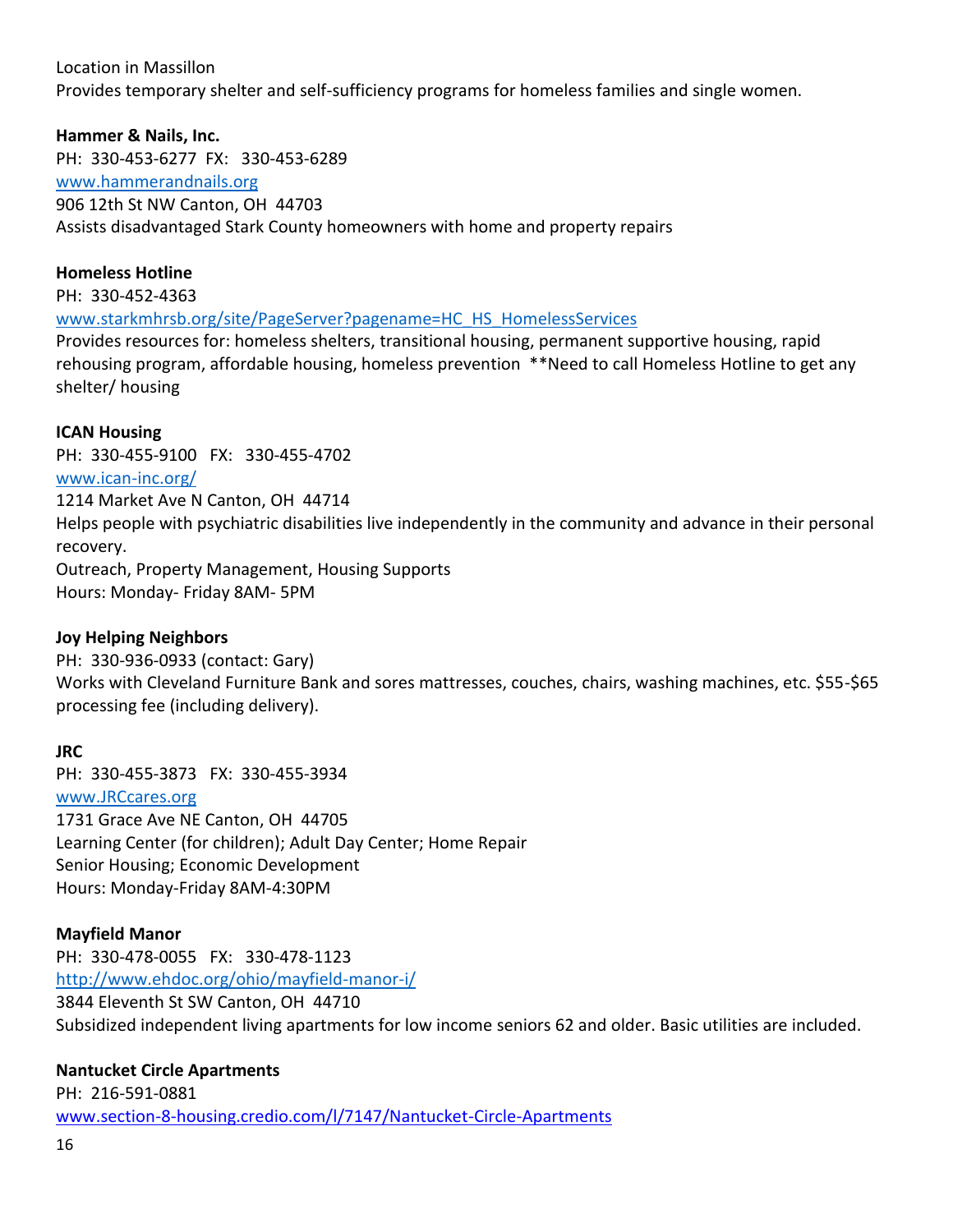### **Office of the Ohio Consumers' Counsel- Keep Utilities on with a Medical Certification Waiver**

Call utility company [www.occ.ohio.gov](http://www.occ.ohio.gov/)

State law prevents utilities from disconnecting a consumer's electric and natural gas services for nonpayment if a permanent member of the household has a medical condition defined as "especially dangerous" to health and the consumer has a medical certification waiver on file with the utility company.

### **Office of the Ohio Consumer's Counsel- Utility- Provided Assistance Programs Fuel Funds**

Contact the utility company, non-profit organization, state agency, or local community agency that administers the program

Electric: American Electric Power; Dayton Power and Light; First Energy. Natural Gas: Columbia Gas of Ohio; Dominion East Ohio; Duke Energy Ohio

### **Office of the Ohio Consumers' Counsel-Do Not Call National and State Protection for Ohioans**

PH: 888-382-1222 www.donotcall.gov www.occ.ohio.gov Residential telephone customers can place their home/cell phone numbers on the national Do-Not-Call registry

### **Ohio Development Services Agency**

PH: 800-282-0880 614-644-6600 TTY: 1-800-686-1557 [https://development.ohio.gov/is/is\\_energyassist.htm](https://development.ohio.gov/is/is_energyassist.htm) PO Box 1240 Columbus OH 43216 Assist in paying utility bills and to improve energy efficiency within their home. Apply online- application provides info to HEAP, HWAP, PIPP, EPP to help client.

### **Public Utilities Commission of Ohio (PUCO)**

PH: 1-800-686-7826 [www.puco.ohio.gov/puco](http://www.puco.ohio.gov/puco)

### **Refuge of Hope**

PH: 330-453-1785 [www.refugeofhope.org](http://www.refugeofhope.org/) 405 Third St NE Canton, OH 44702 Provides Men's shelter and hot meals Hours: Monday- Friday 8:30-4:30PM

### **Salvation Army**

Canton: PH: 330-453-0159 FX: 330-453-8774 420 Market Ave S Canton, OH 44702 Social Services: PH: 330-453-0158 <http://neo.salvationarmy.org/northeastohio/cantoncitadelhome> Alliance: PH: 330-823-5188 57 W Main St Alliance, OH 44601 [www.salvationarmyOHio.org/Alliance](http://www.salvationarmyohio.org/Alliance)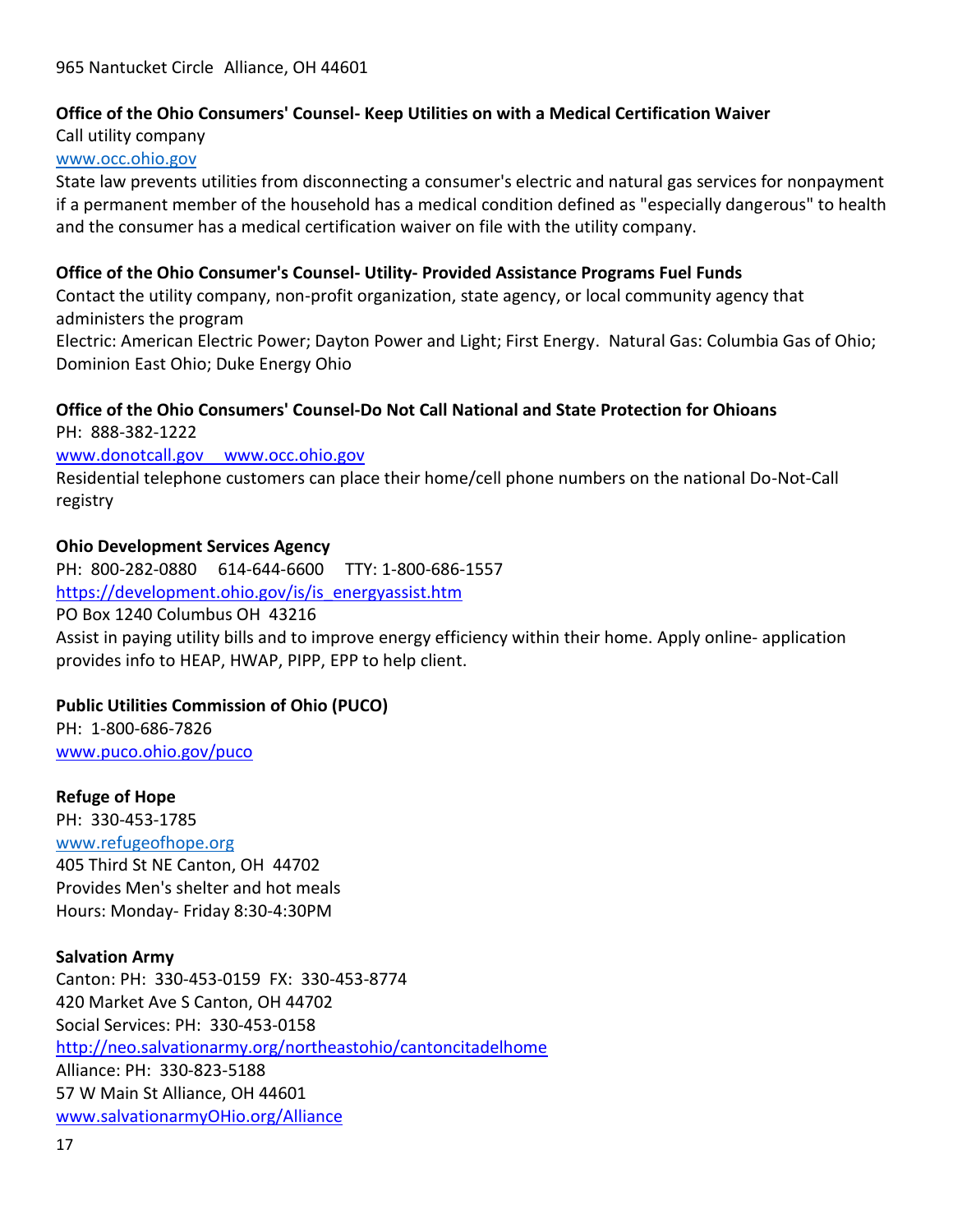Massillon: PH: 330-833-6473 FX: 330-833-2685 315 Sixth St NE Massillon, OH 44646 [www.salvationarmyOHio.org/Massillon](http://www.salvationarmyohio.org/Massillon)

Social Services: Soup Kitchen, Homeless Services, Food Pantry and Homeless Bags, Emergency Assistance (rent/ mortgage and utility assistance), clothing/ shoe assistance; Worship Services; Social Programs: Seniors program, Women/ Men's Clubs, teen programs; Education Programs: Adult Literacy, After-school tutoring/ homework help, music Resource center, internet tools, workshops, training Financial coaching for Veterans Hours: vary by service

### **St. Vincent DePaul Society St. Joseph Church**

PH: 330-821-8834

### **Stark County Community Action Agency**

Canton: PH: 330-454-1676 FX: 330-454-6850 Appt Line: 1-866-223-1242

[www.sccaa.org/](http://www.sccaa.org/)

1366 Market Ave N Canton, OH 44714

Center for Education Employment Opportunities (330-580-9347); Head Start Program (330-456-6218); Home Energy Assistance Program (HEAP) (330-454-1850); Home Weatherization Assistance Program (HWAP) (452- 9823); Youth Services (330-580-9347) Hours: Monday- Friday 8AM- 4:30PM

### **Stark Metropolitan Housing Authority (SMHA)**

PH: 330-454-8051 FX: 330-454-8065 <http://www.starkmha.org/>[info@starkmha.org](mailto:info@starkmha.org) 400 E Tuscarawas St Canton, OH 44702

### **United Way**

PH: 211 or 330-491-9997 211 is your first call for: rent, utilities, food, clothing, taxes, prescriptions, low cost medical, mortgage, foreclosure help; support groups Hours: Monday- Friday 8AM- 4:30PM

### **Warriors Project**

PH: 330-413-9755 (contact: Bill Lawson) [www.warriorsprojectonline.com](http://www.warriorsprojectonline.com/) A holistic gap program designed to enhance traditional treatment plans. Services include: life coaching, peer to peer mentoring and transitional housing.

### **YWCA**

Canton: PH: 330-453-7644 FX: 330-453-2735 231 Sixth St NE Canton, OH 44702 [www.ywcacanton.org/housing-1.html](http://www.ywcacanton.org/housing-1.html) Alliance: PH: 330-823-1840 FX: 330-823-1841 239 E Market St Alliance, OH 44601 ywcaofalliance@neohio.twcbc.com Provides emergency shelter for 90 days. Furniture Assistance New Beginnings: provides transitional housing for families and permanent supportive housing for singles.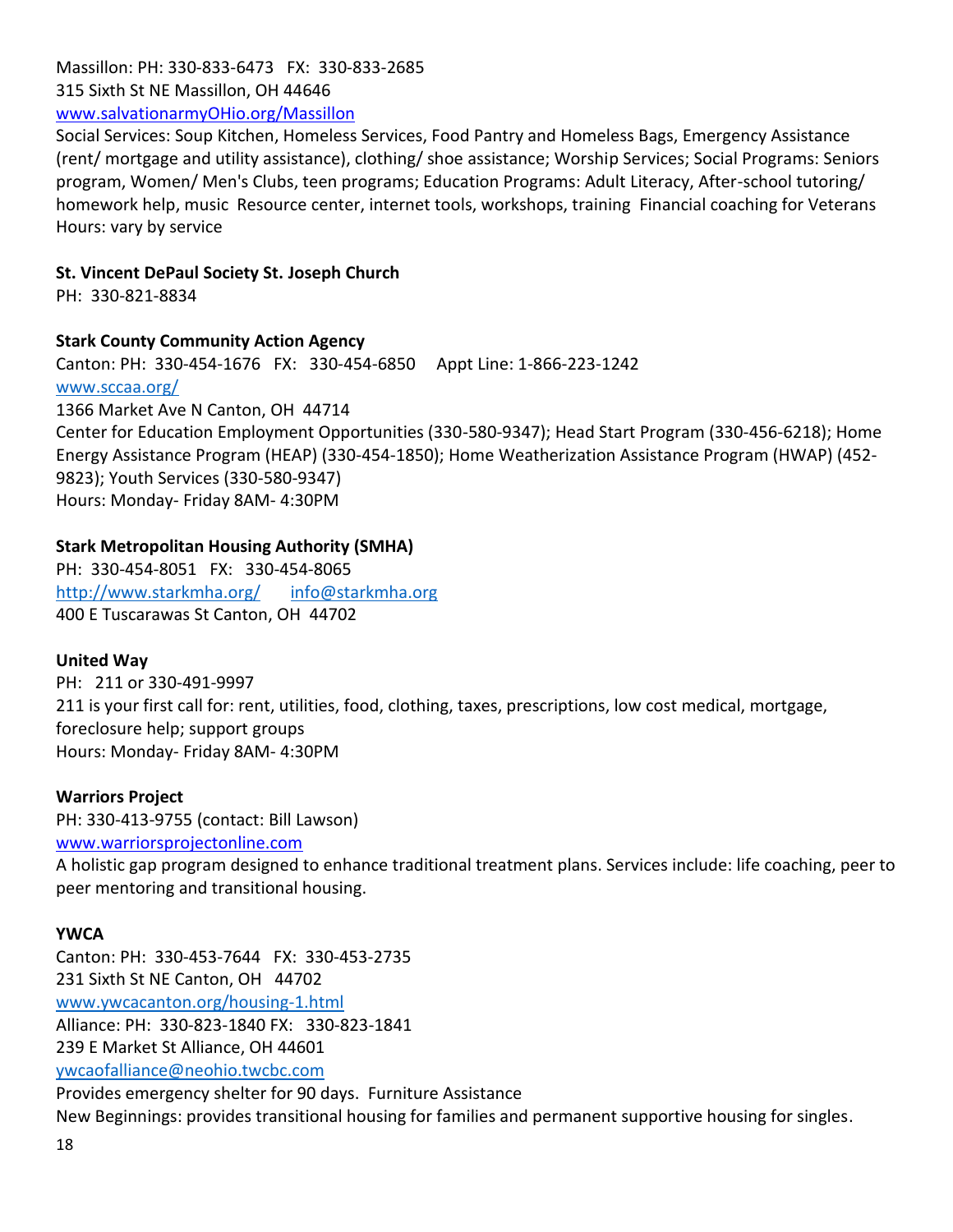Stark Area Rapid Re-housing (STARR): This program provides needs assessments, housing search assistance and communication with potential landlords, financial assistance for housing deposit, rent (short term only), utility deposits, limited assistance with utility arrears, limited assistance with moving (vehicle & muscles), support services including budgeting, application for mainstream assistance (such as food stamps), and understanding rental responsibilities including lease compliance.

Gateway Estates: housing for the hard-to-house homeless. The goal of the housing is to assist homeless individuals in maintaining permanent housing and financial stability in an independent living arrangement. Gateway Estates II: provides permanent supportive housing for the chronically homeless and emergency shelter for families with males over the age of 6.

## **LEGAL AID**

## **Office for Victims of Crime- Victim Assistance for Ohio**

PH: 1-800-582-2877 FX: 866-528-7440

### [www.ohioattorneygeneral.gov/services/victims](http://www.ohioattorneygeneral.gov/services/victims)

There are resources in your immediate area that offer services to individuals who have been victimized by crime. Individuals may be eligible for crime victim compensation benefits, including reimbursement for medical services, mental health counseling, lost wages, and other costs incurred as a result of the crime.

### **Stark County Prosecuting Attorney**

PH: 330-451-7897 [www.prosecutor.starkcountyohio.gov](http://www.prosecutor.starkcountyohio.gov/) 110 Central Plaza South Suite 510 Canton, OH 44702 Services of Victim Assistance- assistance to victim or witness of a crime in Stark County

### **VINE (victim information and notification everyday)**

PH: 800-770-0192 TTY: 1-866-847-1298

### [www.vinelink.com](http://www.vinelink.com/)

Toll Free Hotline service which provides vital custody and court even information regarding an inmate in any of Ohio's county jails or state prisons.

# **LIBRARIES**

### **Rodman Public Library**

PH: 330-821-2665 [www.Rodmanlibrary.com](http://www.rodmanlibrary.com/) 215 E Broadway St Alliance, OH 44601 Classes; public computers; public fax; internet access; etc. Hours Monday-Wednesday 9AM-8:30PM; Thursday-Saturday 9AM-5:30PM

**Rodman Public Library Branch** PH: 330-821-1313 [www.Rodmanlibrary.com](http://www.rodmanlibrary.com/) 1808 West State St Alliance, OH 44601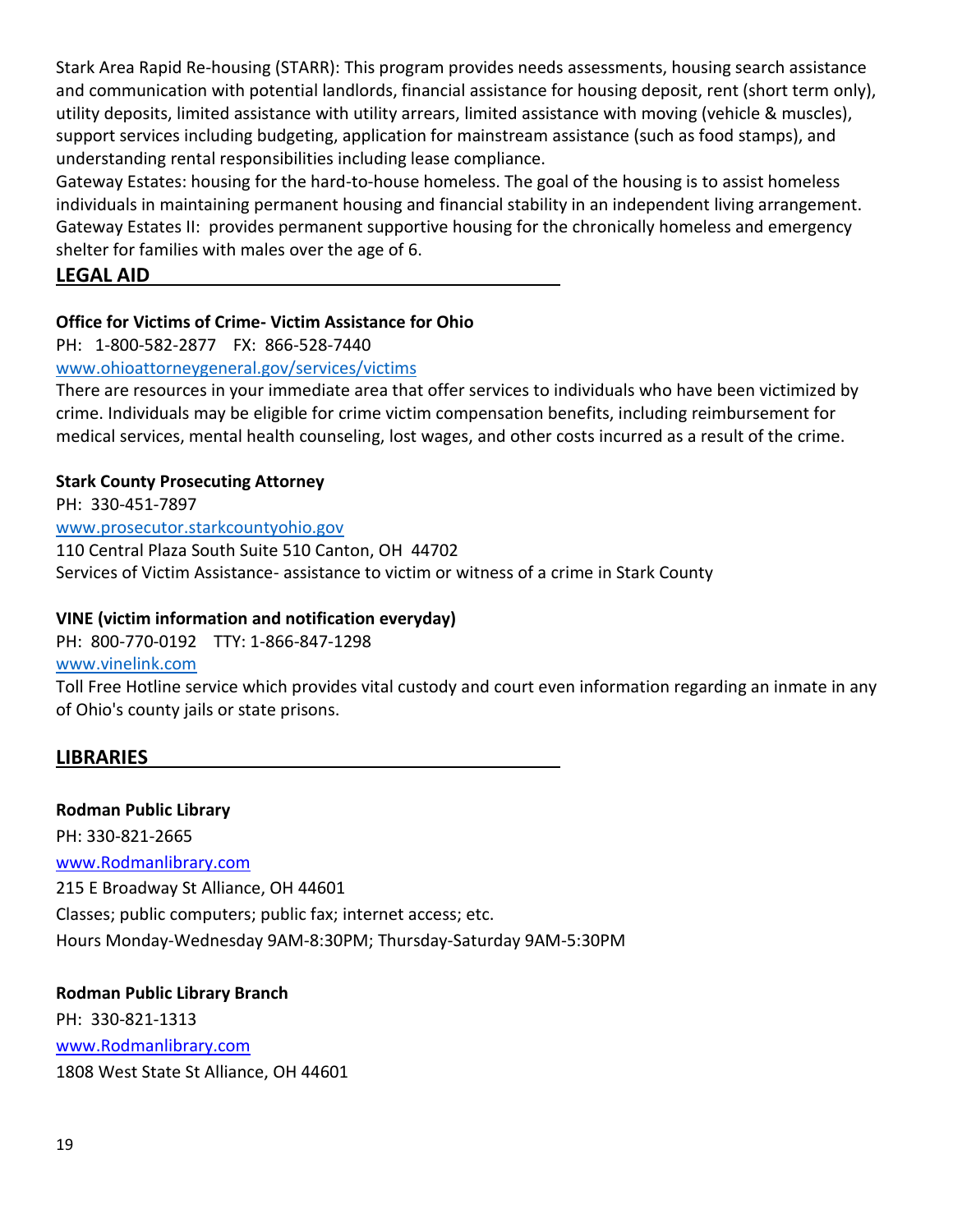Classes; public computers; public fax; internet access; etc. Hours Monday-Wednesday 9AM-8:30PM; Thursday-Saturday 9AM-5:30PM; Sunday 1PM-5PM (Oct-April)

### **Stark County District Library- Main**

PH: 330-452-0665 FX: 330-452-0403 [www.starklibrary.org](http://www.starklibrary.org/) [main@starklibrary.org](mailto:main@starklibrary.org) 715 Market Ave N Canton, OH 44702 Public computers; wireless internet access; meeting rooms; etc. Hours Monday- Thursday 9AM-8PM; Friday 9AM-6PM; Saturday 9AM-5PM; Sunday 1PM-5PM

### **Stark County District Library- DeHoff Memorial**

PH: 330-452-9014 FX: 330-452-8224 [www.starklibrary.org](http://www.starklibrary.org/) 216 Hartford Ave SE Canton, OH 44707 Public computers; wireless internet access; meeting rooms; etc. Hours Monday, Tuesday 10AM-8PM; Wednesday-Friday 10AM-6PM; Saturday 10AM-5PM

### **Stark County District Library- East Canton**

PH: 330-488-1501 FX: 330-488-2509 [www.starklibrary.org](http://www.starklibrary.org/) [eastcanton@starklibrary.org](mailto:eastcanton@starklibrary.org) 224 North Wood St East Canton, OH 44730 Public computers; wireless internet access; meeting rooms; etc. Hours Monday, Tuesday 10AM-8PM; Wednesday-Friday 10AM-6PM; Saturday 10AM-5PM

### **Stark County District Library- Jackson Township**

PH: 330-833-1010 FX: 330-833-3491 [www.starklibrary.org](http://www.starklibrary.org/) [jackson@starklibrary.org](mailto:jackson@starklibrary.org) 7487 Fulton Drive NW Massillon, OH 44646 Public computers; wireless internet access; meeting rooms; etc. Hours Monday- Thursday 9AM-8PM; Friday 9AM-6PM; Saturday 9AM-5PM; Sunday 1PM-5PM

### **Stark County District Library- Lake Community**

PH: 330-877-9975 FX: 330-877-7568 [www.starklibrary.org](http://www.starklibrary.org/) [lake@starklibrary.org](mailto:lake@starklibrary.org) 565 Market Ave SW Uniontown, OH 44685 Public computers; wireless internet access; meeting rooms; etc. Hours Monday- Thursday 9AM-8PM; Friday 9AM-6PM; Saturday 9AM-5PM

### **Stark County District Library- Madge Youtz**

PH: 330-452-2618 FX: 330-580-1807 [www.starklibrary.org](http://www.starklibrary.org/) [madgeyoutz@starklibrary.org](mailto:madgeyoutz@starklibrary.org)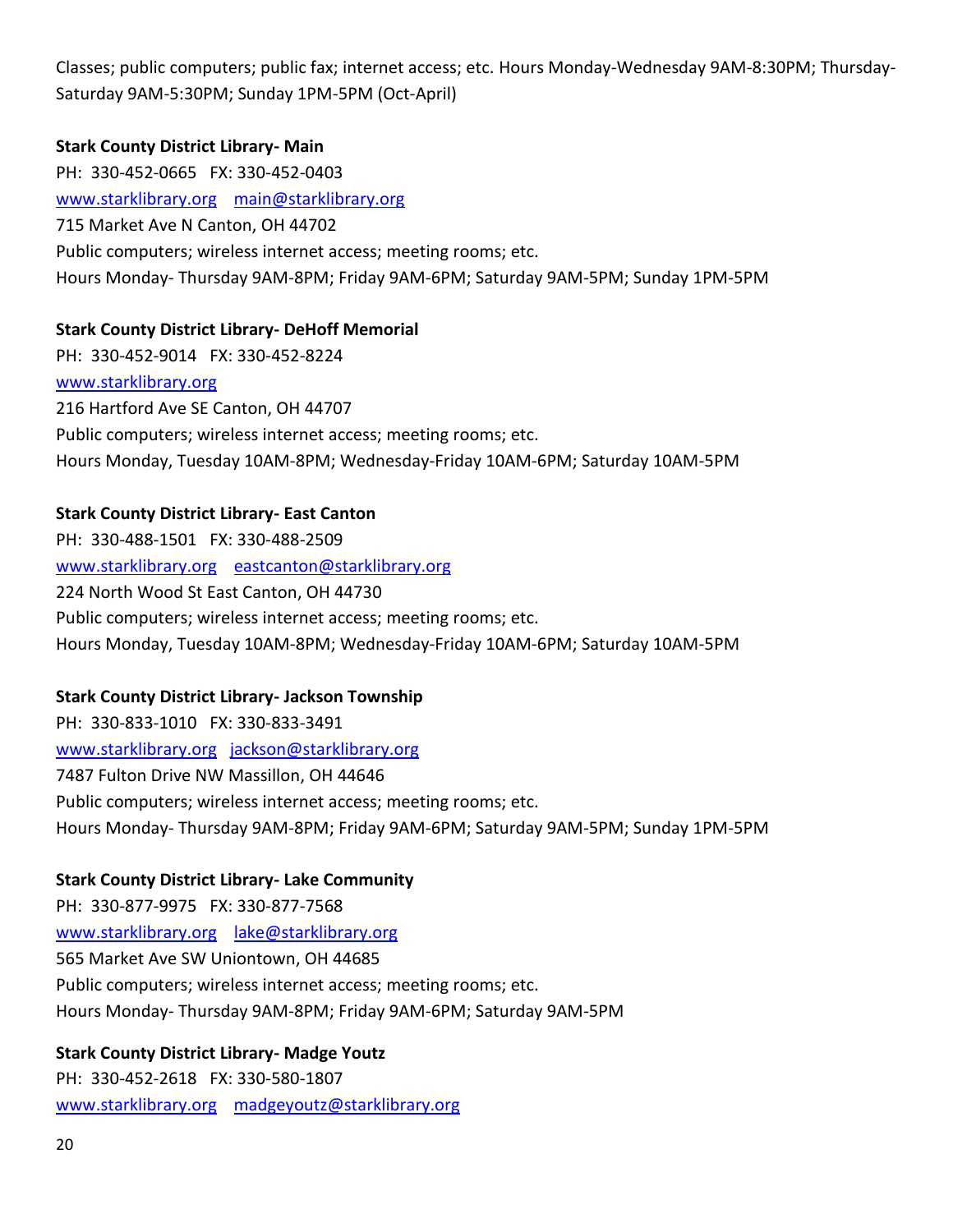2921 Mahoning Rd NE Canton, OH 44705 Public computers; wireless internet access; meeting rooms; etc. Hours Monday, Tuesday 10AM-8PM; Wednesday-Friday 10AM-6PM; Saturday 10AM-5PM

#### **Stark County District Library- North Branch**

PH: 330-456-4356 FX: 330-580-1806 [www.starklibrary.org](http://www.starklibrary.org/) [north@starklibrary.org](mailto:north@starklibrary.org) 189 25th St NW Canton, OH 44709 Public computers; wireless internet access; meeting rooms; etc. Hours Monday- Thursday 9AM-8PM; Friday 9AM-6PM; Saturday 9AM-5PM

### **Stark County District Library- Perry Sippo**

PH: 330-477-8482 FX: 330-479-0015 [www.starklibrary.org](http://www.starklibrary.org/) [perry@starklibrary.org](mailto:perry@starklibrary.org) 5710 12th St NW Canton, OH 44708 Public computers; wireless internet access; etc. Hours Monday- Thursday 9AM-8PM; Friday 9AM-6PM; Saturday 9AM-5PM; Sunday 1PM-5PM

### **Stark County District Library- Plain Community**

PH: 330-494-3399 FX: 330-497-0466 [www.starklibrary.org](http://www.starklibrary.org/) 1803 Schneider St NE Canton, OH 44721 Public computers; wireless internet access; meeting rooms; etc. Hours Monday- Thursday 9AM-8PM; Friday 9AM-6PM; Saturday 9AM-5PM

### **Stark County District Library- Sandy Valley**

PH: 330-866-3366 FX: 330-866-9859 [www.starklibrary.org](http://www.starklibrary.org/) 9754 Cleveland Ave SE Magnolia, OH 44643 Public computers; wireless internet access; meeting rooms; etc. Hours Monday, Tuesday 10AM-8PM; Wednesday-Friday 10AM-6PM; Saturday 10AM-5PM

### **Stark County District Library- Mobile and Outreach Services**

PH: Bookmobile: 330-458-2824 Kidmobile: 330-458-2821 FX: 330-458-2829 [www.starklibrary.org](http://www.starklibrary.org/) [tlong@starklibrary.org](mailto:tlong@starklibrary.org) 715 Market Ave N Canton, OH 44702 Bookmobile and outreach services to senior and homebound customers

### **North Canton Public Library**

PH: 330-499-4712 FX: 330-499-7356 [www.ncantonlibrary.com](http://www.ncantonlibrary.com/)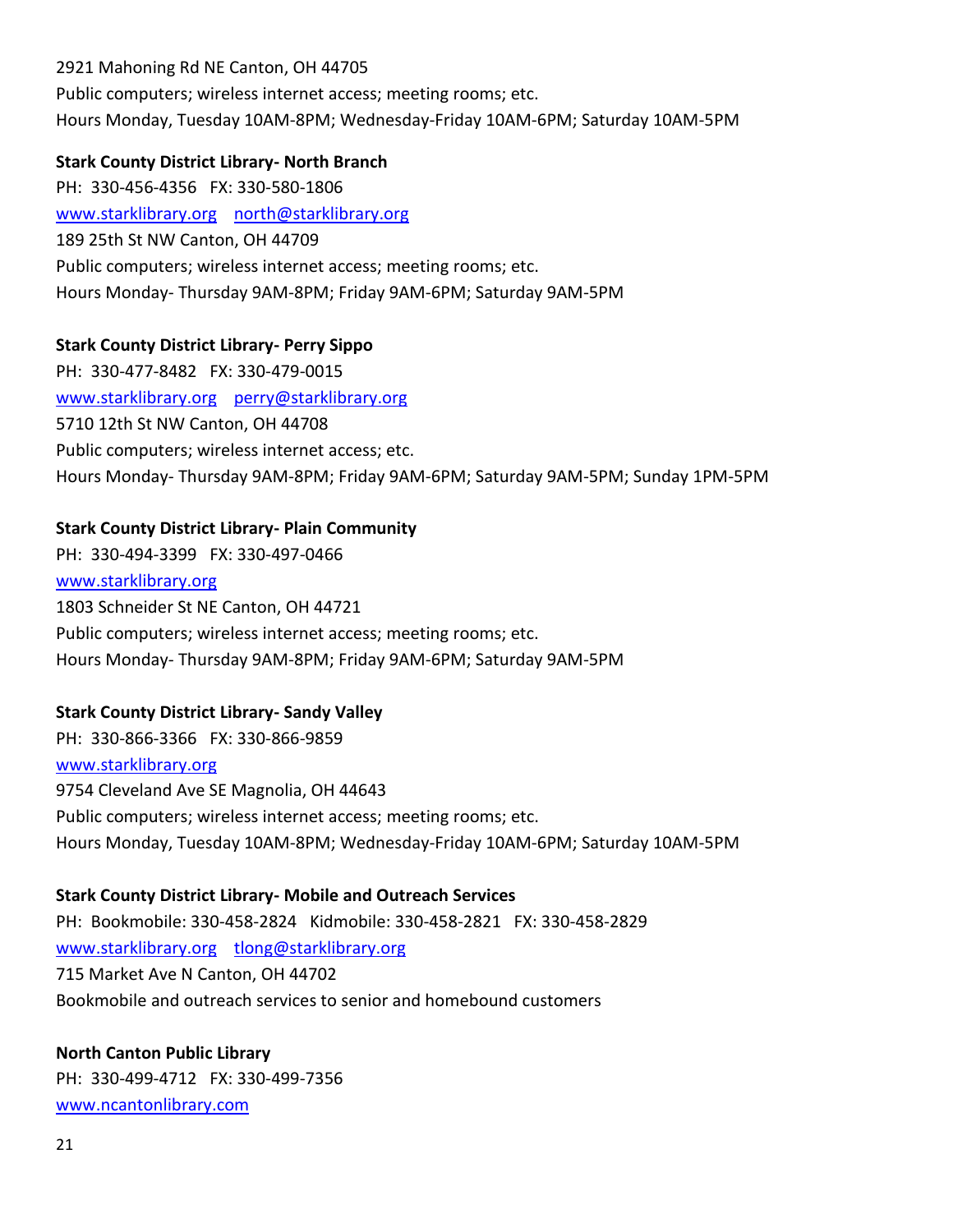185 North Main St North Canton, OH 44720 Hours Monday- Thursday 10AM-8PM; Friday 10AM-6PM; Saturday 9AM-5PM; Sunday 1PM-5PM

**Massillon Public Library- Main** PH: 330-832-9831 [www.massillonlibrary.org](http://www.massillonlibrary.org/) 208 Lincoln Way E Massillon, OH 44646 Hours Monday-Wednesday 10AM-8PM; Thursday 10AM-6PM; Friday, Saturday 10AM-5PM

**Massillon Public Library- Askren Memorial Branch** PH: 330-879-2113 [www.massillonlibrary.org](http://www.massillonlibrary.org/) 1200 Market St NE Navarre, OH 44662 Hours Monday, Wednesday 10AM-6PM; Tuesday 10AM-4PM; Thursday- Friday 9AM-4PM

### **Massillon Public Library- Belloni Branch**

PH: 330-767-9939 [www.massillonlibrary.org](http://www.massillonlibrary.org/) 12000 Navarre Rd SW Navarre, OH 44662 Hours Monday 9AM-3:30PM; Tuesday 9AM-7PM; Wednesday- Friday 9AM-3:30PM

#### **Louisville Public Library**

PH: 330-875-1696 FX: 330-875-3530 [www.louisvillelibrary.org](http://www.louisvillelibrary.org/) [info@louisvillelibrary.org](mailto:info@louisvillelibrary.org) 700 Lincoln Ave Louisville, OH 44641 Hours Monday-Thursday 10AM-8PM; Friday 10AM-5PM; Saturday 10AM-2PM

### **MEDICAID/ACA ENROLLMENT**

**A.B.L.E. Inc.** PH: 330-454-4650 FX: 330-454-4697 [www.ableinservices.org](http://www.ableinservices.org/) 408 Ninth St SW Canton, OH 44707 Taxes, Medicaid enrollment Hours: Monday-Friday 9AM-5PM

### **Access Health Stark County** PH: 330-437-3715 (Cheri Bieniek) FX: 330-437-3717 [www.accesshealthystark.org](http://www.accesshealthystark.org/) [accesshealthstarkpcc@gmail.com](mailto:accesshealthstarkpcc@gmail.com) 408 Ninth St SW Canton, OH 44707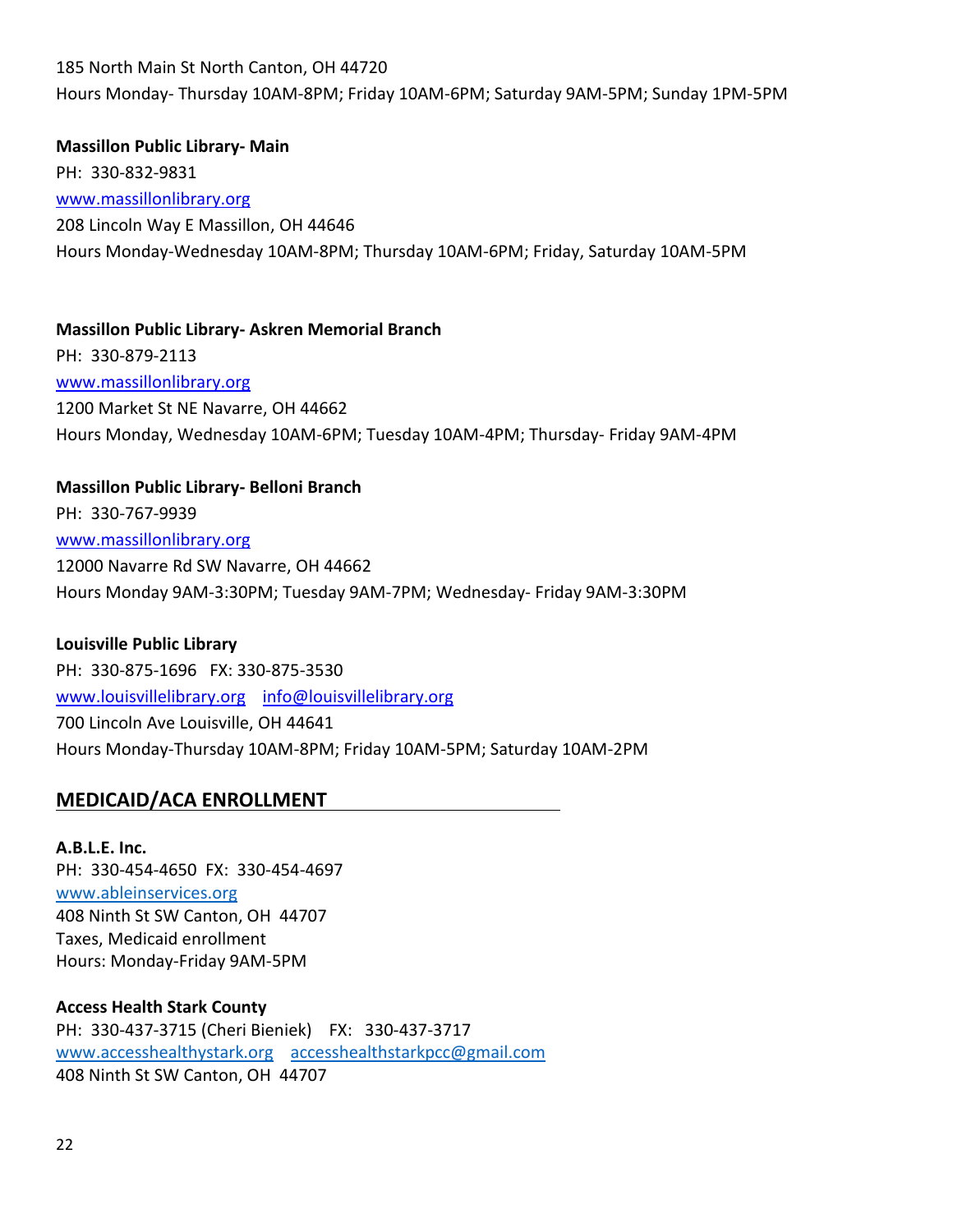Provide access and support to the underserved and uninsured in Stark County with a coordinated system of health care and community resources. Connects residents to insurance (Medicaid or Marketplace), doctors, resources.

Hours: Monday-Friday 8AM-3:30PM

### **AultCare**

PH: 330-363-6360 1-800-344-8858 TTY/TTD: 330-363-2393 [www.aultcare.org](http://www.aultcare.org/) 2600 Sixth St SW Canton OH 44710 ACA and Private Insurance Hours: Monday-Friday 7:30AM-5PM Cash/ Check/ Credit or Debit Card

### **Direction Home: Akron Canton Area Agency on Aging**

PH: 330-896-9172 FX: 330-896-6644 [www.directionhomeakroncanton.org/](http://www.directionhomeakroncanton.org/) [info@directionhomeakroncanton.org](mailto:info@directionhomeakroncanton.org) 1550 Corporate Woods Pkwy Uniontown, OH 44685 PASSPORT; Assisted Living Waiver; The Ohio Home Care Waiver Care Coordination; Medicare Information; Community- Based Care Transitions Program; HOME choice; Info and referrals for community resources. Long-term Care Ombudsman Program; Disease prevention, wellness promotion programs; Hours: Monday-Friday 8AM-5PM Medicaid- CareSource, United Healthcare

### **Lifecare Family Health and Dental Center**

PH: 330-454-2000 [www.lifecarefhdc.org](http://www.cantoncommunityclinic.org/) 408 Ninth St SW Canton, OH 44707 2725 Lincoln St E Canton, OH 44707 820 Amherst St Massillon, OH 44646 Medicaid/ ACA Enrollment: by appt. only, Assistance with MAGI (expansion) Medicaid, Presumptive eligibility, and ACA Marketplace enrollment

### **Stark County Department of Job and Family Services**

PH: 330-452-4661 330-451-8861 FX: 330-451-8925

[www.starkjfs.org](http://www.starkjfs.org/) stark csc@odif.state.oh.us

221 Third St SE Canton, OH 44702

Assistance with Medicaid (Traditional) and MAGI Medicaid (Expansion): MAGI Medicaid is based on income only. Apply on Line at www.benefits.ohio.gov (for MAGI Medicaid), or in person at Job and Family Services computer lab.

For questions regarding benefits please call the customer service department: PH: 330-451-8861 Hours: Monday-Friday 8AM-4PM

# **MEDICAL SERVICES**

### **Access Health Stark County**

PH: 330-437-3715 (contact: Cheri Bieniek) FX: 330-437-3717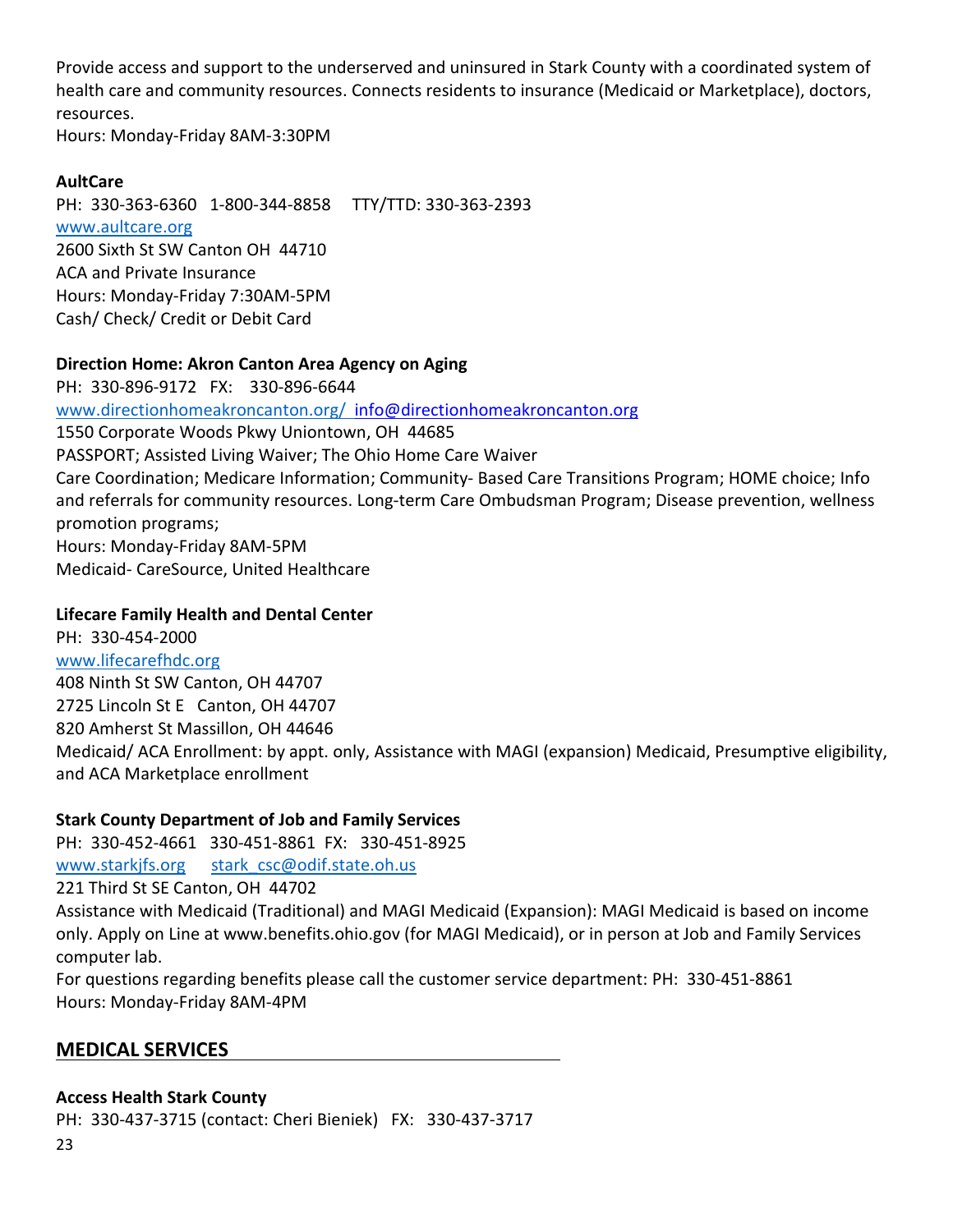#### 408 Ninth St SW Canton, OH 44707

Provide access and support to the underserved and uninsured in Stark County with a coordinated system of health care and community resources. Connects residents to insurance (Medicaid or Marketplace), doctors, resources.

Hours: Monday-Friday 8AM-4PM Free

### **Affinity Medical Center**

PH: 330-832-8761 [www.affinitymedicalcenter.com](http://www.affinitymedicalcenter.com/) 875 Eighth St NE Massillon, OH 44646 A community healthcare provider that provides: geriatric psychiatry, family medicine, heart care, and more.

### **Alliance City Health Department**

PH: 330-821-7373 FX: 330-821-9517 [www.cityofalliance.com/health](http://www.cityofalliance.com/health) [rflint@alliancecityhealth.org](mailto:rflint@alliancecityhealth.org) 537 E Market St Alliance, OH 44601 Public Health Clinical Services Communicable Disease Control: Follow up individuals reported with communicable diseases and their contacts to prevent the spread of the disease. Immunization Clinic: Monday, Tuesday, Friday- by appt. only. Flu Clinic: Yearly clinics starting in September. Tuberculosis Skin Testing: Tuesday- by appt. only. Hours: Monday-Friday 8:30-4:30PM; First Tuesday of the Month is open until 6PM Free or Set Fee (see specific program for charges); Medicaid-Traditional (ABD), Buckeye, Caresource, Molina, Paramount, United Medicare-Traditional, PrimeTime and Securecare; Cash/Check

### **Alliance Community Hospital**

PH: 330-596-6000 [www.ACHOSP.org](http://www.achosp.org/) [info@achosp.org](mailto:info@achosp.org) 200 E State St Alliance, OH 44601 After hour care: 2461 W State St Suite A Alliance, OH 44601 Full service hospital Hours: vary Sliding Scale; Medicaid- Traditional (ABD), Buckeye, Caresource, Molina, Paramount, United, Medicare-Traditional, Advantage, MyCare, Private Insurance, Cash/ Check/ Credit Card

### **Alliance Community Hospital Family Care Urgent Care**

PH: 330-875-5625 FX: 330-875-5723 <http://www.achosp.org/services-treatments/ach-family-care-urgent-care-center> 506 W Main St Louisville, OH 44641 Walk- in; Prompt lower cost treatment of minor injuries and illnesses not serious enough for the ER Hours: Monday-Friday 8AM-6PM; Saturday and Sunday 9AM-2PM Accepts most insurances, but please check with your specific plan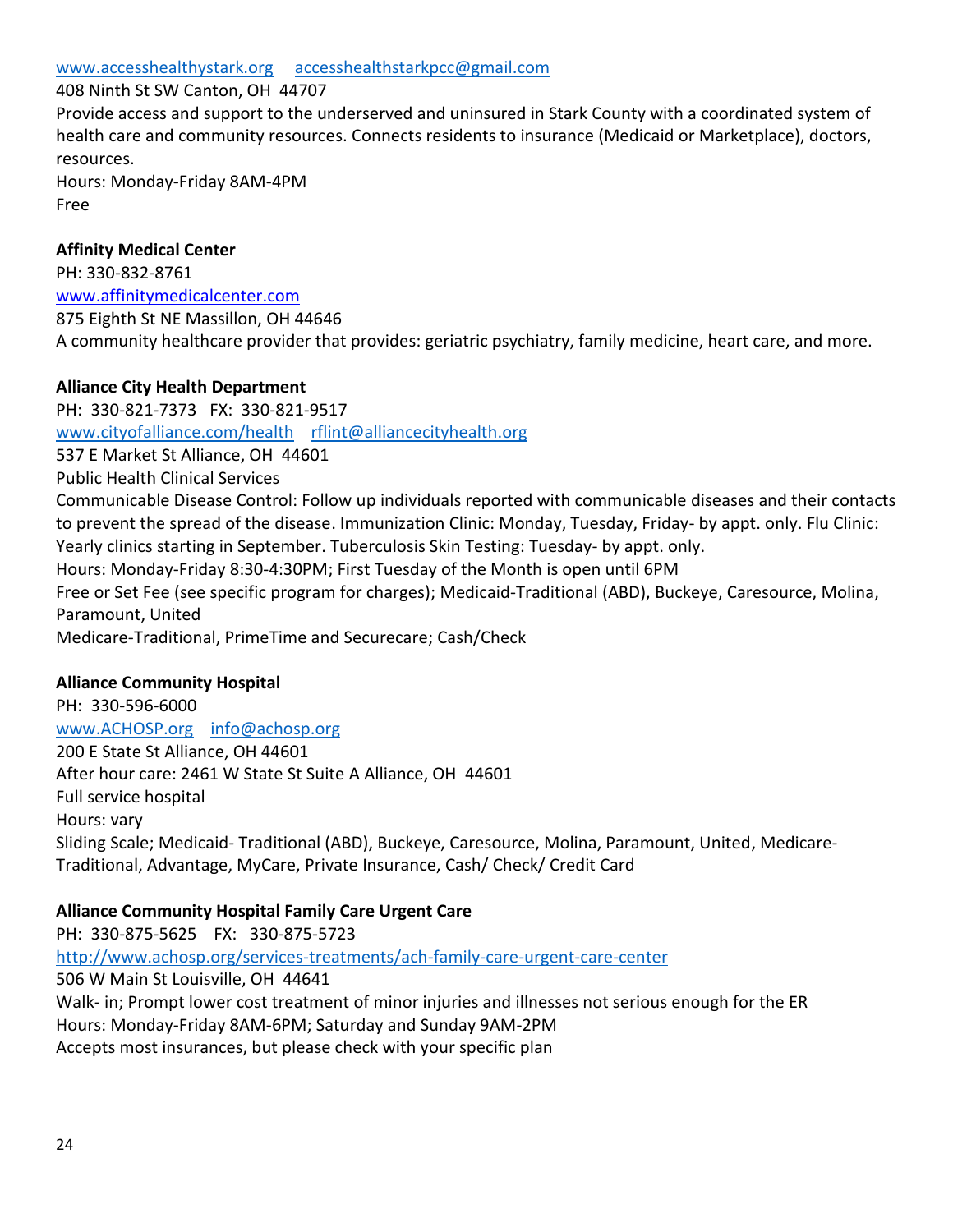## **Alliance Pregnancy Center**

PH: 330-821-7283 FX: 330-821-7283 [www.alliancepregnancycenter.com](http://www.alliancepregnancycenter.com/)

75 Glamorgan Ave Suite 103 Alliance, OH 44601 Pregnancy Tests; Limited Ultrasound; Private Confidential Consultation; Post-Abortion Help; Infant Clothing Assistance; STD Testing; Christian Biblical; Guidance; Maternity Clothes; Sexual Responsibility Education Hours: Monday, Wednesday 9AM-4PM; Tuesday 12AM-6PM; Thursday 9AM-4PM

### **Aultman Hospital**

PH: 330-452-9911 TTY\TTD: 330-363-5478 [www.aultman.org](http://www.aultman.org/) 2600 Sixth St SW Canton, OH 44710 Hospital and Outpatient Services Hours: 24 Hours: a day, seven days a week Sliding Scale; Medicaid- Traditional (ABD), Buckeye, Caresource Medicare- Traditional, some Advantage plans, MyCare; Private Insurance; Cash/ Check/ Credit or Debit Card

### **Canton Calvary Mission**

PH: 330-454-8610 FX: 330-456-4044 [www.cantoncalvarymission.net](http://www.cantoncalvarymission.net/) 1345 Gibbs Ave NE Canton, OH 44705 Free Meals, Food Pantry, Direct Distribution, Free Haircuts, Diapers and Infant Formula, Distributions throughout the Year, WOW Wellness Van, and Cooking up a Healthier Life, Senior Lunch and Learn

#### **Canton City Health Department- Nursing**

PH: 330-489-3322 FX: 330-430-7857

[www.cantonhealth.org/nursing/](http://www.cantonhealth.org/nursing/)

420 Market Ave N Canton, OH 44702 Communicable Disease; Tuberculosis Testing; Seasonal Flu Program; Sexual Health and HIV/AIDS; Couples HIV Testing; Travel Immunizations; Childhood/Adult Immunizations; Bureau for Children with Medical Handicaps (BCMH); HIV/AIDS Programming Personal Responsibility Education Program (PREP); Cardiovascular/Hypertension; Request AFIX/MOBI; Dental Sealant Program Hours: Monday-Friday 8AM-4:30PM

No charge except for travel and TB clinic

### **CommQuest- Quest**

PH: 330-453-8252 FX: 330-453-6716

[www.commquest.org](http://www.commquest.org/) [www.questrs.org](http://www.questrs.org/)

1341 Market Ave N Canton, OH 44714

Alcohol/Drug Counseling; Residential Treatment; Regional Center for Opiate Recovery; Recovery Housing; Medication Assisted Treatment; Prevention; Drug Testing; Background Checks; Drug Free Workplace Training; Driver's Intervention Program; Lake Erie Correctional; Veteran Support Group Hours: Monday- Friday 6AM-8PM; Saturday 6AM- Noon

Free (Friendship Center)/ Sliding Scale; Medicaid- Traditional (ABD), Buckeye, Caresource, Paramount, United; Medicare- Traditional, Advantage, MyCare, Private Insurance, Cash/ Check/ Credit Card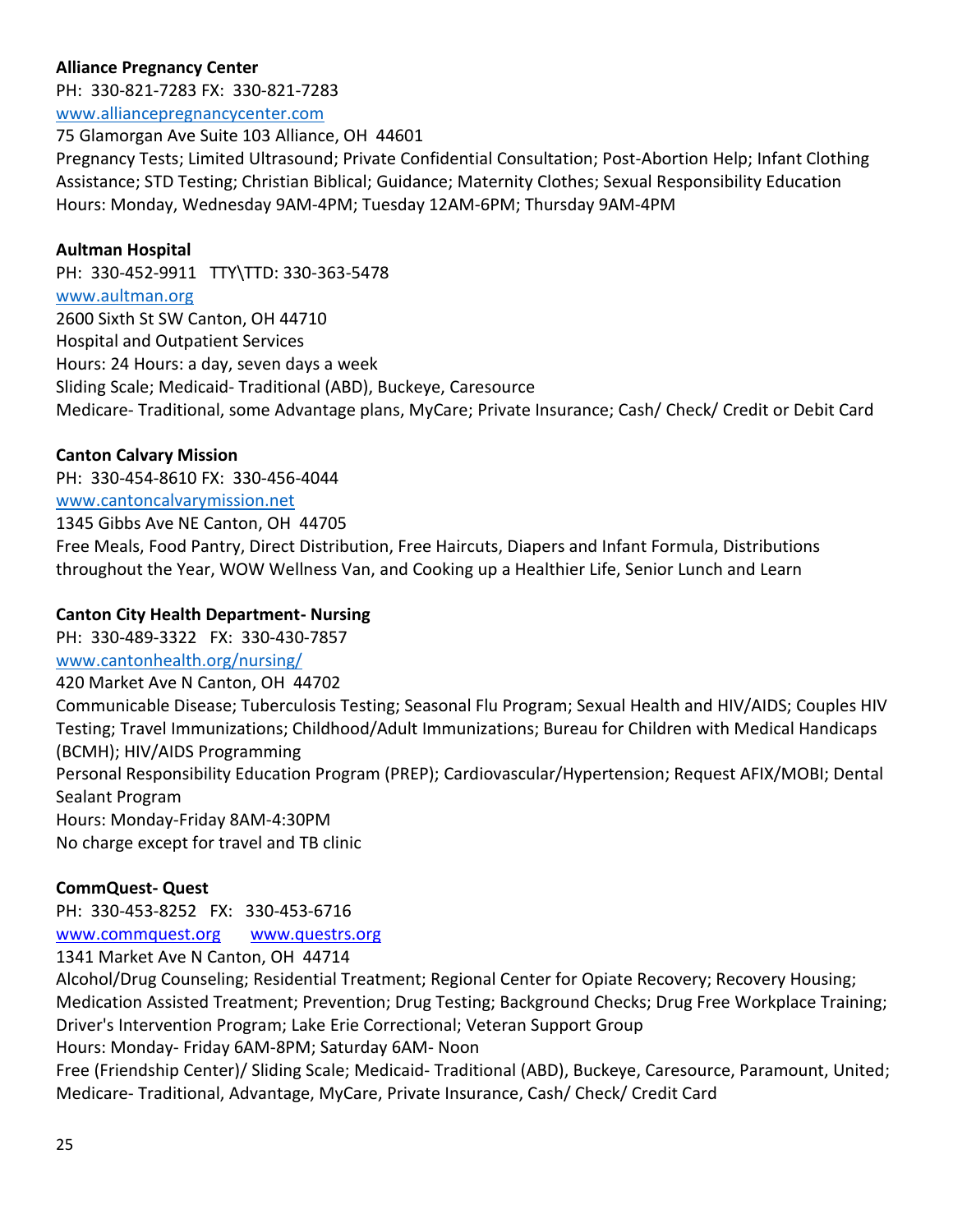## **Care on Demand Network Inc.**

PH: 330-915-2663 FX: 330-915-2484 [www.careondemandnetwork.com](http://www.careondemandnetwork.com/) 6975 Promway Ave NW, Suite C North Canton, OH 44720 Providers visit patients in their homes to provide primary care evaluation and management services

### **Good Samaritan Community Health Center**

PH: 330-821-3961 FX: 330-844-6120 [www.onehealthohio.org](http://www.onehealthohio.org/) 1390 S Arch Ave Alliance, OH 44601 Medical Clinic: by appt. only. Translation services available via language line Hours: Monday- Wednesday, Friday 8:30AM-5PM; Thursday 9:30AM-6PM Sliding Scale/ Set Fee; Medicaid- Traditional (ABD), Buckeye, Caresource, Molina, Paramount, United, Medicare- Traditional, Advantage, MyCare; Private Insurance. Cash/ Check/ Credit Card

### **Green Meadows Health and Wellness Center**

PH: 330-875-1456 FX: 330-875-1576 [www.greenmeadowscarecenter.com](http://www.greenmeadowscarecenter.com/)

7770 Columbus Rd NE Louisville, OH 44641

Post-hospital rehabilitation and skilled nursing care facility. Medical services include: skilled nursing care, longterm care, in-house dialysis, a specialized and secured Alzheimer's/ Dementia Unit.

### **Healing and Wellness Center**

PH: 330-949-6488 FX: 330-454-3429

[www.thehealingandwellnesscenter.org](http://www.thehealingandwellnesscenter.org/)

1000 12th St NW Canton, OH 44703 Primary care that includes acute and chronic disease management, prescription assistance, social service referrals, coaching, and spiritual counseling Hours: Tuesday/ Thursday 5:15PM-7:15PM Free

### **Lifecare Family Health and Dental Center**

PH: 330-454-2000 FX: 330-454-6184 [www.lifecarefhdc.org](http://www.cantoncommunityclinic.org/) 408 Ninth St SW Canton, OH 44707 2725 Lincoln St E Canton, OH 44707 820 Amherst St Massillon, OH 44646 Hours: Medical Clinic: by appt. only; Comprehensive continuing Primary Care, limited lab services available Hours: Monday-Friday 8AM-4:30PM Sliding Scale; Medicaid- Traditional (ABD), Buckeye, Caresource, Molina, Paramount, United; Medicare-Traditional, Advantage, MyCare, Cash/ Check/ Credit Card

### **Massillon City Health Department- Nursing**

PH: 330-830-1714 [www.massillonohio.com/health http://t.massillonohio.com/health/nursing.htm](http://www.massillonohio.com/health%20%20%20http:/t.massillonohio.com/health/nursing.htm) 111 Tremont Ave SW Massillon, OH 44647 TDAP clinic, immunizations, tuberculosis skin testing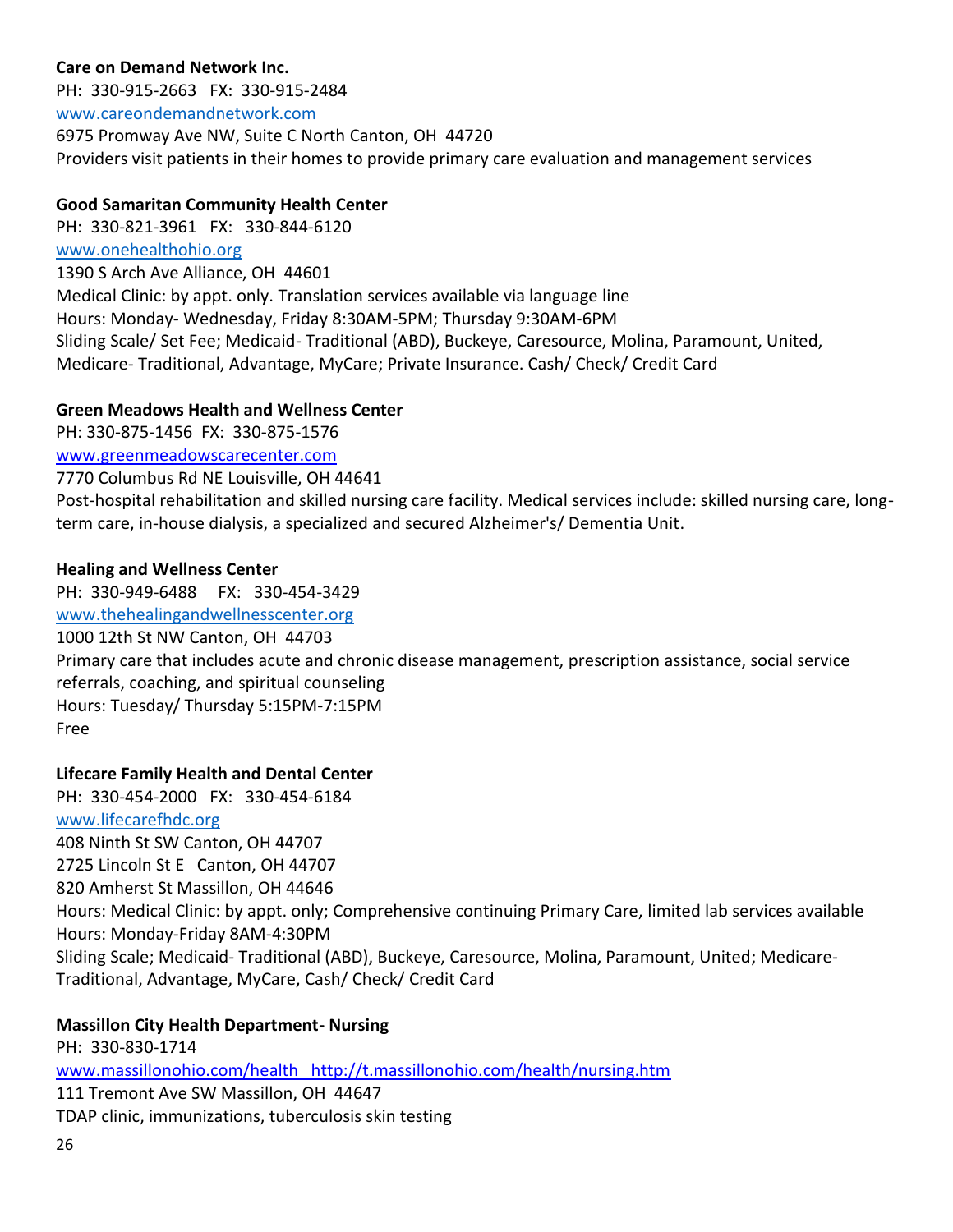Medicaid- Traditional (ABD), Buckeye, Caresource, Molina, Paramount, United; \$20 administration fee (cash/ check only)

### **Mercy at St. Paul's Square**

PH: 330-588-4892

[www.cantonmercy.org](http://www.cantonmercy.org/)

1459 Superior Ave NE Canton, OH 44705 Hour Mercy primary care: by appt. only, some evening Hours: available Sliding Scale: Medicaid- Traditional (ABD), Buckeye, Caresource, Paramount, United, Medicare- Traditional, Advantage, Private Insurance, Cash/ Check

### **Mercy Medical Center- Ambulatory Care Clinic**

PH: 330-489-1065 FX: 330-430-6957 [www.cantonmercy.org](http://www.cantonmercy.org/) 1320 Mercy Dr NW Canton, OH 44708 Translation Services available in all clinics OB/GYN Clinic: Monday-Friday 8AM- Noon; Internal Medicine residency Continuity Clinic: 1PM-4PM Hours: Monday-Friday 8AM-4PM Sliding Scale, Medicaid- Traditional, Buckeye, Caresource, Paramount, United, Medicare- Traditional, Advantage, Private Insurance, Cash/ Check

# **Planned Parenthood of Greater Ohio**

PH: 330-456-7191 FX: 330-456-9679

[www.plannedparenthood.org](http://www.plannedparenthood.org/)

2663 Cleveland Ave NW Canton, OH 44709

\*\*Appt required for all services except pregnancy tests. Abortion Referral; Birth Control; General Health Care; HIV Testing; LGBT Services; Men's Health Care; Morning-After Pill (Emergency Contraception). Pregnancy Testing & Services; STD Testing, Treatment & Vaccines; Women's Health Care Hours: Monday 10:30AM-5PM; Tuesday, Wednesday 9AM-4PM; Thursday 11AM-6PM; Friday 9AM-3PM; Saturday 9AM-2PM Sliding Scale/ Free; Medicaid- Traditional (ABD), Buckeye, Caresource, Molina, Paramount, United, Private

Insurance, Cash/ Check/ Credit Card

# **Poison Control Center**

PH: 1-800-222-1222

# **Pregnancy Choices**

Main: PH: 330-455-7500 4500 22nd St NW Canton, OH 44708 Canton: PH: 330-454-3116 2645 Cleveland Ave NW Canton, OH 44709 Massillon: PH: 330-880-0690 121 Tremont Ave SE Massillon, OH 44646 [www.pregnancychoicesforme.org](http://www.pregnancychoicesforme.org/)

Women's Health Clinic; Maternity and Baby Supplies; Counseling (pregnancy options, abortion, adoption); Childbirth Classes; Parenting classes; Support Groups; Medical Services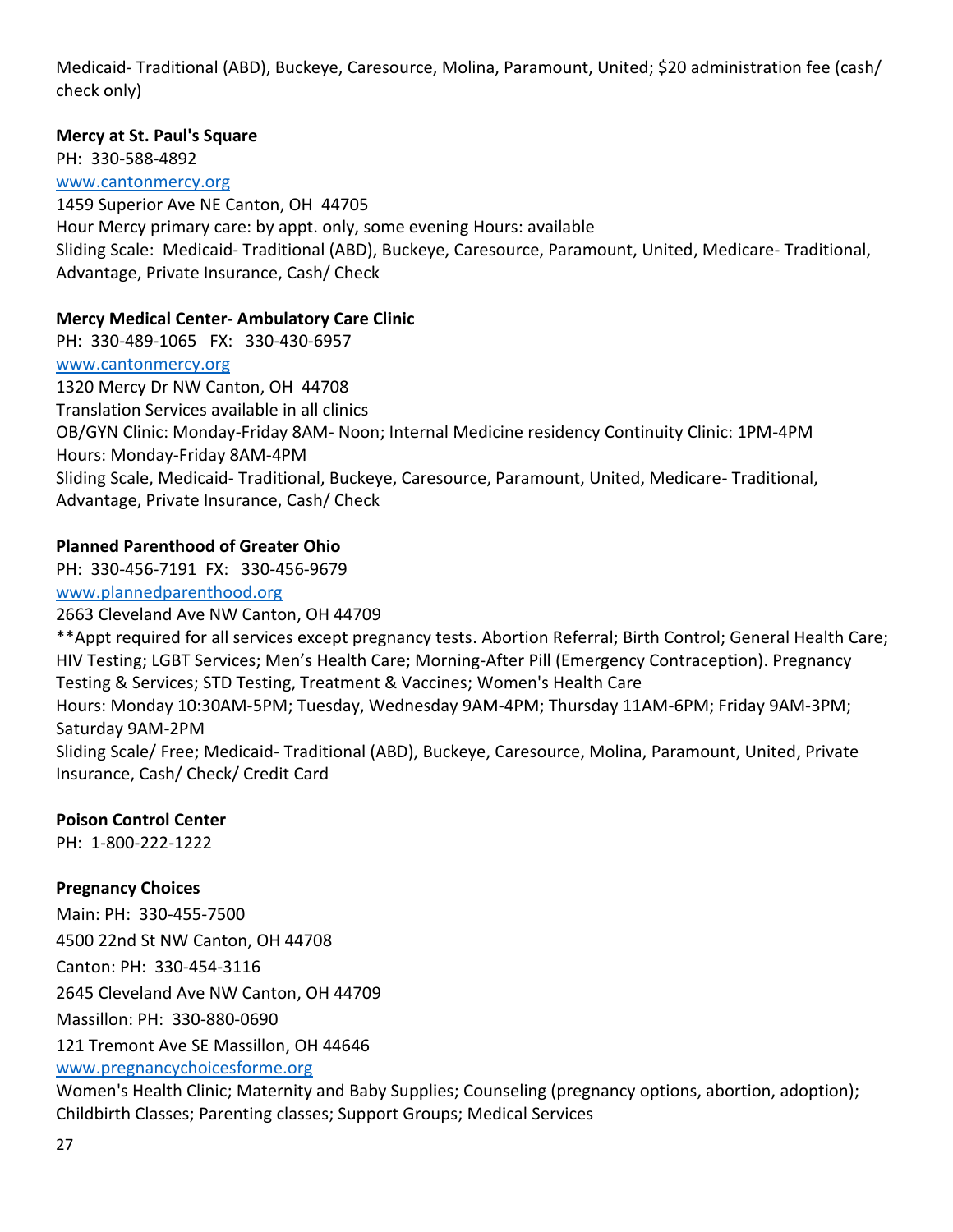Hours: vary by location Free

## **Stark County Health Department- Nursing Services**

PH: 330-493-9914 FX: 330-493-9932

[www.starkcountyohio.gov/public-health/](http://www.starkcountyohio.gov/public-health/) [smith@starkhealth.org](mailto:smith@starkhealth.org)

3969 Convenience Circle NW Canton, OH 44718

Immunization Clinic: 1<sup>st</sup>/4th Monday of month, Noon-7PM, by appt. only. Offered at outlying clinic locations. Contact Health Department for further details on locations, days, and times and to schedule an appointment (330-493-9928 ext. 111)

\* Well Child Clinic: by appt. only, day and evening appts. available. Comprehensive care that includes: physical assessment, immunization, lead, iron, vision, developmental and nutritional screening and education

\* Women, Infants, and Children (WIC) Supplemental Food Program: by appt. only, day and evening appts.... available; must live outside Alliance, Canton, or Massillon city limits

\*Supplemental nutritional program for income eligible pregnant, breastfeeding, and postpartum women and children up to age 5

Children with Medical Handicaps (BCMH): by appt. only

\* Assessments, follow-up program coordination by public health nurse. BCMH links families of children with special health care needs to a network of quality providers and helps families obtain payments for the services their children need. Home visits provided to children on the program

Keep Our Babies Alive (KOBA): by appt. only

\* KOBA is a home visiting program which provides free, confidential outreach services and health education to pregnant African America women in Stark County. Provides mothers with a trained, culturally connected Community Health Worker who makes Monthly visits to assess and assist with client's unmet needs. Bus passes provided for assistance with transportation to appts..... and free baby items given for practicing healthy behaviors

\* Communicable Disease Control: Follow up provided for individuals reported to have Communicable diseases and their contacts to prevent the spread of the disease

Hours: Monday- Friday 8:30AM-4:30PM

Free (WIC, BCMH, KOBA, Communicable Disease Control)

Sliding Scale (Prenatal Clinic, Reproductive Health & Wellness Clinic, Well Child); Set Fee (all Immunization Clinics, TB Skin Testing, Flu Clinic, Vaccinations); Medicaid- Traditional (ABD), Buckeye, Caresource, Paramount, United, Medicare- Traditional, MyCare, Advantage Plans, Private Insurance, Cash/ Check/ Credit or Debit Card

### **WOW Van- Aultman**

PH: 330-363-3883

# [www.aultman.org](http://www.aultman.org/)

Various locations. Health Screenings; Nutrition/ Exercise; Tobacco Cessation/ Healthy Lungs for Life; Flu Clinic/ Germ Light; Summer Safety; Cancer Prevention; Freddie Bear Clinic Screenings include: Blood Pressure; Body Mass Index (BMI); Body Fat Percentage; Carbon Monoxide (for tobacco users)

### **MEDICARE**

**Medicare** PH: 1-800-633-4227 TTY: 1-877-486-2048 [www.medicare.gov](http://www.medicare.gov/)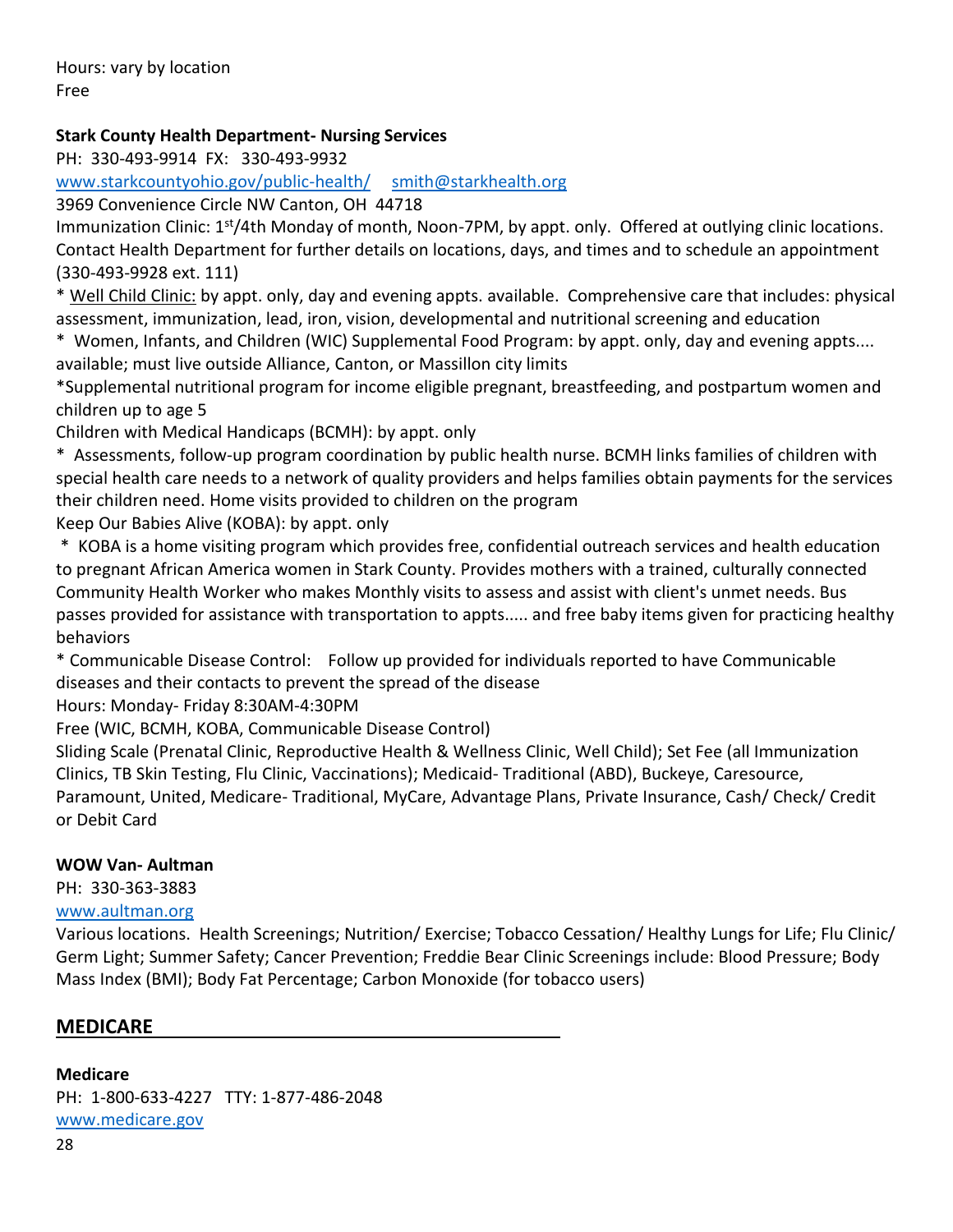#### **Mercy Medical Center**

PH: 330-489-1215 (contact: Terri Gursky) [www.cantonmercy.org](http://www.cantonmercy.org/) [terri.gursky@cantonmercy.org](mailto:terri.gursky@cantonmercy.org) Senior Health Insurance Information Program (SHIIP): review prescription/ HealthCare plans benefits, compare cost/ convenience/ coverage, help with medication payment, and help choose a plan, make Medicare understandable

#### **MyCare Ohio- Connecting Medicare+Medicaid**

PH: 1-800-324-8680 [www.ohiomh.com](http://www.ohiomh.com/) Hours: Monday- Friday 7AM-8PM

#### **Social Security**

PH: 1-800-772-1213 TTY: 1-800-325-0778 [www.socialsecurity.gov](http://www.socialsecurity.gov/)

Apply for retirement and spouse's benefits; apply for disability benefits; apply for Medicare; estimate your retirement benefits; appeal a disability decision; request a Medicare replacement card; etc.

### **MEDICATION ASSISTANCE**

**Bridges to Access** PH: 1-866-728-4368 FX: 1-855-474-3063 [www.bridgestoaccess.com](http://www.bridgestoaccess.com/) Assists those that do not have any prescription drug coverage \*\*Must not be eligible for Medicaid\*\* Hours: Monday-Friday 8AM-8PM

**GSK Access** PH: 1-866-518-4357 FX: 1-866-518-3994 [www.GSK-Access.com](http://www.gsk-access.com/) Provides certain GlaxoSmithKline medicines at no cost to eligible applicants. \*\*must be enrolled in Medicare Part D Prescription Drug Plan to be eligible\*\* Hours: Monday- Friday 9AM-7PM

**Healthcare Alliance Prescription Program** PH: 1-888-854-1317 [www.thehealthcarealliance.com](http://www.thehealthcarealliance.com/) Provide discounts on prescriptions (up to 75% off). Prescription help line customer service agents available 24 hrs. /day 7 days/week

# **Lifecare Family Health and Dental Center**

PH: 330-454-2000 FX: 330-454-6184 [www.lifecarefhdc.org](http://www.cantoncommunityclinic.org/)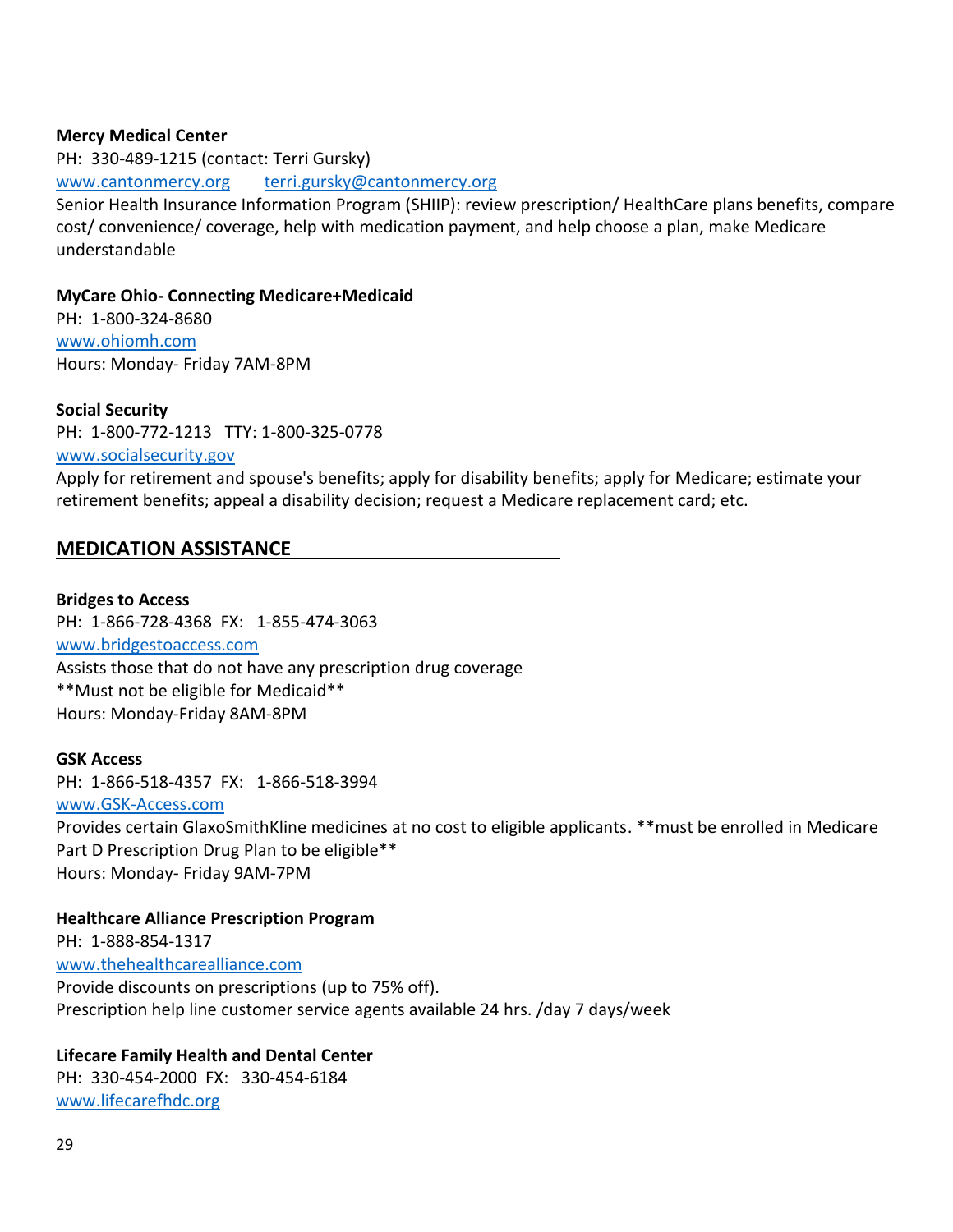408 Ninth St SW Canton, OH 44707 2725 Lincoln St E Canton, OH 44707 820 Amherst St Massillon, OH 44646 Medication Assistance: available for patients only Hours: vary by Location Sliding Scale; Medicaid- Traditional (ABD), Buckeye, Caresource, Molina, Paramount, United, Medicare-Traditional, Advantage, MyCare, Private Insurance (out of network), Cash/ Check/ Credit Card

### **Medicine Center Pharmacy**

PH: 330-455-5422 <http://www.medicinecenterofcanton.com/canton/> 2526 Tuscarawas St W Canton, OH 44708 Locations in: Canton, Minerva, Louisville, New Philadelphia Provide prescriptions and low cost screenings. Free delivery within 8 mile radius of store Hours: Monday- Friday 9AM-6PM; Saturday 9AM-2PM

### **Prescription Assistance Network of Stark County, Inc.**

PH: 330-445-1087 FX: 330-445-1075 [www.panpharmacy.org](http://www.panpharmacy.org/) [charitablerx@starknetwork.org](mailto:charitablerx@starknetwork.org) 408 Ninth St SW Suite 1450 Canton, OH 44707 Medication Assistance: Income below 250% Federal Poverty Level (FPL). Serve uninsured/underinsured Stark County residents with proof of household budget and proof of limited income. Assist with on-going access to prescription medication through our charitable pharmacy and pharmaceutical company programs. Hours: Monday- Friday 8:30AM-4:30PM (closed Noon-1PM) Cash only: 1 prescription-\$2; 2 prescriptions- \$4; 3+ prescriptions- \$5

### **United Way**

PH: 211 or 330-491-9997 211 is your first call for: rent, utilities, food, clothing, taxes, prescriptions, low cost medical, mortgage, foreclosure help support groups

### **MEN'S PROGRAMS**

**Men's Challenge** Canton: PH: 330-754-6203 701 Walnut Ave NE Canton, OH 44702 Alliance: PH: 330-821-6367 470 E Broadway St Suite 103 Alliance, OH 44601 [www.menschallenge.org](http://www.menschallenge.org/) [info@menschallenge.org](mailto:info@menschallenge.org) Help men achieve success in the job market

### **Stark County Child Support Enforcement Agency- Parenting Time Opportunities for Children**

30 PH: 330-451-8930 FX: 330-451-8924 122 Cleveland Ave N Canton, OH 44701 PO Box 21337 Canton, OH 44701 Help parents manage parenting time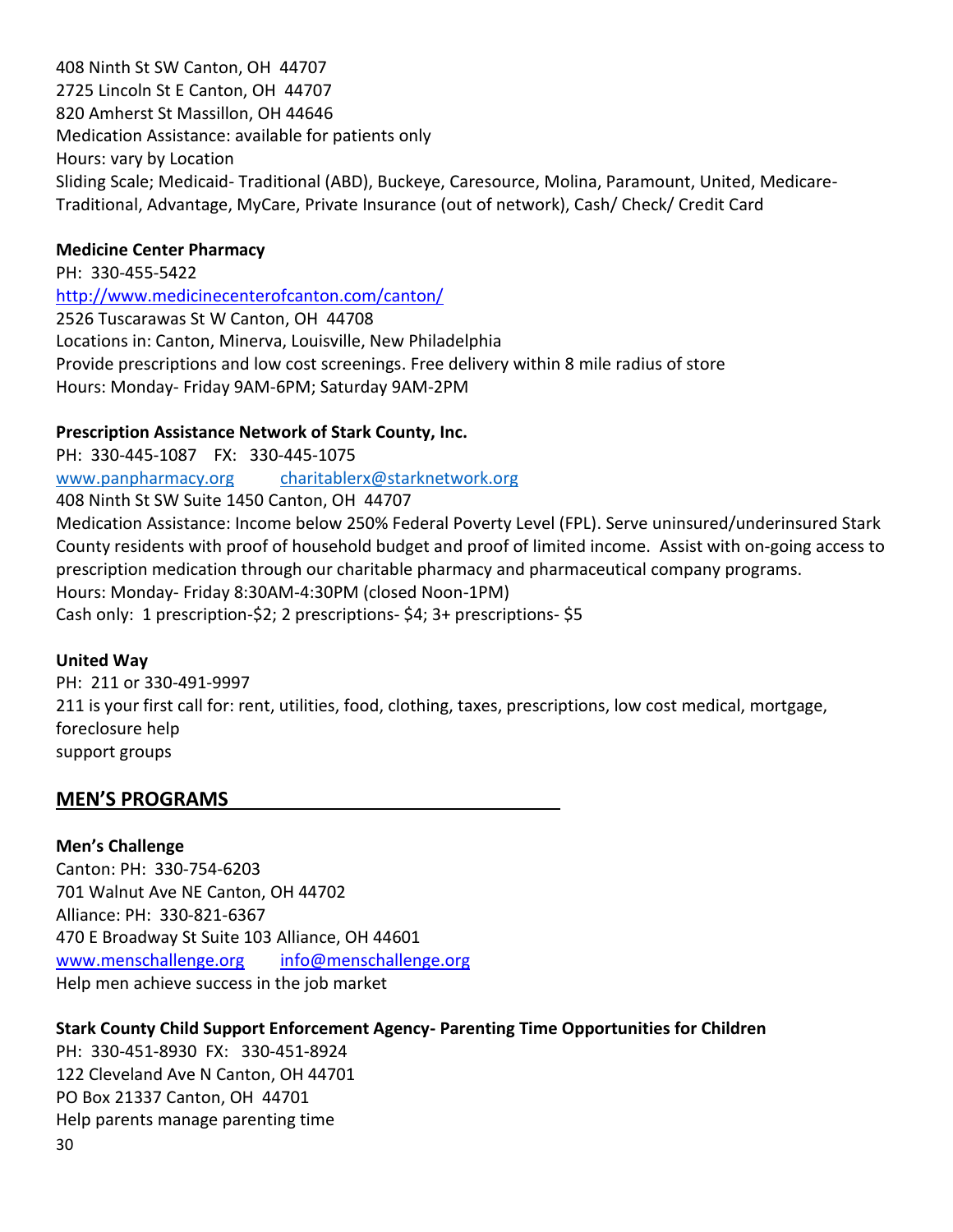### **Stark County Department of Job and Family Services- Fatherhood Coalition**

PH: 330-452-4661 221 3rd St SE Canton, OH 44702 Organization that advocates for the institution of fatherhood.

### **MENTAL HEALTH SERVICES**

### **Alliance Community Hospital**

PH: 330-596-6000 [www.ACHOSP.org](http://www.achosp.org/) 200 E State St Alliance, OH 44601 Inpatient psychiatric services for age 55 and older. Younger patients may be admitted on a cases by case basis. Hours: 24 Hours: a day, seven days a week Sliding scale; Medicaid- Traditional (ABD), Buckeye, Caresource, Molina, Paramount, United; Medicare-Traditional, Advantage, MyCare; Private Insurance; Cash/ Check/ Credit card

### **Alliance Courthouse**

PH: 330-823-4566 470 E Market St Alliance, OH 44601 Recovery option for anger management. One class a week for 10 weeks. Hours: vary by meeting \$10 per class (10 classes total)

### **Aultman Hospital**

PH: 330-452-9911 TTY/TTD: 330-363-5478 [www.aultman.org](http://www.aultman.org/) 2600 Sixth St SW Canton 44710 Hours: 24 Hours: a day, seven days a week Mental Health; Support Groups Sliding Scale; Medicaid- Traditional, Buckeye, Caresource, Medicare- Traditional, MyCare, some Advantage plans; Private Insurance, Cash/ Check/ Credit or Debit Card

### **Coleman Professional Services**

Canton: PH: 330-438-2400 400 Tuscarawas St W Suite 200 Canton, OH 44702 Alliance: PH: 330-823-6932 1410 W State St Alliance, OH 44601 24/7 Crisis Support: PH: 1-877-796-3555 <http://www.colemanservices.org/>

Provides behavioral health, employment, residential, and social services to Stark County. Behavioral Health: psychiatric, case management, outpatient, psychotherapy/ counseling services, and substance use disorders treatment, and alcohol and other drug treatment, and evaluation and prescreening services.

### **Community Health Network**

PH: 330-832-9582 FX: 330-833-7732 [www.CommunityHN.com](http://www.communityhn.com/)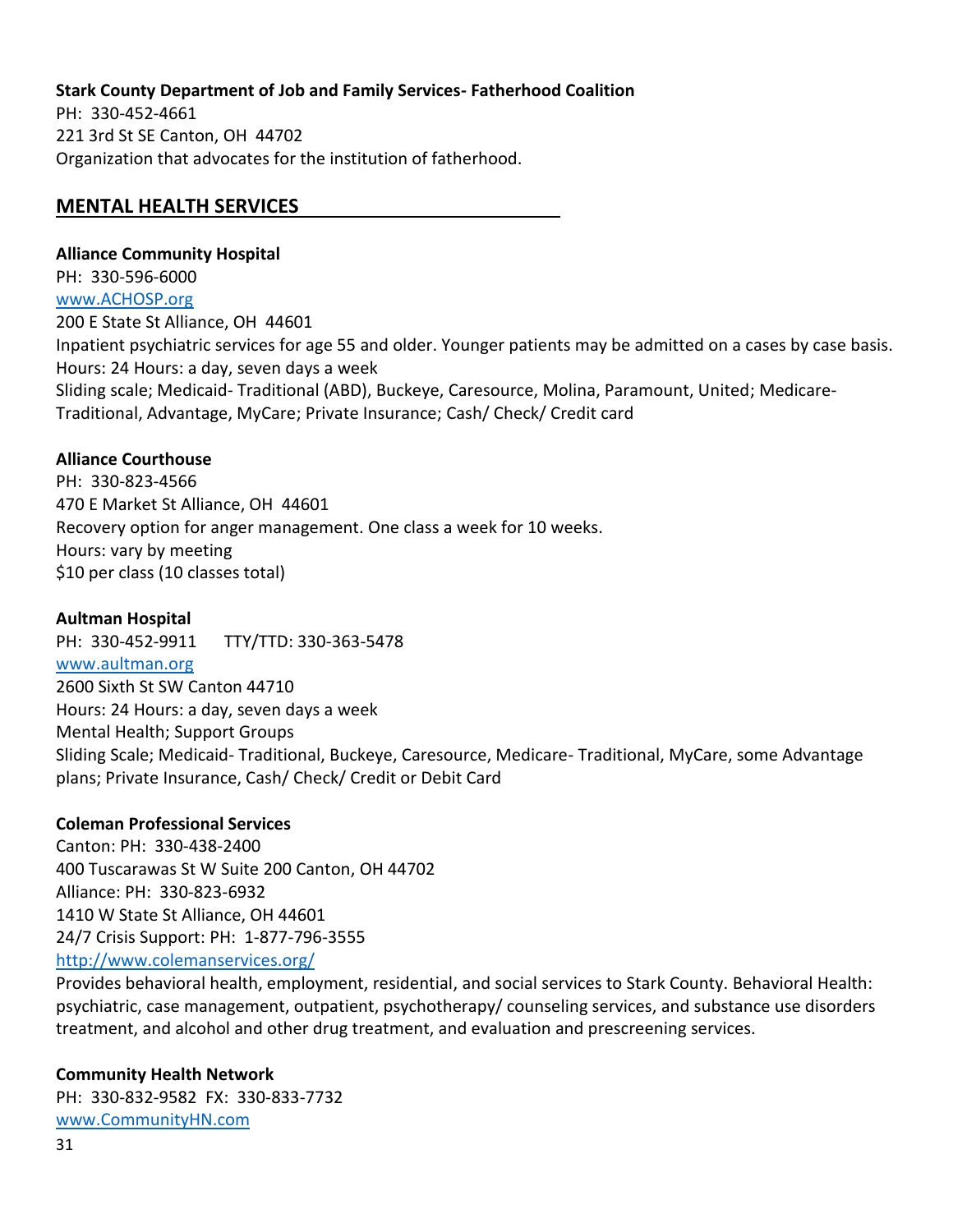### 107 Tommy Henrich Dr NW Massillon, OH 44647

Works with individuals who have mental health and/or intellectual and developmental disabilities. Focus: recreation, community, work skills, health and wellness

### **CommQuest- Community Services of Stark County, Inc.**

Alliance: PH: 330-821-8407 FX: 330-821-8506 1207 West State St Suite M Alliance, OH 44601 Canton: PH: 330-455-0374 FX: 330-455-2101 625 Cleveland Ave NW Canton, OH 44702 Goodwill Campus: PH: 330-994-1443 408 Ninth St. SW Canton, OH 44707 Massillon: PH: 330-833-8516 FX: 330-830-3395 412 Lincoln Way E Massillon, OH 44646 [www.commquest.org](http://www.commquest.org/) [www.since1919.org](http://www.since1919.org/)

Mental Health Counseling; Adoption, Maternity, and Parenting Services; Community Psychiatric Support Services; Psychiatric Treatment; Childhood Resiliency; Incredible Years Training; Rape Crisis Education; Pyramid Training Services; Supported Employment; School Based Mental Health; Family Living Center; Emergency Shelter Grant; Homeless Crisis Response Program; Co-Occurring Disorders Program Sliding Scale/ Set Fee; Medicaid- Traditional (ABD), Buckeye, Caresource, Molina, Paramount, United; Medicare- Traditional, Advantage, MyCare; Private Insurance; Cash/ Check/ Credit Card

### **Crisis Intervention and Recovery Center, Inc. - Crisis Intervention Center**

PH: 330-452-6000

### www.circstark.org

### 2421 Thirteenth St NW Canton, OH 44708

Residential services- crisis stabilization unit; detox unit. Community education and prevention counseling; telephone crisis counseling; psychiatric evaluation and assessment services; pre-hospital screening; referral and advocacy services; screening for the canton battered women's shelter; first response Hours: 24 Hours: a day, seven days a week

### **Crisis Intervention and Recovery Center, Inc. - Recovery Center**

PH: 330-452-9812

## [www.circstark.org/](http://www.circstark.org/)

832 McKinley Avenue NW Canton, OH 44703

Outpatient services department: therapy, pharmacological management, case management, helping offenders psychologically/emotionally program, integrated dual disorder treatment, forensic track. Hours: Monday- Friday 8AM- 5PM

### **Crisis Text Line-Mental Health and Recovery Services Board of Stark County**

Text 4hope to 741-741

### [www.starkmhrsb.org](http://www.starkmhrsb.org/)

Text 4hope to 741-741 anytime, day or night, to help with whatever is hurting you. For ages 13-25. Hours: 24 Hours: a day, seven days a week

### **Domestic Violence Project Inc.**

PH: 330-453-7233 FX: 330-491-9720 [www.Dvpi.org](http://www.dvpi.org/) [info@domesticviolenceproj.org](mailto:info@domesticviolenceproj.org)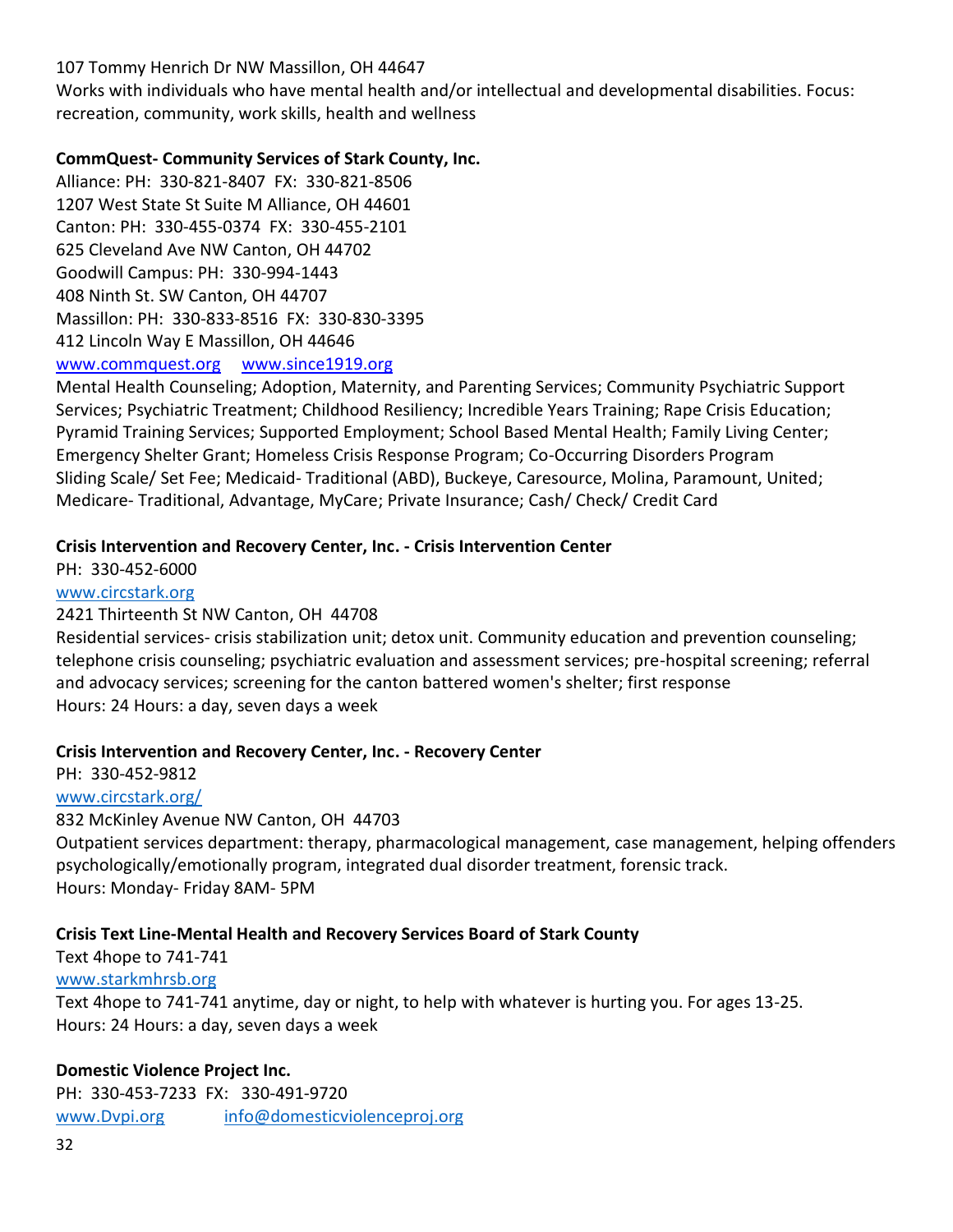PO Box 9459 Canton, OH 44711

24 hour hotline; Emergency Protective Shelter; Transitional Housing Program; Renew counseling and recovery center; Legal advocacy; Community Education

Sliding Scale; Medicaid- Traditional, Buckeye, Caresource, Molina, United; Private Insurance; Cash/ Check/ Credit Card

### **Domestic Violence Shelter- Alliance**

PH: 330-823-7223 FX: 330-823-6033

[www.alliancedomesticviolenceshelter.org](http://www.alliancedomesticviolenceshelter.org/) [aadvs@neo.rr.com](mailto:aadvs@neo.rr.com)

PO Box 3622 Alliance, OH 44601

Emergency shelter for women and children; crisis hotline; support, info, and referrals; case management; counseling for resident and outreach clients; support groups; in- shelter tutoring/ education; personal financial/ economic classes for residential outreach clients; legal/court advocacy; assistance with food, clothing, and personal care needs; emergency child care

### **Encompass**

PH: 330-966-1620 [www.encompasscenters.org](http://www.encompasscenters.org/) Locations in: Massillon, Canton, Sebring Outpatient and Home-based counseling; Adoption and Foster Care Services

### **Foundations: A Place for Education and Recovery Center, Inc.**

PH: 330-454-2888 [www.foundationscanton.org](http://www.foundationscanton.org/)

## 1707 Cleveland Ave NW Canton, OH 44703

A peer-run organization that promotes mental health recovery through peer support, education, networking, and advocacy. Foundations has a mental health library plus volunteer opportunities to earn bus passes and gas cards. Offers a variety of classes and groups. Offers an on-site respite facility.

### **Free Space- Crisis Center**

PH: 330-452-9811 2421 Thirteenth St NW Canton, OH 44708

Offers individual counseling for women who desire to recover from abuse by learning to recognize the signs of abuse, and co-dependency. Two Hours: a week in a therapeutic, supportive group to share feeling, and thoughts. Women work on changing behaviors that are not working for them. They also plan, and act on new goals. Free transportation provided (if they have children).

Sliding Scale. Free if client has drug and alcohol problem

### **Gentle Shepherd**

PH: 330-499-3065 [www.gentle-shepherd.com](http://www.gentle-shepherd.com/) 1469 S Main St. North Canton, OH 44720 Counseling and Support/ Recovery Groups

### **Good Samaritan Community Health Center**

PH: 330-821-3961 FX: 330-844-6120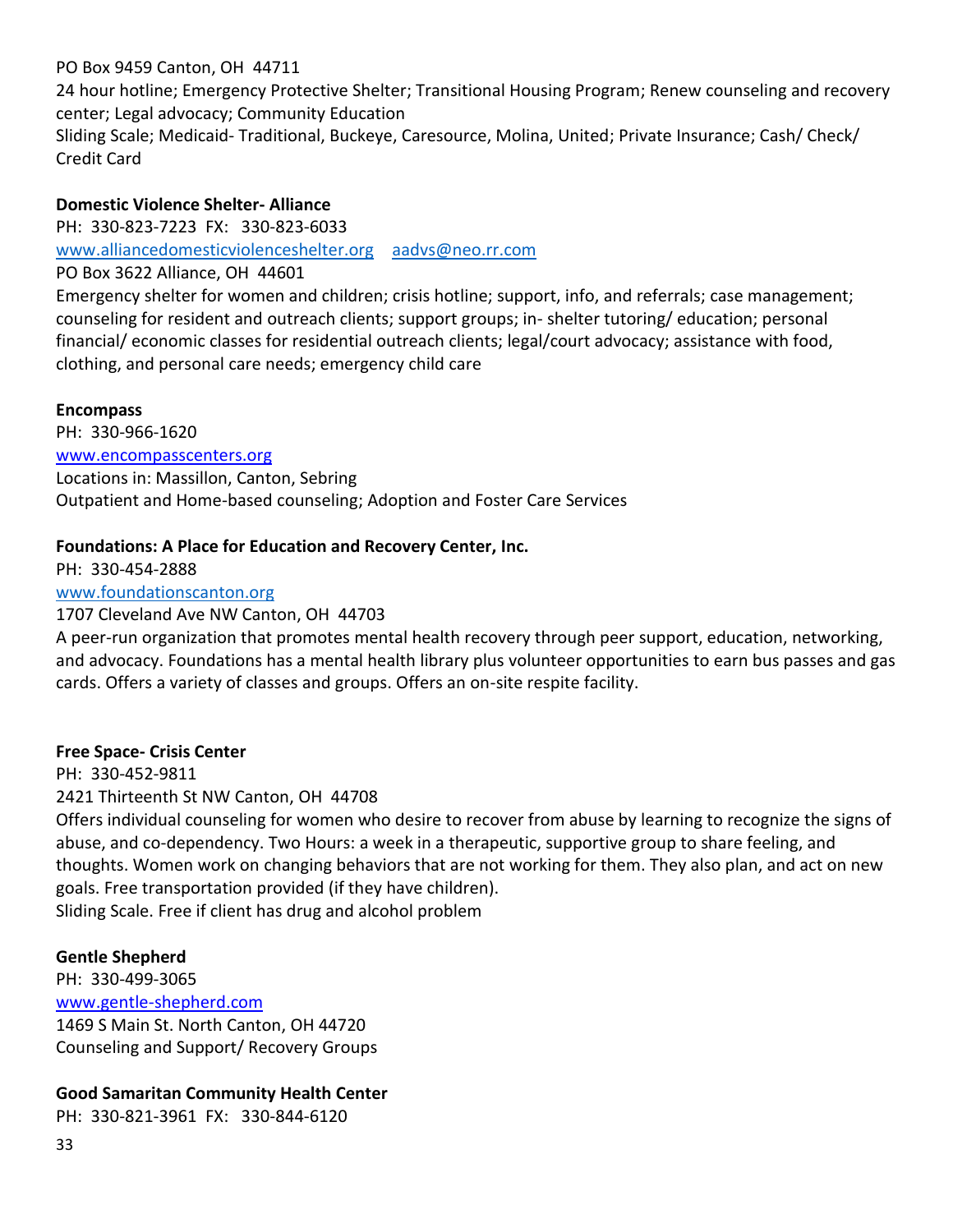### [www.onehealthohio.org](http://www.onehealthohio.org/)

1390 S Arch Ave Alliance, OH 44601

Behavioral Health: by appt. only- Limited hours. Translation services available via language line. Hours: Monday- Wednesday, Friday 8:30AM-5PM; Thursday 9:30AM-6PM Sliding Scale/ Set Fee; Medicaid- Traditional (ABD), Buckeye, Caresource, Molina, Paramount, United, Medicare- Traditional, Advantage, MyCare; Private Insurance, Cash/ Check/ Credit Card

### **GRACE Initiative- CommQuest**

PH: 330-455-0374 ext. 174 FX: 330-455-2101 [www.since1919.org/grace](http://www.since1919.org/grace) [jwest@csstark.org](mailto:jwest@csstark.org) 625 Cleveland Ave NW Canton 44702

An outreach program designed to serve underserved minorities with culturally sensitive emotional health services. Offers a wide range of emotional health services: individual counseling, family coaching and empowerment sessions, adolescents' emotional wellness groups, mental health educational services.

### **Healing and Wellness Center**

PH: 330-949-6488 FX: 330-454-3429

[www.thehealingandwellnesscenter.org](http://www.thehealingandwellnesscenter.org/)

```
1000 12th St NW Canton, OH 44703
```
Primary care that includes acute and chronic disease management, prescription assistance, social service referrals, coaching, and spiritual counseling Hours: Tuesday, Thursday 5:15PM-7:15PM

FREE

### **Heartland Behavioral Healthcare Hospital**

PH: 330-833-3135 TDD 330-832-9991 FX: 330-833-6564

3000 Erie St South Massillon, OH 44646

Provides inpatient care for acutely mentally ill adults from northeast Ohio. Must be referred. Services include evaluations, intensive psychiatric care, recovery, psychiatry, psychology, social services, patient education, occupational and recreational therapy and work evaluation.

Visiting Hours: Monday-Friday 6PM- 8PM; Saturday/ Sunday 1PM-3PM

### **Herttna Counseling Center- Walsh University**

PH: 330-490-7248 FX: 330-244-4950

[www.walsh.edu/father-matthew-herttna-counseling-center](http://www.walsh.edu/father-matthew-herttna-counseling-center)

[fmhcc@walsh.edu](mailto:fmhcc@walsh.edu)

2020 E Maple St North Canton, OH 44702

Individual counseling for children, adolescents, and adults. Family, Group, Career counseling. Sliding Scale

### **Jewish Community Center**

PH: 330-452-6444 FX: 330-445-5268

[www.jewishcanton.org](http://www.jewishcanton.org/)

432 30th St NW Canton, OH 44709

Services include: Counseling; Case Management; Kosher Mobile Meals; Vocational Services; Food Bank; The J Shuttle Transportation; Nursing Home Outreach; Emergency Assistance; Guardianship; Elder Care; Information and Referral; etc.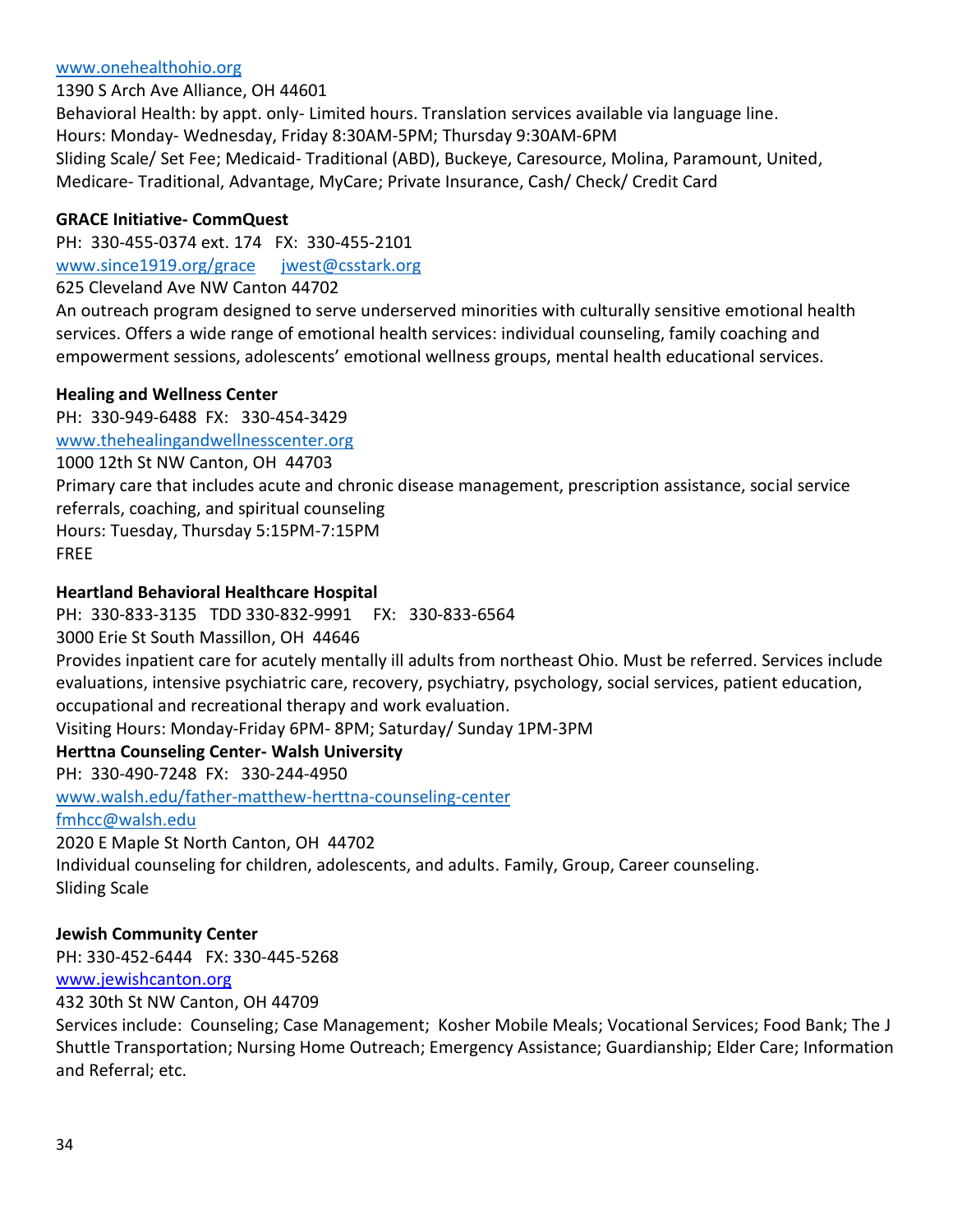## **Lenzy Family Institute**

PH: 330-956-5936 FX: 330-956-5923 [www.thelenzyfamilyinstitute.net](http://www.thelenzyfamilyinstitute.net/) [el\\_lenzyfamilyins2@yahoo.com](mailto:el_lenzyfamilyins2@yahoo.com)

3757 Cleveland Ave NW Canton, OH 44709

1930 Fulton Rd NW Canton, OH 44709

The Gabriel Project: serves individuals 55 years and older by helping them identify non-dependent substance use or prescription medication issues. Helps increase social interactions through activities with peers, assessment and referral to other services

Disordered Gambling Program: identify underlying problems of gambling (such as depression, anxiety, substance abuse, etc.)

Health Home Program: deliver Health Home services. Driver Intervention Program. Veterans Services: counseling available

Transition to Independence Process: engage young people in their own future planning process by providing them with services and supports. Heads Up Program: program for school age students with have problems with abuse and substances. For children 12-18 yrs.

Hours: Monday- Friday 9AM- 5PM; Saturday, Sunday 9AM-1PM; Evening Hours: by appt. only

### **Lifecare Family Health and Dental Center**

PH: 330-454-2000 FX: 330-454-6184 [www.lifecarefhdc.org](http://www.lifecarefhdc.org/) 408 Ninths St SW Canton, OH 44707 2725 Lincoln St E Canton, OH 44707 825 Amherst St Massillon, OH 44646 Behavioral Health: by appt. only Hours: Monday- Friday 8AM-4:30PM

Sliding Scale/ Set Fee; Medicaid- Traditional (ABD), Buckeye, Caresource, Molina, Paramount, United, Medicare- Traditional, Advantage, MyCare; Private Insurance (out of network), Cash/ Check/Credit Card

### **Mental Health and Recovery Services Board of Stark County**

PH: 330-455-6644 FX: 330-455-4242 [www.starkmhrsb.org](http://www.starkmhrsb.org/) [info@starkmhrsb.org](mailto:info@starkmhrsb.org) 121 Cleveland Ave SW Canton, OH 44702 Mental Health - Website has listing of public Mental Health Provider agencies, Support groups, and public Substance Abuse/Recovery Provider agencies and educational information about these issues. Phone answered 24 Hours: a day, seven days a week Crisis Help Line 330-452-6000; Domestic Violence Help Line 330-453-7233; Homeless Prevention Help Line 330-452-4363 Sliding Scale; Medicaid; Medicare

### **Mercy at St. Paul's Square**

PH: 330-588-4892

[www.cantonmercy.org/stpaulsquare](http://www.cantonmercy.org/stpaulsquare)

1459 Superior Ave NE Canton, OH 44705

Behavioral Health: by appt. only. Licensed professional counselor from Community Services one day a week. Hours: Monday-Thursday 8:30AM-4PM; Friday 8:30AM- Noon

Sliding Scale; Medicaid- Traditional (ABD), Buckeye, Caresource, Paramount, United, Medicare- Traditional, Advantage; Private Insurance, Cash/Check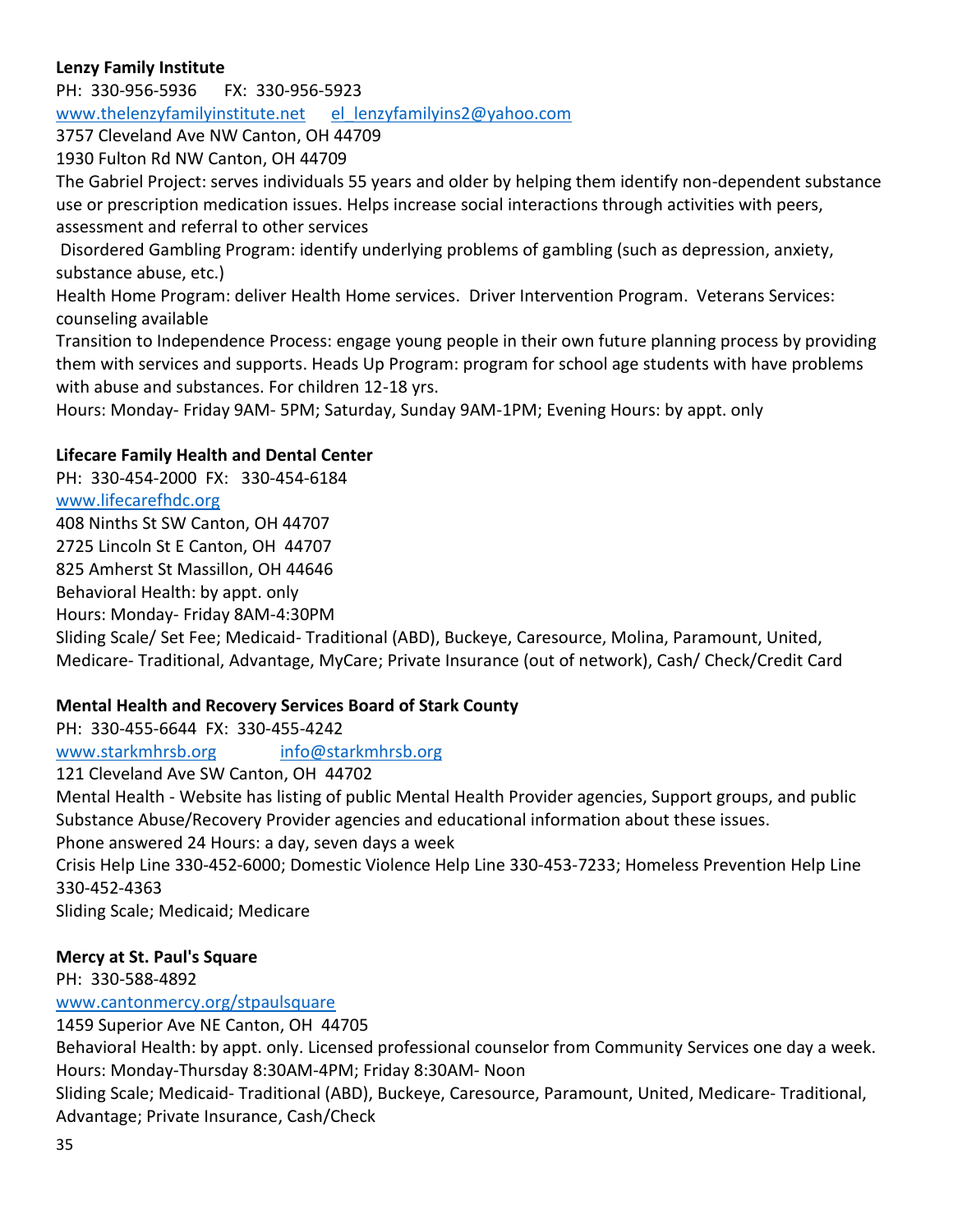#### **NAMI Stark County**

PH: 330-455-6264

[www.namistarkcounty.org](http://www.namistarkcounty.org/)

121 Cleveland Ave SW Canton, OH 44702 Educational programs, support and advocacy for children and adults with mental illness Free

### **Phoenix Rising Behavioral Healthcare and Recovery**

PH: 330-493-4553 FX: 330-493-3761 [www.phoenixrisingbhr.org](http://www.phoenixrisingbhr.org/) 624 Market Ave N Canton, OH 44702 Education, counseling, psychiatry, and support are available for children, adolescents, and adults Therapy and Counseling, Psychiatric Services, and Case Management Hours: Monday-Thursday 8AM-8PM; Friday 8AM-5PM Set Fee; Medicaid- Traditional (ABD), Buckeye, Caresource, Molina, Paramount, United; Medicare- Traditional, Advantage, MyCare Private Insurance; Cash/ Check/ Credit card

### **Renew Counseling and Recovery Center**

PH: 330-491-1351

720 Nineteenth St NE Canton, OH 44714

Confidential counseling sessions for adults and children (individual, group, family) by licensed and credentialed staff. Also has alcohol and drug treatment for women. Counseling specialized in women's issues, addiction, trauma, and family abuse. Counseling for children and teens. Childcare provided during counseling Sliding Scale. Free if client has drug and alcohol problem

### **Stark County Day Reporting**

PH: 330-451-7036 1375 Raff Rd SW Canton, OH 44710 This program is for Felons only who are placed on ISP. Offers Domestic Violence counseling which is 24 weeks long, meeting once a week for two hours. For males only. Free

### **Stark County TASC, Inc.**

PH: 330-479-1912 FX: 330-479-1917

[www.starktasc.org/](http://www.starktasc.org/) [starktasc@starktasc.org](mailto:starktasc@starktasc.org)

1375 Raff Rd SW Canton, OH 44710

Assists individuals who have a significant history of involvement with the criminal justice system and difficulty following through with past treatment referrals and recommendations due to personal and/or systemic barriers. Addresses basic living needs: housing, employment, education. Counseling services Hours: Monday – Thursday 8AM-5PM; Friday 8AM-4:30PM; Evening Hours: Available Free

### **Summit Psychological Associates, Inc.**

PH: 330-493-2554 FX: 330-493-9520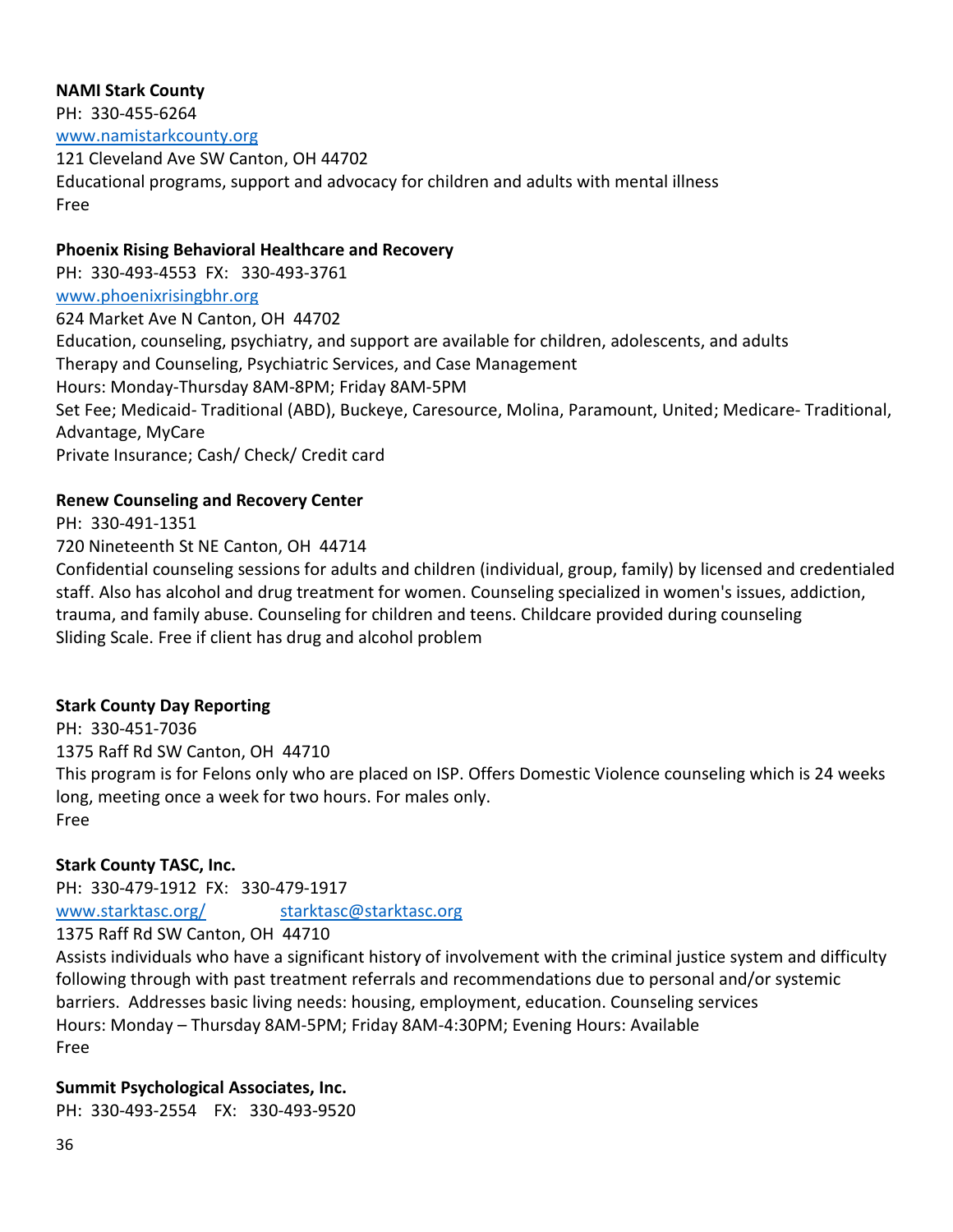[www.summit-psychological.org/](http://www.summit-psychological.org/)

4450 Belden Village St NW Suite 701 Canton, OH 44718 Conflict Solutions Program-This is a group counseling program held in the afternoon and evening for sex offenders. Men only. Thinking for a Change- focuses on developing positive social skills and problem solving abilities. Outpatient Child, Adolescent, and Adult Services. Community Psychiatric Support Treatment/ Case Management Services. Organizational Services. Online/ In-home counseling. Sliding Scale

## **Voyager Program, Inc.**

PH: 330-455-4917 FX: 330-455-1514 [www.jgspeer13.wix.com/voyager](http://www.jgspeer13.wix.com/voyager) [staff@voyagerprogram.org](mailto:staff@voyagerprogram.org)

101 Central Plaza S Suite 601 Canton, OH 44702

Offers offense specific treatment for individuals having power and control issues. Services: Training and consultation services, Educational presentations, Treatment for abusive/controlling men, Aftercare, Programs for individuals who have completed and approved treatment program Sliding Scale

# **MULTIFACETED RESOURCE ORGANIZATIONS/ CHURCHES**

### **Access Health Stark County**

PH: 330-455-1079 FX: 330-437-3717 [www.accesshealthystark.org](http://www.accesshealthystark.org/) [accesshealthstarkpcc@gmail.com](mailto:accesshealthstarkpcc@gmail.com)

408 Ninth St SW Canton, OH 44707

Provide access and support to the underserved and uninsured in Stark County with a coordinated system of health care and community resources. Connects residents to insurance (Medicaid or Marketplace), doctors, resources

Hours: Monday-Friday 8AM-3:30PM Free

## **Canton Calvary Mission**

PH: 330-454-8610 FX: 330-456-4044 [www.cantoncalvarymission.net](http://www.cantoncalvarymission.net/) 1345 Gibbs Ave NE Canton, OH 44705

Free Meals, Food Pantry, Direct Distribution, Free Haircuts, Diapers and Infant Formula, Distributions throughout the Year, WOW Wellness Van, and Cooking up a Healthier Life, Senior Lunch and Learn

#### **CommQuest- Community Services of Stark County, Inc.**

Alliance: PH: 330-821-8407 FX: 330-821-8506 1207 West State St Suite M Alliance, OH 44601 Canton: PH: 330-455-0374 FX: 330-455-2101 625 Cleveland Ave NW Canton, OH 44702 Goodwill Campus: PH: 330-994-1443 408 Ninth St. SW Canton, OH 44707 Massillon: PH: 330-833-8516 FX: 330-830-3395 412 Lincoln Way E Massillon, OH 44646 [www.commquest.org](http://www.commquest.org/) [www.since1919.org](http://www.since1919.org/)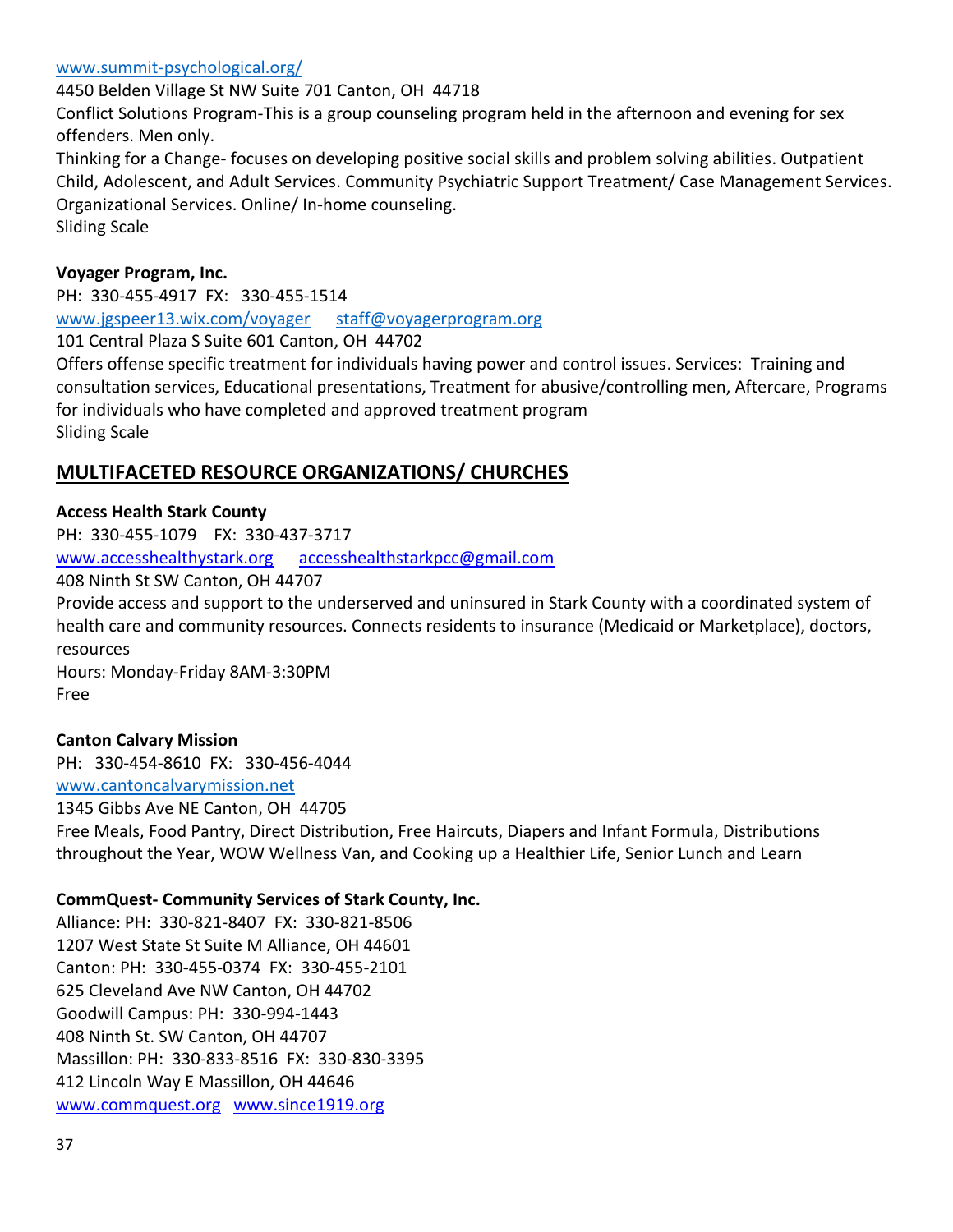Mental Health Counseling; Adoption, Maternity, Parenting Services; Community Psychiatric Support Services; Psychiatric Treatment; Childhood Resiliency; Incredible Years Training; Rape Crisis Education; Pyramid Training Services; Supported Employment; School Based Mental Health; Family Living Center; Emergency Shelter Grant; Homeless Crisis Response Program; Co-Occurring Disorders Program.

Sliding Scale/ Set Fee, Medicaid- Traditional (ABD), Buckeye, Caresource, Molina, Paramount, United, Medicare- Traditional, Advantage, MyCare, Private Insurance, Cash/ Check/ Credit Card

## **Community Christmas**

PH: 330-454-3841 FX: 330-454-1117

[www.communitychristmas.org](http://www.communitychristmas.org/) [email@acommunitychristmas.org](mailto:email@acommunitychristmas.org) PO Box 20050 Canton, OH 44701 Organization that coordinates the efforts of the community to provide Christmas assistance and eliminate duplication of services

### **Community Drop In Center**

PH: 330-456-7692 1492 Cherry Ave SE Canton, OH 44707 Provide many programs to serve the community.

## **Edward "Peel" Coleman Southeast Community Center**

PH: 330-489-3350

### **Goodwill Community Campus**

PH: 800-942-3577 [www.goodwillgoodskills.org](http://www.goodwillgoodskills.org/) 408 Ninth St SW Canton, OH 44707 Goodwill partners with different organizations in many different ways to help improve the quality of life and employment opportunities for all people. Hours: Monday- Friday 8AM-4PM

#### **Jewish Community Center**

PH: 330-452-6444 FX: 330-445-5268

#### [www.jewishcanton.org](http://www.jewishcanton.org/)

432 30th St NW Canton, OH 44709

Services include: Counseling; Case Management; Kosher Mobile Meals; Vocational Services; Food Bank; The J Shuttle Transportation; Nursing Home Outreach; Emergency Assistance; Guardianship; Elder Care; Information and Referral; etc.

#### **LoveCanton**

[www.lovecanton.com](http://www.lovecanton.com/) [herrerae@rivertreechristian.com](mailto:herrerae@rivertreechristian.com) 701 Walnut Ave NE Canton, OH 44702 LoveCanton is a church of small churches to love and serve Canton.

**Martin Center** PH: 1-866-607-4096 [www.tmccanton.wix.com](http://www.tmccanton.wix.com/) [info@tmccanton.org](mailto:info@tmccanton.org) 1253 Third St SE Canton, OH 44707 Hours: vary by program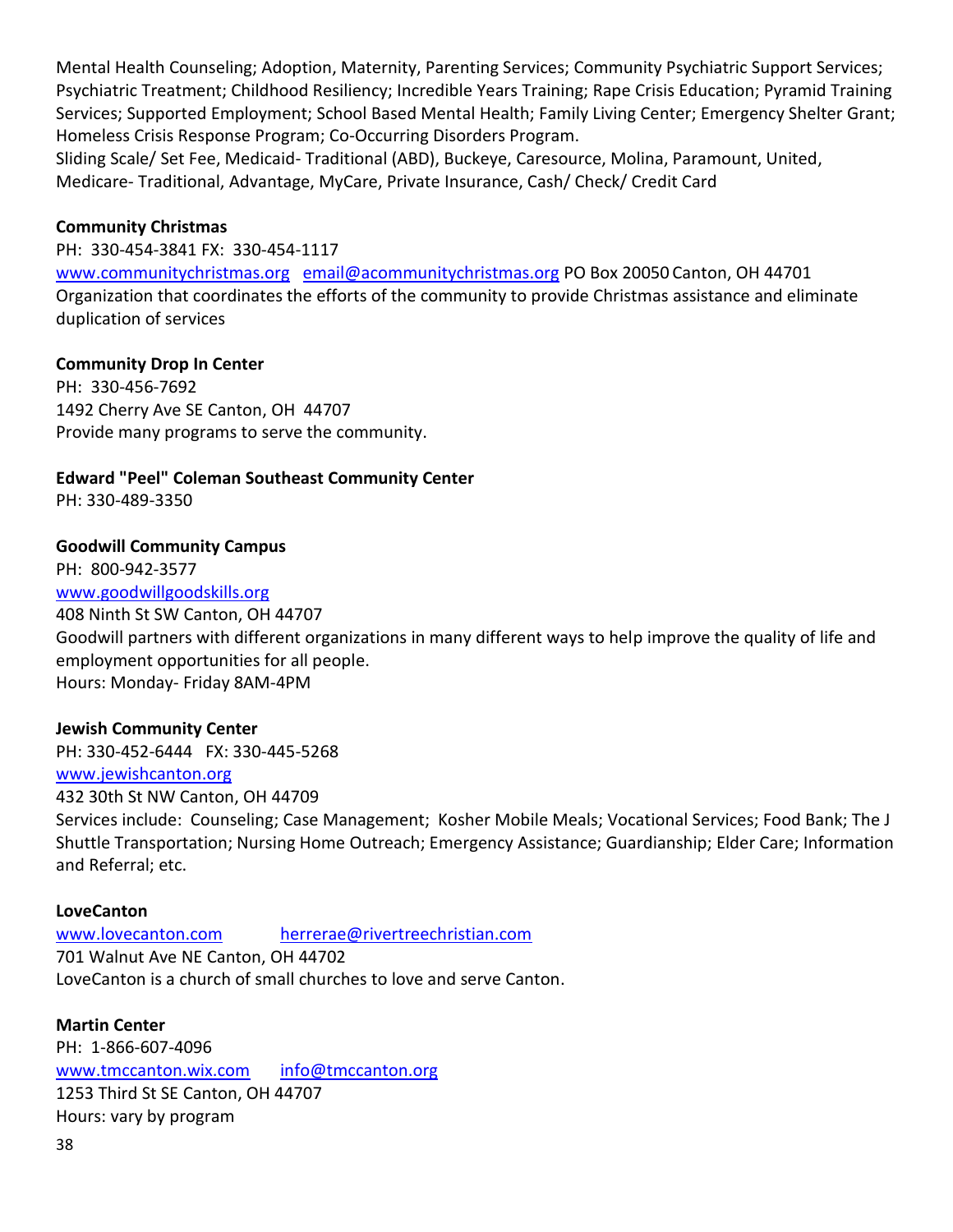**Monroe Community Center** PH: 330-471-9958 2000 Third St NE Canton, OH 44704

**New Harmony Worship Center** PH: 330-833-9222 FX: 330-833-1833 [www.newharmonywc.org](http://www.newharmonywc.org/) [newharmonycc@sbcglobal.net](mailto:newharmonycc@sbcglobal.net) 3310 Wales Ave NW Massillon, OH 44646

**Ohio Benefits Bank** PH: 1-800-648-1176 [www.ohiobenefits.org](http://www.ohiobenefits.org/)

**One on One** PH: 330-604-6249 [www.oneononegethelp.com](http://www.oneononegethelp.com/) Non-profit organization dedicated to helping people find programs that will give them a chance to a better life

#### **Salvation Army**

Canton: PH: 330-453-0159 FX: 330-453-8774 420 Market Ave S Canton, OH 44702 Social Services: PH: 330-453-0158 <http://neo.salvationarmy.org/northeastohio/cantoncitadelhome> Alliance: PH: 330-823-5188 57 W Main St Alliance, OH 44601 [www.salvationarmyOHio.org/Alliance](http://www.salvationarmyohio.org/Alliance) Massillon: PH: 330-833-6473 FX: 330-833-2685 315 Sixth St NE Massillon, OH 44646 [www.salvationarmyOHio.org/Massillon](http://www.salvationarmyohio.org/Massillon)

Social Services: Soup Kitchen, Homeless Services, Food Pantry and Homeless Bags, Emergency Assistance (rent/ mortgage and utility assistance), clothing/ shoe assistance; Worship Services; Social Programs: Seniors program, Women/ Men's Clubs, teen programs; Education Programs: Adult Literacy, After-school tutoring/ homework help, music Resource center, internet tools, workshops, training Financial coaching for Veterans

#### **Sherrick Road Church of God**

PH: 330-456-1165 [www.sherrickroadchurch.org](http://www.sherrickroadchurch.org/) [pastormikel1218@yahoo.com](mailto:pastormikel1218@yahoo.com) 1121 Sherrick Rd SE Canton, OH 44707

**Stark County Department of Job and Family Services**

PH: 330-452-4661 330-451-8861 FX: 330-451-8925 [www.starkjfs.org](http://www.starkjfs.org/) stark csc@odif.state.oh.us 221 Third St SE Canton, OH 44702 Refers to other agencies that can help Hours: Monday-Friday 8AM-4PM Free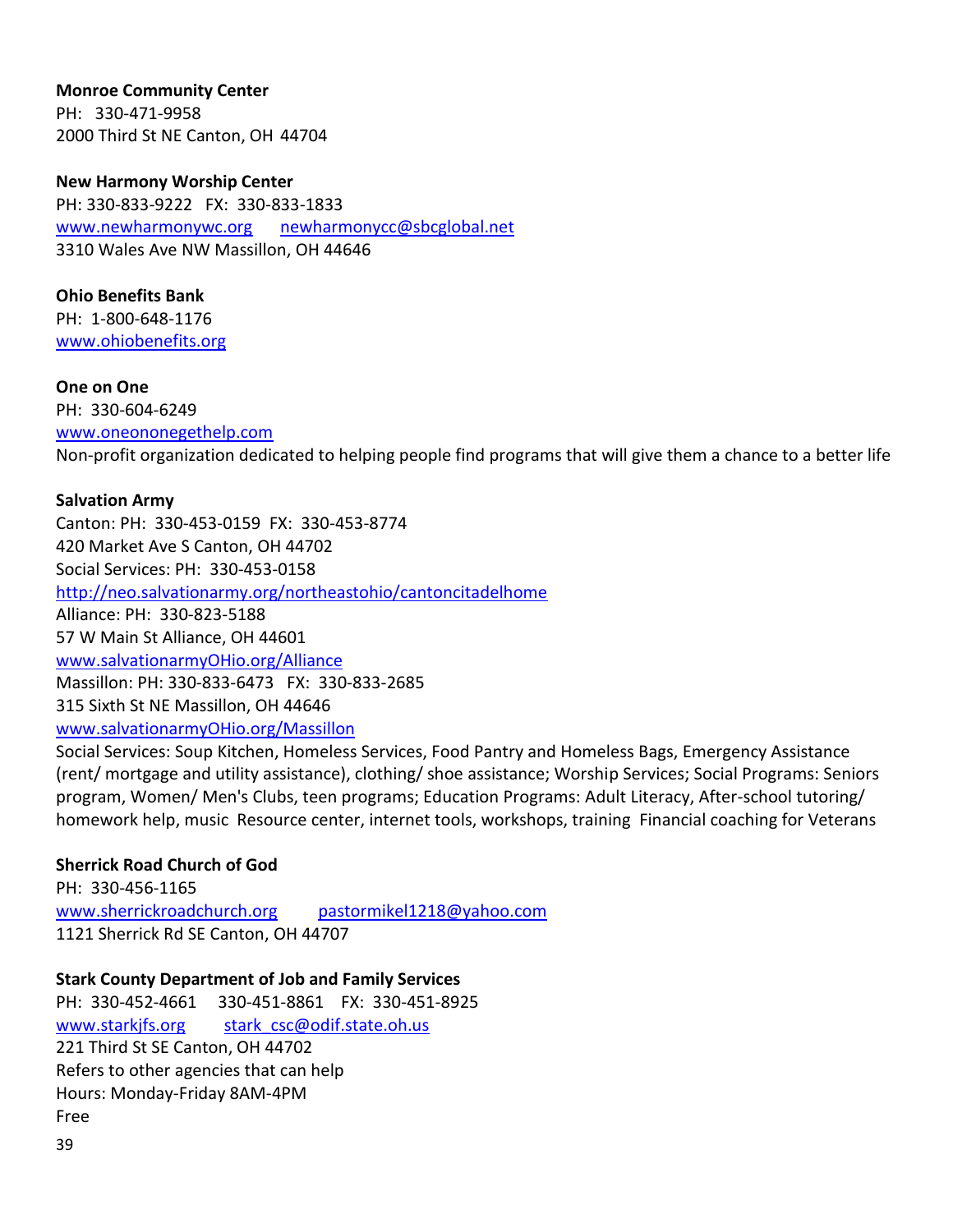#### **Stark Social Workers' Network**

PH: 330-455-2260 FX: 330-455-3442

#### [www.sswn.org](http://www.sswn.org/)

1221 Harrisburg Rd NE Canton, OH 44705 Multifaceted agency committed to addressing the community needs through various social services and to improve quality of life.

## **TurnAround Community Outreach**

PH: 330-456-1476 321 Cherry Ave NE Canton, OH 44702 Free Lunch, Food and Clothing, Church Services, Baby Program, Professional Clothing, Identity Program, etc.

## **United Way**

PH: 211 or 330-491-9997 211 is your first call for: rent, utilities, food, clothing, taxes, prescriptions, low cost medical, mortgage, foreclosure help Support groups

#### **YMCA**

PH: 330-491-9622

#### [www.ymcastark.org/locations](http://www.ymcastark.org/locations)

see website for all locations (14 locations in Stark County)

Child care; camp; programs for: active older adults, community programs and training, family, youth, and teens, gymnastics, dance, cheer and baton, health and wellness; special events and rentals; sports and recreation, swimming

#### **YWCA**

Alliance: PH: 330-823-1840 FX: 330-823-1841 239 E Market St Alliance, OH 44601 Canton: PH: 330-453-7644 FX: 330-453-2735 231 Sixth St NE Canton, OH 44702 Massillon: PH: 330-834-0254 FX: 330-834-0402 721 Lincoln Way E Massillon, OH 44646 [www.ywca.org](http://www.ywca.org/) Variety of services and programs.

# **PARKS AND RECREATION**

# **Stark County Park District**

PH: 330-477-3552 FX: 330-477-1211 [www.starkparks.com](http://www.starkparks.com/) [information@starkparks.com](mailto:information@starkparks.com)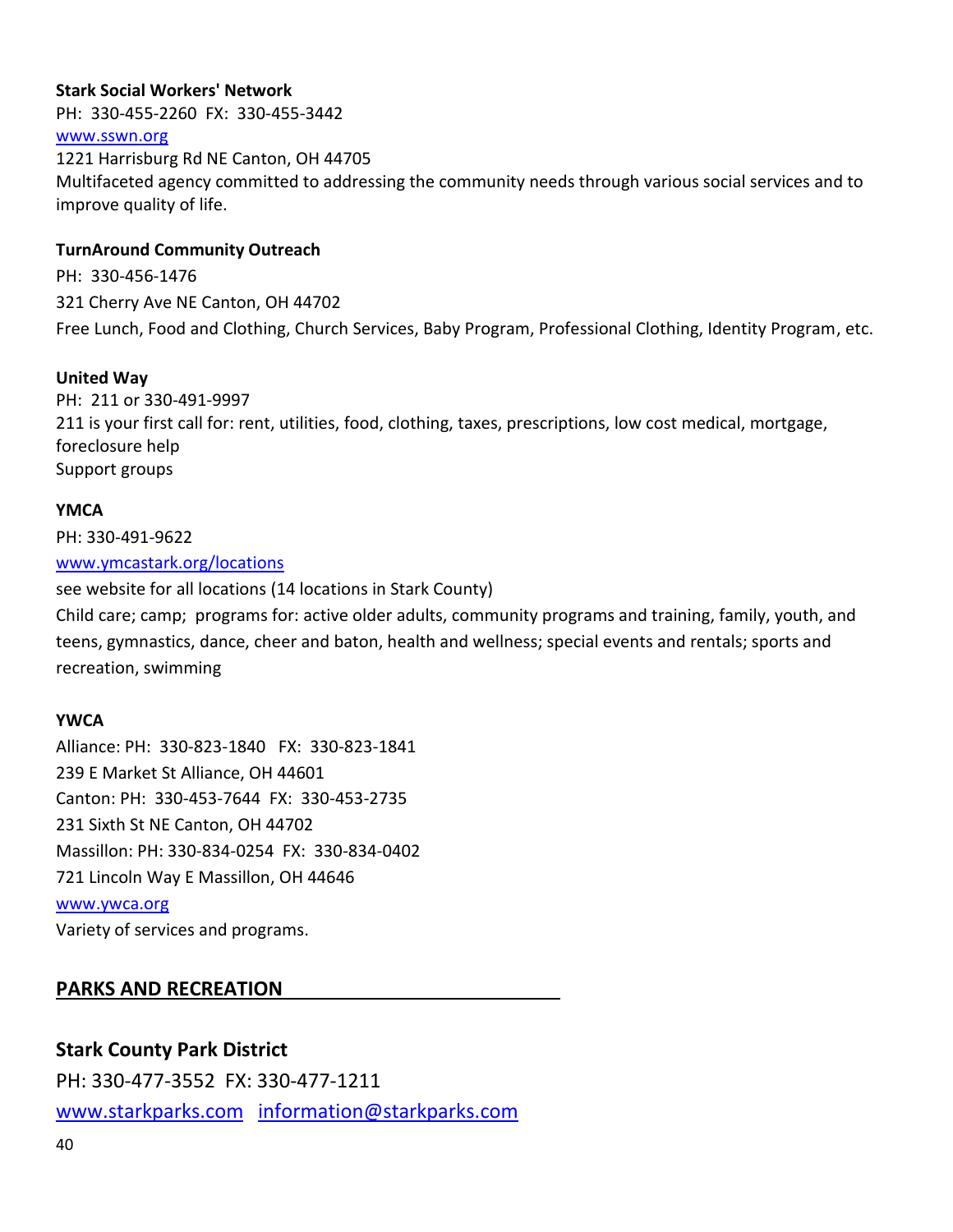# **PEDIATRICS**

#### **AHEAD Inc.**

PH: 330-830-3900 ext. 50221

#### [www.massillonahead.com](http://www.massillonahead.com/)

#### 207 Oak Ave SE Massillon, OH 44646

Serves the social, emotional, and educational needs of families in the Massillon community. Support the afterschool program, enhance elementary, middle, and high school education and providing social service coordination and program development. Services are offered to students and parents/ guardians of Massillon City Schools.

#### **Alliance City Health Department**

PH: 330-821-7373 FX: 330-821-9517 [www.cityofalliance.com/health](http://www.cityofalliance.com/health) [rflint@alliancecityhealth.org](mailto:rflint@alliancecityhealth.org)

537 E Market St Alliance, OH 44601 Public Health Clinical Services; Communicable Disease Control: Follow up individuals reported with communicable diseases and their contacts to prevent the spread of the disease; Immunization Clinic: Monday, Tuesday, Friday- by appt. only; Flu Clinic: Yearly clinics starting in September; Tuberculosis Skin Testing: Tuesday- by appt. only Hours: Monday-Friday 8:30-4:30PM; First Tuesday of the Month is open until 6PM

Free or Set Fee (see specific program for charges); Medicaid-Traditional (ABD), Buckeye, Caresource, Molina, Paramount, United; Medicare-Traditional, PrimeTime and Securecare; Cash/Check

#### **Alliance Pregnancy Center**

PH: 330-821-7283 FX: 330-821-7283

#### [www.alliancepregnancycenter.com](http://www.alliancepregnancycenter.com/)

75 Glamorgan Ave Suite 103 Alliance, OH 44601

Pregnancy Tests; Limited Ultrasound; Private Confidential Consultation; Post-Abortion Help; Infant Clothing Assistance; STD Testing; Christian Biblical Guidance; Maternity Clothes; Sexual Responsibility Education Hours: Monday and Wednesday 9AM-4PM; Tuesday 12AM-6PM; Thursday 9AM-4PM

#### **Arc of Ohio- Stark County**

PH: 330-492-5225 FX: 330-492-0593

[www.arcstarkcounty.wordpress.com](http://www.arcstarkcounty.wordpress.com/)

6900 Market Ave N Canton, OH 44721

Advocate and source of support for children and adults with intellectual and developmental disabilities (ID/DD), their families, and the professionals who work with them; Kids Summer Camp Hours: Monday- Friday 8:30AM-4:30PM

#### **ASPIES Greater Akron Inc**

41 PH: 330-745-5115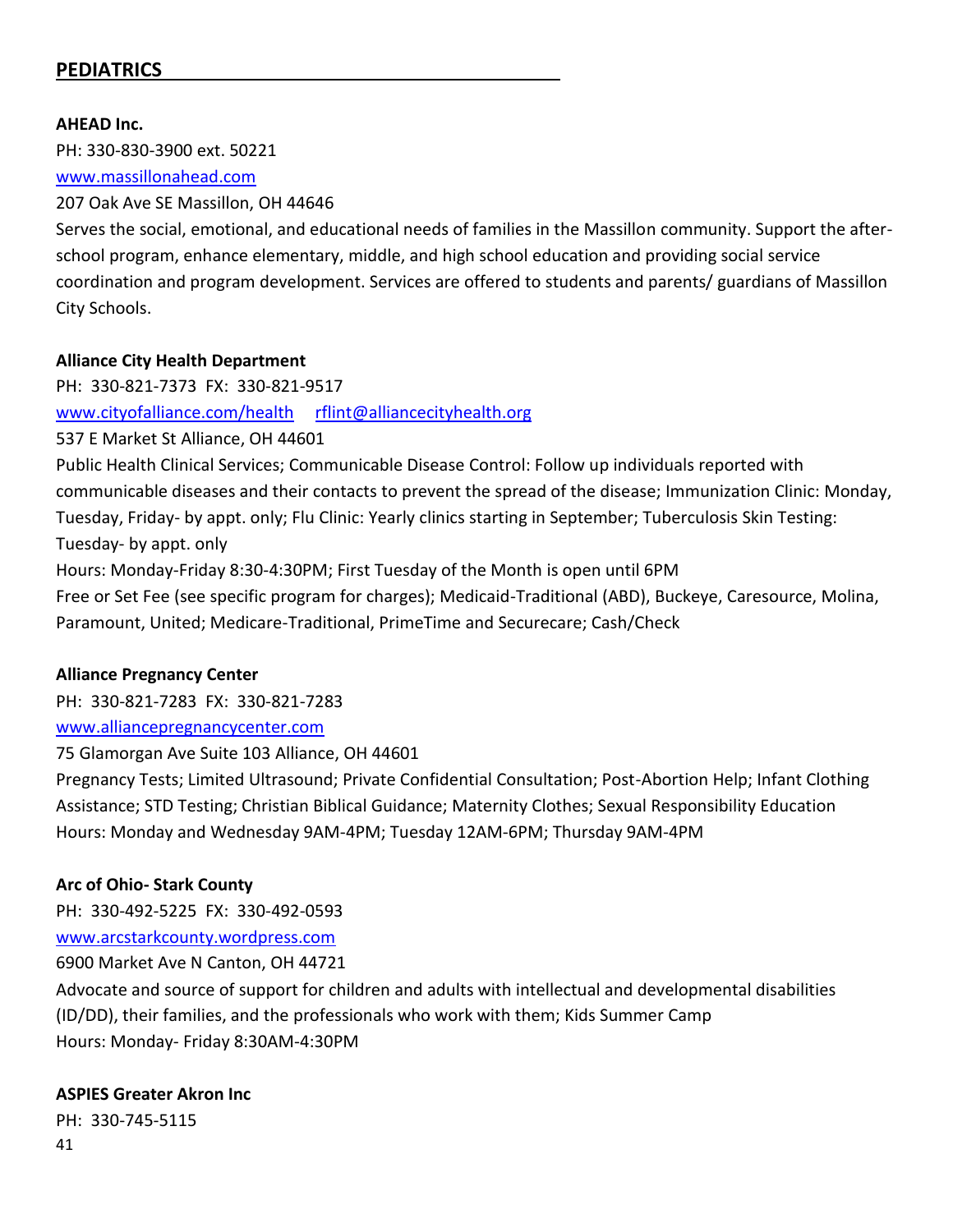#### 2101 Bigelow St Akron, OH 44314

Enhancing lives of those with autism spectrum disorders; parent and adult support groups

### **Big Brothers Big Sisters of Stark County**

PH: 330-445-1123

[www.bbbssmc.org](http://www.bbbssmc.org/)

408 Ninth St SW Canton, OH 44707

Community matches: volunteers (at least 18 yrs) are paired with a child to positively influence and invest in the child's life. After-School Program.

### **Boys and Girls Club of Massillon**

PH: 330-833-4395 [www.massillonkids.org](http://www.massillonkids.org/) 730 Duncan St SW Massillon, OH 44647 A variety of programs for kids to get involved in: Character/Leadership Development; Education/ Career

Development; Health/ Life Skills; The Arts; Sports, Fitness and Recreation; etc.

## **Canton City Health Department- Nursing**

PH: 330-489-3322 FX: 330-430-7857

#### [www.cantonhealth.org/nursing](http://www.cantonhealth.org/nursing)

420 Market Ave N Canton, OH 44702

Communicable Disease; Tuberculosis Testing; Seasonal Flu Program; Sexual Health and HIV/AIDS; Couples HIV Testing; Travel Immunizations; Childhood/Adult Immunizations; Bureau for Children with Medical Handicaps (BCMH); HIV/AIDS Programming; Personal Responsibility Education Program (PREP); Cardiovascular/Hypertension; Request AFIX/MOBI; Dental Sealant Program Hours: Monday-Friday 8AM-4:30PM No charge except for travel and TB clinic

## **Canton Community KidSummit Against Drugs**

PH: 330-453-1155 1227 Gross Ave NE Canton, OH 44705 Enhances resident's quality of life by providing and participating in activities designed to fight the harmful effects of alcohol, tobacco, and other drug use. For families with youth age eight through adolescence.

#### **Catholic Charities**

PH: 330-491-0896

#### [www.ccdoy.org](http://www.ccdoy.org/)

800 Market Ave N, Suite 1150 Canton, OH 44702 Services: food pantry; provide necessities for children under 3 years (e.g. diapers, formula, etc.); emergency assistance for rental, eviction, and utility disconnect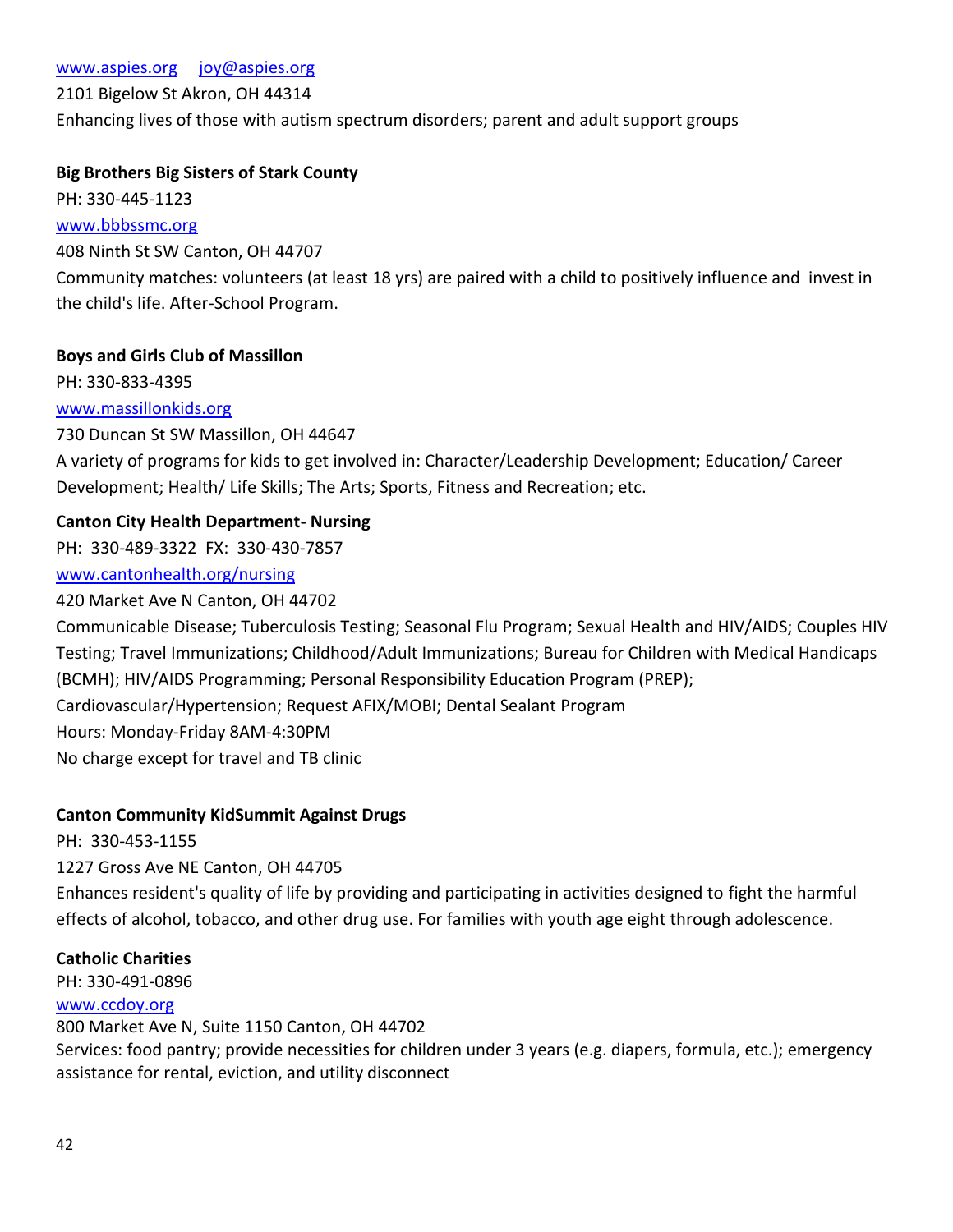## **Child and Adolescent Behavioral Health**

Canton: PH: 330-454-7917 FX: 330-452-8860 919 Second St NE Canton, OH 44704 Alliance: PH: 330-823-5335 FX: 330-823-9177 1207 W State St Suite G Alliance, OH 44601 Belden Village: PH: 330-433-6075 FX: 330-433-1843 4641 Fulton Dr NW Canton, OH 44718

#### [www.childandadolescent.org](http://www.childandadolescent.org/)

Front Door/ Intake; ADHD Clinic; Psychological Assessment and Consultation Services; Individual and Family Therapy; Psychiatric services; Trauma Focused Day Treatment; Early Childhood Prevention, Consultation, and Treatment; Child and Adolescent Trauma Team; Sexually Inappropriate behavior remediation program; Pegasus Collaboration; Parenting and Prevention; Peer Advocate Services; Transitional Services; Case Management; School-Based Mental Health Services; CARE Team

#### **Child Protective Services**

PH: 1-800-233-5437 330-455-5437

### **Children's Network of Stark County**

PH: 330-451-1700 FX: 330-452-2181

[www.starkchildrensnetwork.org](http://www.starkchildrensnetwork.org/) 213 Market Ave N, Suite 200 Canton, OH 44702

Help children/ families cope with: exposure to violence, sexual abuse, severe physical abuse, human trafficking.

#### **CommQuest- Community Services of Stark County, Inc.**

Alliance: PH: 330-821-8407 FX: 330-821-8506 1207 West State St Suite M Alliance, OH 44601 Canton: PH: 330-455-0374 FX: 330-455-2101 625 Cleveland Ave NW Canton, OH 44702 Goodwill Campus: PH: 330-994-1443 408 Ninth St. SW Canton, OH 44707 Massillon: PH: 330-833-8516 FX: 330-830-3395 412 Lincoln Way E Massillon, OH 44646

## [www.commquest.org](http://www.commquest.org/) [www.since1919.org](http://www.since1919.org/)

Mental Health Counseling; Adoption, Maternity, and Parenting Services; Community Psychiatric Support Services; Psychiatric Treatment; Childhood Resiliency; Incredible Years Training; Rape Crisis Education; Pyramid Training Services; Supported Employment; School Based Mental Health; Family Living Center; Emergency Shelter Grant; Homeless Crisis Response Program; Co-Occurring Disorders Program Hours: vary by location

Sliding Scale/ Set Fee; Medicaid- Traditional (ABD), Buckeye, Caresource, Molina, Paramount, United; Medicare- Traditional, Advantage, MyCare; Private Insurance; Cash/ Check/ Credit Card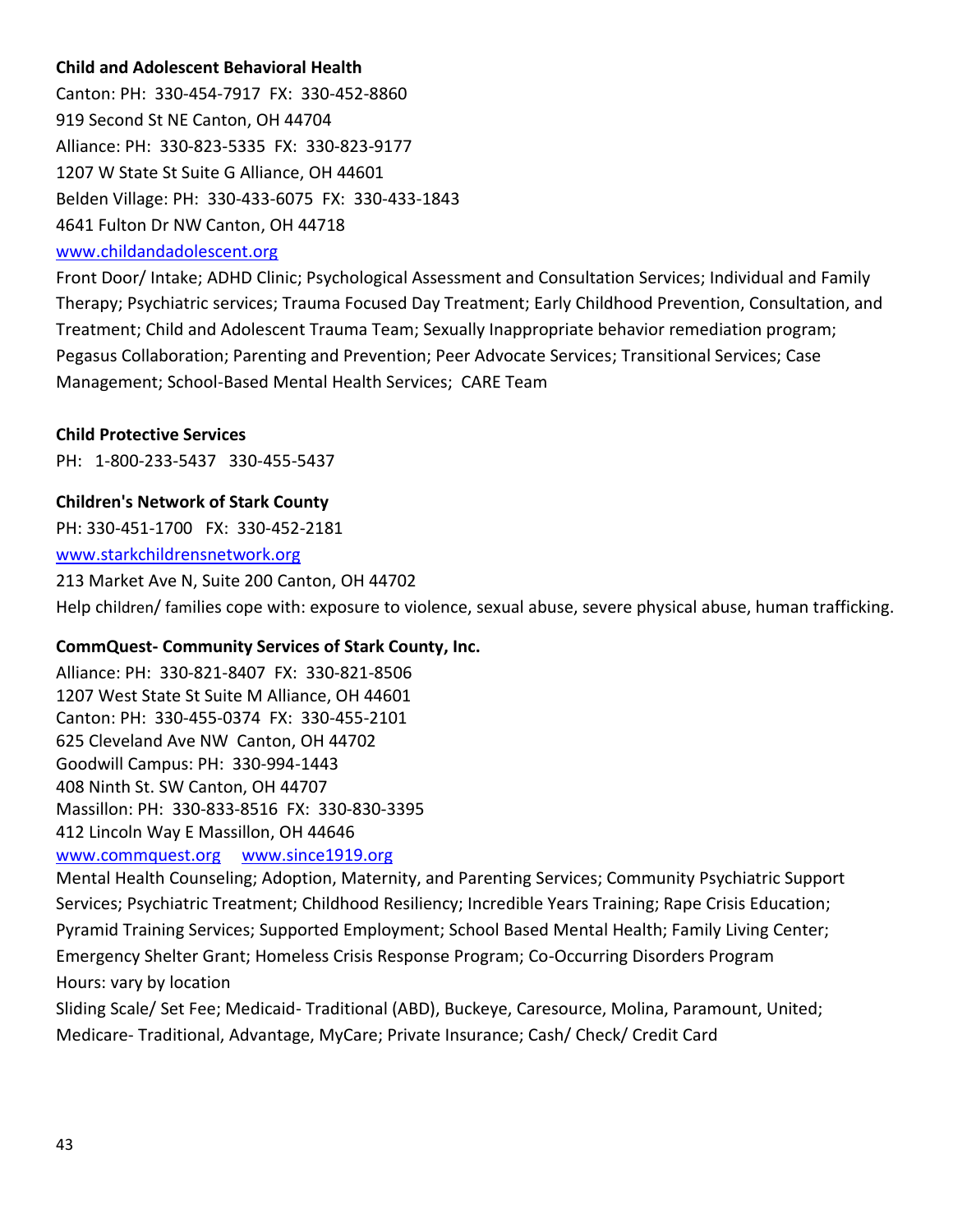## **Early Childhood Resource Center**

PH: 330-491-3272

[www.ecresourcecenter.org](http://www.ecresourcecenter.org/)

## 1718 Cleveland Ave NW Canton; OH 44703

Offes a variety of resources and services to suport families with young children. Provides great opportunities to have fun with your children while promoting their growth and development. Hours Monday 12-4PM; Tuesday- Thursday 8:30AM-8PM; Friday 8:30-11:30AM

## **Good Samaritan Community Health Center**

PH: 330-821-3961 FX: 330-844-6120

## [www.onehealthohio.org](http://www.onehealthohio.org/)

1390 S Arch Ave Alliance, OH 44601

Pediatric Clinic: by appt. only; Translation Services available via language line Hours: Monday, Tuesday, Wednesday, Friday 8:30AM-5PM; Thursday 9:30AM-6PM Sliding Scale/ Set Fee; Medicaid- Traditional (ABD), Buckeye, Caresource, Molina, Paramount, United; Medicare- Traditional, Advantage, MyCare; Private Insurance; Cash/ Check/ Credit Card

## **Herttna Counseling Center- Walsh University**

PH: 330-490-7248 FX: 330-244-4950 [www.walsh.edu/father-matthew-herttna-counseling-center](http://www.walsh.edu/father-matthew-herttna-counseling-center) [fmhcc@walsh.edu](mailto:fmhcc@walsh.edu) 2020 E Maple St North Canton, OH 44720 Individual counseling for children, adolescents, and adults; Family counseling; Group counseling; Career counseling Sliding scale

## **JRC**

PH: Main 330-455-3873 FX: 330-455-3934 PH: Childcare and Family Center 330-452-8376

## [www.JRCcares.org](http://www.jrccares.org/)

1731 Grace Ave NE Canton, OH 44705 Learning Center (for children); Adult Day Center; Home Repair; Senior Housing; Economic Development Hours: Monday-Friday 8AM-4:30PM Private pay; Passport and DD Waiver approved

## **Lenzy Family Institute**

PH: 330-956-5936 FX: 330-956-5923 [www.thelenzyfamilyinstitute.net](http://www.thelenzyfamilyinstitute.net/) el lenzyfamilyins2@yahoo.com 3757 Cleveland Ave NW Canton, OH 44709 1930 Fulton Rd NW Canton, OH 44709 The Gabriel Project: serves individuals 55 years and older by helping them identify non-dependent substance use or prescription medication issues. Helps increase social interactions through activities with peers,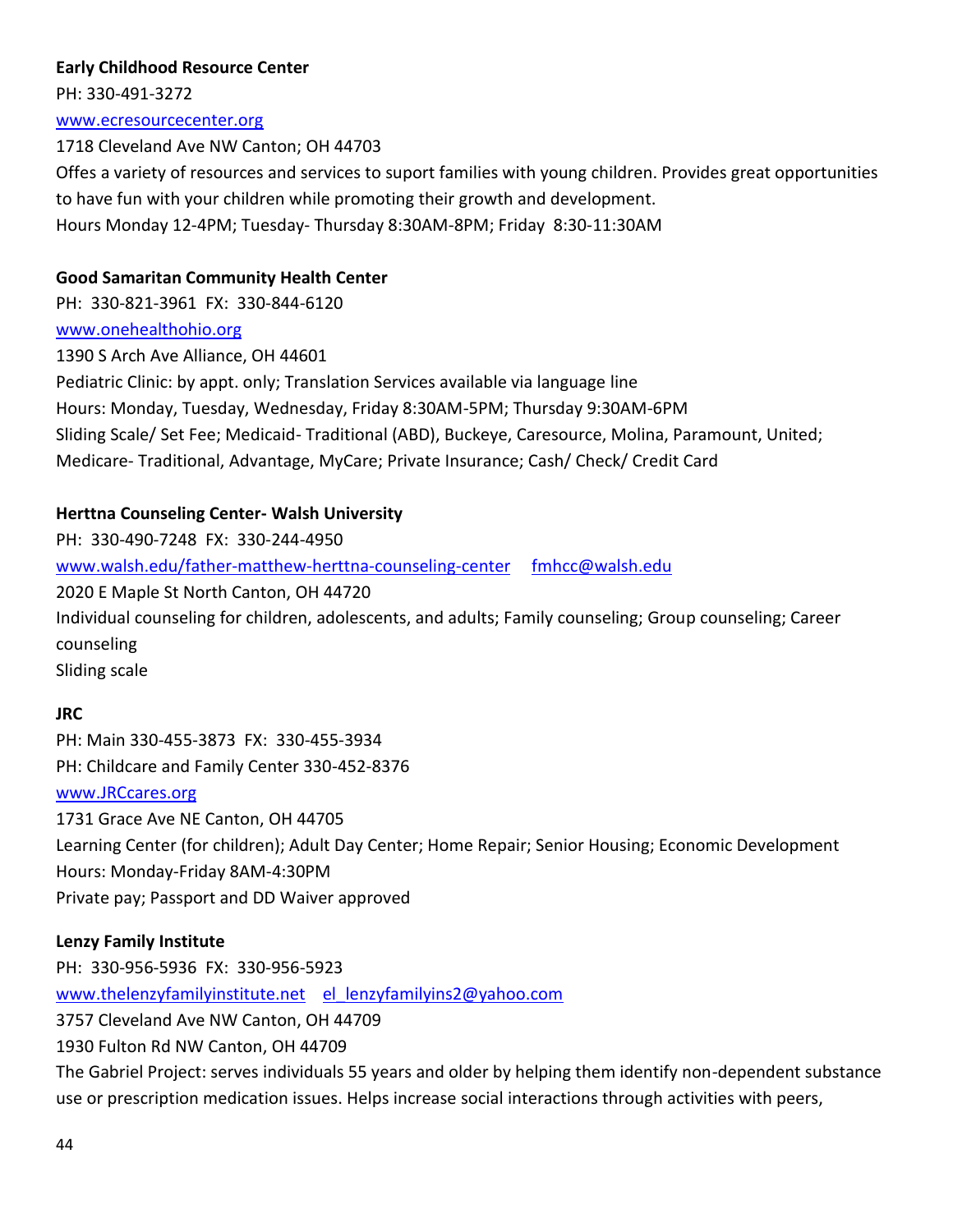assessment and referral to other services; Disordered Gambling Program: identify underlying problems of gambling (such as depression, anxiety, substance abuse, etc.);

Health Home Program: deliver Health Home services; Driver Intervention Program; Veterans Services: counseling available; Transition to Independence Process: engage young people in their own future planning process by providing them with services and supports; Heads Up Program: program for school age students with have problems with abuse and substances. For children 12-18 yrs.

Hours: Monday- Friday 9AM- 5PM; Saturday/ Sunday 9AM-1PM; Evening Hours: by appt. only

## **Lifecare Family Health and Dental Center**

PH: 330-454-2000 FX: 330-454-6184 [www.lifecarefhdc.org](http://www.lifecarefhdc.org/) 408 Ninth St SW Canton, OH 44707 2725 Lincoln St E Canton, OH 44707 820 Amherst Rd NE Massillon, OH 44646 Pediatric Clinic: by appt. only, Goodwill Campus Clinic Only- Pediatric Care, limited lab services available Hours: Monday- Friday 8AM-4:30PM Sliding Scale; Medicaid- Traditional (ABD), Buckeye, Caresource, Molina, Paramount, United; Medicare-Traditional, Advantage, MyCare; Private Insurance (out of network); Cash/ Check/ Credit Card

## **Lighthouse Visions Inc.**

PH: 330-830-6550 FX: 330-830-6550 [www.lhvisions.org](http://www.lhvisions.org/) [lhvisions@yahoo.com](mailto:lhvisions@yahoo.com) 308 Erie St S Massillon, OH 44646 Learning programs mainly for foster youth and other youth children. Programs: after school programs and summer program for youth

# **Massillon City Health Department**

PH: 330-830-1714 FX: 330-830-1798 [www.massillonohio.com/health](http://www.massillonohio.com/health) [massillonhealthdept@massillonohio.com](mailto:massillonhealthdept@massillonohio.com) 111 Tremont Ave SW Massillon, OH 44647

Child Immunization Clinic: Tuesday and Thursday 8:45AM-3:45PM, by appt. only; Women, Infants, and Children (WIC) Supplemental Nutrition Program- Free, Supplemental Food Program for income eligible pregnant, breastfeeding and postpartum women and children up to age 5 who are at risk for health problems Hours: Monday-Friday 8:30AM-4:30PM

Set Fee; Free- WIC only; Medicaid- Traditional, Buckeye, Caresource, United; Cash/ Check

## **Mercy Dental Services**

PH: 330-471-5950

[www.Cantonmercy.org/dental](http://www.cantonmercy.org/dental)

1320 Mercy Dr NW Canton, OH 44708

Dental Clinic: Adult and Pediatric; Translation services available in all clinics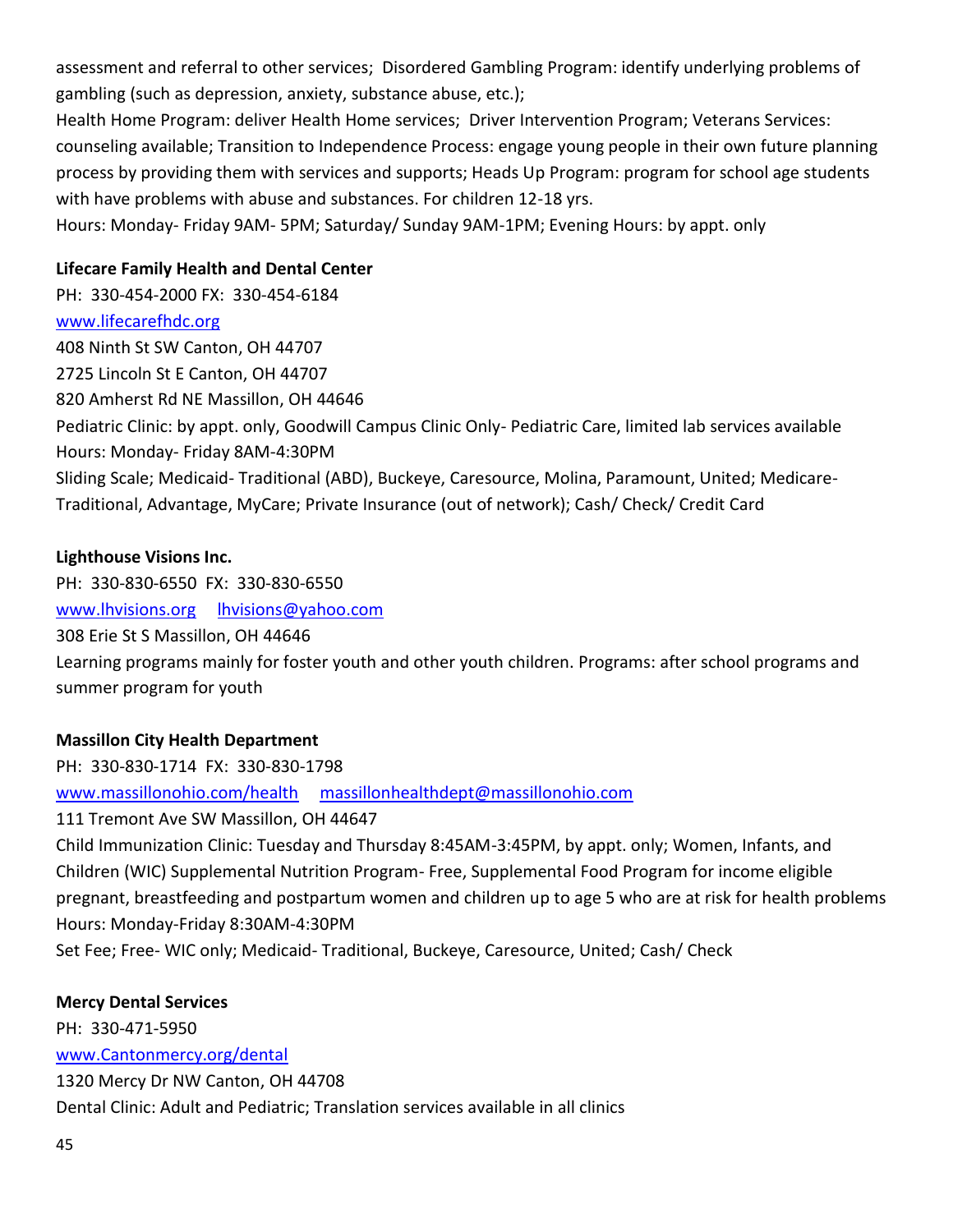Hours: Monday-Thursday 8:30AM-4PM; Friday 8:30AM- Noon Sliding Scale; Medicaid- Traditional, Caresource; Cash/Check

### **Parent Support Program**

PH: 330-492-8136 1-800-773-7732 ext. 1552 [www.sst9.org](http://www.sst9.org/) 2100 38th St NW Canton, OH 44709 Network of parents of children with disabilities. Provides parental support.

#### **Pathway Caring for Children**

PH: 330-493-0083 1-800-838-7284 FX: 330-493-3689 [www.pathwaycfc.org](http://www.pathwaycfc.org/) [info@pathwaycfc.org](mailto:info@pathwaycfc.org) 4895 Dressler Rd NW Suite A Canton, OH 44718 Locations: Canton, Brecksville, Minerva, Carroll County; Foster Care, Adoption Services, Mental Heath Services for Children; Independent Living Skill Training: for children 12-21 yrs. in foster care Hours: Monday- Friday 9AM-5PM

#### **Salvation Army**

Canton: PH: 330-453-0159 FX: 330-453-8774 420 Market Ave S Canton, OH 44702 Social Services: PH: 330-453-0158 <http://neo.salvationarmy.org/northeastohio/cantoncitadelhome> Alliance: PH: 330-823-5188 57 W Main St Alliance, OH 44601 [www.salvationarmyOHio.org/Alliance](http://www.salvationarmyohio.org/Alliance) Massillon: PH: 330-833-6473 FX: 330-833-2685 315 Sixth St NE Massillon, OH 44646 [www.salvationarmyOHio.org/Massillon](http://www.salvationarmyohio.org/Massillon)

Social Services: Soup Kitchen, Homeless Services, Food Pantry and Homeless Bags, Emergency Assistance (rent/ mortgage and utility assistance), clothing/ shoe assistance; Worship Services; Social Programs: Seniors program, Women/ Men's Clubs, teen programs; Education Programs: Adult Literacy, After-school tutoring/ homework help, music Resource center, internet tools, workshops, training Financial coaching for Veterans Hours: vary by service

## **Shipley Child Health Clinic**

PH: 330-453-3386 FX: 330-453-2362

[www.shipleyclinic.com](http://www.shipleyclinic.com/)

919 Second St NE Canton, OH 44704

By appt only; Health supervision for children ages birth to 18 yrs. Program includes: such and well child health care, laboratory, developmental screenings, speech, hearing and vision checks, immunizations, health and nutrition teaching, support programs referrals, social services and counseling, and 24-hour medical coverage Hours: Monday- Thursday 8AM-4:30PM; Friday 8AM-4PM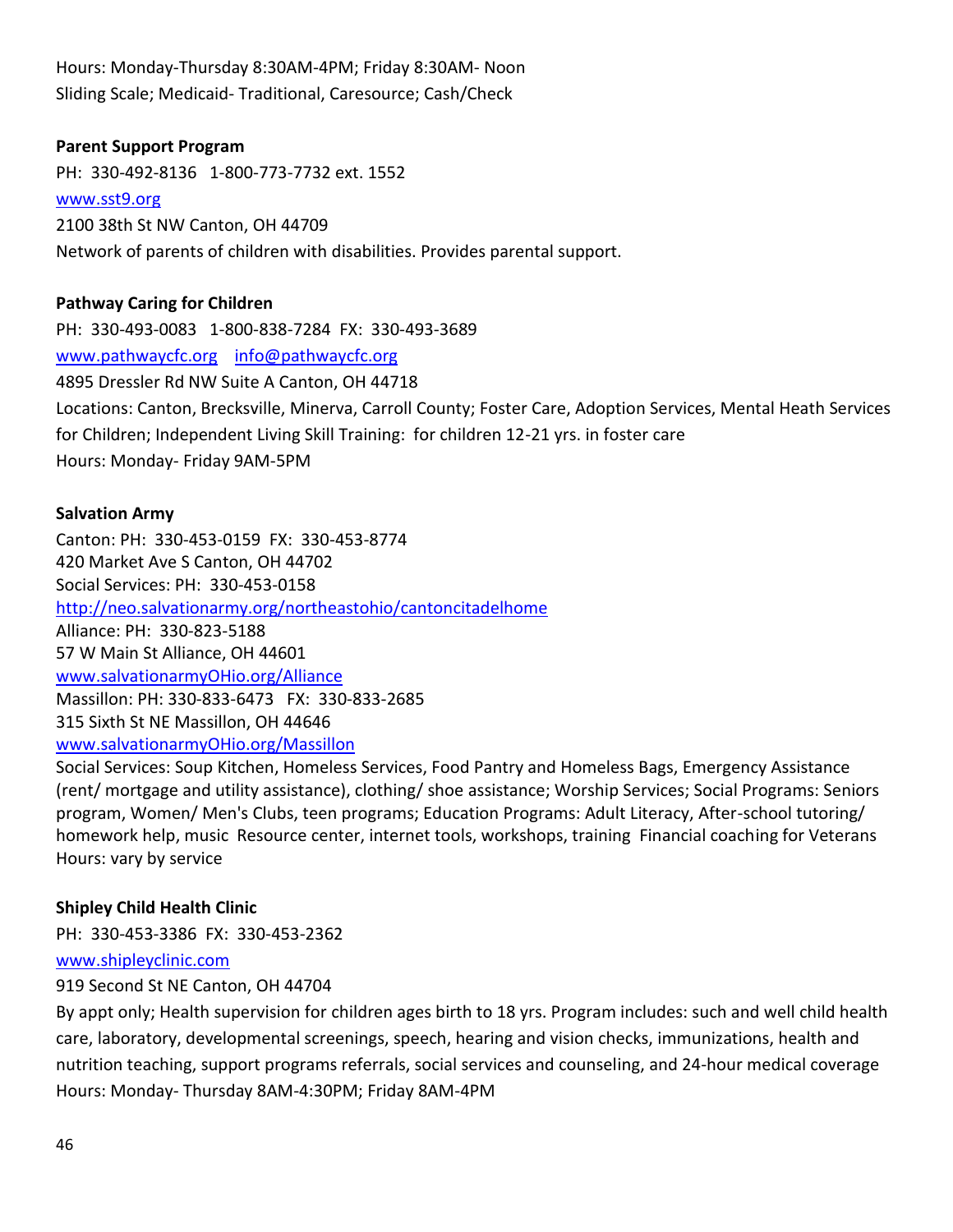# **Stark County Board of Developmental Disabilities- Transition Services**

Jeremy Ballinger: PH: 330-479-3638 FX: 330-479-3639 Lisa Boron: PH: 330-479-3600 FX: 330-479-3601 [www.starkdd.org/homestarkdd](http://www.starkdd.org/homestarkdd) [ballingerj@starkdd.org](mailto:ballingerj@starkdd.org) [boronl@starkdd.org](mailto:boronl@starkdd.org) 2950 Whipple Ave NW Canton, OH 44708 Works with school district professionals, you, and your child to consider vocational options

## **Stark County Community Action Agency (SCCAA)**

Canton Office: PH: 330-454-1676 FX: 330-454-6850 Appt Line: PH: 1-866-223-1242

#### [www.sccaa.org](http://www.sccaa.org/)

1366 Market Ave N Canton, OH 44714 Center for Education Employment Opportunities (330-580-9347); Head Start Program (330-456-6218); Home Energy Assistance Program (HEAP) (330-454-1850); Home Weatherization Assistance Program (HWAP) (452- 9823); Youth Services (330-580-9347) Hours: Monday- Friday 8AM- 4:30PM

### **Stark County Family Council**

PH: 330-492-8136 FX: 330-491-9731

[www.starkfamilycouncil.org](http://www.starkfamilycouncil.org/) [Janice.Houchins@email.sparcc.org](mailto:Janice.Houchins@email.sparcc.org)

2100 38th St NW Canton, OH 44709

Trauma and Resiliency; WrapAround- a service planning and coordination process that brings multiple agencies together ; Service Review Collaborative; Help Me Grow (330-492-6900); Ohio Children's Trust Fund

## **Stark County Health Department- Nursing Services**

PH: 330-493-9914 FX: 330-493-9932

[www.starkcountyohio.gov/public-health/](http://www.starkcountyohio.gov/public-health/) [smith@starkhealth.org](mailto:smith@starkhealth.org)

3969 Convenience Circle NW Canton, OH 44718

Immunization Clinic:  $1<sup>st</sup>/4th$  Monday of month, Noon-7PM, by appt. only. Offered at outlying clinic locations. Contact Health Department for further details on locations, days, and times and to schedule an appointment (330-493-9928 ext. 111)

\* Well Child Clinic: by appt. only, day and evening appts. Available. Comprehensive care that includes: physical assessment, immunization, lead, iron, vision, developmental and nutritional screening and education

\* Women, Infants, and Children (WIC) Supplemental Food Program: by appt. only, day and evening appts. available; must live outside Alliance, Canton, or Massillon city limits

\*Supplemental nutritional program for income eligible pregnant, breastfeeding, and postpartum women and children up to age 5

Children with Medical Handicaps (BCMH): by appt. only

\* Assessments, follow-up program coordination by public health nurse. BCMH links families of children with special health care needs to a network of quality providers and helps families obtain payments for the services their children need. Home visits provided to children on the program

Keep Our Babies Alive (KOBA): by appt. only

\* KOBA is a home visiting program which provides free, confidential outreach services and health education to pregnant African America women in Stark County. Provides mothers with a trained, culturally connected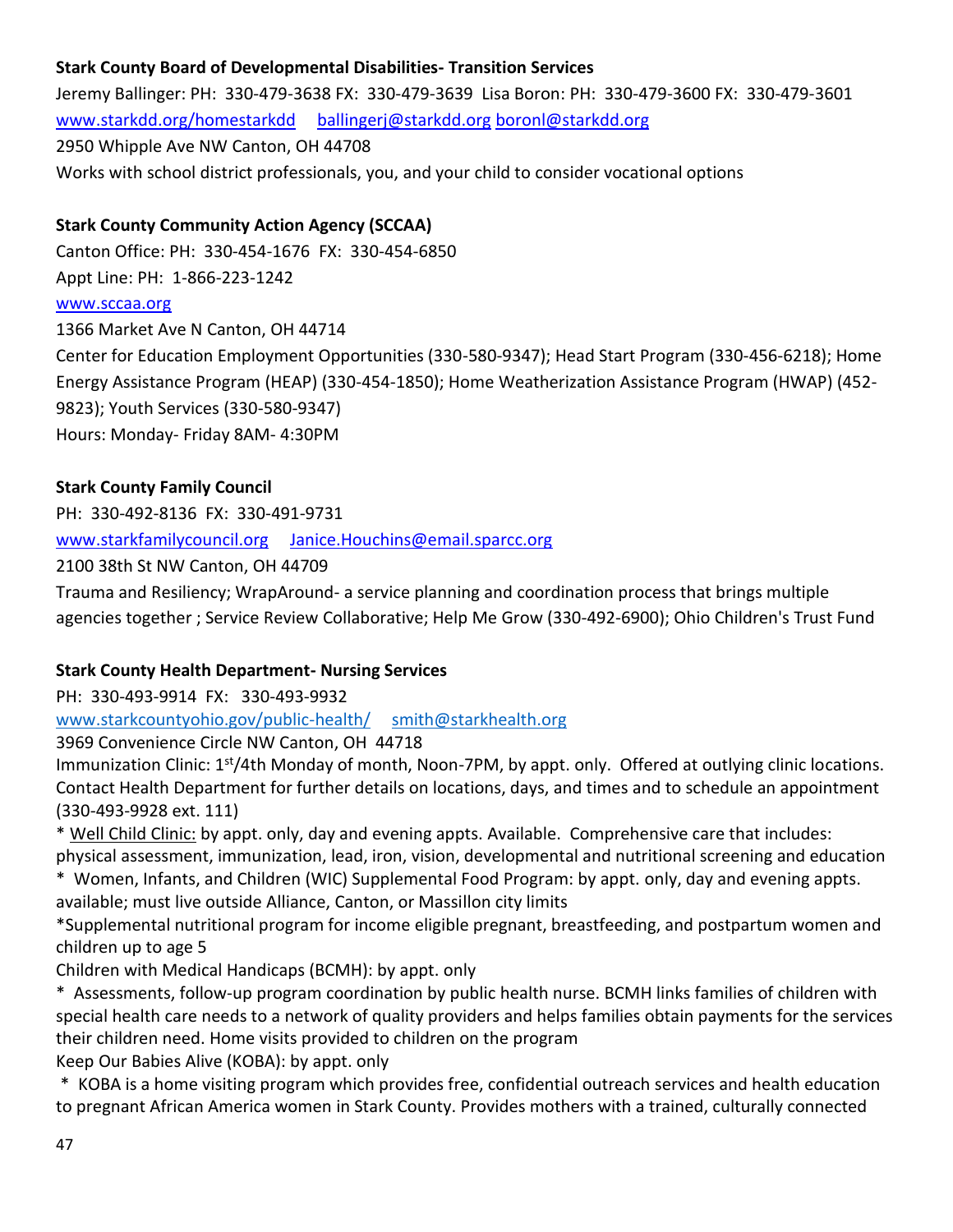Community Health Worker who makes Monthly visits to assess and assist with client's unmet needs. Bus passes provided for assistance with transportation to appts. And free baby items given for practicing healthy behaviors

\* Communicable Disease Control: Follow up provided for individuals reported to have Communicable diseases and their contacts to prevent the spread of the disease

Hours: Monday- Friday 8:30AM-4:30PM

Free (WIC, BCMH, KOBA, Communicable Disease Control)

Sliding Scale (Prenatal Clinic, Reproductive Health & Wellness Clinic, Well Child); Set Fee (all Immunization Clinics, TB Skin Testing, Flu Clinic, Vaccinations); Medicaid- Traditional (ABD), Buckeye, Caresource, Paramount, United, Medicare- Traditional, MyCare, Advantage Plans, Private Insurance, Cash/ Check/ Credit or Debit Card

## **Stark State College Dental Hygiene Clinic**

PH: 330-305-6610 FX: 330-305-6639

[www.Starkstate.edu/dentalhygieneclinic](http://www.starkstate.edu/dentalhygieneclinic)

6200 Frank Ave NW North Canton, OH 44720

Dental Clinic: by appt. only, Adult and Pediatric (ages 5 and up) care; Examination, cleaning and polishing, oral health instruction and home care kit, and if needed dental X-rays, fluoride treatment, and removable appliance care; First, you will be scheduled for a screening visit (about 45 minutes) and then, if you meet the program's educational needs, you will be matched with a student who will provide your dental care. Dental cleaning will be scheduled for three hour appointments and you may need to return two, three or more times to have everything completed depending on the complexity of your dental health needs. Children typically do not need a screening visit.

Set Fee; Cash/ Check

## **TurnAround Community Outreach**

PH: 330-456-1476 321 Cherry Ave NE Canton, OH 44702 Free Lunch, Food and Clothing, Church Services, Baby Program, Professional Clothing, Identity Program

## **WIC- Stark Women, Infants, and Children Program- Alliance**

PH: 330-821-3929 537 E Market St Alliance, OH 44601

# **Women to Ladies**

PH: 419-612-8265

## [grimestyreia@yahoo.com](mailto:grimestyreia@yahoo.com)

2000 Third St NE Canton, OH 44704

Program for girls ages 7-15; Program teaches: critical thinking, baking, artwork, beading, inspirational sessions, outings, tutoring help, health, fitness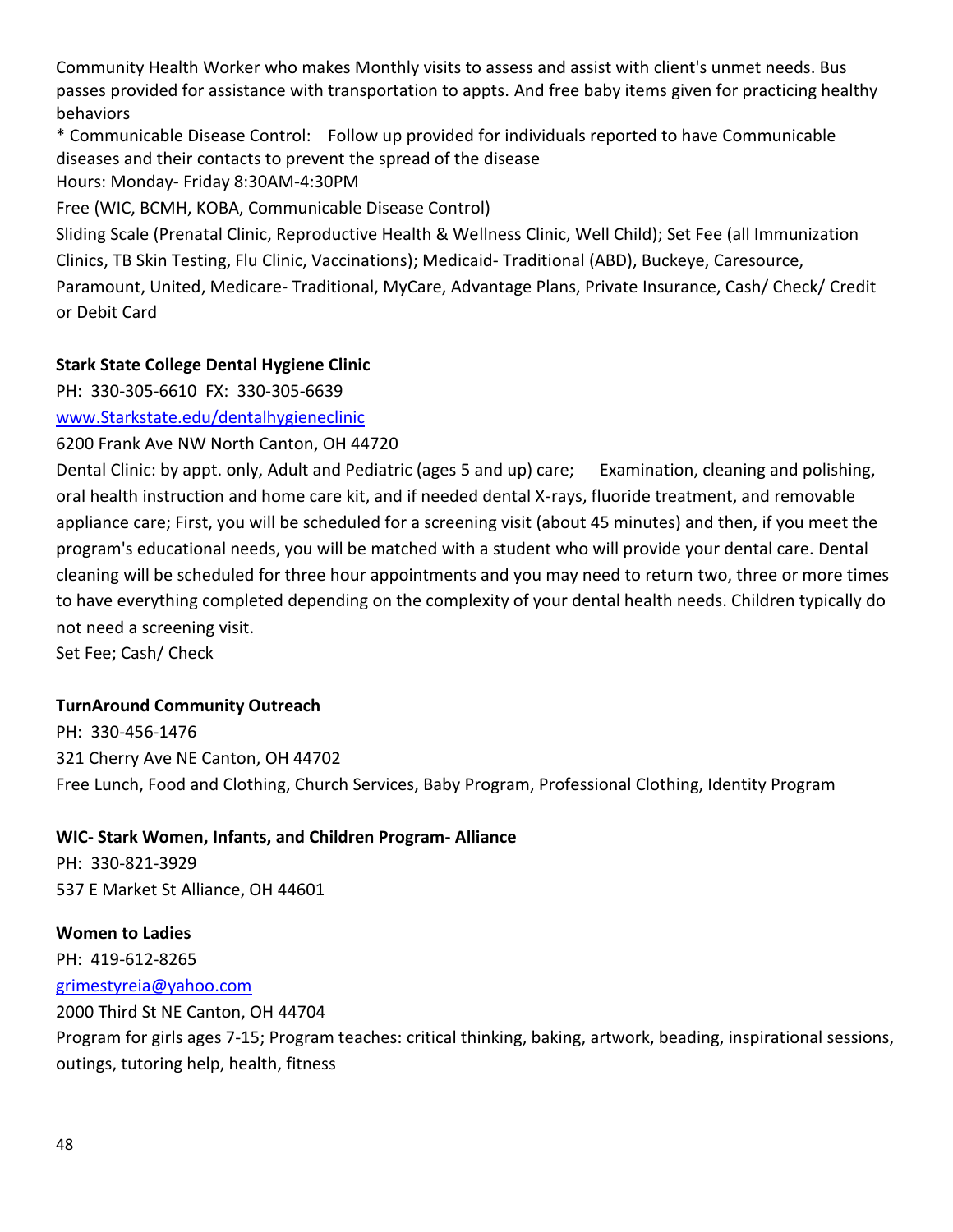# **PREGNANCY TESTING/ CARE**

## **Alliance City Health Department**

PH: 330-821-7373 FX: 330-821-9517 [www.cityofalliance.com/health](http://www.cityofalliance.com/health) [rflint@alliancecityhealth.org](mailto:rflint@alliancecityhealth.org)

537 E Market St Alliance, OH 44601

Public Health Clinical Services; Communicable Disease Control: Follow up individuals reported with communicable diseases and their contacts to prevent the spread of the disease; Immunization Clinic: Monday, Tuesday, Friday- by appt. only; Flu Clinic: Yearly clinics starting in September; Tuberculosis Skin Testing: Tuesday- by appt. only.

Hours: Monday-Friday 8:30-4:30PM; First Tuesday of the Month is open until 6PM

Free or Set Fee (see specific program for charges); Medicaid-Traditional (ABD), Buckeye, Caresource, Molina, Paramount, United; Medicare-Traditional, PrimeTime and Securecare; Cash/Check

#### **Alliance Pregnancy Center**

PH: 330-821-7283 FX: 330-821-7283 [www.alliancepregnancycenter.com](http://www.alliancepregnancycenter.com/)

75 Glamorgan Ave Suite 103 Alliance, OH 44601

Pregnancy Tests; Limited Ultrasound; Private Confidential Consultation; Post-Abortion Help; Infant Clothing Assistance; STD Testing; Christian Biblical Guidance; Maternity Clothes; Sexual Responsibility Education Hours: Monday and Wednesday 9AM-4PM; Tuesday 12AM-6PM; Thursday 9AM-4PM

## **Aultman Physician Center- Maternity and Women's Health**

plans; Private Insurance; Cash/ Check/ Credit or Debit Card

PH: 330-363-6235 [www.aultman.org/Aultman-Hospital-Information/Aultman-Contact-](http://www.aultman.org/Aultman-Hospital-Information/Aultman-Contact-Information/directory/aultmanPhysicianCenter.aspx)[Information/directory/aultmanPhysicianCenter.aspx](http://www.aultman.org/Aultman-Hospital-Information/Aultman-Contact-Information/directory/aultmanPhysicianCenter.aspx) 2600 Sixth St SW Canton, OH 44710 Obstetrics and Gynecology Clinic Sliding Scale; Medicaid- Traditional, Buckeye, Caresource; Medicare- Traditional, MyCare, some Advantage

#### **Canton Calvary Mission**

PH: 330-454-8610 FX: 330-456-4044 www.cantoncalvarymission.net 1345 Gibbs Ave NE Canton, OH 44705 Free Meals, Food Pantry, Direct Distribution, Free Haircuts, Diapers and Infant Formula, Distributions Throughout the Year, WOW Wellness Van, Cooking up a Healthier Life, Senior Lunch and Learn

## **Canton City Health Department- Nursing**

PH: 330-489-3322 FX: 330-430-7857 [www.cantonhealth.org/nursing](http://www.cantonhealth.org/nursing)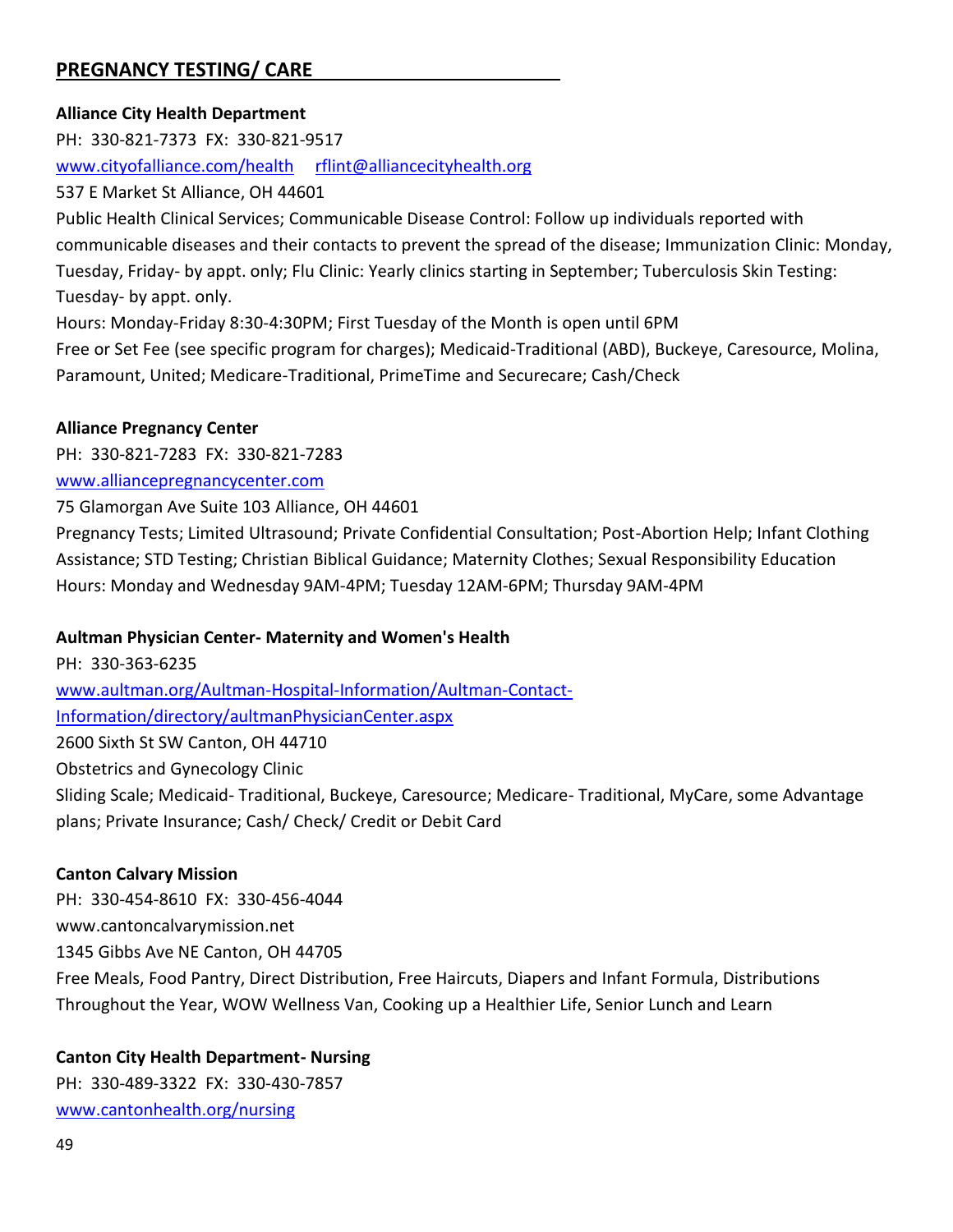## 420 Market Ave N Canton, OH 44702

Communicable Disease; Tuberculosis Testing; Seasonal Flu Program; Sexual Health and HIV/AIDS; Couples HIV Testing; Travel Immunizations; Childhood/Adult Immunizations; Bureau for Children with Medical Handicaps (BCMH); HIV/AIDS Programming; Personal Responsibility Education Program (PREP); Cardiovascular/Hypertension; Request AFIX/MOBI; Dental Sealant Program; WIC program Hours: Monday-Friday 8AM-4:30PM No charge except for travel and TB clinic

## **Cribs for Kids- Stark County Health Department**

PH: 330-494-9914 ext. 103 <http://www.odh.ohio.gov/safesleep> 3969 Convenience Circle NW Canton, OH 44718 Education on safe sleep recommendations and distribute pack-n-plays provided through the Ohio Department of Health to those who qualify

### **Good Samaritan Community Health Center;**

PH: 330-821-3961 FX: 330-844-6120

[www.onehealthohio.org](http://www.onehealthohio.org/)

1390 S Arch Ave Alliance, OH 44601

Prenatal testing and care: by appt. only; Complete care available at this site; Translation services available via language line

Hours: Monday, Tuesday, Wednesday, Friday 8:30AM – 5PM; Thursday 9:30AM – 6PM Sliding Scale/ Set Fee; Medicaid- Traditional (ABD), Buckeye, Caresource, Molina, Paramount, United; Medicare- Traditional, Advantage, MyCare; Private Insurance; Cash/ Check/Credit Card

## **Ohio's Safe Haven for Newborns**

www.jfs.ohio.gov/safehavens/index.stm

Allows a birth parent to leave an infant (up to 30 days old) with: a medical worker in a hospital; a medical worker at a fire department or other emergency service organization; or a peace officer at a law enforcement agency.

# **Planned Parenthood of Greater Ohio**

PH: 330-456-7191 FX: 330-456-9679

[www.plannedparenthood.org](http://www.plannedparenthood.org/)

2663 Cleveland Ave NW Canton, OH 44709

\*\*Appt required for all services except pregnancy tests; Abortion Referral; Birth Control; General Health Care; HIV Testing; LGBT Services; Men's Health Care; Morning-After Pill (Emergency Contraception); Pregnancy Testing & Services; STD Testing, Treatment & Vaccines; Women's Health Care Hours: Monday 10:30AM-5PM; Tuesday/ Wednesday 9AM-4PM Thursday 11AM-6PM; Friday 9AM-3PM; Saturday 9AM-2PM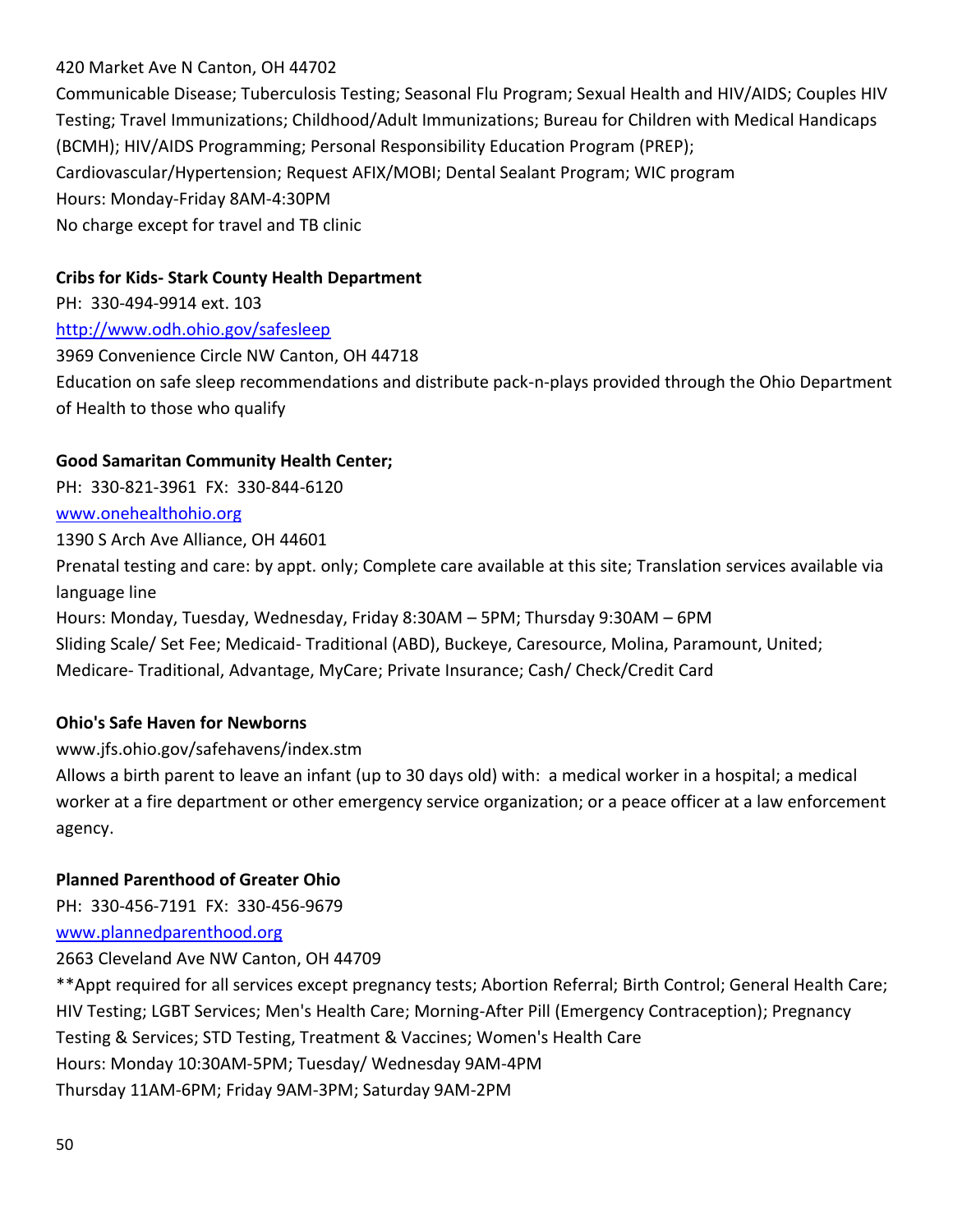Sliding Scale/ Free; Medicaid- Traditional (ABD), Buckeye, Caresource, Molina, Paramount, United; Private Insurance; Cash/ Check/ Credit Card

# **Pregnancy Choices**

Main: PH: 330-455-7500 4500 22nd St NW Canton, OH 44708 Canton: PH: 330-454-3116 2645 Cleveland Ave NW Canton, OH 44709 Massillon: PH: 330-880-0690 121 Tremont Ave SE Massillon, OH 44646 www.pregnancychoicesforme.org Women's Health Clinic; Maternity and Baby Supplies; Counseling (pregnancy options, abortion, adoption); Childbirth Classes; Parenting classes; Support Groups; Medical Services Hours: vary by location Free

# **Stark County Health Department- Nursing Services**

PH: 330-493-9914 FX: 330-493-9932

[www.starkcountyohio.gov/public-health/](http://www.starkcountyohio.gov/public-health/) [smith@starkhealth.org](mailto:smith@starkhealth.org)

3969 Convenience Circle NW Canton, OH 44718

Immunization Clinic: 1<sup>st</sup>/4th Monday of month, Noon-7PM, by appt. only. Offered at outlying clinic locations. Contact Health Department for further details on locations, days, and times and to schedule an appointment (330-493-9928 ext. 111)

\* Well Child Clinic: by appt. only, day and evening appts. available. Comprehensive care that includes: physical assessment, immunization, lead, iron, vision, developmental and nutritional screening and education

\* Women, Infants, and Children (WIC) Supplemental Food Program: by appt. only, day and evening appts.... available; must live outside Alliance, Canton, or Massillon city limits

\*Supplemental nutritional program for income eligible pregnant, breastfeeding, and postpartum women and children up to age 5

Children with Medical Handicaps (BCMH): by appt. only

\* Assessments, follow-up program coordination by public health nurse. BCMH links families of children with special health care needs to a network of quality providers and helps families obtain payments for the services their children need. Home visits provided to children on the program

Keep Our Babies Alive (KOBA): by appt. only

\* KOBA: home visiting program which provides free, confidential outreach services and health education to pregnant African America women. Provides mothers with a trained, culturally connected Community Health Worker who makes monthly visits to assess and assist with client's unmet needs. Bus passes provided for assistance with transportation to appts. Free baby items given for practicing healthy behaviors

\* Communicable Disease Control: Follow up provided for individuals reported to have Communicable diseases and their contacts to prevent the spread of the disease

Hours: Monday- Friday 8:30AM-4:30PM

Free (WIC, BCMH, KOBA, Communicable Disease Control)

Sliding Scale (Prenatal, Reproductive Health & Wellness, Well Child); Set Fee (all Immunization Clinics, TB Skin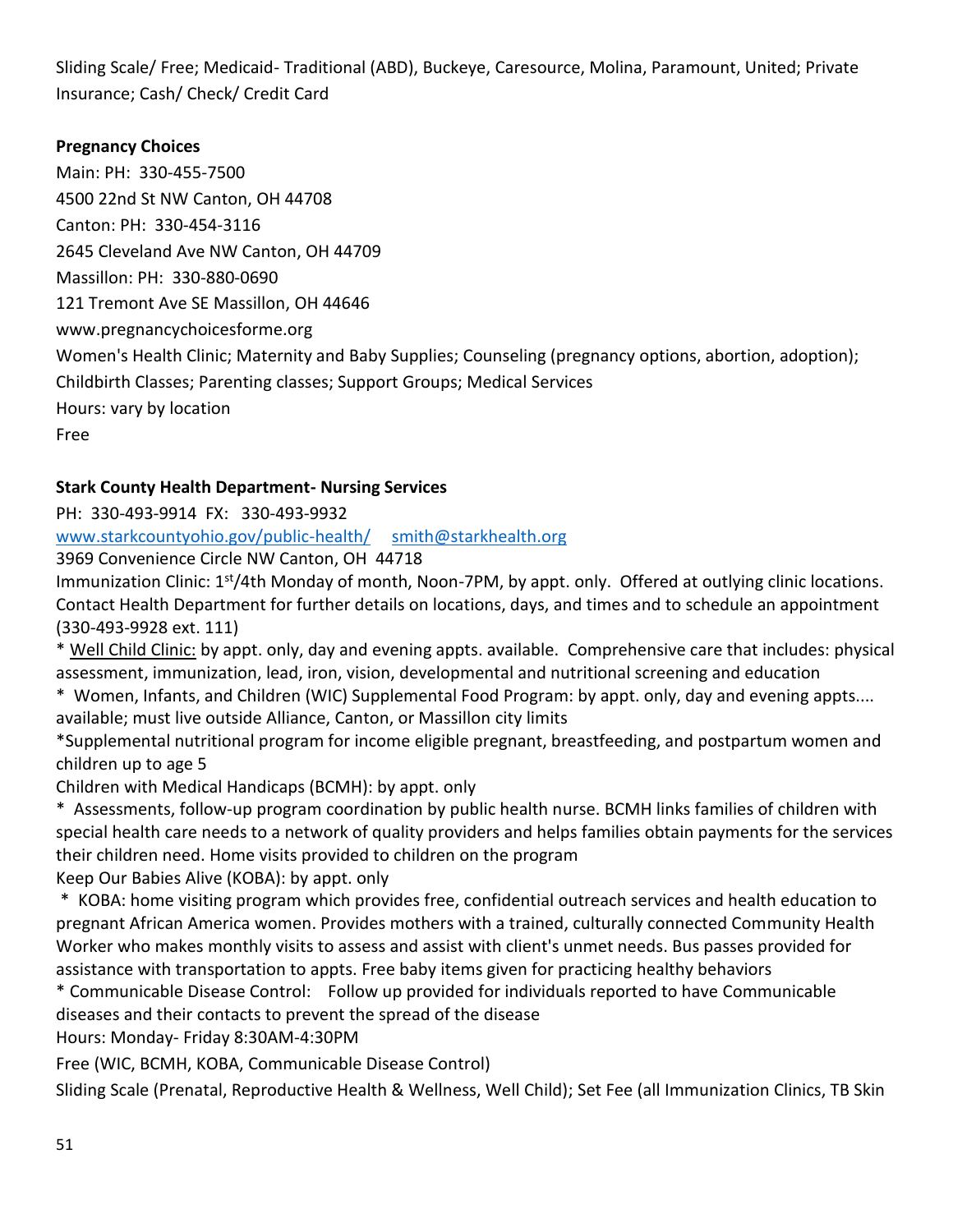Testing, Flu Clinic, Vaccinations); Medicaid- Traditional (ABD), Buckeye, Caresource, Paramount, United, Medicare- Traditional, MyCare, Advantage Plans, Private Insurance, Cash/ Check/ Credit or Debit Card

### **WIC- Stark Women, Infants, and Children Program- Canton**

PH: 330-489-3326

<http://www.cantonhealth.org/wic/>

Canton City Health Department- 420 Market Ave N Canton, OH 44706 Locations: Canton, Alliance, Massillon; Services: nutrition and breastfeeding education and support, supplemental foods supplying key nutrients, referral to health care providers and community programs; height/weight checks and blood work Hours: Monday- Friday 8:30AM-4:30PM

### **THRIVE- Canton City Health Department**

PH: 330-489-3327 FX: 330-489-3335 [www.cantonhealth.org](http://www.cantonhealth.org/) [dmiller@cantonhealth.org](mailto:dmiller@cantonhealth.org) 420 Market Ave N Canton, OH 44702 Provide resources and education concerning infant mortality Hours: Monday- Friday 8:00AM-4:30PM

### **WIC- Stark Women, Infants, and Children Program- Alliance**

PH: 330-821-3929 537 E Market St Alliance, OH 44601

## **SENIOR SERVICES**

**Alliance Housing for the Elderly** PH: 330-376-8787 <http://section-8-housing.credio.com/l/6895/Alliance-Housing-For-The-Elderly> 449 E Main St Alliance, OH 44601

#### **Alliance Visiting Nurse Association and Hospice**

PH: 330-596-6400

[www.achosp.org/services-treatments/alliance-visiting-nurse-association](http://www.achosp.org/services-treatments/alliance-visiting-nurse-association)

885 South Sawburg Rd, Suite 106 Alliance, OH 44601

Offer services that provide assurance, peace and confidence. Services are provided in the home and inpatient settings. Nursing care is provided on an intermittent basis and a nurse is available 24 hours a day.

#### **Canton Calvary Mission**

PH: 330-454-8610 FX: 330-456-4044 [www.cantoncalvarymission.net](http://www.cantoncalvarymission.net/) 1345 Gibbs Ave NE Canton, OH 44705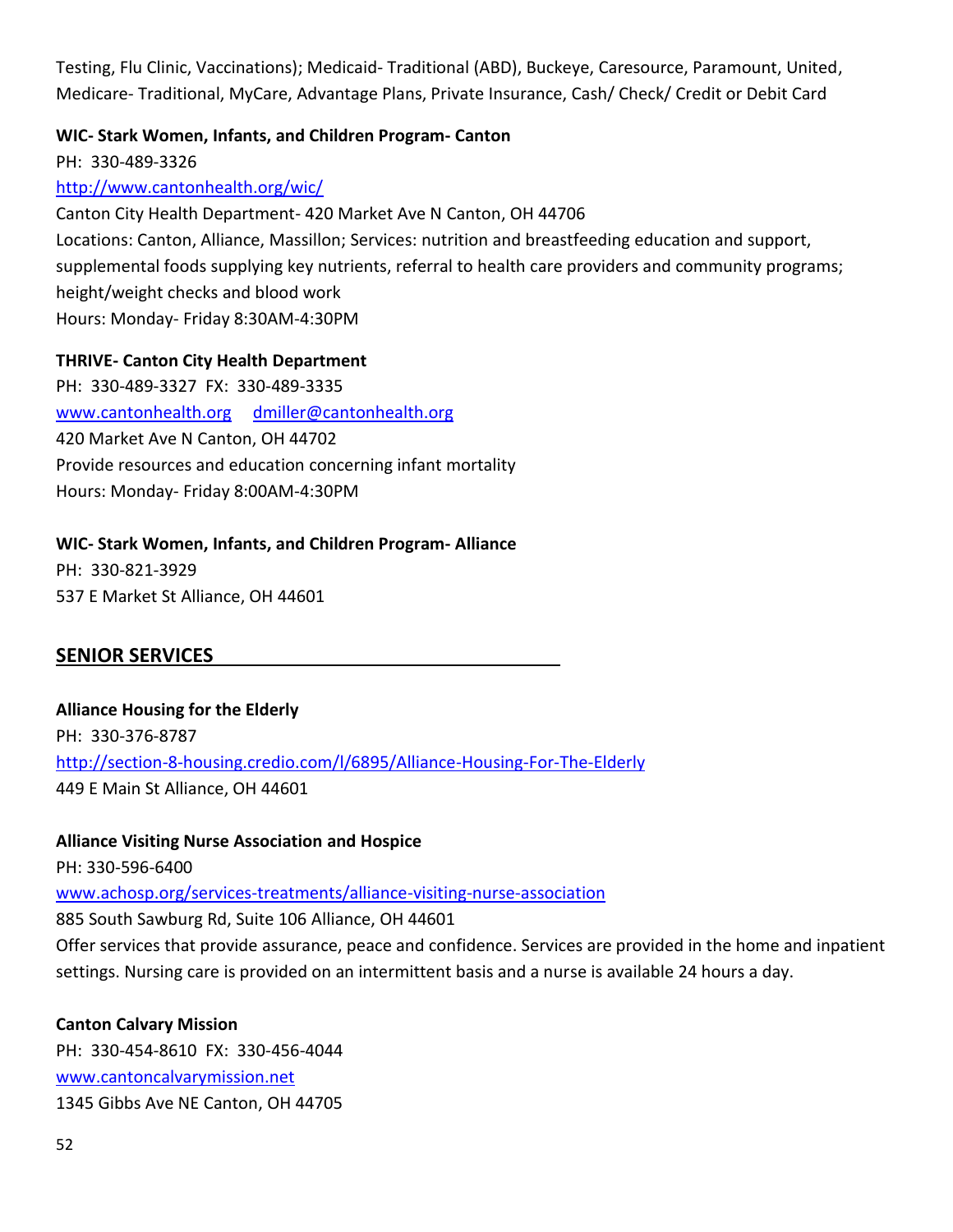Free Meals, Food Pantry, Direct Distribution, Free Haircuts, Diapers and Infant Formula, Distributions Throughout the Year, WOW Wellness Van, Cooking up a Healthier Life, Senior Lunch and Learn Hours: vary by service

## **Community Hospice of Stark County**

PH: 330-493-0126 877-733-0010 FX: 330-493-0367

## [www.myhospice,org](http://www.myhospice,org/)

4912 Higbee Ave NW, Suite 100 Canton, OH 44707

Bereavement Services & Grief Counseling; Nutritional Counseling; Hospice Aids; Massage Therapy; Medical Supplies and Equipment; Medications related to the terminal diagnosis; Music and Art Therapy; Physical, Speech, and Occupational Therapy; Hospice Medical Director for consultation and house calls; Services available 24 hours/ 7 days a week; Skilled Nursing; Social Services; Spiritual Care; Volunteer Services

## **Community Legal Aid**

PH: Office: 330-456-8361 Helpline: 800-998-9454 FX: 330-456-3812

## [www.communitylegalaid.org](http://www.communitylegalaid.org/)

## 306 E Market Suite 730 Canton, OH 44702

Criminal Expungement and CQE Informational Clinics; Peace of Mind Clinics- Free Clinic for Uncollectible Individuals; Will Clinic- living wills, power of attorney simple wills, health care powers of attorney; Local Citizenship Workshop; Topics: Attorneys/ Legal Services; Foreclosure; Health; Housing; Juveniles; Representing Yourself; Social Security; Unemployment Compensation; Utilities; Wills/ Estates; License (auto and others); Family Law; Senior Citizens; Taxes; Employment; Education; Consumer

Hours: Hotline: Monday, Wednesday 9AM-Noon and Tuesday, Thursday 1PM-4PM; Office: 8:30AM-4:30PM May vary by program

# **Direction Home Akron Canton- Area Agency on Aging**

PH: 330-896-9172 FX: 330-896-6644

[www.directionhomeakroncanton.org](http://www.directionhomeakroncanton.org/) [info@services4aging.org](mailto:info@services4aging.org)

# 1550 Corporate Woods Pkwy Uniontown, OH 44685

Assisted Living Waiver; Care Coordination; Community-Based Care Transitions Program (CCPT); HOME Choice; Information and referrals for community resources ; Long-Term Care Ombudsman Program; MyCare Ohio; Ohio Home Care Waiver; Disease prevention, wellness promotion programs; PASSPORT program Hours: Monday- Friday 8AM-5PM

## **Faith In Action**

PH: 330-833-6898

[www.stbarbmassillon.com/Church/faith\\_in\\_action/sbc\\_faith\\_in\\_action.html](http://www.stbarbmassillon.com/Church/faith_in_action/sbc_faith_in_action.html)

2813 Lincoln Way NW Massillon, OH 44647

Offers free services to the elderly and disabled. They offer transportation to appointments, shopping, respite care, friendly visiting, light housekeeping, and spiritual and emotional support.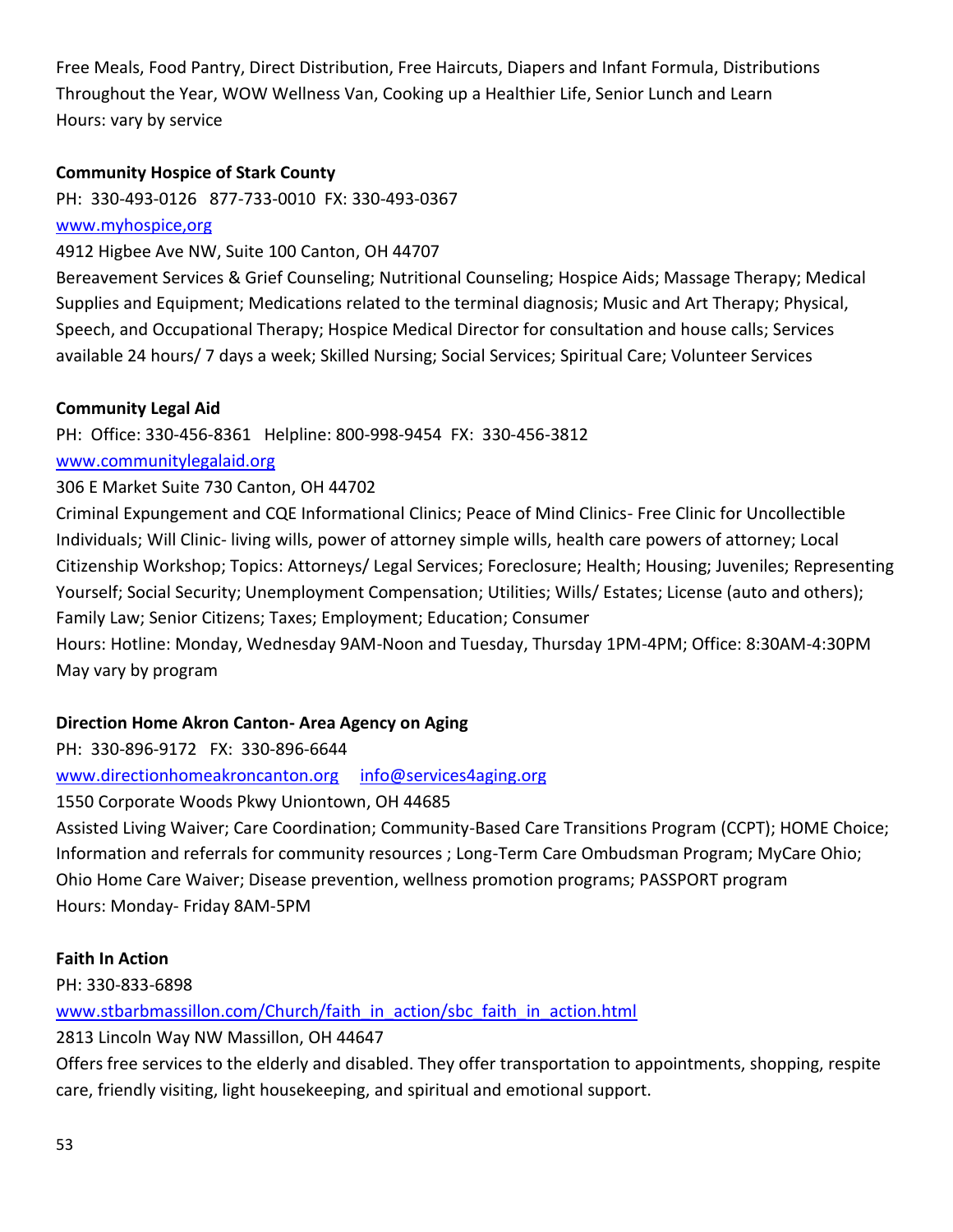## **Goodwill Industries of East Central Ohio Inc**

PH: 330-454-9461 [www.goodwillgoodskills.com](http://www.goodwillgoodskills.com/) 408 Ninth St SW Canton, OH 44707 Services for the disabled

#### **Info Line**

PH: 1-800-944-0308 www.infolineinc.org lifeline- 24 hour emergency help; application online

#### **Jewish Community Center**

PH: 330-452-6444 FX: 330-445-5268 [www.jewishcanton.org](http://www.jewishcanton.org/) 432 30th St NW Canton, OH 44709 Services include: Counseling; Case Management; Kosher Mobile Meals; Vocational Services; Food Bank; The J Shuttle Transportation; Nursing Home Outreach; Emergency Assistance; Guardianship; Elder Care; Information and Referral; etc.

#### **JRC**

PH: Main 330-455-3873 FX: 330-455-3934 PH: Adult Day Center 330-454-3471 www.JRCcares.org 1731 Grace Ave NE Canton, OH 44705 Learning Center (for children); Adult Day Center; Home Repair; Senior Housing; Economic Development Hours: Monday-Friday 8AM-4:30PM Private pay; Passport and DD Waiver approved

#### **Legends Care Center**

PH: 330-837-1001 FX: 330-837-1623 [www.consulatehealth.com](http://www.consulatehealth.com/) 2311 Nave Rd SE Massillon, OH 44646 A consulate health care center

#### **Lenzy Family Institute**

PH: 330-956-5936 FX: 330-956-5923 [www.thelenzyfamilyinstitute.net](http://www.thelenzyfamilyinstitute.net/) el lenzyfamilyins2@yahoo.com 3757 Cleveland Ave NW Canton, OH 44709 1930 Fulton Rd NW Canton, OH 44709

The Gabriel Project: serves individuals 55 years and older by helping them identify non-dependent substance use or prescription medication issues. Helps increase social interactions through activities with peers, assessment and referral to other services; Disordered Gambling Program: identify underlying problems of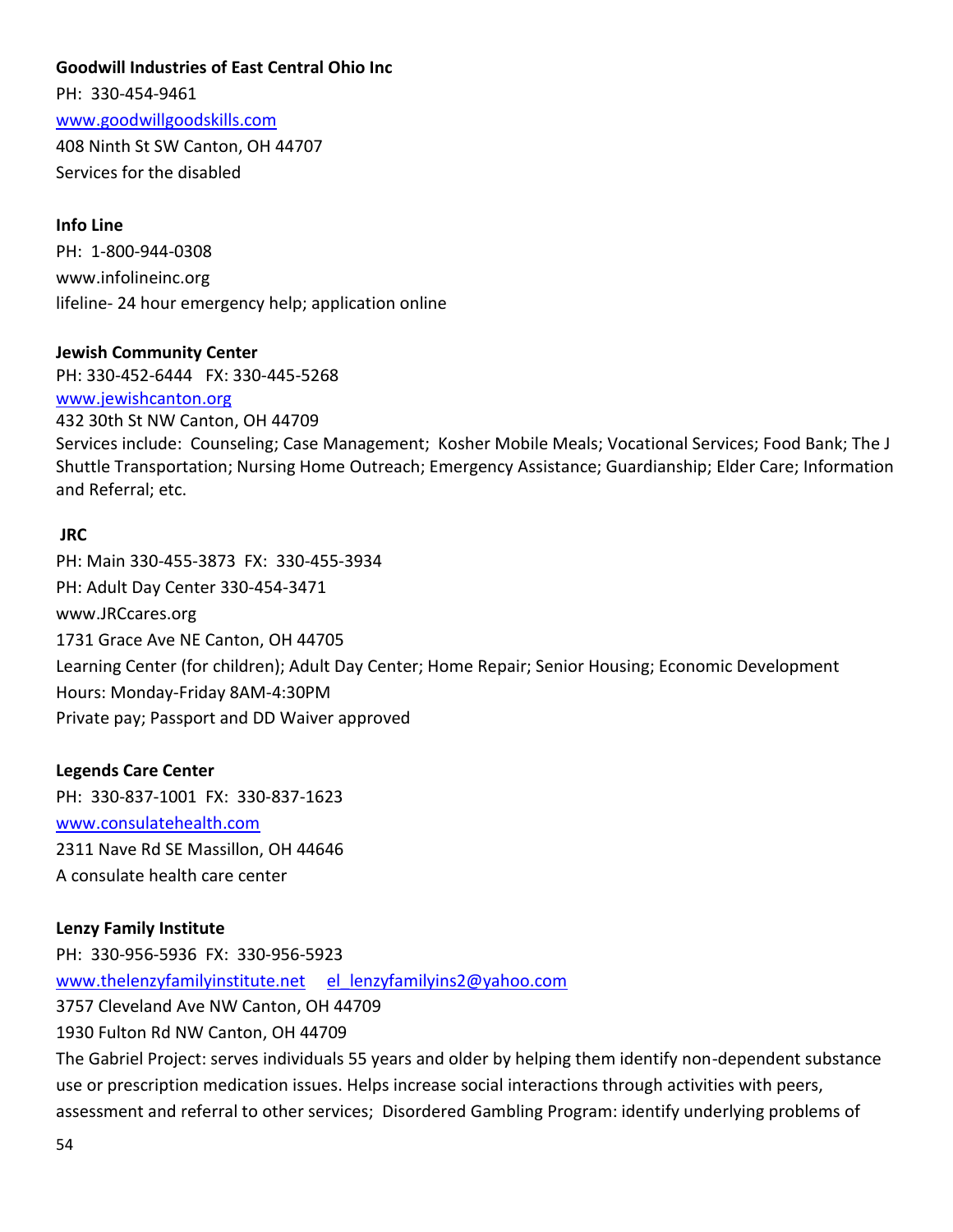gambling (such as depression, anxiety, substance abuse, etc.); Health Home Program: deliver Health Home services; Driver Intervention Program; Veterans Services: counseling available; Transition to Independence Process: engage young people in their own future planning process by providing them with services and supports; Heads Up Program: program for school age students with have problems with abuse and substances. For children 12-18 yrs.

Hours: Monday- Friday 9AM- 5PM; Saturday/ Sunday 9AM-1PM; Evening Hours: by appt. only

### **Massillon Senior Citizens Center**

PH: 330-837-2784 39 Lincoln Way W Massillon, OH 44647

#### **Mature Services**

PH: 330-479-0874 1-866-534-6312 FX: 330-479-9329

[www.matureservices.org](http://www.matureservices.org/)

408 Ninth St SW Canton, OH 44707

Senior Community Service Employment Program- providing job training and placement for the older worker; Homecare Services for older adults and individuals with disabilities; RSVP volunteer programs; Avenues to recovery for older adults; Nutrition Program for older adults Hours: Monday- Friday 8:30AM-5PM

#### **Mayfield Manor**

PH: 330-478-0055 FX: 330-478-1123 <http://www.ehdoc.org/ohio/mayfield-manor-i/> 3844 Eleventh St SW Canton, OH 44710 Subsidized independent living apartments for low income seniors 62 and older. Basic utilities are included.

## **Medical Alert- Alliance Community Hospital**

PH: 330-821-6310 1-877-821-6310 FX: 330-821-6313 [www.MedAlert.Net](http://www.medalert.net/) 885 South Sawburg Rd, Suite 107 Alliance, OH 44601 24 hour emergency help

#### **Northwest Stark Senior Citizens Center**

PH: 330-854-6307 853 Locus St S Canal Fulton OH, 44614

#### **Salvation Army**

Canton: PH: 330-453-0159 FX: 330-453-8774 420 Market Ave S Canton, OH 44702 Social Services: PH: 330-453-0158 <http://neo.salvationarmy.org/northeastohio/cantoncitadelhome>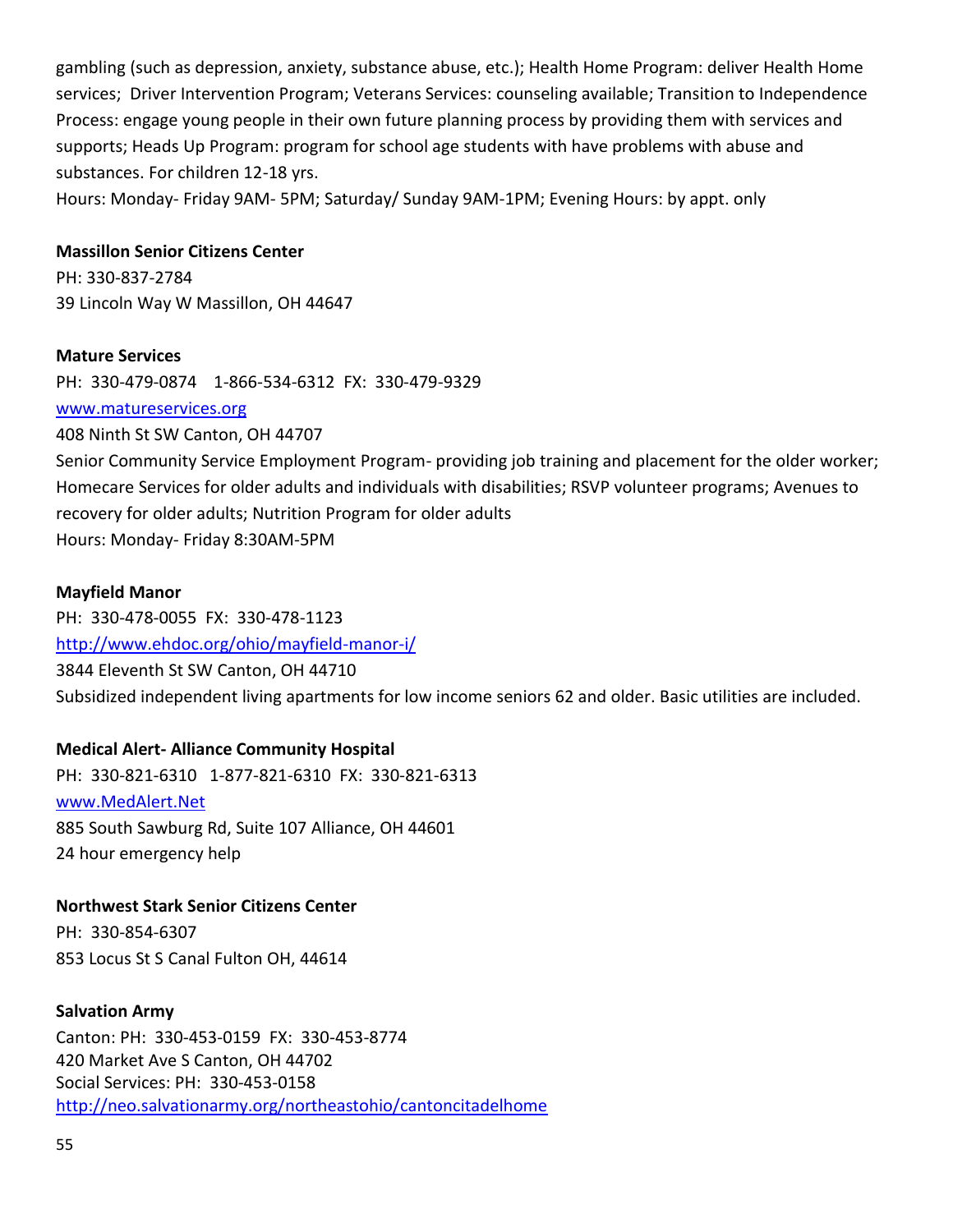Alliance: PH: 330-823-5188 57 W Main St Alliance, OH 44601 [www.salvationarmyOHio.org/Alliance](http://www.salvationarmyohio.org/Alliance) Massillon: PH: 330-833-6473 FX: 330-833-2685 315 Sixth St NE Massillon, OH 44646 [www.salvationarmyOHio.org/Massillon](http://www.salvationarmyohio.org/Massillon)

Social Services: Soup Kitchen, Homeless Services, Food Pantry and Homeless Bags, Emergency Assistance (rent/ mortgage and utility assistance), clothing/ shoe assistance; Worship Services; Social Programs: Seniors program, Women/ Men's Clubs, teen programs; Education Programs: Adult Literacy, After-school tutoring/ homework help, music Resource center, internet tools, workshops, training Financial coaching for Veterans Hours: vary by service

#### **Senior Corps**

PH: 800-942-2677 TTY: 800-833-3722 [www.NationalService.gov/SeniorCorps](http://www.nationalservice.gov/SeniorCorps) 408 Ninth St SW Canton, OH 44707 Foster Grandparent Volunteer; RSVP; Senior Companions Hours: 8AM-4:30PM

# **Senior Independence**

PH: 330-873-3468 FX: 330-873-3465 [www.seniorindependence.org](http://www.seniorindependence.org/) 1815 W Market St Akron, OH 44313

Adult Day Services; Home Care; Hospice

#### **Social Security**

Local: 1-877-255-1509 National: 1-800-772-1213 TTY: 1-800-325-0778

#### [www.socialsecurity.gov](http://www.socialsecurity.gov/)

Apply for retirement and spouse's benefits; apply for disability benefits; apply for Medicare; estimate your retirement benefits; appeal a disability decision; request a Medicare replacement card; etc.

#### **Stark County Board of Developmental Disabilities**

PH: 330-477-5200 [www.starkdd.org](http://www.starkdd.org/) 2950 Whipple Ave NW Canton, OH 44708 Services for the disabled

#### **Stark County Health Department- Nursing Services**

PH: 330-493-9914 FX: 330-493-9932 www.starkhealth.org 3969 Convenience Circle NW Canton, OH 44718 Adult Immunizations: by appt. on Thursday; TB Skin Testing: Tuesday 9AM- 11:30 AM & 1:30PM-4PM; Flu Clinic and other Vaccinations: Call for availability, schedule and/or appointment; Communicable Disease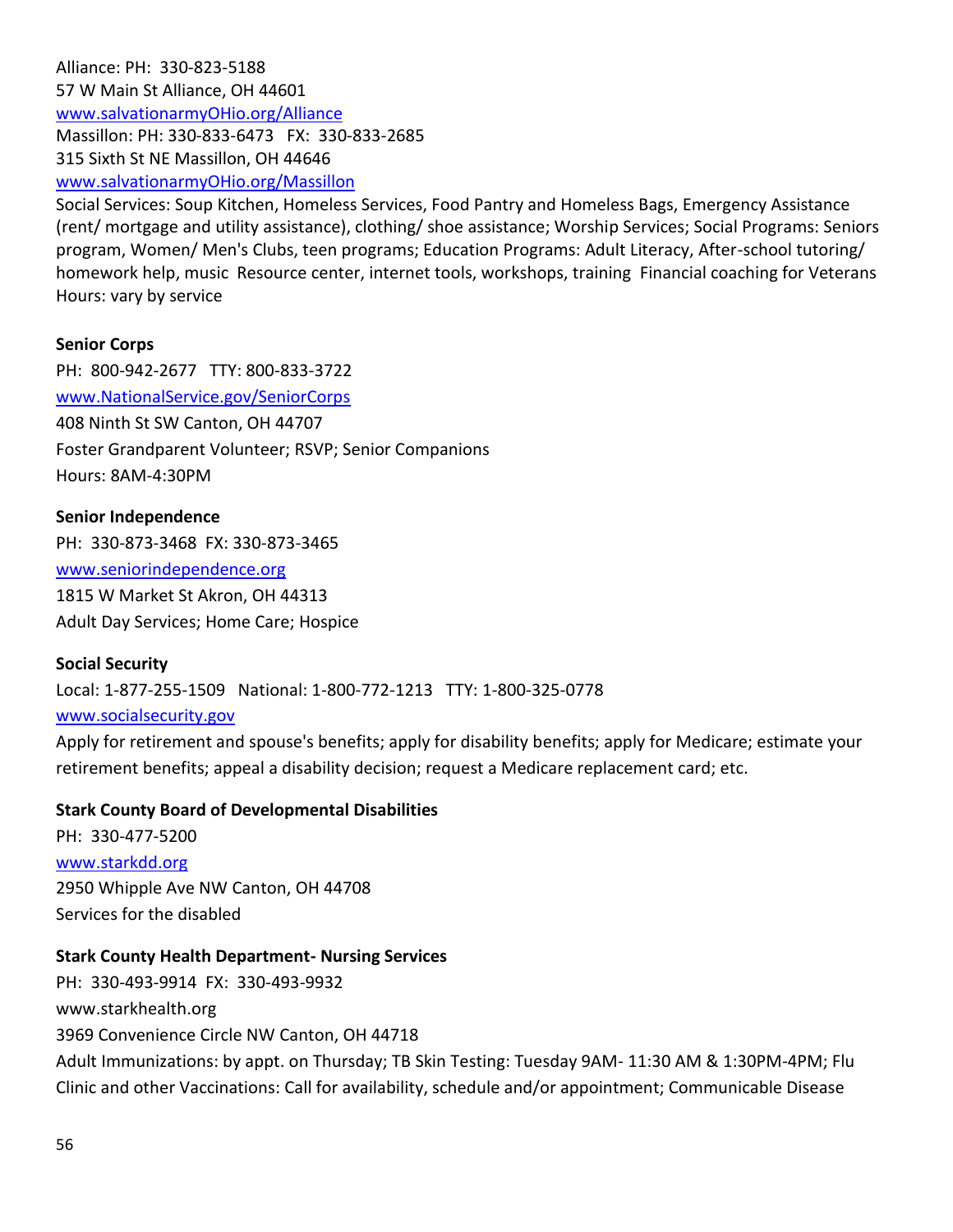Control: Follow up provided for individuals reported to have Communicable diseases and their contacts to prevent the; spread of the disease; Reproductive Health & Wellness Clinic: Thursday 8:30AM- 4:30PM Hours: Monday- Friday 8:30AM-4:30PM

Free (WIC, BCMH, KOBA, Communicable Disease Control); Sliding Scale (Prenatal Clinic, Reproductive Health & Wellness Clinic, Well Child);Set Fee (all Immunization Clinics, TB Skin Testing, Flu Clinic, Vaccinations); Medicaid- Traditional (ABD), Buckeye, Caresource, Paramount, United; Medicare- Traditional, MyCare, Advantage Plans; Private Insurance; Cash/ Check/ Credit or Debit Card

### **United Way**

PH: 211 or 330-491-9997 211 is your first call for: rent, utilities, food, clothing, taxes, prescriptions, low cost medical, mortgage, foreclosure help; support groups

# **SEXUAL HEALTH: AIDS/ ABUSE/ LGBT/ STI/ RAPE/ TRAFFICKING**

### **Alliance Pregnancy Center**

PH: 330-821-7283 FX: 330-821-7283

### [www.alliancepregnancycenter.com](http://www.alliancepregnancycenter.com/)

75 Glamorgan St Suite 103 Alliance, OH 44601

Pregnancy Tests; Limited Ultrasound; Private Confidential Consultation; Post-Abortion Help; Infant Clothing Assistance; STD Testing; Christian Biblical Guidance; Maternity Clothes; Sexual Responsibility Education Hours: Monday and Wednesday 9AM-4PM; Tuesday 12AM-6PM; Thursday 9AM-4PM Free

## **Alliance Rape Crisis Center**

PH: 330-821-8407

## **American Red Cross**

PH: 330-453-0146 FX: 330-453-0166 [www.redcross.org/local/ohio/northeast/about/locations/stark](http://www.redcross.org/local/ohio/northeast/about/locations/stark) 408 Ninth St SW Canton, OH 44707 Rape crisis services Hours: Building Hours: 9AM- 4:30PM Hotline available 24 Hours: a day, seven days a week Free

## **Aultman Hospital**

PH: 330-452-9911 TTY/ TTD: 330-363-5478

#### [www.aultman.org](http://www.aultman.org/)

2600 Sixth St SW Canton, OH 44710

Hospital and Outpatient Services; S.A.N.E. Program: Free, Walk in within 96 Hours: of the assault; The Sexual Assault Nurse Examiner (S.A.N.E.) program is provided to females and males who have been sexually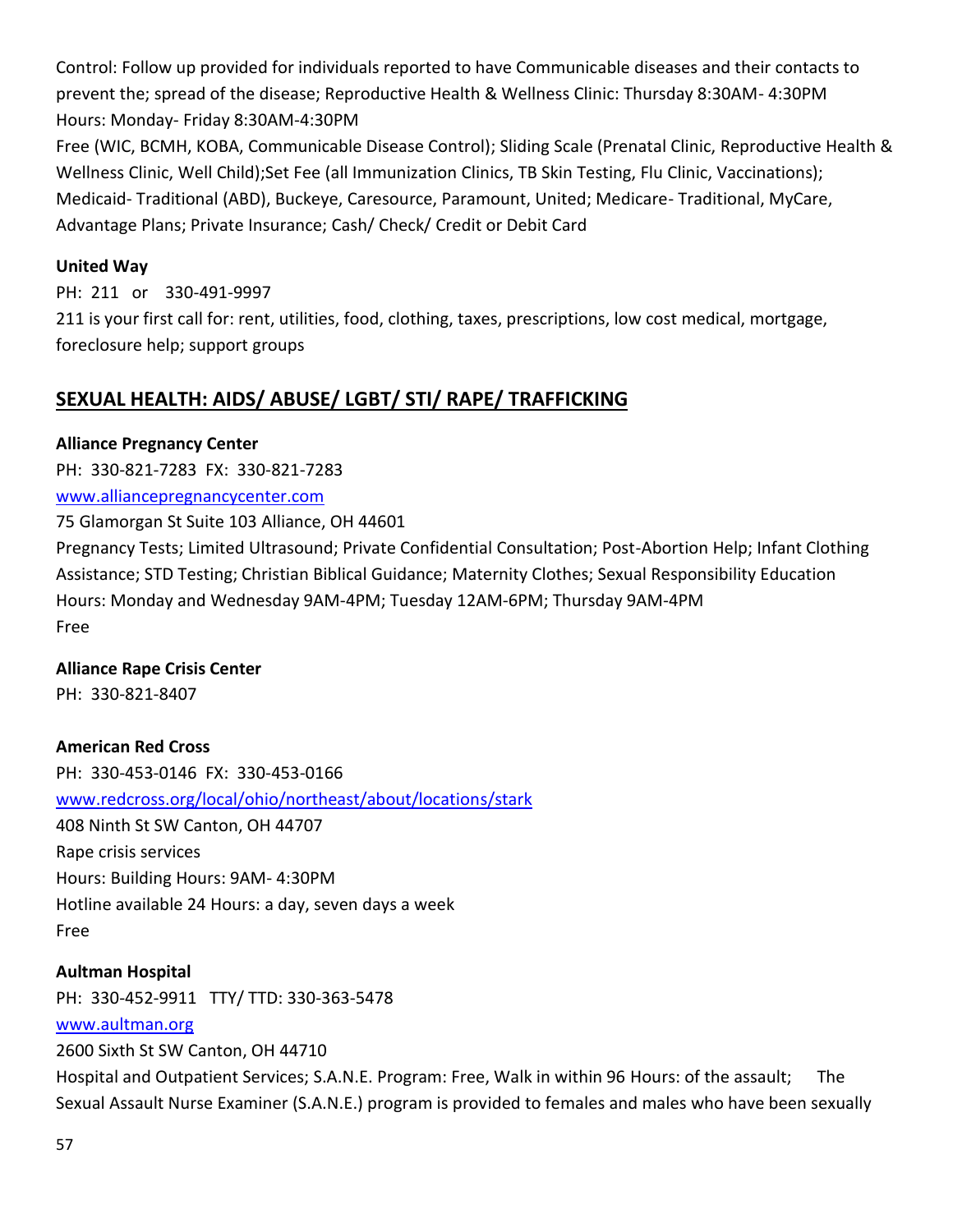assaulted. Service is provided by a trained nurse examiner who is available 24 Hours: a day. This is a confidential service provided in a medical setting Hours: 24 Hours: a day, seven days a week Sliding Scale;Medicaid- traditional, Buckeye, Caresource; Medicare- traditional, MyCare, some Advantage plans; Private Insurance; Cash/ Check/ Credit/ Debit Card

#### **Aultman Physician Center**

PH: 330-456-2695

#### [www.aultman.org](http://www.aultman.org/)

2600 Sixth St SW Canton, OH 44710

Obstetrics and Gynecology Clinic; Family Medicine Clinic; Internal Medicine Clinic Sliding Scale; Medicaid- Traditional, Buckeye, Caresource; Medicare- Traditional, MyCare, some Advantage plans; Private Insurance; Cash/ Check/ Credit or Debit Card

#### **Canton City Health Department- Nursing**

PH: 330-489-3322 FX: 330-430-7857

#### [www.cantonhealth.org/nursing/](http://www.cantonhealth.org/nursing/)

420 Market Ave N Canton, OH 44702

Communicable Disease; Tuberculosis Testing; Seasonal Flu Program; Sexual Health and HIV/AIDS; Couples HIV Testing; Travel Immunizations; Childhood/Adult Immunizations; Bureau for Children with Medical Handicaps (BCMH); HIV/AIDS Programming; Personal Responsibility Education Program (PREP); Cardiovascular/Hypertension; Request AFIX/MOBI; Dental Sealant Program; WIC program Hours: Monday-Friday 8AM-4:30PM No charge except for travel and TB clinic

#### **Canton Police Department**

Emergency: 911 Non-Emergency: 330-489-3100 Dispatch: 330-649-5800

#### **CommQuest- Community Services of Stark County, Inc.**

Alliance: PH: 330-821-8407 FX: 330-821-8506 1207 West State St Suite M Alliance, OH 44601 Canton: PH: 330-455-0374 FX: 330-455-2101 625 Cleveland Ave NW Canton, OH 44702 Goodwill Campus: PH: 330-994-1443 408 Ninth St SW Canton, OH 44707 Massillon: PH: 330-833-8516 FX: 330-830-3395 412 Lincoln Way E Massillon, OH 44646 [www.commquest.org](http://www.commquest.org/) [www.since1919.org](http://www.since1919.org/)

Mental Health Counseling; Adoption, Maternity, and Parenting Services; Community Psychiatric Support Services; Psychiatric Treatment; Childhood Resiliency; Incredible Years Training; Rape Crisis Education; Pyramid Training Services; Supported Employment; School Based Mental Health; Family Living Center; Emergency Shelter Grant; Homeless Crisis Response Program; Co-Occurring Disorders Program Sliding Scale/ Set Fee; Medicaid- Traditional (ABD), Buckeye, Caresource, Molina, Paramount, United; Medicare- Traditional, Advantage, MyCare; Private Insurance; Cash/ Check/ Credit Card

#### **Domestic Violence Project Inc.**

Counseling Phone: 330-491-1351 Shelter Phone: 330-453-7233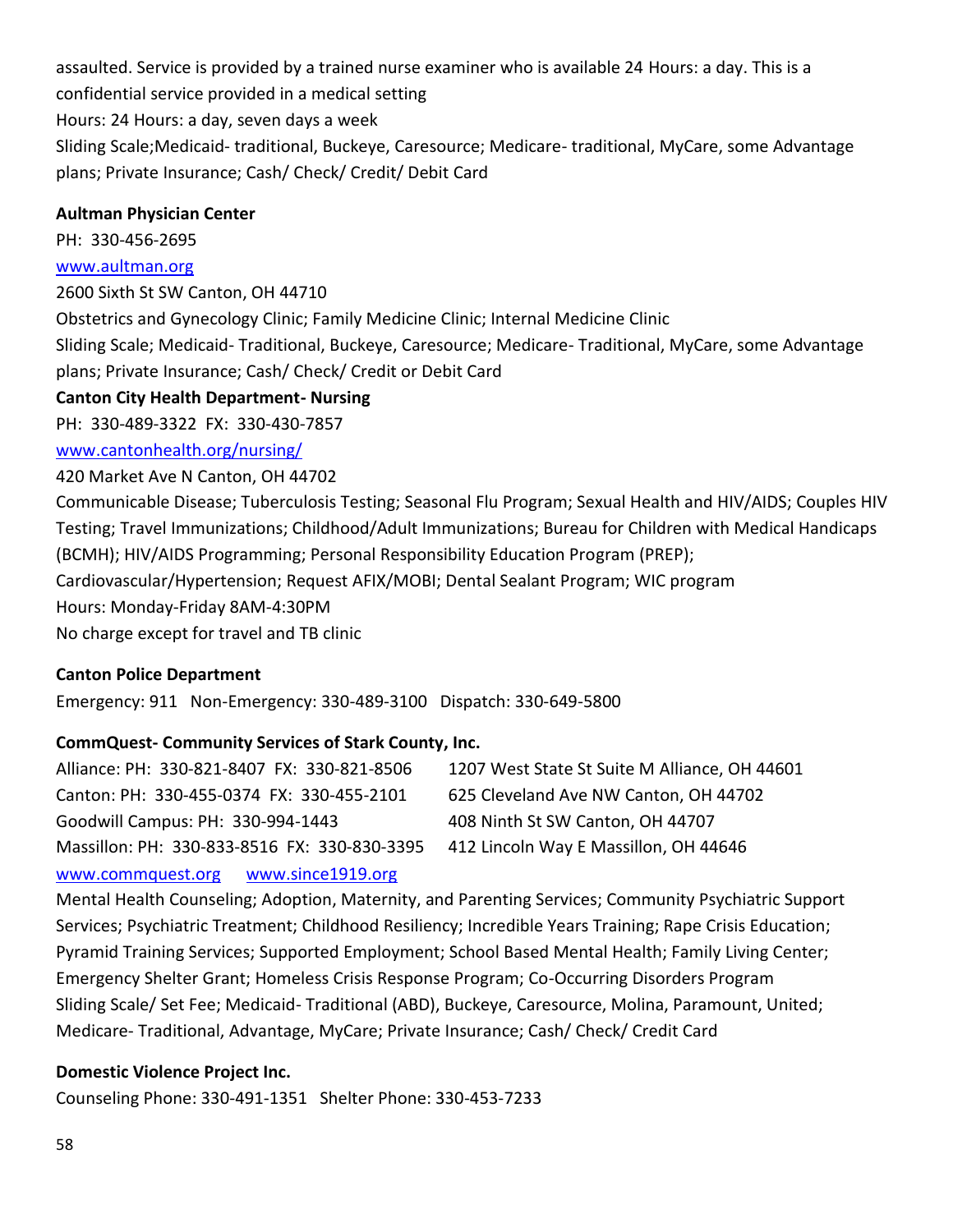Counseling Fax: 330-491-9720 Shelter Fax: 330-455-2361

[www.Dvpi.org](http://www.dvpi.org/) [info@domesticviolenceproj.org](mailto:info@domesticviolenceproj.org)

## PO Box 9459 Canton, OH 44711-9459

Renew Counseling and Recovery Center: Post Rape/ Sexual Abuse therapy; 24-hour hot line and shelter: Shelter for victims of intimate partner violence; relationship counseling, trauma-- See listing Mental Health Services; Intensive substance abuse treatment-- See listing Substance Abuse Services; Support Groups – See listing support groups; LGBTQI Domestic Violence;

Hours: Monday- Thursday 8AM -7PM; Friday 8AM- 4PM

Sliding Scale; Medicaid- Traditional, Buckeye, Caresource, Molina, United; Private Insurance; Cash/ Check/ Credit Card

#### **Planned Parenthood of Greater Ohio**

PH: 330-456-7191 FX: 330-456-9679

### [www.plannedparenthood.org](http://www.plannedparenthood.org/)

2663 Cleveland Ave NW Canton, OH 44709

\*\*Appt required for all services except pregnancy tests; Abortion Referral; Birth Control; General Health Care; HIV Testing; LGBT Services; Men's Health Care; Morning-After Pill (Emergency Contraception); Pregnancy Testing & Services; STD Testing, Treatment & Vaccines; Women's Health Care Hours: Monday 10:30AM-5PM; Tuesday/ Wednesday 9AM-4PM; Thursday 11AM-6PM; Friday 9AM-3PM; Saturday 9AM-2PM

Sliding Scale/ Free; Medicaid- Traditional (ABD), Buckeye, Caresource, Molina, Paramount, United; Private Insurance; Cash/ Check/ Credit Card

## **Pregnancy Choices**

Main: PH: 330-455-7500 4500 22nd St NW Canton, OH 44708 Canton: PH: 330-454-3116 2645 Cleveland Ave NW Canton, OH 44709 Massillon: PH: 330-880-0690 121 Tremont Ave SE Massillon, OH 44646

#### [www.pregnancychoicesforme.org](http://www.pregnancychoicesforme.org/)

Women's Health Clinic; Maternity and Baby Supplies; Counseling (pregnancy options, abortion, adoption); Childbirth Classes; Parenting classes; Support Groups; Medical Services Hours: vary by location Free

#### **Project Solutions**

PH: 330-705-6989 FX: 330-244-1106 [www.projectsolutionscounseling.com](http://www.projectsolutionscounseling.com/) [projectsolutionscounseling@gmail.com](mailto:projectsolutionscounseling@gmail.com)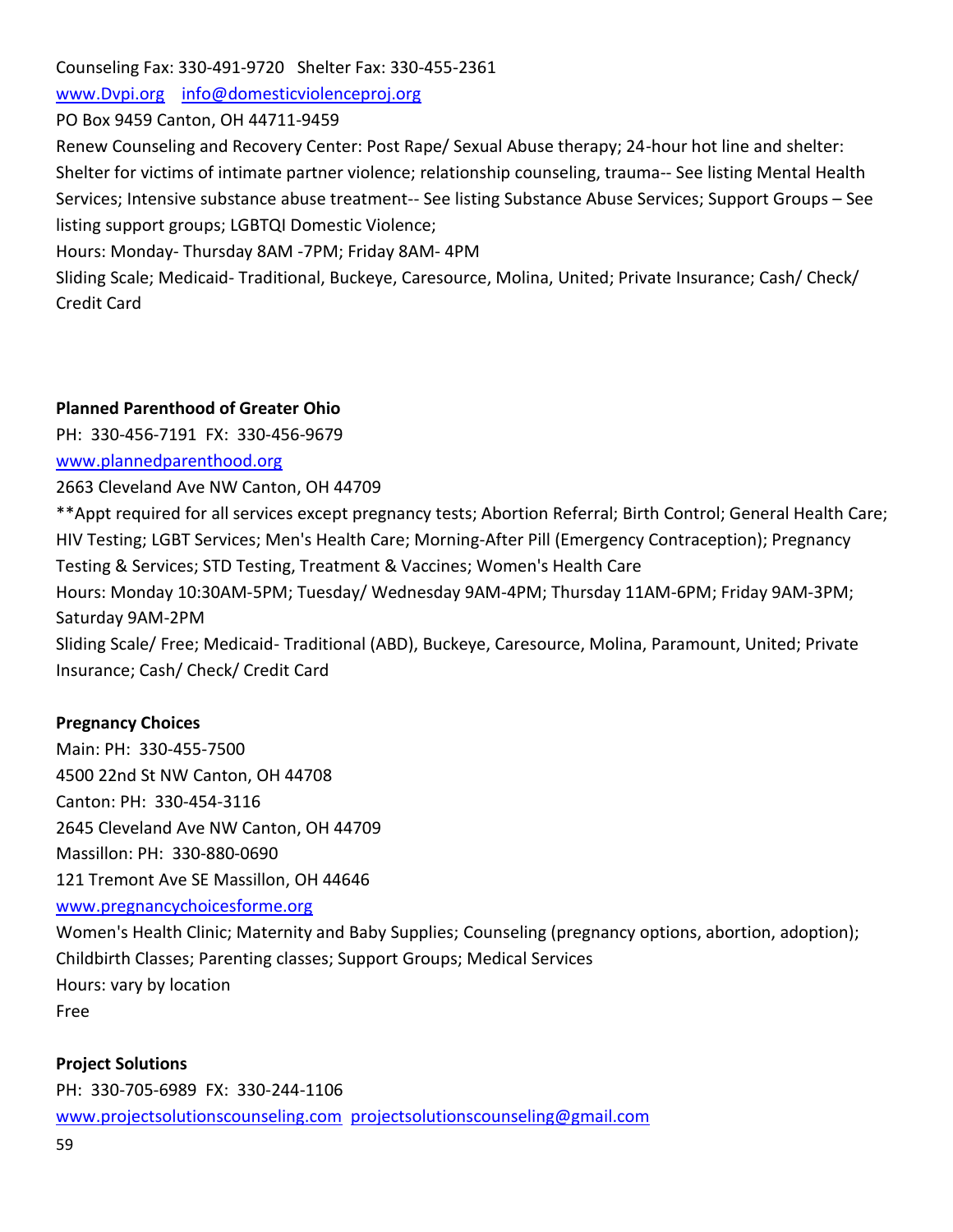## 5553 Fulton Dr NW Canton, OH 44718

Jail Alternative Programs; Domestic Violence; Driver's Intervention- Financial assistance available through indigent program; Theft Intervention; Treatment/ Psycho-Education Services: see listing under Substance Abuse Services; Assessment Services; Outpatient treatment: Intensive and Traditional; Aftercare/ Relapse Prevention/Awareness

Hours: Monday- Friday 9AM- 5PM

Extended weekend/evening hours: by appt only

Set fee/ Sliding Scale (Treatment Services); Medicaid: Traditional, Bckeye, Caresource, Molina, Paramount, United; Cash/ Check/ Credit Card

### **Stark County Health Department- Nursing Services**

PH: 330-493-9914 FX: 330-493-9932

### [smith@starkhealth.org](mailto:smith@starkhealth.org)

3969 Convenience Circle NW Canton, OH 44718

Reproductive Health & Wellness Clinic: Thursday 8:30AM- 4:30PM; Communicable Disease Control Hours: Monday- Friday 8:30AM-4:30PM

Free (WIC, BCMH, KOBA, Communicable Disease Control); Sliding Scale (Prenatal Clinic, Reproductive Health & Wellness Clinic, Well Child); Set Fee (all Immunization Clinics, TB Skin Testing, Flu Clinic, Vaccinations); Medicaid- Traditional (ABD), Buckeye, Caresource, Paramount, United; Medicare- Traditional, MyCare, Advantage Plans; Private Insurance; Cash/ Check/ Credit or Debit Card

## **Alliance City Health Department**

PH: 330-821-7373 FX: 330-821-9517

[www.cityofalliance.com/health](http://www.cityofalliance.com/health) [rflint@alliancecityhealth.org](mailto:rflint@alliancecityhealth.org)

537 E Market St Alliance, OH 44601

Public Health Clinical Services; Communicable Disease Control: Follow up individuals reported with communicable diseases and their contacts to prevent the spread of the disease; Immunization Clinic: Monday, Tuesday, Friday- by appt. only; Flu Clinic: Yearly clinics starting in September; Tuberculosis Skin Testing: Tuesday- by appt. only; HIV/AIDS Counseling; STD & HIV Testing

Hours: Monday-Friday 8:30-4:30PM; First Tuesday of the Month is open until 6PM; Free or Set Fee (see specific program for charges); Medicaid-Traditional (ABD), Buckeye, Caresource, Molina, Paramount, United; Medicare-Traditional, PrimeTime and Securecare; Cash/Check

# **SUBSTANCE ABUSE/ RECOVERY SERVICES**

**Arid Club** PH: 330-829-0029 [www.alliancearidclub.wordpress.com](http://www.alliancearidclub.wordpress.com/) [aridcluballiance@gmail.com](mailto:aridcluballiance@gmail.com) 421 S Arch Ave Alliance, OH 44601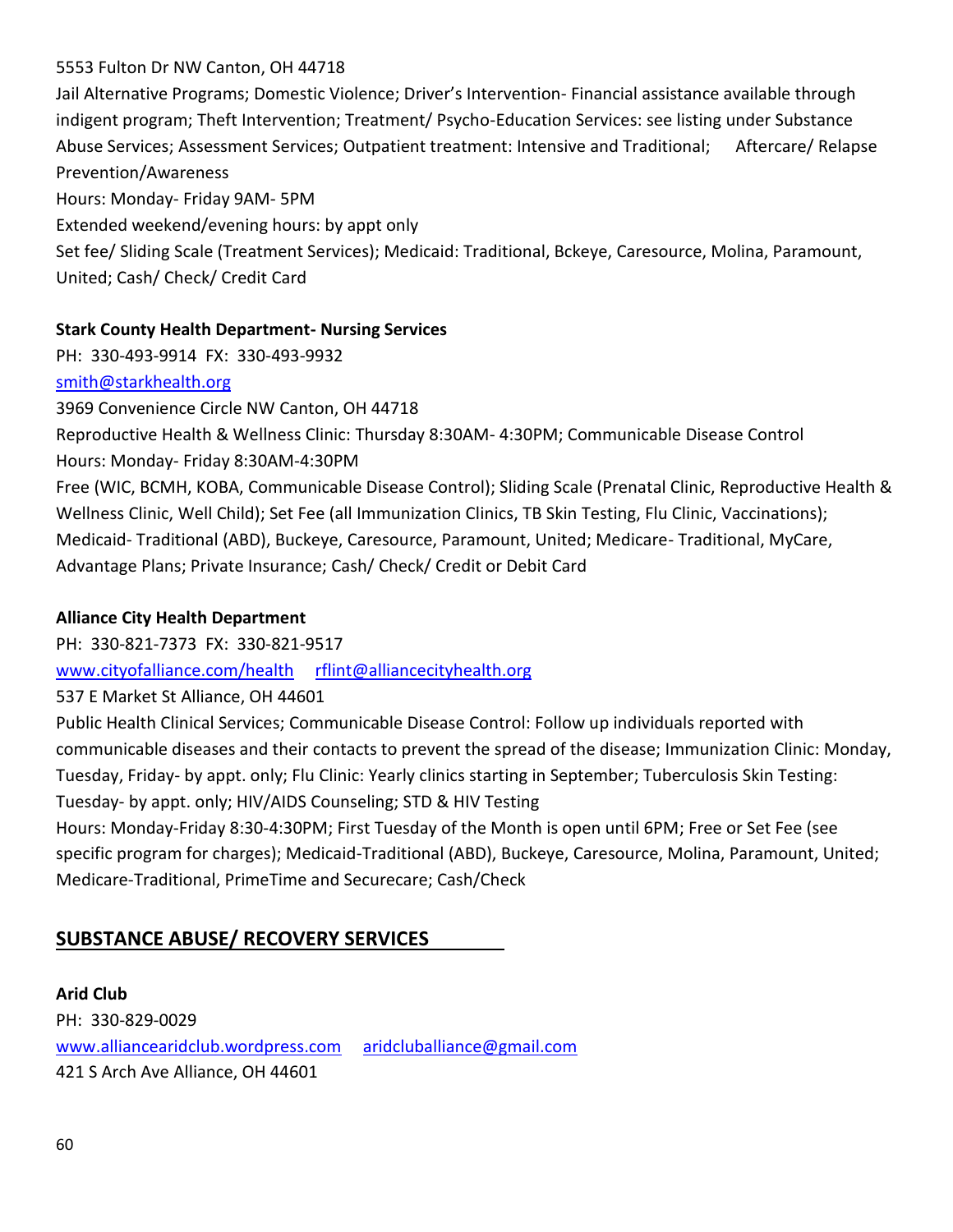Organization for alcoholics and recovering alcoholics to come and discuss the principles of Alcoholics Anonymous

## **Breaking Barriers**

PH: 330-414-5960

[www.nowwefightforyou.com](http://www.nowwefightforyou.com/)

PO Box 534 Uniontown, OH 44685

Bringing awarness to the heroin epidemic sweeping across our State and Country. Assist in the recovery process and educate the community about the disease of addiction.

## **Canton Community KidSummit Against Drugs**

PH: 330-453-1155 1227 Gross Ave NE Canton, OH 44705 Enhances Stark County resident's quality of life by providing and participating in activities designed to preclude the harmful effects of alcohol, tobacco, and other drug use. For Stark County families with youth age eight through adolescence.

## **Celebrate Recovery**

PH: 330-823-4210 [www.celebraterecovery.com](http://www.celebraterecovery.com/) [mfdesormoux@yahoo.com](mailto:mfdesormoux@yahoo.com) 1307 W State St Alliance, OH 44601 Recovery group

## **Coleman Professional Services**

Canton: PH: 330-438-2400 400 Tuscarawas St W Suite 200 Canton, OH 44702 Alliance: PH: 330-823-6932 1410 W State St Alliance, OH 44601 24/7 Crisis Support: 1-877-796-3555 <http://www.colemanservices.org/>

Provides behavioral health, employment, residential, and social services to Stark County. Behavioral Health: psychiatric, case management, outpatient psychotherapy/ counseling services, and substance use disorders treatment, and alcohol and other drug treatment, and evaluation and prescreening services.

## **CommQuest- Quest**

PH: 330-453-8252 FX: 330-453-6716

[www.commquest.org](http://www.commquest.org/) [www.questrs.org](http://www.questrs.org/)

1341 Market Ave N Canton, OH 44714

Alcohol and Drug Counseling; Residential Treatment; Regional Center for Opiate Recovery; Recovery Housing; Medication Assisted Treatment; Prevention; Drug Testing; Background Checks; Drug Free Workplace Training; Driver's Intervention Program; Lake Erie Correctional; Veteran Support Group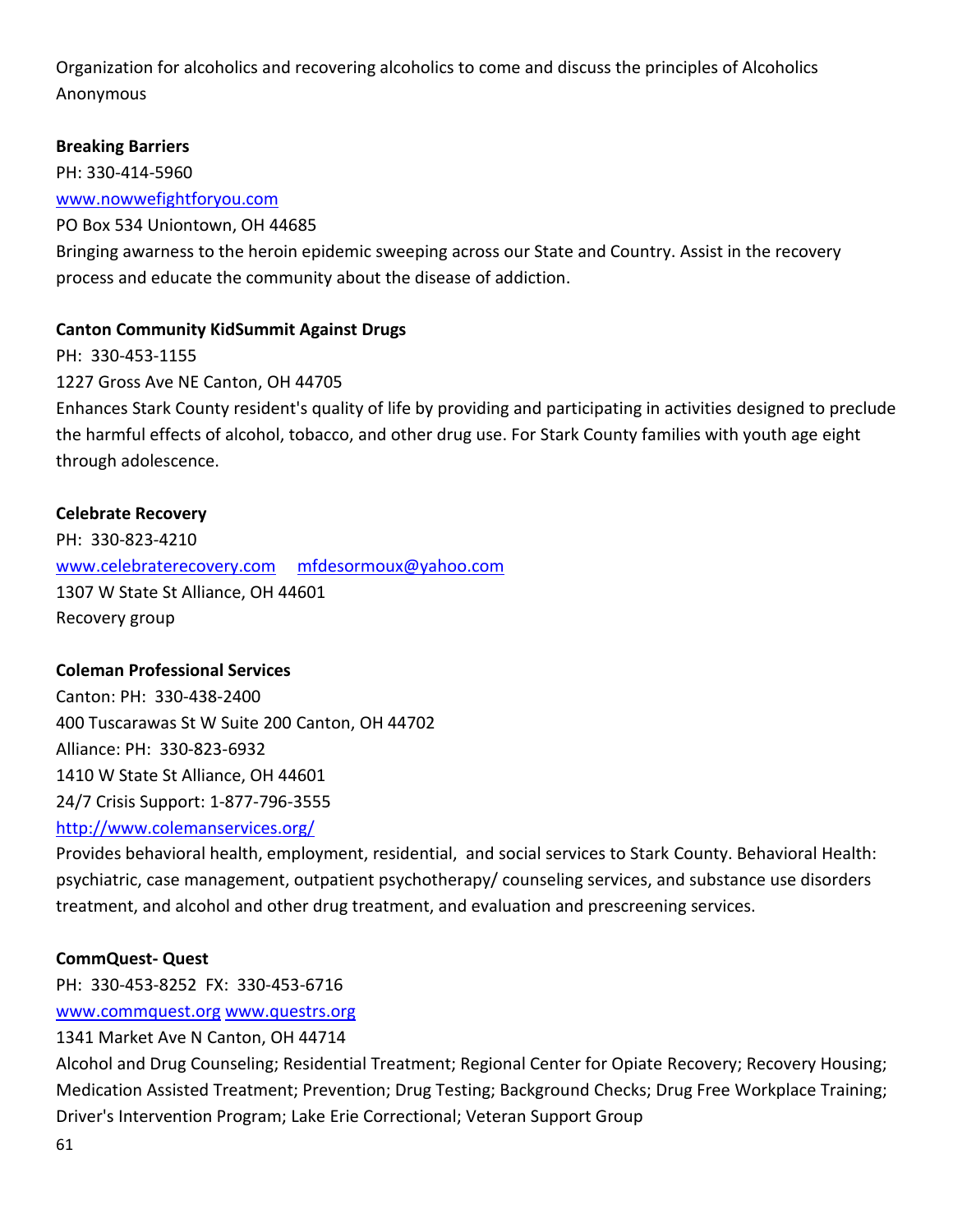Hours: Monday- Friday 6AM-8PM; Saturday 6AM- Noon

Free (Friendship Center)/ Sliding Scale; Medicaid- Traditional (ABD), Buckeye, Caresource, Paramount, United; Medicare- Traditional, Advantage, MyCare; Private Insurance; Cash/ Check/ Credit Card

## **Crisis Intervention and Recovery Center, Inc.- Crisis Intervention Center**

PH: 330-452-6000

## [www.circstark.org/](http://www.circstark.org/)

## 2421 Thirteenth St NW Canton, OH 44708

Face to face counseling; telephone crisis counseling; psychiatric evaluation and assessment services; prehospital screening; referral and advocacy services; screening for the canton battered women's shelter; first response team. Residential services- crisis stabilization unit; detox unit. Community education and prevention Hours: Open 24 Hours: a day, seven days a week

## **Crisis Intervention and Recovery Center, Inc.- Recovery Center**

PH: 330-452-9812

## [www.circstark.org/](http://www.circstark.org/)

832 McKinley Avenue NW Canton, OH 44703

Outpatient services department: therapy, pharmacological management, case management, helping offenders psychologically/emotionally program, integrated dual disorder treatment, forensic track. Hours: Monday- Friday 8AM- 5PM

## **Domestic Violence Project Inc.**

Counseling Phone: 330-491-1351 Shelter Phone: 330-453-7233 FX: 330-491-9720 [www.Dvpi.org](http://www.dvpi.org/) [info@domesticviolenceproj.org](mailto:info@domesticviolenceproj.org) PO Box 9459 Canton, OH 44711-9459 24 hour hotline; Emergency Protective Shelter; Transitional Housing Program; Renew counseling and recovery center ; Legal advocacy; Community Education Sliding Scale; Medicaid- Traditional, Buckeye, Caresource, Molina, United; Private Insurance; Cash/ Check/ Credit Card

## **Hope House 4 Women**

PH: 330-956-5594 [www.hopehouse4women](http://www.hopehouse4women/)

2410 12th St SW Canton, OH 44710

Strive to be the venue in leading women living on the margins of society into a relationship with God as well as providing temporary sober housing, clothing, and support.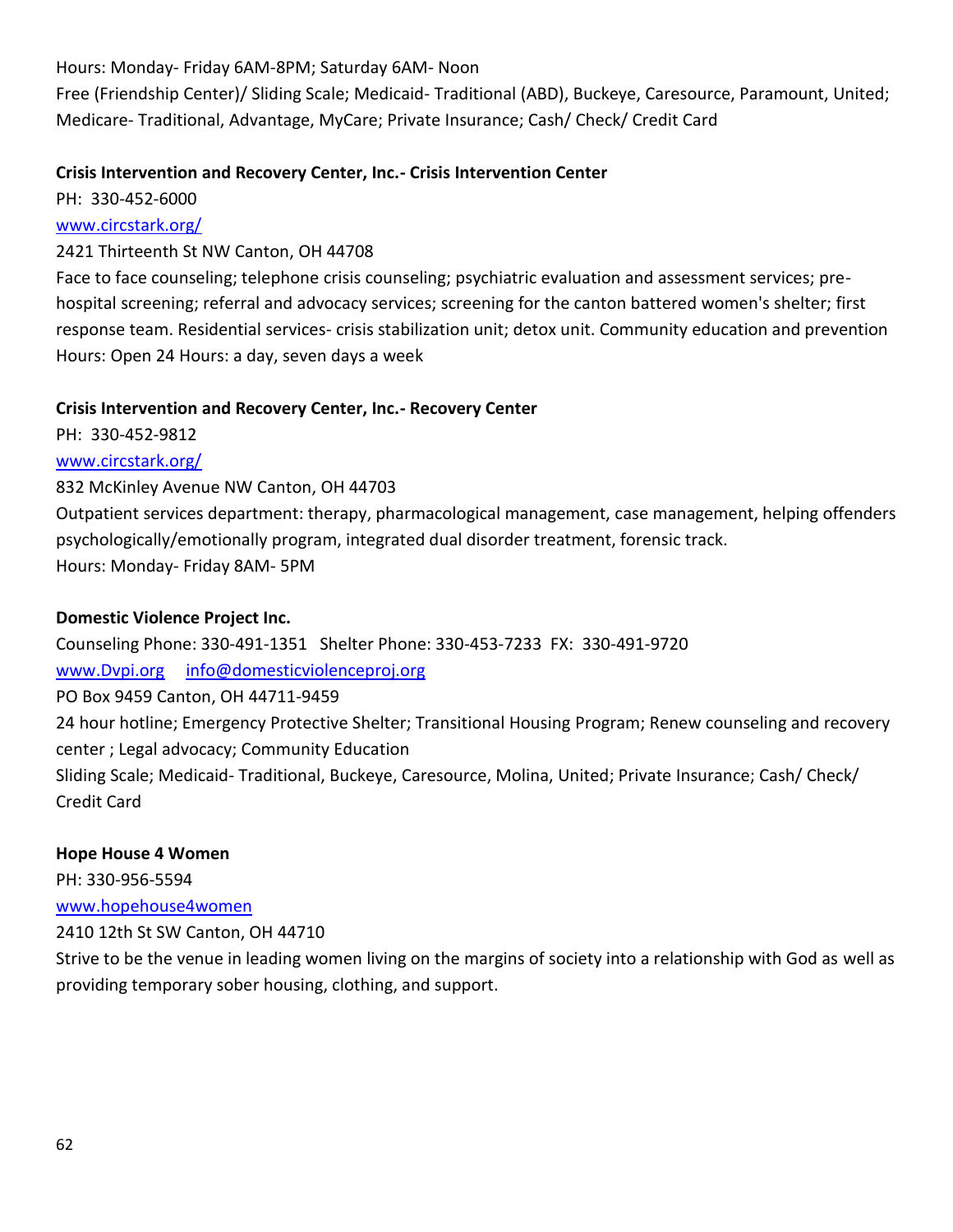#### **Lenzy Family Institute**

PH: 330-956-5936 FX: 330-956-5923

[www.thelenzyfamilyinstitute.net](http://www.thelenzyfamilyinstitute.net/) el lenzyfamilyins2@yahoo.com

3757 Cleveland Ave NW Canton, OH 44709

1930 Fulton Rd NW Canton, OH 44709

The Gabriel Project: serves individuals 55 years and older by helping them identify non-dependent substance use or prescription medication issues. Helps increase social interactions through activities with peers, assessment and referral to other services; Disordered Gambling Program: identify underlying problems of gambling (such as depression, anxiety, substance abuse, etc.); Health Home Program: deliver Health Home services; Driver Intervention Program; Veterans Services: counseling available; Transition to Independence Process: engage young people in their own future planning process by providing them with services and supports; Heads Up Program: program for school age students with have problems with abuse and substances. For children 12-18 yrs.

Hours: Monday- Friday 9AM- 5PM; Saturday/ Sunday 9AM-1PM; Evening Hours: by appt. only

#### **Mental Health and Recovery Services Board of Stark County**

PH: 330-455-6644 FX: 330-455-4242

[www.starkmhsb.org](http://www.starkmhsb.org/) [info@starkmhrsb.org](mailto:info@starkmhrsb.org)

#### 121 Cleveland Ave SW Canton, OH 44702

Substance Abuse and Recovery Services - Website is a listing of public Substance Abuse/Recovery Provider agencies and educational information about these issues, public Mental Health Provider agencies, and Support groups ; Dedicated to ensuring people of Stark County have access to a state-of-the-art mental health and recovery system, the Mental Health and Recovery Services Board is a quasi-independent part of county government run by a volunteer Board of Directors and serves the community as a public health coalition builder, a community educator, anti-stigma advocate and community funder. The Board is one of 53 across Ohio coordinating public behavioral health systems locally. MHRSB is responsible for planning, funding and Monitoring public mental health and addiction prevention, early intervention and treatment services provided Hours: Phones answered 24 Hours: a day, seven days a week; Crisis Help line (330)452-6000; Domestic Violence Help line 330-453-7233; Homeless Prevention Help line 330-452-4363

Stark County residents can access behavioral health services regardless of their ability to pay through the Mental Health Recovery Services Board of Stark County provider network. Board-funded service providers accept various insurance programs, Medicare and Medicaid. Stark residents that are not covered by one of those options can receive services. Their ability to pay for those services will be determined by their income and could be fully subsidized by the Board.

#### **Mercy Medical Pulmonary Rehabilitation**

PH: 330-430-2759 (contact person: Sharie Knight) 1320 Mercy Dr NW Canton, OH 44708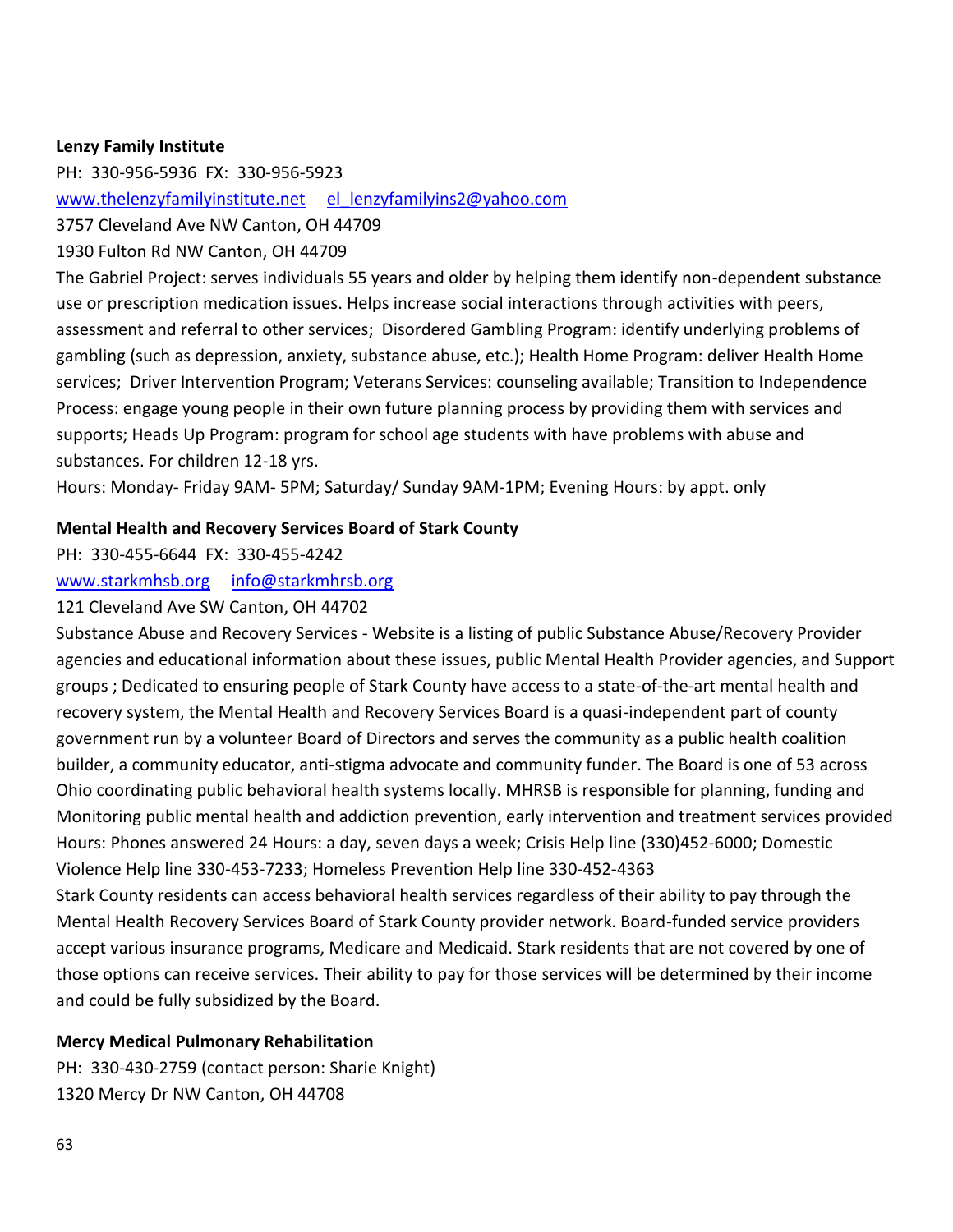Six, 60-90 minute small group or individual sessions; Topics: Barriers to quitting; Behavior changes; Stress Management; Avoid weight gain; Proper use of medications to stop smoking For hours, call for next available class Free

#### **Phoenix Rising Behavioral Healthcare and Recovery**

PH: 330-493-4553 FX: 330-493-3761

### [www.phoenixrisingbhr.org](http://www.phoenixrisingbhr.org/)

624 Market Ave N Canton, OH 44702

Education, counseling, psychiatry, and support are available for children, adolescents, and adults; Therapy and Counseling, Psychiatric Services, and Case Management

Hours: Monday-Thursday 8AM-8PM; Friday 8AM-5PM

Set Fee; Medicaid- Traditional (ABD), Buckeye, Caresource, Molina, Paramount, United; Medicare- Traditional, Advantage, MyCare; Private Insurance; Cash/ Check/ Credit card

### **Project Solutions**

PH: 330-705-6989 FX: 330-244-1106

[www.projectsolutionscounseling.com](http://www.projectsolutionscounseling.com/) [Projectsolutionscounseling@gmail.com](mailto:Projectsolutionscounseling@gmail.com)

5553 Fulton Dr NW Canton, OH 44718

Jail Alternative Programs; Domestic Violence; Driver's Intervention- Financial assistance available through indigent program; Theft Intervention; Treatment/ Psycho-Education Services: see listing under Substance Abuse Services; Assessment Services; Outpatient treatment: Intensive and Traditional; Aftercare/ Relapse Prevention/Awareness

Hours: Monday- Friday 9AM- 5PM; Extended weekend/evening hours: by appt only Set fee/ Sliding Scale (Treatment Services); Medicaid: Traditional, Buckeye, Caresource, Molina, Paramount, United; Cash/ Check/ Credit Card

## **Recovery Options, Inc.**

PH: 330-823-4566 FX: 330-680-3503 [recoveryoptions@neo.rr.com](mailto:recoveryoptions@neo.rr.com) 470 E Market St Alliance, OH 44601 Provide substance abuse counseling to adults and adolescents in the stark county area Hours: Monday-Friday 10AM-8PM; Saturday 9AM-2PM Sliding Scale/ Set Fee; Cash

## **Renew Counseling and Recovery Center**

PH: 330-491-1351 720 Nineteenth St NE Canton, OH 44714

64 Confidential counseling sessions for adults and children (individual, group, family) by licensed and credentialed staff. Also has alcohol and drug treatment for women. Counseling specialized in women's issues, addiction, trauma, and family abuse. Counseling for children and teens. Childcare provided during counseling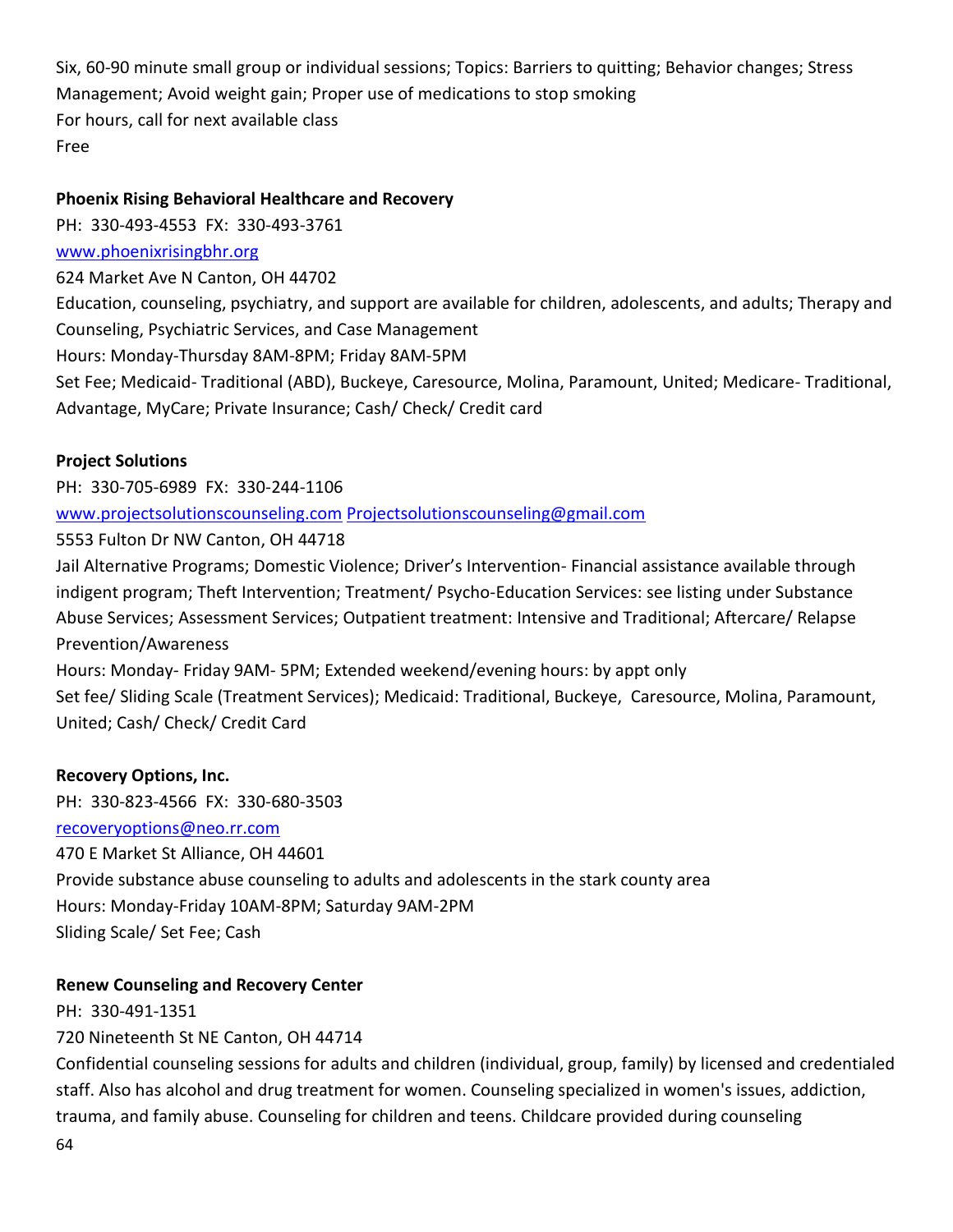## Hours:

# Sliding Scale; Free if client has drug and alcohol problem

## **Stark County TASC, Inc.**

PH: 330-479-1912 FX: 330-479-1917 [www.starktasc.org](http://www.starktasc.org/) [starktasc@starktasc.org](mailto:starktasc@starktasc.org) 1375 Raff Rd SW Canton, OH 44710

Assists individuals who have a significant history of involvement with the criminal justice system and difficulty following through with past treatment referrals and recommendations due to personal and/or systemic barriers. ; Addresses basic living needs: housing, employment, education; Counseling services Hours: Monday – Thursday 8AM-5PM; Friday 8AM-4:30PM; Evening Hours: Available Free

### **Summa Health System- Ignatia Hall of Canton**

PH: 330-491-9215 FX: 330-491-9724 [www.summahealth.org/medicalservices/behavioral/aboutourservices/outpatient-services/intensive](http://www.summahealth.org/medicalservices/behavioral/aboutourservices/outpatient-services/intensive-outpatient-programs/ignatiahall)[outpatient-programs/ignatiahall](http://www.summahealth.org/medicalservices/behavioral/aboutourservices/outpatient-services/intensive-outpatient-programs/ignatiahall)

3730 Whipple Ave NW Suite #5 Canton, OH 44718

Outpatient Program: a group therapy treatment program for those with alcohol or chemical dependency diagnoses.

Hours: Outpatient: Monday- Thursday 8AM- 8PM; Friday 8AM- 1PM

Detox available through St Thomas Hospital

Set fee; Medicaid: Traditional, Buckeye, Caresource, Molina, Paramount, United; Medicare: Traditional,

MyCare, Advantage; Private Insurance; Cash/ Check/ Credit or Debit card

## **Warriors Project**

PH: 330-413-9755 (contact: Bill Lawson)

[www.warriorsprojectonline.com](http://www.warriorsprojectonline.com/)

A holistic gap program designed to enhance traditional treatment plans. Services include: life coaching, peer to peer mentoring and transitional housing.

# **SUPPORT GROUPS**

# **Alliance Community Hospital** PH: 330-596-6000 [www.ACHOSP.org](http://www.achosp.org/) [info@achosp.org](mailto:info@achosp.org) 200 E State St Alliance, OH 44601 After hour care: 2461 W State St Suite A Alliance, OH 44601 Support groups for Alzheimer's disease, ALS, Multiple Sclerosis, Diabetes, Parkinson's disease, Post Heart Surgery, Stroke, Celiac disease, AA, Cocaine Anonymous- meeting dates and times vary by group; Hours: vary by service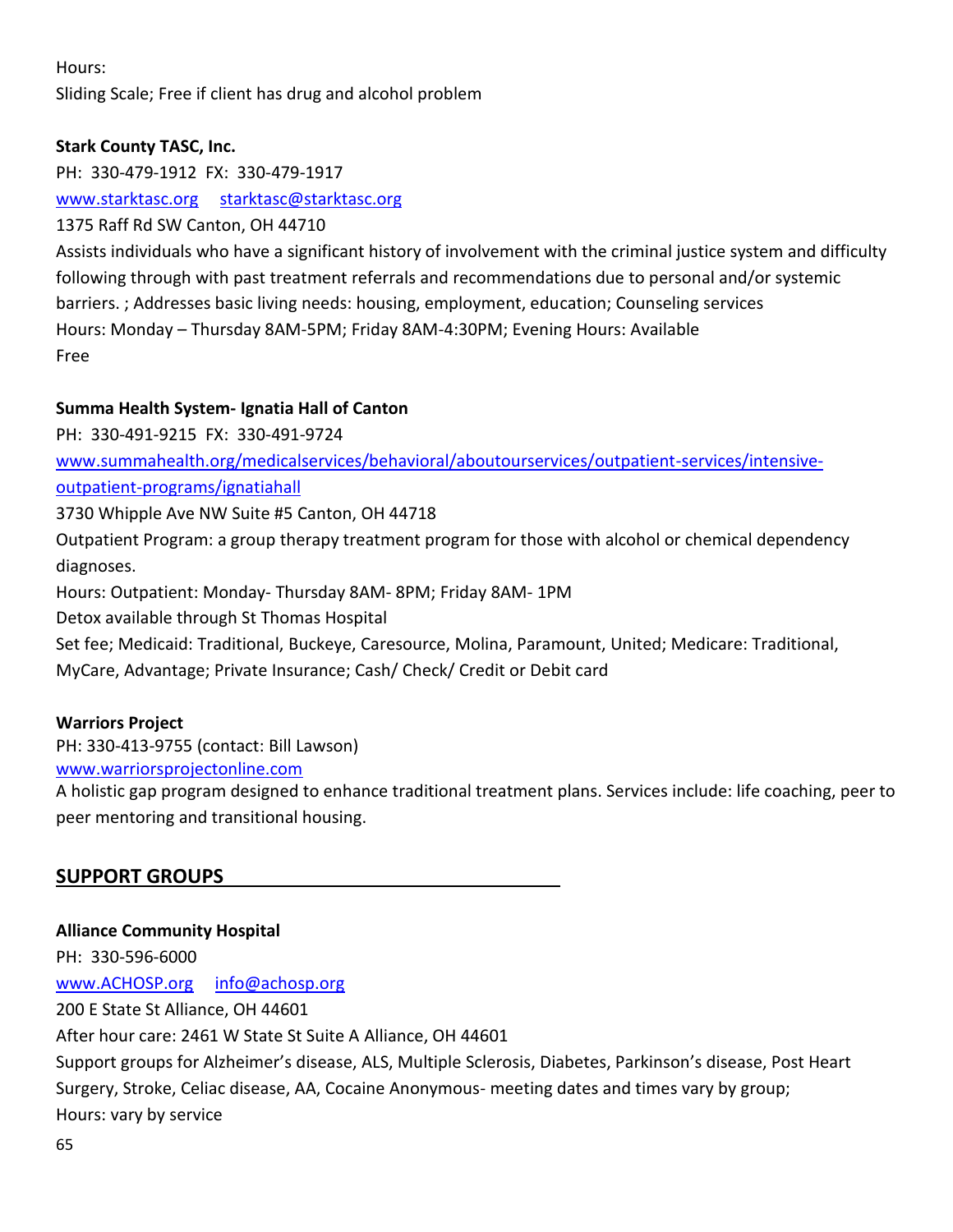## **Alzheimer's Association**

PH: 1-800-272-3900 FX: 330-966-7757 [www.alz.org](http://www.alz.org/) [geoachl@alz.org](mailto:geoachl@alz.org) 408 Ninth St SW Canton, OH 44707 Support Groups: Call for dates and times; Education, Advocacy, Family Care, consultations for anyone affected by memory impairment Hours: Monday- Friday 8:30AM- 4:30PM (office) Phones answered 24 Hours: a day, seven days a week Free

#### **Arid Club**

PH: 330-829-0029 [www.alliancearidclub.wordpress.com](http://www.alliancearidclub.wordpress.com/) [aridcluballiance@gmail.com](mailto:aridcluballiance@gmail.com) 421 S Arch Ave Alliance, OH 44601 Organization for alcoholics and recovering alcoholics to come and discuss the principles of Alcoholics Anonymous

#### **ASPIES Greater Akron Inc**

PH: 330-745-5115 [www.aspies.org](http://www.aspies.org/) [joy@aspies.org](mailto:joy@aspies.org) 2101 Bigelow St Akron, OH 44314 Enhancing lives of those with autism spectrum disorders; parent and adult support groups

#### **Celebrate Recovery**

PH: 330-823-4210 [www.celebraterecovery.com](http://www.celebraterecovery.com/) [mfdesormoux@yahoo.com](mailto:mfdesormoux@yahoo.com) 1307 W State St Alliance, OH 44601

#### **CommQuest- Community Services of Stark County, Inc.**

| Alliance: PH: 330-821-8407 FX: 330-821-8506  | 1207 West State St Suite M Alliance, OH 44601 |
|----------------------------------------------|-----------------------------------------------|
| Canton: PH: 330-455-0374 FX: 330-455-2101    | 625 Cleveland Ave NW Canton, OH 44702         |
| Goodwill Campus: PH: 330-994-1443            | 408 Ninth St SW Canton, OH 44707              |
| Massillon: PH: 330-833-8516 FX: 330-830-3395 | 412 Lincoln Way E Massillon, OH 44646         |
| www.commquest.org www.since1919.org          |                                               |

Mental Health Counseling; Adoption, Maternity, and Parenting Services; Community Psychiatric Support Services; Psychiatric Treatment; Childhood Resiliency; Incredible Years Training; Rape Crisis Education; Pyramid Training Services; Supported Employment; School Based Mental Health; Family Living Center; Emergency Shelter Grant; Homeless Crisis Response Program; Co-Occurring Disorders Program Hours: vary by location

66 Sliding Scale/ Set Fee; Medicaid- Traditional (ABD), Buckeye, Caresource, Molina, Paramount, United; Medicare- Traditional, Advantage, MyCare; Private Insurance; Cash/ Check/ Credit Card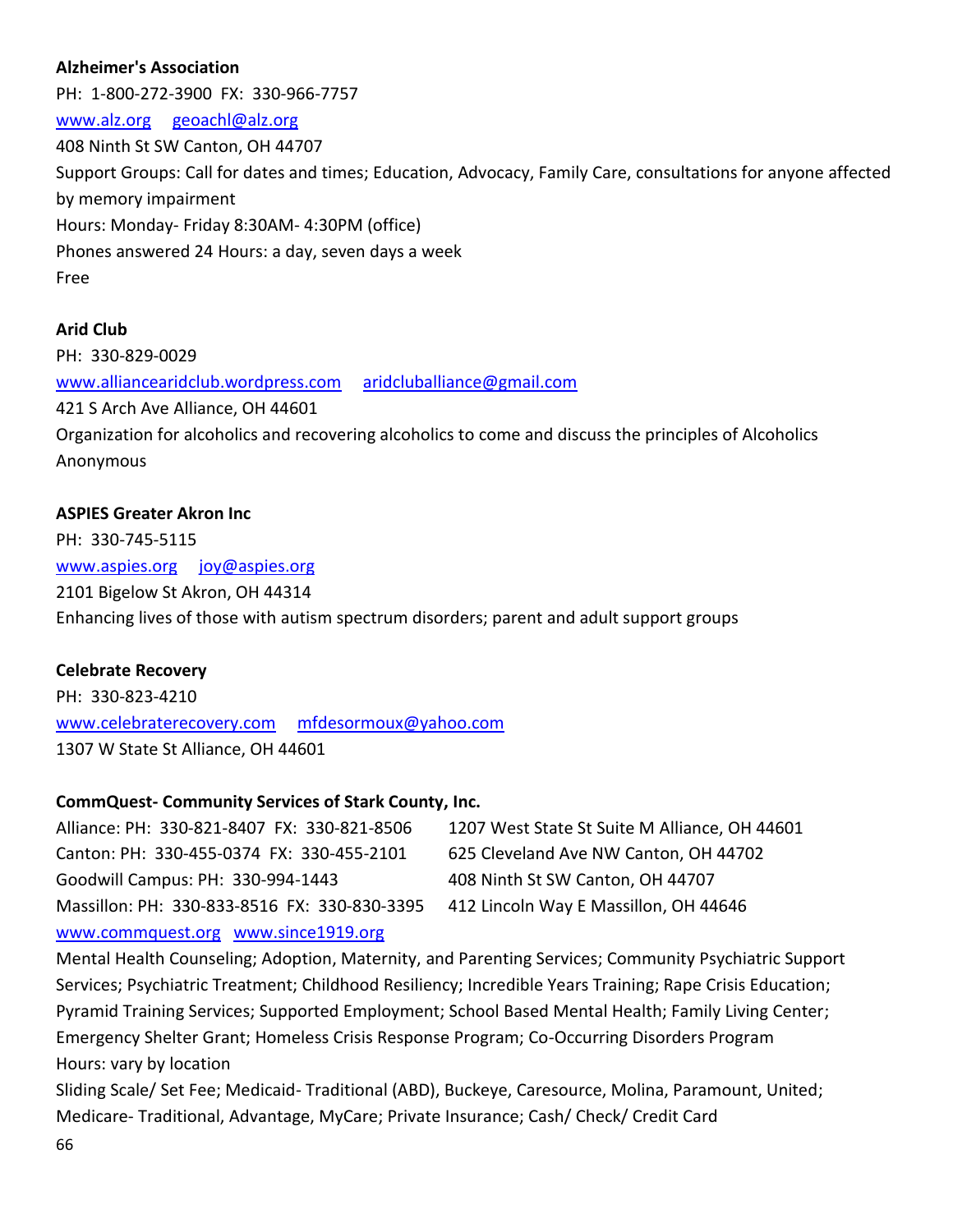## **CommQuest- Quest**

PH: 330-453-8252 FX: 330-453-6716

## [www.commquest.org](http://www.commquest.org/) [www.questrs.org](http://www.questrs.org/)

1341 Market Ave N Canton, OH 44714

Alcohol and Drug Counseling; Residential Treatment; Regional Center for Opiate Recovery; Recovery Housing; Medication Assisted Treatment; Prevention; Drug Testing; Background Checks; Drug Free Workplace Training; Driver's Intervention Program; Lake Erie Correctional; Veteran Support Group

Hours: Monday- Friday 6AM-8PM; Saturday 6AM- Noon

Free (Friendship Center)/ Sliding Scale; Medicaid- Traditional (ABD), Buckeye, Caresource, Paramount, United; Medicare- Traditional, Advantage, MyCare; Private Insurance; Cash/ Check/ Credit Card

## **Crisis Intervention and Recovery Center, Inc.- Crisis Intervention Center**

## PH: 330-452-6000

## [www.circstark.org](http://www.circstark.org/)

2421 Thirteenth St NW Canton, OH 44708

Face to face counseling; telephone crisis counseling; psychiatric evaluation and assessment services; prehospital screening; referral and advocacy services; screening for the canton battered women's shelter; first response team. Residential services- crisis stabilization unit; detox unit. Community education and prevention; Support GrouPH: for those Grieving a Suicidal Death Hours: Open 24 Hours: a day, seven days a week

## **Domestic Violence Project Inc.**

Counseling Phone: 330-491-1351 Shelter Phone: 330-453-7233 FX: 330-491-9720 [www.Dvpi.org](http://www.dvpi.org/) [info@domesticviolenceproj.org](mailto:info@domesticviolenceproj.org) PO Box 9459 Canton, OH 44711-9459 24 hour hotline; Emergency Protective Shelter; Transitional Housing Program; Renew counseling and recovery center ; Legal advocacy; Community Education Sliding Scale; Medicaid- Traditional, Buckeye, Caresource, Molina, United; Private Insurance; Cash/ Check/ Credit Card

## **Glenbeigh Outpatient Center of Canton**

PH: 330-492-2600 FX: 330-492-2603 [www.glenbeigh.com/canton](http://www.glenbeigh.com/canton) [canton@glenbeigh.com](mailto:canton@glenbeigh.com) 4661 Belpar NW Canton, OH 44718 AA Lead Meeting (no discussion); Young In Recovery; Support Group for Family Members of Addicted Adults (Open Discussion) Hours: vary by group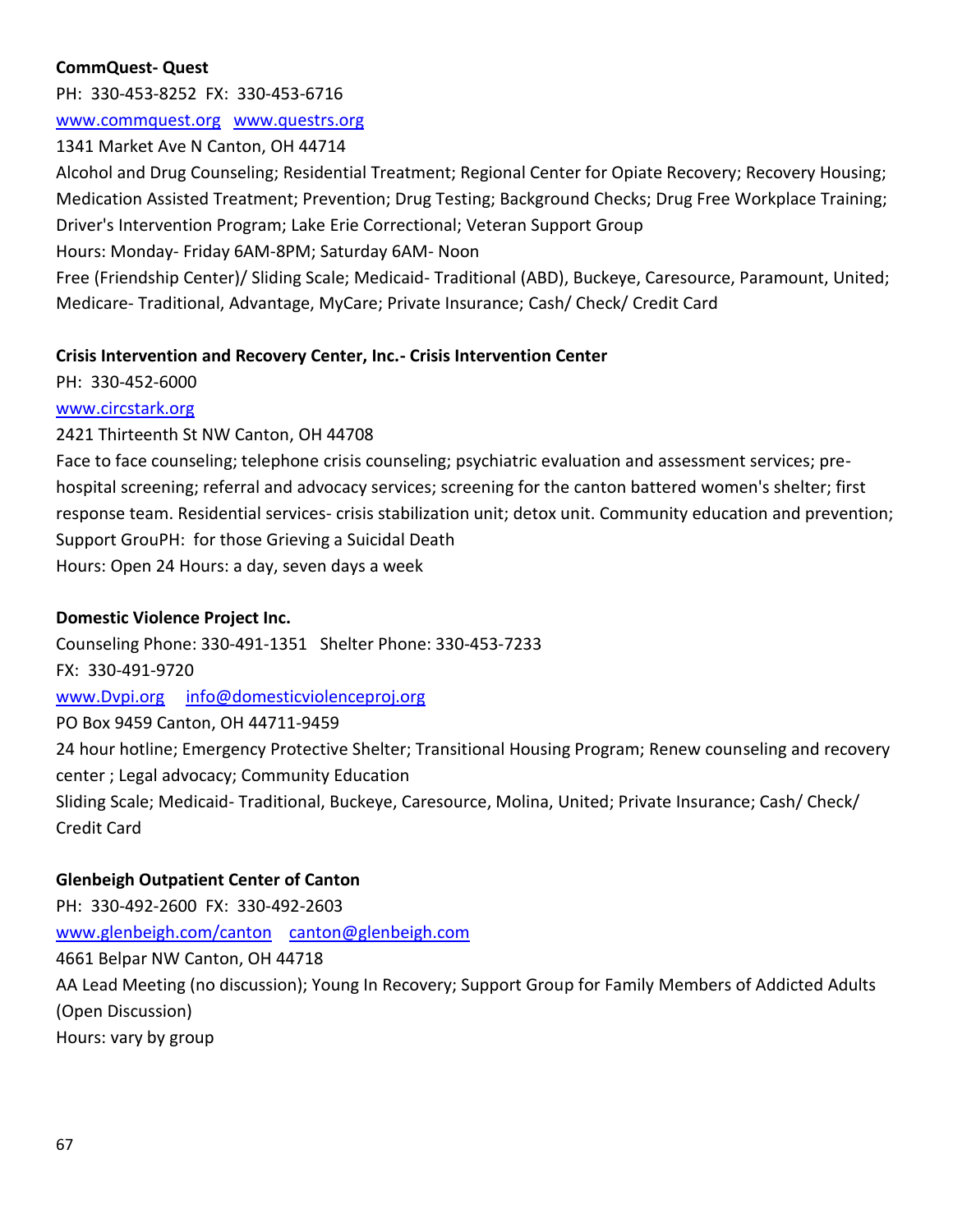## **Mental Health and Recovery Services Board of Stark County**

PH: 330-455-6644 FX: 330-455-4242

[www.starkmhrsb.org](http://www.starkmhrsb.org/) [info@starkmhrsb.org](mailto:info@starkmhrsb.org)

121 Cleveland Ave SW Canton, OH 44702

Support Groups - Website has a listing of support groups for many mental health, substance abuse, and addiction issues for clients and their families provided by Mental Health provider agencies, substance abuse and recovery provider agencies, and other collaborative groups; Ensuring Stark County residents access to a state-of-the-art mental health and recovery system, the Mental Health and Recovery Services Board is a quasiindependent part of county government run by a volunteer Board of Directors; and serves the community as a public health coalition builder, a community educator, anti-stigma advocate and community funder. The Board is one of 53 across Ohio coordinating public behavioral health systems locally. MHRSB is responsible for planning, funding and Monitoring public mental health and addiction prevention, early intervention and treatment services delivered to the residents of Stark County

Hours: Crisis phones: 24 Hours: a day, seven days a week

Crisis Help line 330-452-6000; Domestic Violence Help line 330-453-7233; Homeless Prevention Help line 330- 452-4363

Stark County residents can access behavioral health services regardless of their ability to pay through the Mental Health Recovery Services Board of Stark County provider network. Board-funded service providers accept various insurance programs, Medicare and Medicaid. Stark residents that are not covered by one of those options can receive services. Their ability to pay for those services will be determined by their income and could be fully subsidized by the Board.

# **NAMI Stark County**

PH: 330-455-6264 [www.namistarkcounty.org](http://www.namistarkcounty.org/)

121 Cleveland Ave SW Canton, OH 44702 Educational programs, support, and advocacy for adults with mental illness; Support groups, educational programs and advocacy for family members of children and adults with mental illness Hours: Monday- Friday 9AM- 5PM Free

# **Ohio Parkinson foundation Northeast Region- Stark County**

PH: 330-837-1443 (contact person: Marcia Short) <http://ohparkinson.com/stark-county> Parkinson Caregiver Support Group and Stark Parkinson's Support Group

**Parent Support Program**

PH: 330-492-8136 1-800-773-7732 ext. 1552

# [www.sst9.org](http://www.sst9.org/)

68 2100 38th St NW Canton, OH 44709 Network of parents of children with disabilities. Provides parental support.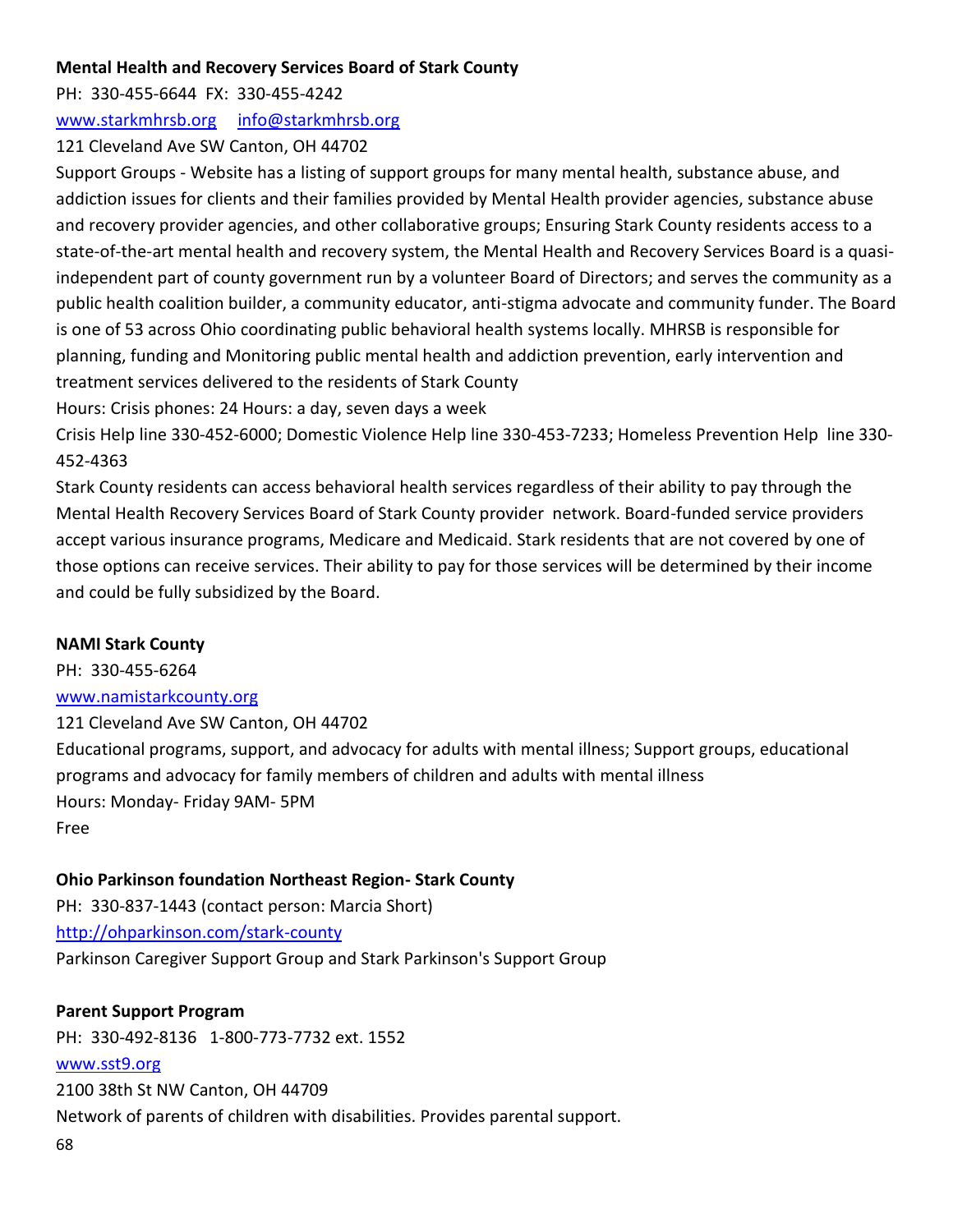## **Pregnancy Choices**

Main: PH: 330-455-7500 4500 22nd St NW Canton, OH 44708 Canton: PH: 330-454-3116 2645 Cleveland Ave NW Canton, OH 44709 Massillon: PH: 330-880-0690 121 Tremont Ave SE Massillon, OH 44646 [www.pregnancychoicesforme.org](http://www.pregnancychoicesforme.org/)

Women's Health Clinic; Maternity and Baby Supplies; Counseling (pregnancy options, abortion, adoption); Childbirth Classes; Parenting classes; Support Groups; Medical Services Free

#### **Project Solutions**

PH: 330-705-6989 FX: 330-244-1106 [www.projectsolutionscounseling.com](http://www.projectsolutionscounseling.com/) [projectsolutionscounseling@gmail.com](mailto:projectsolutionscounseling@gmail.com) 5553 Fulton Dr NW Canton, OH 44718 Jail Alternative Programs; Domestic Violence; Driver's Intervention- Financial assistance available through indigent program; Theft Intervention; Treatment/ Psycho-Education Services: see listing under Substance Abuse Services; Assessment Services; Outpatient treatment: Intensive and Traditional; Aftercare/ Relapse Prevention/Awareness Hours: Monday- Friday 9AM- 5PM; Extended weekend/evening hours: by appt only Set fee/ Sliding Scale (Treatment Services); Medicaid: Traditional/Buckeye/ Caresource/ Molina/ Paramount/ United; Cash/ Check/ Credit Card

#### **SOLACE of Stark County**

PH: 330-323-7605 (contact: Dale Batdorff)

#### [dale@dolphinelectric.us](mailto:dale@dolphinelectric.us)

A support group to help the suvivors who have lost loved ones to drug and alcohol addictions, suicide, violence, or incarceration.

#### **United Way**

PH: 211 or 330-491-9997

211 is your first call for: rent, utilities, food, clothing, taxes, prescriptions, low cost medical, mortgage, foreclosure help; support groups

#### **Warriors Project**

PH: 330-413-9755 (contact: Bill Lawson) [www.warriorsprojectonline.com](http://www.warriorsprojectonline.com/)

A holistic gap program designed to enhance traditional treatment plans. Services include: life coaching, peer to peer mentoring and transitional housing.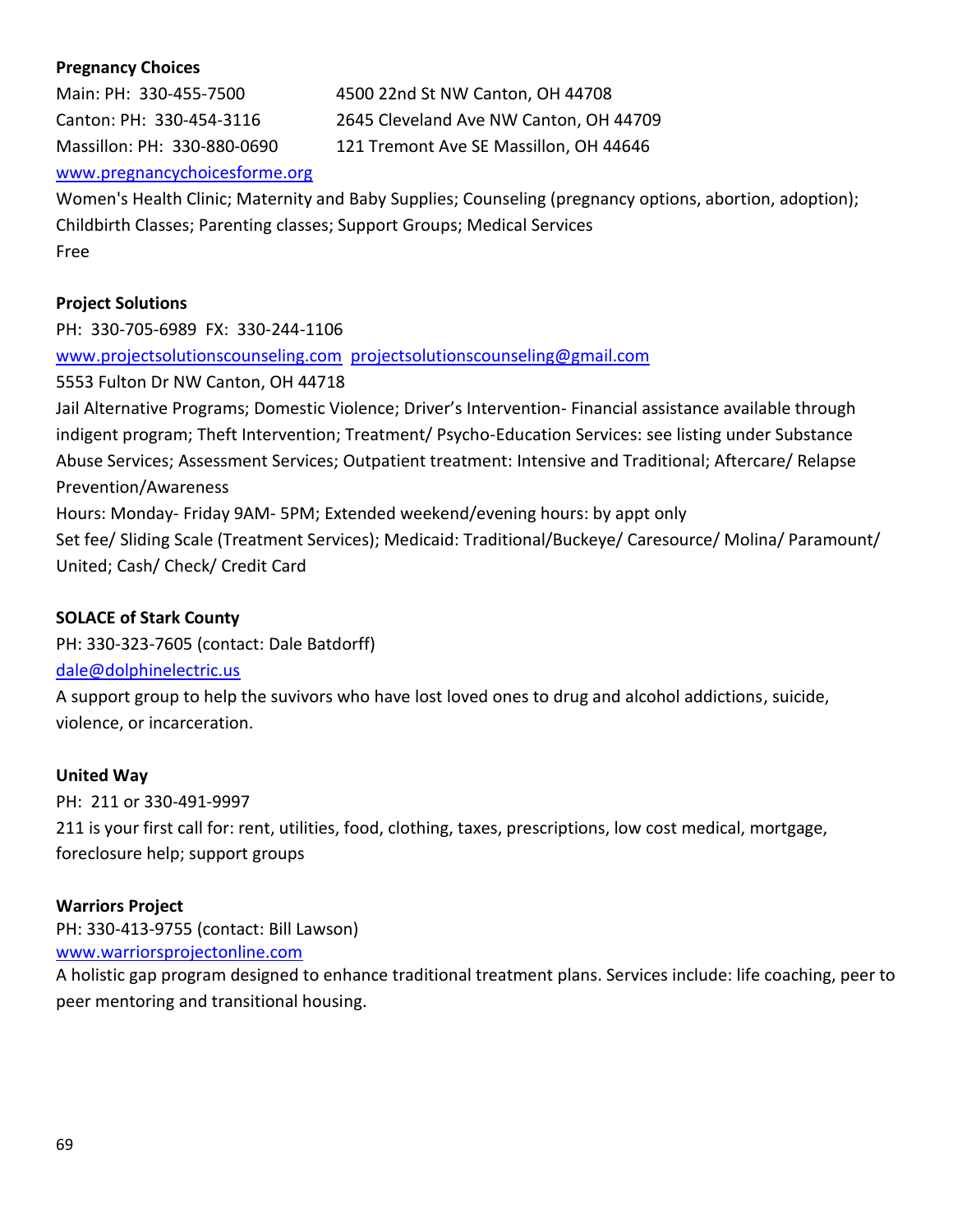# **DISABILITIES THERAPY**

**Pegasus Farm** PH: 330-935-2300 [www.pegasusfarm.org](http://www.pegasusfarm.org/) 7490 Edison St NE Hartville, OH 44632 Therapeutic Equestrian Center

## **TRANSLATION SERVICES**

#### **Alliance Community Hospital**

PH: 330-596-6000 [www.ACHOSP.org](http://www.achosp.org/) [info@achosp.org](mailto:info@achosp.org) 200 E State St Alliance, OH 44601 After hour care: 2461 W State St Suite A Alliance, OH 44601 Translation services available for hospital services for multiple languages and interpretation services for deaf/ hard; of hearing Hours: 24 Hours: a day, seven days a week Sliding Scale; Medicaid- Traditional (ABD), Buckeye, Caresource, Molina, Paramount, United; Medicare-Traditional, Advantage, MyCare; Private Insurance; Cash/ Check/ Credit Card

#### **Good Samaritan Community Health Center**

PH: 330-821-3961 FX: 330-844-6120 [www.onehealthohio.org](http://www.onehealthohio.org/)

1390 S Arch Ave Alliance, OH 44601 Translation services: Available via language line for all services at this site, multiple languages Hours: Monday, Tuesday, Wednesday, Friday 8:30AM – 5PM; Thursday 9:30AM – 6PM Sliding Scale/ Set Fee; Medicaid- Traditional (ABD), Buckeye, Caresource, Molina, Paramount, United; Medicare- Traditional, Advantage, MyCare; Private Insurance; Cash/ Check/Credit Card

## **Mercy Medical Center**

PH: 330-452-6031 [www.mercycares.com/interpreter-services](http://www.mercycares.com/interpreter-services) 1320 Mercy Dr NW Canton, OH 44708 Translation services available for hospital and clinical services Hours: Monday- Sunday 8AM-10PM Sliding Scale; Medicaid- Traditional, Buckeye, Caresource, Paramount, United; Medicare- Traditional, Advantage; Private Insurance; Cash/Check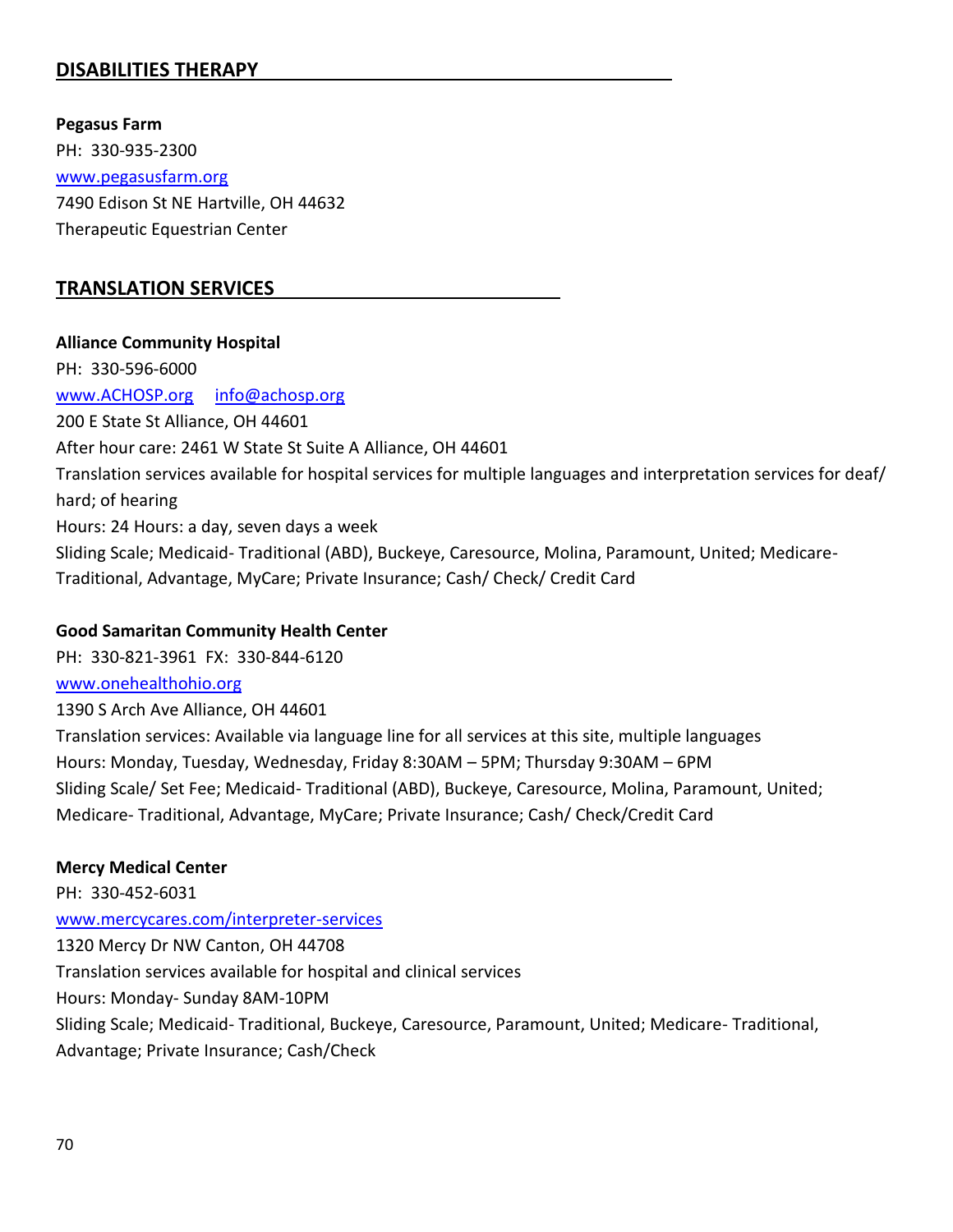# **TRANSPORTATION SERVICES**

#### **ABCD Inc**

PH: 330-455-2699 [www.theabcdinc.com/](http://www.theabcdinc.com/) [will.dent@theabcdinc.com](mailto:will.dent@theabcdinc.com) 1225 Gross Ave NE Canton, OH 44705 Housing Development, Transportation, Energy Conservation, Community Economic Development

#### **Alliance Community Hospital**

PH: 330-596-6000

#### [www.ACHOSP.org](http://www.achosp.org/)

200 E State St Alliance, OH 44601

Alliance Health Partners Shuttle- Door to door service for medical and hospital appointments. Both the patient and the physician/ hospital must be within the Alliance city limits.; 24 Hours: advance notice is required; Patients must be self-sufficient or have an aide with them; Patients less than 16 years old must be accompanied by an adult family member; After Hours: Care- See listing under Medical Services; Hospital Care-See listing under Medical Services; Psychiatric Care- See listing under Mental Health; Support Groups- See listing under Support Groups; Translation/ Interpretation- See Listing under Translation Services Hours: Hospital: 24 hours, seven days a week

Sliding scale; Medicaid- Traditional (ABD), Buckeye, Caresource, Molina, Paramount, United; Medicare-Traditional, Advantage, MyCare; Private Insurance; Cash/ Check/ Credit card

#### **Alliance of Churches**

PH: 330-829-9294 470 E Broadway St Alliance, OH 44601 Rent, utilities, bus passes, gas cards, medications, bread, etc.

#### **Faith In Action**

PH: 330-833-6898 [www.stbarbmassillon.com/Church/faith\\_in\\_action/sbc\\_faith\\_in\\_action.html](http://www.stbarbmassillon.com/Church/faith_in_action/sbc_faith_in_action.html) 2813 Lincoln Way NW Massillon, OH 44647 Offers free services to the elderly and disabled. They offer transportation to appointments, shopping, respite care, friendly visiting, light housekeeping, and spiritual and emotional support.

#### **Jewish Community Center**

PH: 330-452-6444 FX: 330-445-5268 [www.jewishcanton.org](http://www.jewishcanton.org/)

432 30th St NW Canton, OH 44709

Services include: Counseling; Case Management; Kosher Mobile Meals; Vocational Services; Food Bank; The J Shuttle Transportation; Nursing Home Outreach; Emergency Assistance; Guardianship; Elder Care; Information and Referral; etc.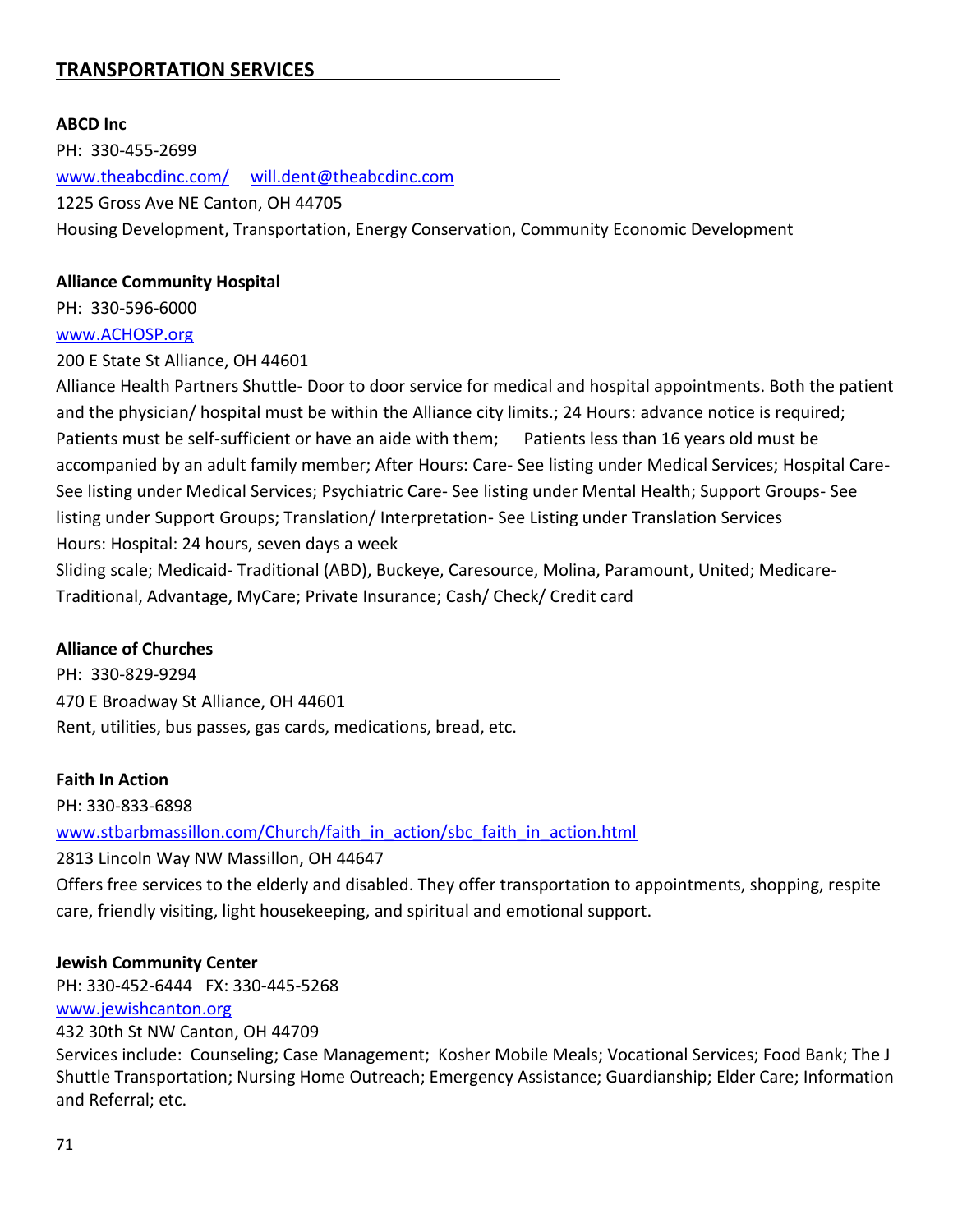## **Koala Kruizers**

PH: 330-966-2327 FX: 330-966-2339 [www.KoalaKruizers.com](http://www.koalakruizers.com/)

1310 N Main St North Canton, OH 44720 Door to door service working with Caresource and Agency on Aging. They serve Canton, Massillon, Louisville, Alliance, Waynesburg. They have taken clients to Akron or Cleveland for medical appointments. There is a membership fee if using more than one time. Hours: Monday-Friday 6AM-6PM

## **N.E.T. Transportation- Job and Family Services**

PH: 330-451-8486 330-451-8449 Customer Service Center: 330-451-8861 FX: 330-451-8859 <http://www.starkjfs.org/human-services/non-emergency-transportation> 221 Third St SE Canton, OH 44702 Non-emergency transportation to and from Medicaid-covered services through the County Department of Job and Family Services. Transportation authorization may be in the form of bus passes or curb to curb service (SARTA), van services, or self reimbursement. Call within 3-5 days of appt. Hours: Monday- Friday 8AM-4PM Medicaid- Traditional (ABD), Buckeye, Caresource, Molina, Paramount, United

#### **Ohio BMV**

PH: 1-866-675-2837 <http://www.bmv.ohio.gov/susp-fees-plans.aspx> BMV Reinstatement Fee Installment Plan

#### **SARTA**

PH: 1-855-887-2782 [www.SARTAonline.com](http://www.sartaonline.com/) Provides various transportation

#### **SARTA MedLine**

To register: PH: 330-430-1746 To book trips: PH: 330-639-2804

<http://www.sartaonline.com/medline-service>

A free service available to Medicaid Waiver recipients. Similar to Proline, it allows clients to use SARTA to make up to two non-medical transportation trips per day to employment, adult day support, vocational training. Free to those with I/O and Level One Medicaid Waivers

#### **SARTA's Proline Service**

PH: 330-455-2292 TTY- 1-800-750-0750

#### [www.SARTAonline.com/proline](http://www.sartaonline.com/proline)

Provides transformation services to all passengers with ADA recognized disabilities. ; Trips must be scheduled in advance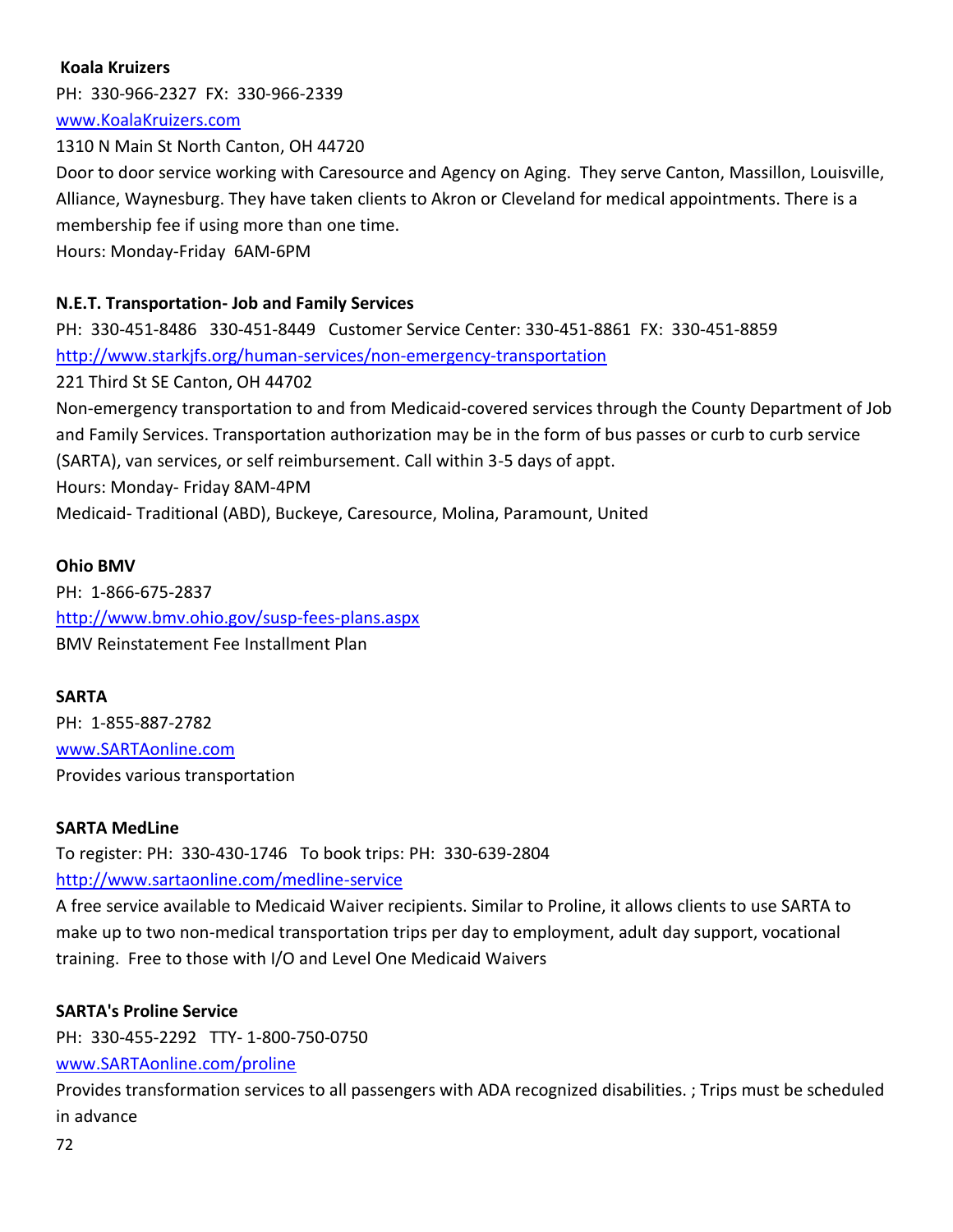Hours: Monday-Saturday 5:30AM-12AM (midnight) Set Fees

### **United Way- Automobile Repair Program**

PH: 211 or 330-491-9997 <https://www.uwstark.org/content/2-1-1-auto-repair-program> 408 Ninth St SW Canton, OH 44707 Assists Stark County families get back on the road by providing costly vehicle repairs that the family cannot afford.

## **YWCA Alliance**

PH: 330-823-1840 FX: 330-823-1841 [www.ywca.org](http://www.ywca.org/) [ywcaofalliance@neohio.twcbc.com](mailto:ywcaofalliance@neohio.twcbc.com) 239 E Market St Alliance, OH 44601 Women's Career Clothes Closet

## **VETERAN SERVICES**

### **CommQuest- Quest**

PH: 330-453-8252 FX: 330-453-6716

[www.commquest.org](http://www.commquest.org/) [www.questrs.org](http://www.questrs.org/)

1341 Market Ave N Canton, OH 44714

Alcohol and Drug Counseling; Residential Treatment; Regional Center for Opiate Recovery; Recovery Housing; Medication Assisted Treatment; Prevention; Drug Testing; Background Checks; Drug Free Workplace Training; Driver's Intervention Program; Lake Erie Correctional; Veteran Support Group Hours: Monday- Friday 6AM-8PM; Saturday 6AM- Noon

Free (Friendship Center)/ Sliding Scale; Medicaid- Traditional (ABD), Buckeye, Caresource, Paramount, United; Medicare- Traditional, Advantage, MyCare; Private Insurance; Cash/ Check/ Credit Card

### **Lenzy Family Institute**

PH: 330-956-5936 FX: 330-956-5923 [www.thelenzyfamilyinstitute.net](http://www.thelenzyfamilyinstitute.net/) [el\\_lenzyfamilyins2@yahoo.com](mailto:el_lenzyfamilyins2@yahoo.com) 3757 Cleveland Ave NW Canton, OH 44709 1930 Fulton Rd NW Canton, OH 44709

The Gabriel Project: serves individuals 55 years and older by helping them identify non-dependent substance use or prescription medication issues. Helps increase social interactions through activities with peers, assessment and referral to other services; Disordered Gambling Program: identify underlying problems of gambling (such as depression, anxiety, substance abuse, etc.); Health Home Program: deliver Health Home services; Driver Intervention Program; Veterans Services: counseling available; Transition to Independence Process: engage young people in their own future planning process by providing them with services and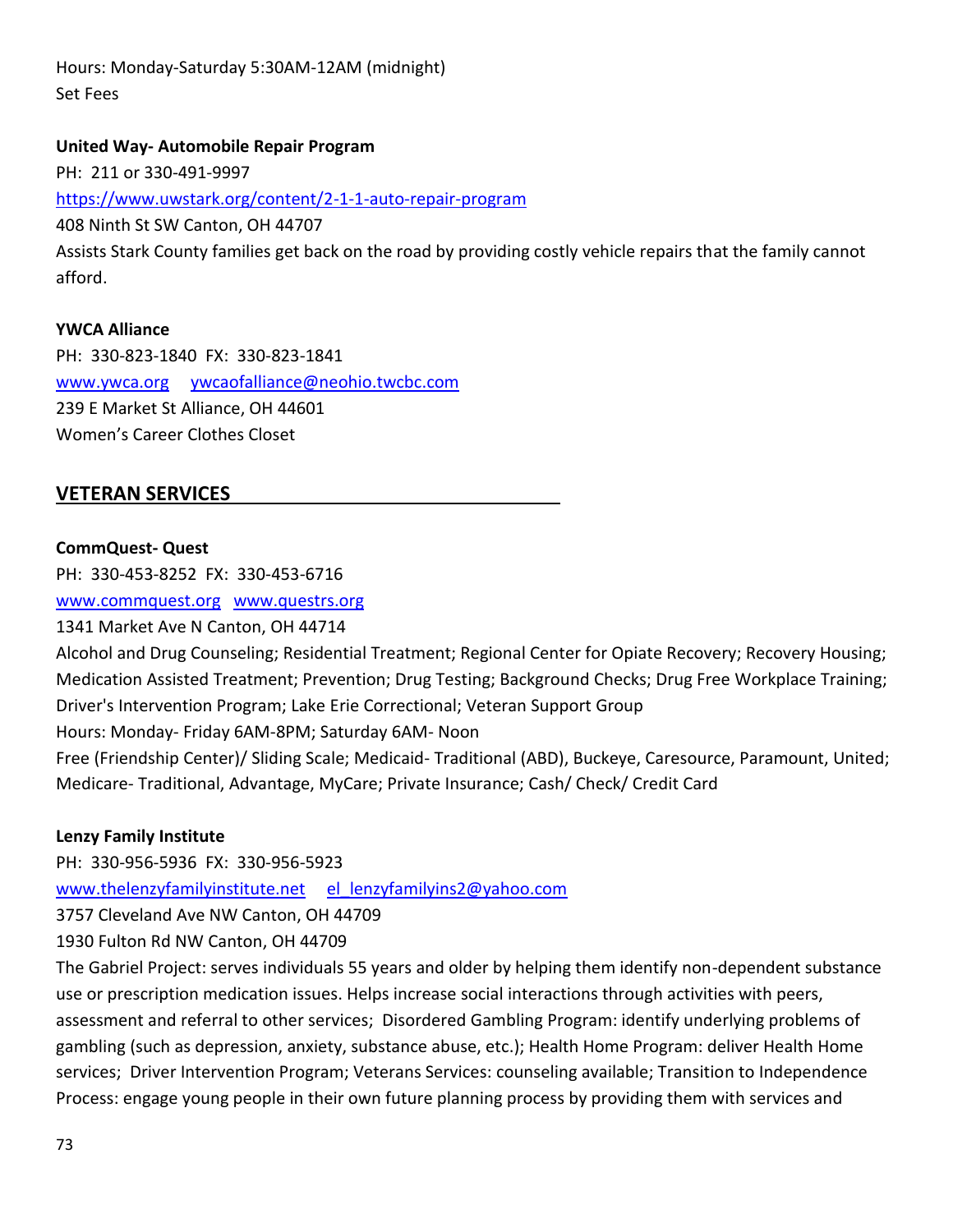supports; Heads Up Program: program for school age students with have problems with abuse and substances. For children 12-18 yrs. Hours: Monday- Friday 9AM- 5PM; Saturday/ Sunday 9AM-1PM; Evening Hours: by appt. only

## **Salvation Army**

Canton: PH: 330-453-0159 FX: 330-453-8774 420 Market Ave S Canton, OH 44702 Social Services: PH: 330-453-0158 <http://neo.salvationarmy.org/northeastohio/cantoncitadelhome> Alliance: PH: 330-823-5188 57 W Main St Alliance, OH 44601 [www.salvationarmyOHio.org/Alliance](http://www.salvationarmyohio.org/Alliance) Massillon: PH: 330-833-6473 FX: 330-833-2685 315 Sixth St NE Massillon, OH 44646 [www.salvationarmyOHio.org/Massillon](http://www.salvationarmyohio.org/Massillon)

Social Services: Soup Kitchen, Homeless Services, Food Pantry and Homeless Bags, Emergency Assistance (rent/ mortgage and utility assistance), clothing/ shoe assistance; Worship Services; Social Programs: Seniors program, Women/ Men's Clubs, teen programs; Education Programs: Adult Literacy, After-school tutoring/ homework help, music Resource center, internet tools, workshops, training Financial coaching for Veterans Hours: vary by service

## **Stark County Veteran Service Commission**

PH: 330-451-7457 FX: 330-451-7469

[www.starkcountyohio.gov/veterans](http://www.starkcountyohio.gov/veterans) [veteransservices@starkcountyohio.gov](mailto:veteransservices@starkcountyohio.gov)

110 Central Plaza South Suite 424 Canton, OH 44702

Financial Assistance to eligible veterans and family members who have demonstrated a need; Assistance in dealing with the Department of Veterans Affairs (VA); Transportation to and from the Parma Clinic or Wade Park Medical facilities.

Hours: Monday-Friday 8AM-4PM

## **VA Canton Outpatient Clinic**

PH: 330-489-4600 FX: 330-489-4684 <http://www.cleveland.va.gov/locations/Canton.asp> 733 Market Ave S Canton, OH 44702 Call for an appt; Medical clinic for eligible veterans Hours: Monday- Friday 8AM-4:30PM

# **VISION SERVICES**

## **CommQuest- Community Services of Stark County, Inc.**

74 Alliance: PH: 330-821-8407 FX: 330-821-8506 1207 West State St Suite M Alliance, OH 44601 Canton: PH: 330-455-0374 FX: 330-455-2101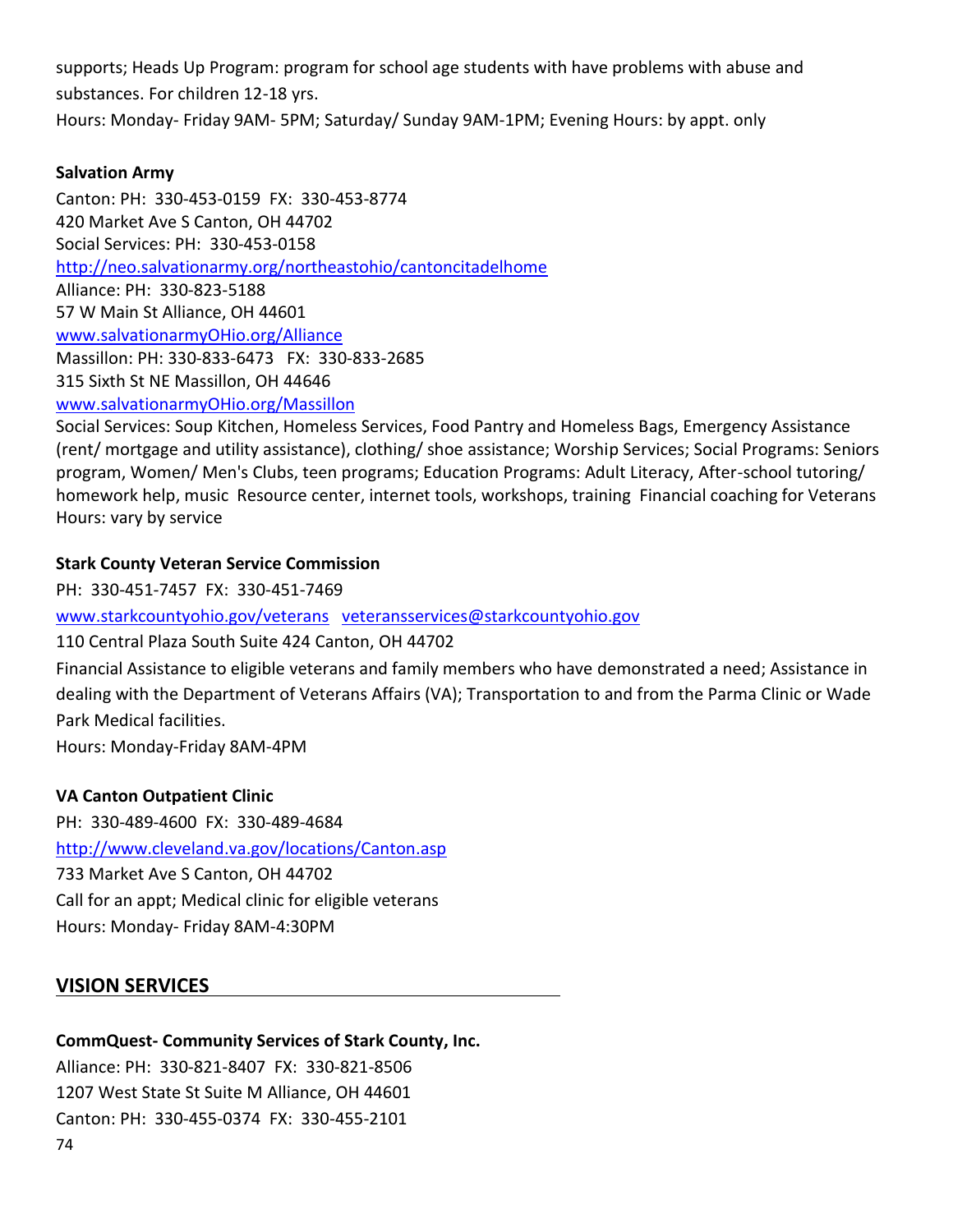625 Cleveland Ave NW Canton, OH 44702 Goodwill Campus: PH: 330-994-1443 408 Ninth St SW Canton, OH 44707 Massillon: PH: 330-833-8516 FX: 330-830-3395 412 Lincoln Way E Massillon, OH 44646

## [www.commquest.org](http://www.commquest.org/) [www.since1919.org](http://www.since1919.org/)

Mental Health Counseling; Adoption, Maternity, and Parenting Services; Community Psychiatric Support Services; Psychiatric Treatment; Childhood Resiliency; Incredible Years Training; Rape Crisis Education; Pyramid Training Services; Supported Employment; School Based Mental Health; Family Living Center; Emergency Shelter Grant; Homeless Crisis Response Program; Co-Occurring Disorders Program Hours: vary by location

Sliding Scale/ Set Fee; Medicaid- Traditional (ABD), Buckeye, Caresource, Molina, Paramount, United; Medicare- Traditional, Advantage, MyCare; Private Insurance; Cash/ Check/ Credit Card

### **EyeBuyDirect.com**

PH: 1-855-393-2891

[www.eyebuydirect.com](http://www.eyebuydirect.com/)

Web based organization selling generic frames and lenses for as little as \$8.

### **EyeCare America**

PH: 877-887-6327 FX: 415-561-8567 <http://www.aao.org/eyecare-america> [eyecareamerica@aao.org](mailto:eyecareamerica@aao.org) Raise awareness about eye disease and provide access to medical eye care; eye glasses not covered

## **Library of Congress**

PH: 1-888-NLS-READ

## [www.loc.gov/nls](http://www.loc.gov/nls)

Free library program of braille and audio materials circulated to eligible borrowers in the US

**Lifecare Family Health and Dental Center**

PH: 330-454-2000 FX: 330-454-6184

408 Ninth St SW Canton, OH 44707

2725 Lincoln St E Canton, OH 44707

820 Amherst Rd NE Massillon, OH 44646

### [www.lifecarefhdc.org](http://www.lifecarefhdc.org/)

### Vision services

Hours: Monday, Wednesday, Thursday, Friday 7:30AM-4:30PM; Tuesday 9AM- 5PM Sliding Scale/ Set Fee; Medicaid- Traditional (ABD), Buckeye, Caresource, Molina, Paramount, United; Medicare- Traditional, Advantage, MyCare; Private Insurance (out of network); Cash/ Check/Credit Card

## **Lions Club of Alliance**

PH: 330-821-1396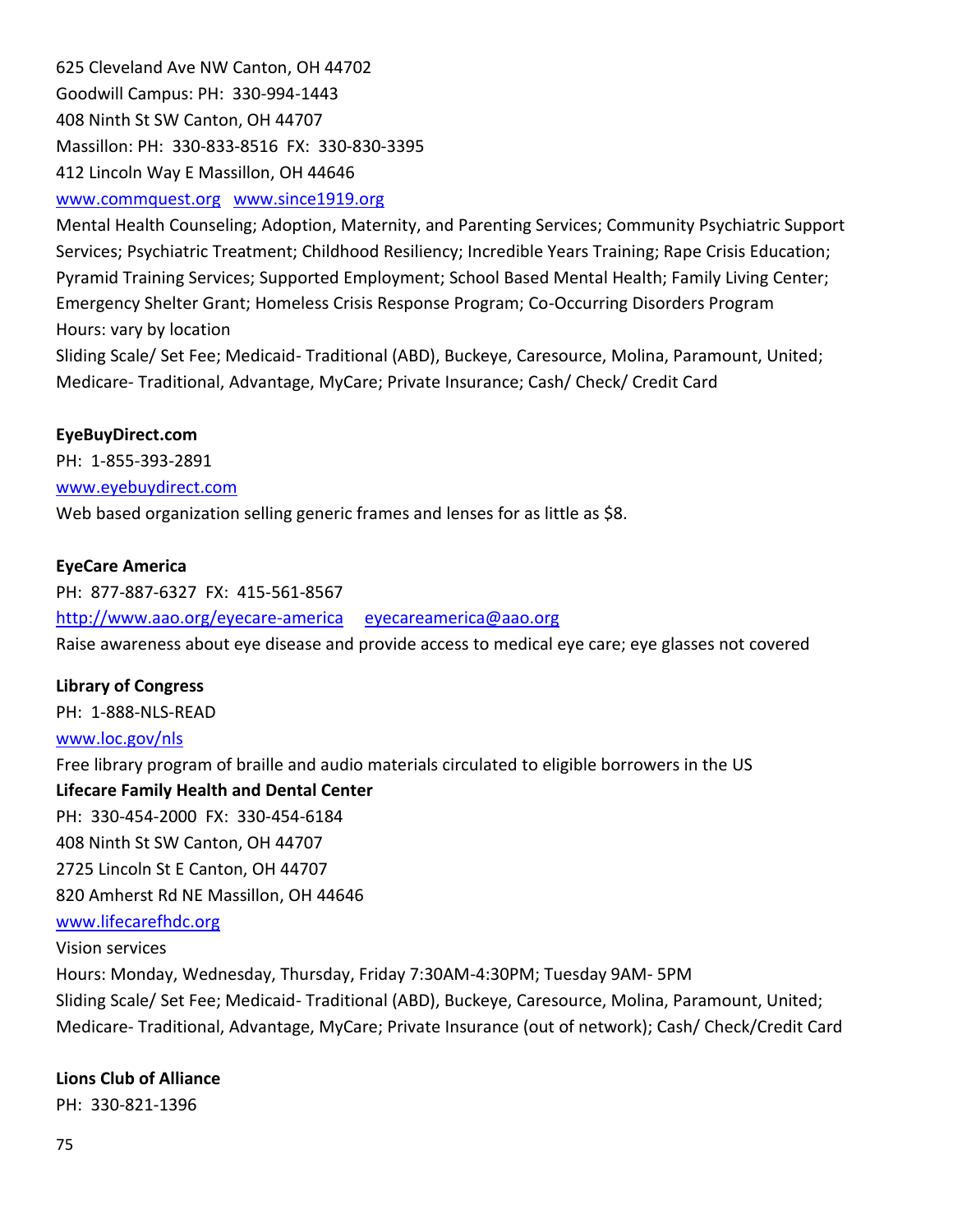## [www.e-clubhouse.org](http://www.e-clubhouse.org/) [alliancelio@yahoo.com](mailto:alliancelio@yahoo.com)

22625 St. Rt. 62 Alliance, OH 44601

Eye care program: exams and glasses provided free to people who cannot otherwise afford this care

## **Mercy Medical Center- Ambulatory Care Clinic**

PH: 330-489-1065 FX: 330-430-6957 1320 Mercy Dr NW Canton, OH 44708 OB/GYN Clinic: Monday-Friday 8AM- Noon; Internal Medicine residency Continuity Clinic: 1PM-4PM; Translation Services available in all clinics Hours: Mondays-Friday 8AM-4PM Sliding Scale; Medicaid- Traditional, Buckeye, Caresource, Paramount, United; Medicare- Traditional, Advantage; Private Insurance; Cash/ Check

### **New Eyes for the Needy**

PH: 973-376-4903 [www.neweyesfortheneedy.org](http://www.neweyesfortheneedy.org/) Provides vouchers for new eyeglasses for those with financial need with no other resources to pay for glasses.

#### **Pilot Dogs, Inc.**

PH: 614-221-6367 FX: 614-221-1577 [www.pilotdogs.org](http://www.pilotdogs.org/) Guide dogs

### **Prevent Blindness**

PH: 800-331-2020 [www.preventblindness.org](http://www.preventblindness.org/) [info@preventblindness.org](mailto:info@preventblindness.org) Vision screenings for preschool and school-aged children and provide access to professional eye care for low income families around the country

### **SCHIP- State Children's Health Insurance Program**

PH: 877-KIDS-NOW

[www.benefits.gov/benefits/benefit-details/1610](http://www.benefits.gov/benefits/benefit-details/1610)

Provides, free or low-cost health insurance for families with children; Eligible children receive regular checkups, doctor visits, immunizations, prescription drug coverage, eyeglasses, and hospital care

### **Vision Service Plan- Sight for Students**

PH: 888-290-4964 FX: 916-463-9040 [www.sightforstudents.org/](http://www.sightforstudents.org/) Provides free vision exams and glasses to low-income, uninsured children

**Vision USA** PH: 800-766-4466